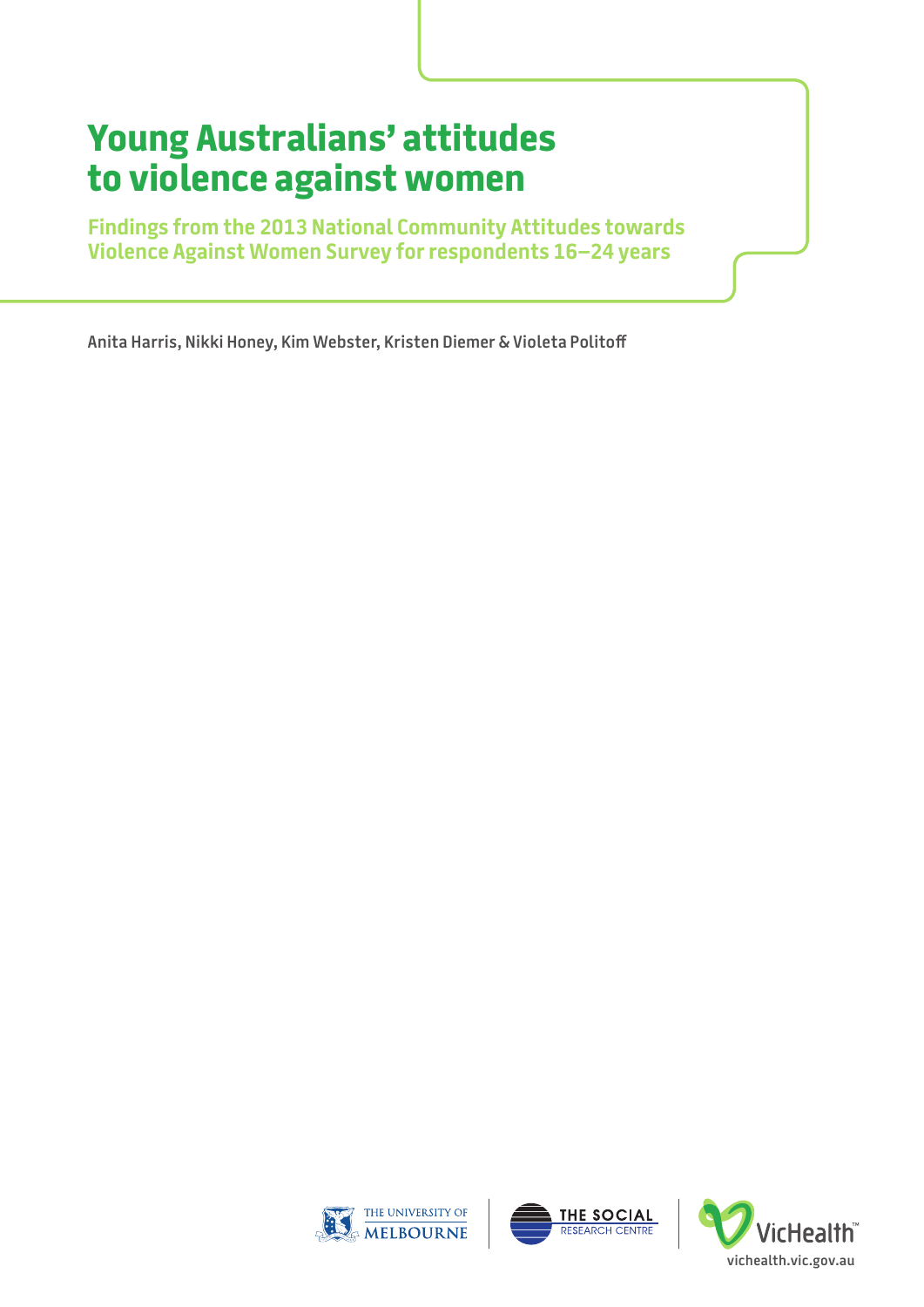© VicHealth 2015

September 2015 P-MW-287

#### **Suggested citation:**

Harris, A, Honey, N, Webster, K, Diemer K & Politoff, V 2015, *Young Australians' attitudes to violence against women: Findings from the 2013 National Community Attitudes towards Violence Against Women Survey for respondents 16–24 years*, Victorian Health Promotion Foundation, Melbourne, Australia.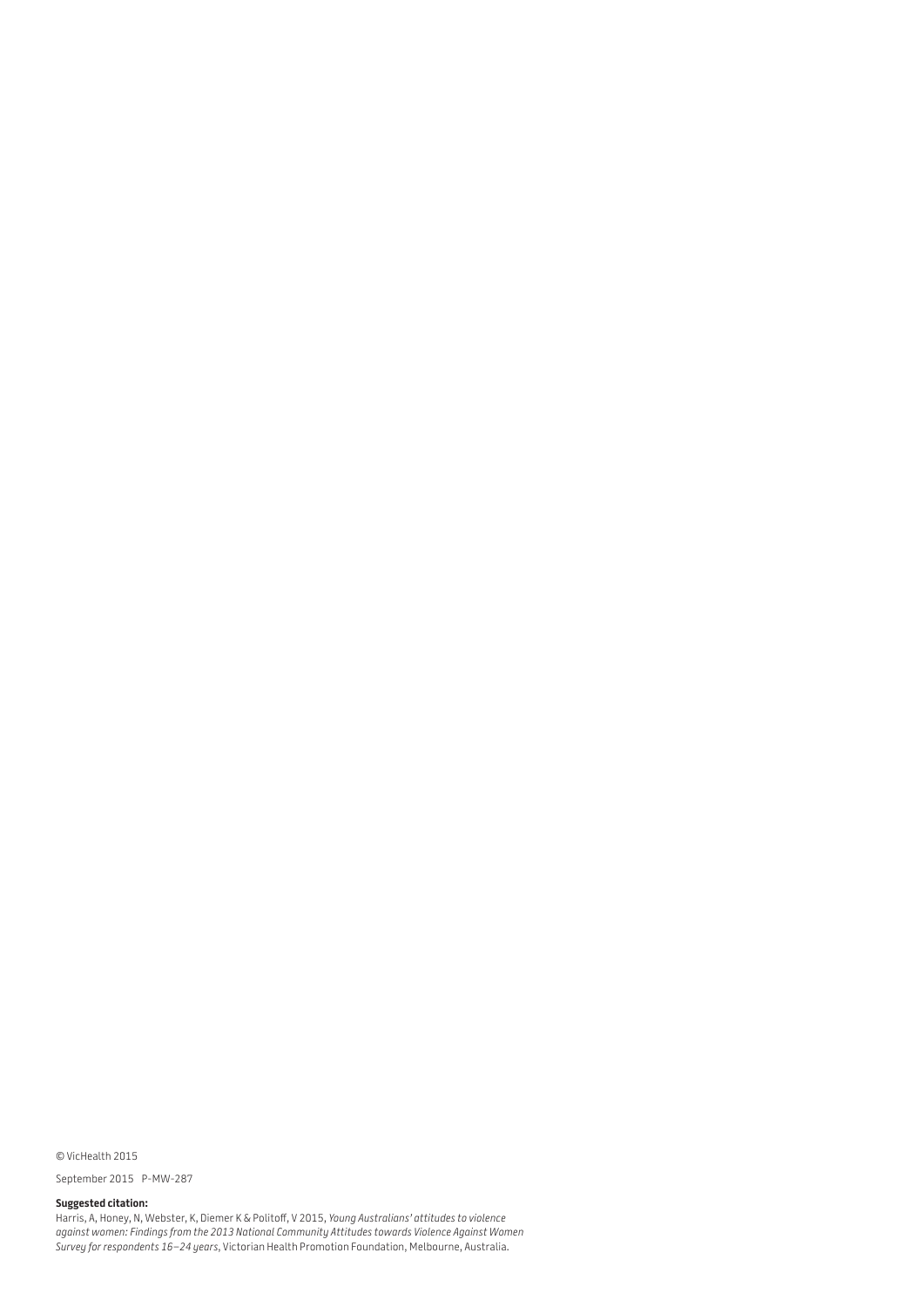# **Contents**

|   | Foreword                                                                                                                                                                        | 5  |
|---|---------------------------------------------------------------------------------------------------------------------------------------------------------------------------------|----|
|   | Acknowledgements                                                                                                                                                                | 6  |
|   | Terms used in this report                                                                                                                                                       | 8  |
|   | About this report                                                                                                                                                               | 10 |
|   | <b>EXECUTIVE SUMMARY</b>                                                                                                                                                        | 11 |
|   | 1 How the survey was done                                                                                                                                                       | 16 |
|   | 2 Why a focus on young people in preventing violence against women?                                                                                                             | 19 |
| 3 | Role of knowledge, attitudes and responses in preventing violence against women                                                                                                 | 22 |
| 4 | Context for young people's attitudes $-$ a look at the literature                                                                                                               | 24 |
|   | <b>KEY FINDINGS</b>                                                                                                                                                             |    |
| 5 | Knowledge of violence against women                                                                                                                                             | 30 |
| 6 | Attitudes towards violence against women                                                                                                                                        | 35 |
| 7 | Attitudes toward gender equality                                                                                                                                                | 44 |
| 8 | Responses to violence against women                                                                                                                                             | 47 |
| 9 | Gender and age group differences                                                                                                                                                | 49 |
|   | 10 The relationship between understanding and attitudes towards gender equality and attitudes<br>towards violence                                                               | 51 |
|   | 11 Influences on understanding and attitudes among young people                                                                                                                 | 53 |
|   | 12 Understanding and attitudes among particular groups of young people                                                                                                          | 54 |
|   | 13 Understanding and attitudes of young people of different ages                                                                                                                | 55 |
|   | 14 Changes in understanding and attitudes between 2009 and 2013                                                                                                                 | 56 |
|   | <b>15 DISCUSSION OF FINDINGS</b>                                                                                                                                                | 58 |
|   | <b>16 IMPLICATIONS AND RECOMMENDATIONS</b>                                                                                                                                      | 63 |
|   | References                                                                                                                                                                      | 69 |
|   | Appendix A: Gender Inequality in Relationships Scale                                                                                                                            | 80 |
|   | Appendix B: Linear regression analysis                                                                                                                                          | 81 |
|   | Appendix C: Attitudes and understanding by selected demographic characteristics                                                                                                 | 83 |
|   | Appendix D: Attitudes and understanding, total NCAS sample age 16-34 years, by age group                                                                                        | 86 |
|   | <b>FIGURES</b>                                                                                                                                                                  |    |
|   | Figure 1: Women's experience of violence in the previous 12 months by age, 2012                                                                                                 | 20 |
|   | Figure 2: Attitudes to gender equality by sample, 2013                                                                                                                          | 45 |
|   | Figure 3: Attitudes to gender equality by sex and sample, 2013                                                                                                                  | 46 |
|   | Figure B1: Relative importance of selected demographic and attitudinal items in explaining variance<br>in the Understanding Violence against Women Scale (% variance explained) | 81 |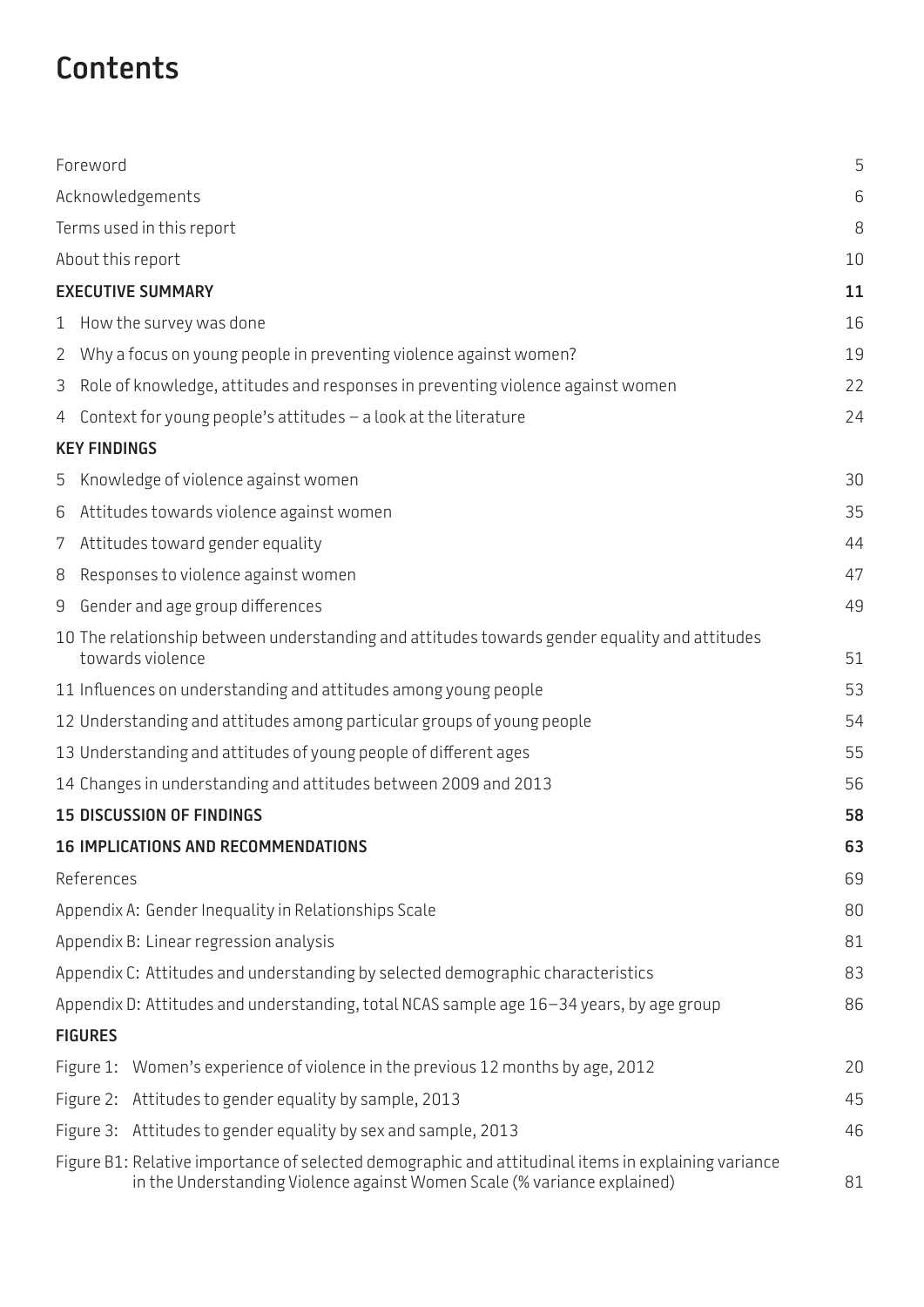|               | Figure B2: Relative importance of selected demographic and attitudinal items in explaining variance<br>in the violent-supportive attitudes construct (% variance explained)                                  | 82 |
|---------------|--------------------------------------------------------------------------------------------------------------------------------------------------------------------------------------------------------------|----|
| <b>TABLES</b> |                                                                                                                                                                                                              |    |
| Table 1       | Community knowledge of violence against women by sex and sample, 2013                                                                                                                                        | 30 |
|               | Table 2: Knowledge of violence against women by sex and sample, 2013                                                                                                                                         | 32 |
|               | Table 3: Circumstances in which violence towards a current/former partner can be justified or excused<br>(% agree) by sex and sample, 2013                                                                   | 36 |
|               | Table 4: Attitudes trivialising violence (% agree) by sex and sample, 2013                                                                                                                                   | 38 |
|               | Table 5: Perceptions of the seriousness of violence against women by sex and sample, 2013                                                                                                                    | 40 |
|               | Table 6: Attitudes minimising and blaming the victim for violence by sex and sample, 2013                                                                                                                    | 42 |
|               | Table 7: Responses to violence against women by sex and sample, 2013                                                                                                                                         | 48 |
|               | Table 8: Understanding Violence against Women Scale, Violence Against Women Construct and Gender<br>Equality Scale scores by sex and sample, 2013                                                            | 49 |
|               | Table 9: Relationship between attitudes to gender equality and understanding of violence against<br>women, people aged 16-24 years, 2013                                                                     | 51 |
|               | Table 10: Influence of understanding on attitudes to violence against women among people aged<br>16-24 years, 2013                                                                                           | 51 |
|               | Table 11: Relationship between attitudes to gender equality and violence-supportive attitudes,<br>people aged 16-24 years, 2013                                                                              | 52 |
|               | Table 12: Understanding and attitudes towards violence against women and gender equality, people<br>aged 16-24 years, 2009 and 2013                                                                          | 56 |
|               | Table C1: Attitudinal support for violence against women by selected demographic characteristics,<br>people aged 16-24 years, 2013                                                                           | 83 |
|               | Table C2: Understanding of violence by selected demographic characteristics, people aged 16-24 years,<br>2013                                                                                                | 84 |
|               | Table C3: Gender equality by selected demographic characteristics, people aged 16-24 years, 2013                                                                                                             | 85 |
|               | Table D1: Total sample aged 16-34 years by Gender Equality Scale, Gender Equality in Relationships<br>Scale, Understanding Violence against Women Scale and violence-supportive attitudes<br>construct, 2013 | 86 |
|               | Table D2: Males aged 16-34 years by Gender Equality Scale, Gender Equality in Relationships<br>Scale, Understanding Violence against Women Scale and violence-supportive attitudes<br>construct, 2013        | 87 |
|               | Table D3: Females aged 16-34 years by Gender Equality Scale, Gender Equality in Relationships<br>Scale, Understanding Violence against Women Scale and violence-supportive attitudes<br>construct, 2013      | 88 |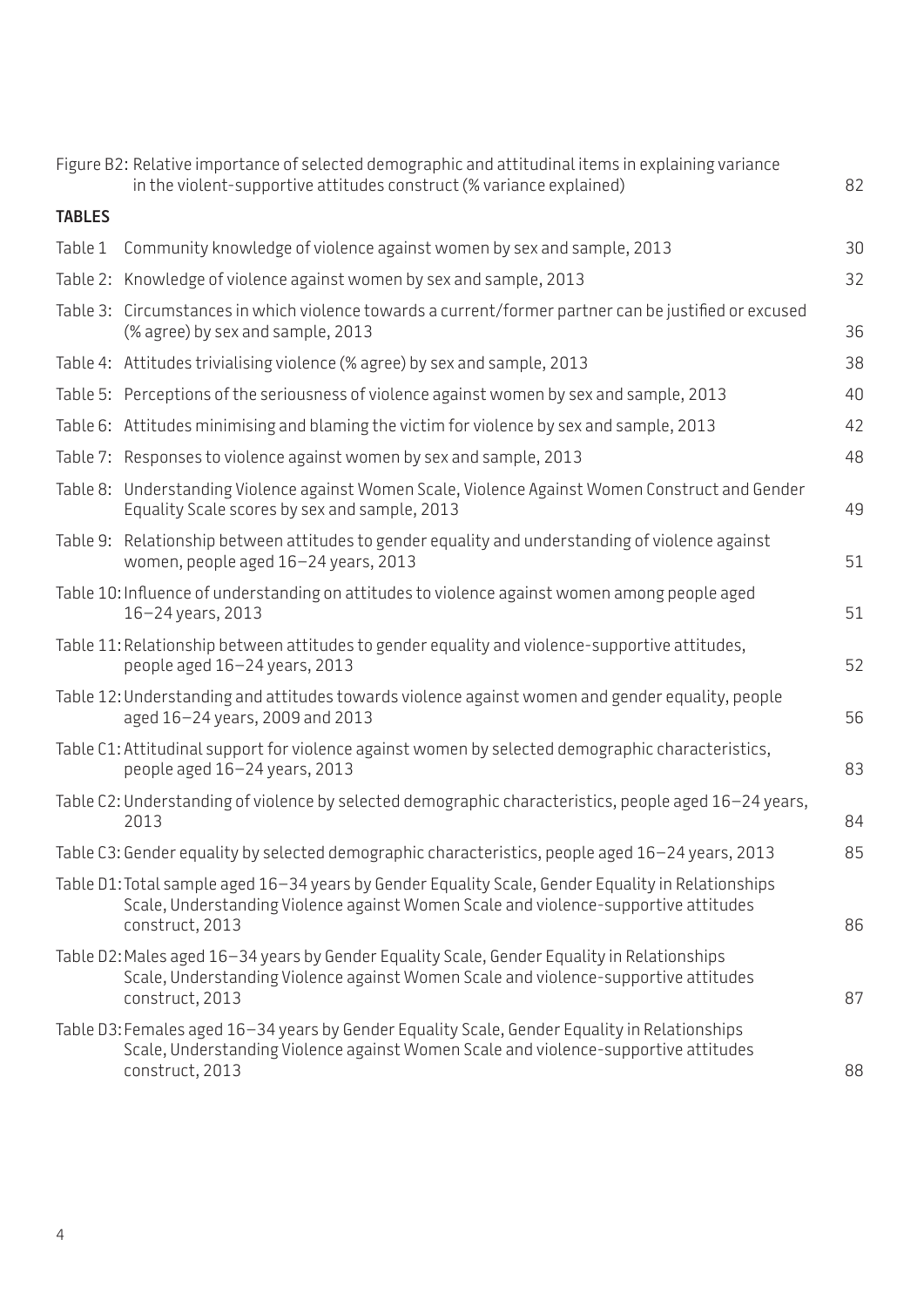# **Foreword**



As part of the 2013 National Community Attitudes towards Violence Against Women Survey (NCAS), I am proud to present this summary report on young Australians' attitudes to violence against women.

NCAS was developed in partnership with The University of Melbourne, the Social Research Centre and experts across Australia, and supported by the Australian Government Department of Social Services as part of the National Plan to Reduce Violence against Women and their Children 2010–2022.

VicHealth released the NCAS findings in late 2014. This report focuses on the attitudes of young people aged 16 to 24 who responded to the main survey and revealed some important patterns within this age group. While violence against women is a whole-of-community issue, it is crucial to understand any differences that exist within particular segments of the community as this can help us to develop more effective prevention strategies.

There is growing international consensus that violence against women can be prevented, and changing attitudes is one important step. Attitudes that condone or tolerate violence are recognised as playing a central role in shaping the way individuals, organisations and communities respond to violence.

Measuring community attitudes and increasing our knowledge about what influences these attitudes tells us how well we are progressing towards a violence-free society for all women. It also reveals the extent of the work that lies ahead, where to focus our efforts, and the messages and approaches that are likely to be effective.

We recognise that valuable work is already being done to respond to women and children affected by violence, so VicHealth's emphasis has always been on primary prevention: stopping this violence from occurring in the first place. It has been encouraging to see community-driven leadership on this issue in recent times. We want to see primary prevention at the heart of efforts to tackle violence against women across Australia and to extend this work to more everyday settings such as schools and workplaces.

The findings of this report confirm that we need to maintain a focus on young people in our prevention efforts. We recognise that young people are at a critical life stage and the development of respectful relationships and healthy attitudes will benefit them across the lifespan. VicHealth is also seeking new ways to build young people's mental wellbeing through strengthening resilience in the community.

VicHealth is pleased to be part of the growing movement to build positive, respectful and healthy environments for young people now and into the future.

19

**Jerril Rechter** CEO, VicHealth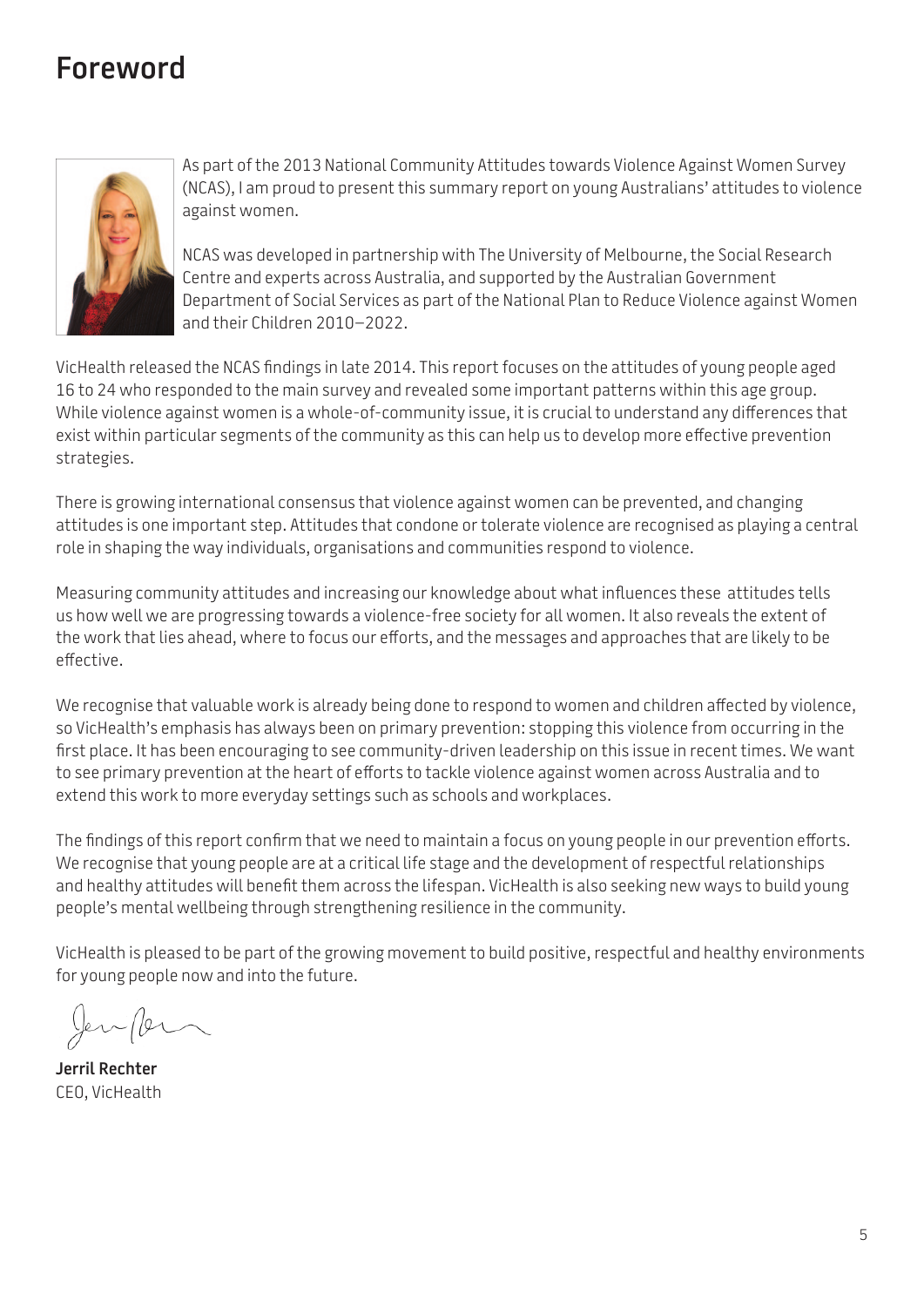# **Acknowledgements**

The Victorian Health Promotion Foundation (VicHealth) was commissioned by the former Australian Government Department of Families, Housing, Community Services and Indigenous Affairs (now the Department of Social Services) in 2012 to undertake the National Community Attitudes towards Violence Against Women Survey. VicHealth led the project in collaboration with the Social Research Centre and The University of Melbourne as research partners. VicHealth would like to acknowledge the project team and other key contributors to the project:

### **2013 NCAS Project Team**

- Ms Kim Webster, Freelance Researcher/Project Manager
- Dr Kristin Diemer, Senior Research Fellow, Family Violence Reform Research Program, Melbourne School of Health Sciences, The University of Melbourne
- Mr Darren Pennay, Ms Rebecca Bricknall and Mr Andrew Ward, Social Research Centre
- Dr Michael Flood, School of Humanities and Social Inquiry, Faculty of Law, Humanities and the Arts, University of Wollongong
- Dr Anastasia Powell, Justice and Legal Studies, School of Global, Urban and Social Studies, RMIT University
- Ms Violeta Politoff, Senior Project Officer, VicHealth

#### **Technical Advisory Group**

- Ms Fiona Blackshaw, Manager of the Personal Safety Survey, Australian Bureau of Statistics
- Dr Kyllie Cripps, Fellow, Indigenous Law Centre, Faculty of Law, UNSW Australia
- Dr Melanie Heenan, Executive Director, Court Network
- Ms Renee Imbesi, Principal Program Officer, Mental Wellbeing, VicHealth
- Professor Jenny Morgan, Melbourne Law School, The University of Melbourne
- • Professor Julie Stubbs, Director, Criminal Justice and Criminology, Faculty of Law, UNSW Australia

#### **Special youth issues paper**

This paper was prepared by:

- Associate Professor Anita Harris, Academic and Youth Research Specialist
- Dr Nikki Honey, Social Research Consultant
- Ms Kim Webster, Freelance Researcher/Project Manager
- Dr Kristin Diemer, Senior Research Fellow, Family Violence Reform Research Program, Melbourne School of Health Sciences, The University of Melbourne
- • Ms Violeta Politoff, Senior Project Officer, VicHealth

#### **Specialist research analysis and support**

- Mr Darren Pennay and Mr Andrew Ward, Social Research Centre
- Ms Cristina Scott, Librarian, Australian Domestic & Family Violence Clearinghouse

#### **Reviewer**

Dr Melanie Heenan, Executive Director, Court Network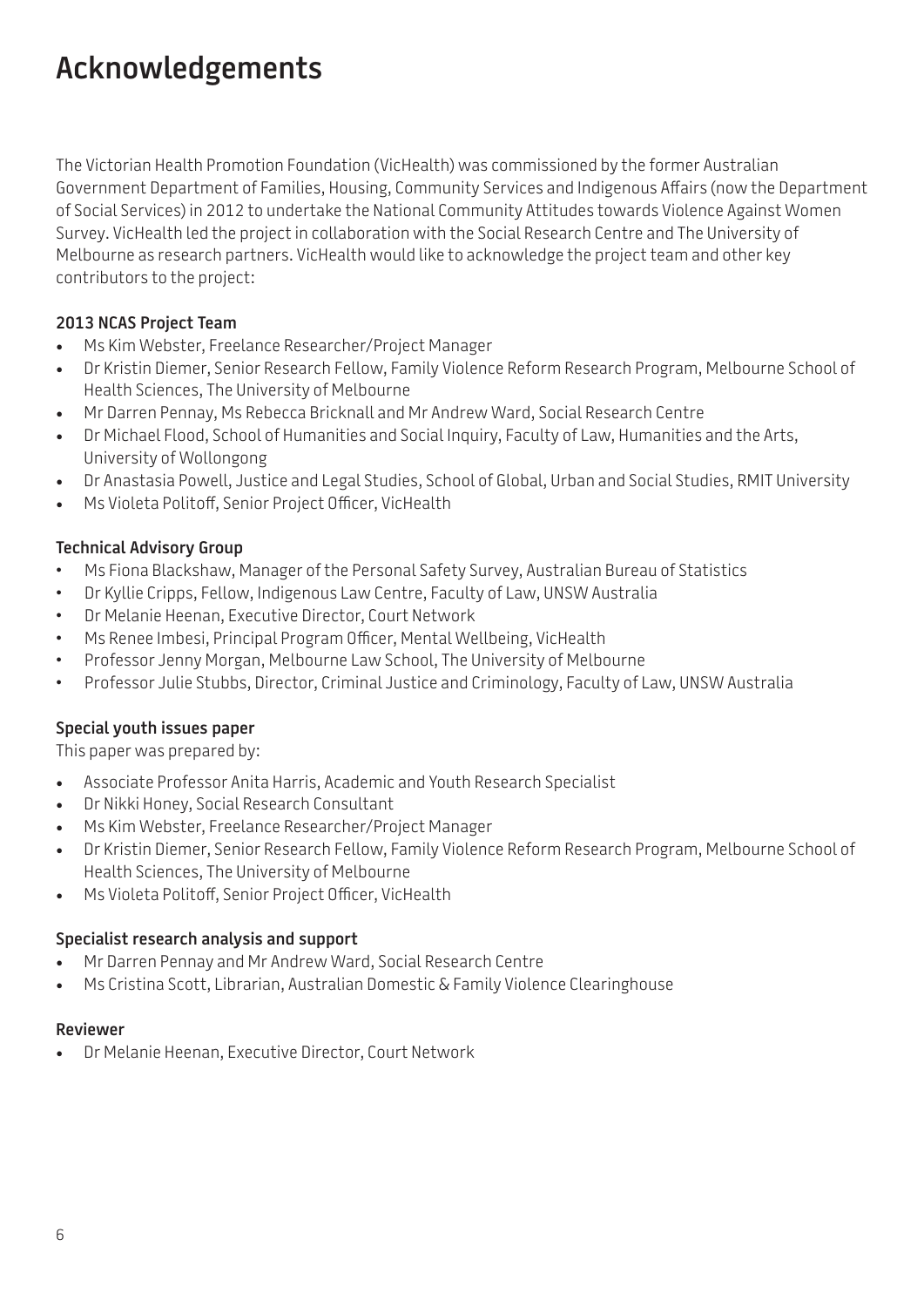#### **Thanks**

VicHealth and the Social Research Centre thank all those who gave their valuable time to assist with or participate in the 2013 National Community Attitudes towards Violence Against Women Survey. We also thank our colleagues at the Australian Government Department of Social Services, particularly Cate McKenzie, Jill Farrelly, Fiona Smart, Helen Bedford, Jolanta Willington, Cheryl Schmidt, Karen Gauntlett, Jane Staniforth and Pru McPherson. Finally, we thank all the VicHealth staff who contributed to this project.

### **Suggested citation**

Harris, A, Honey, N, Webster, K, Diemer K & Politoff, V 2015, Young Australians' attitudes to violence against women: Findings from the 2013 National Community Attitudes towards Violence Against Women Survey for respondents 16–24 years, Victorian Health Promotion Foundation, Melbourne, Australia.

*The opinions, comments and/or analysis expressed in this document are those of the authors and do not necessarily*  represent the views of the Department of Social Services and cannot be taken as expressions of the policies of the *Commonwealth.*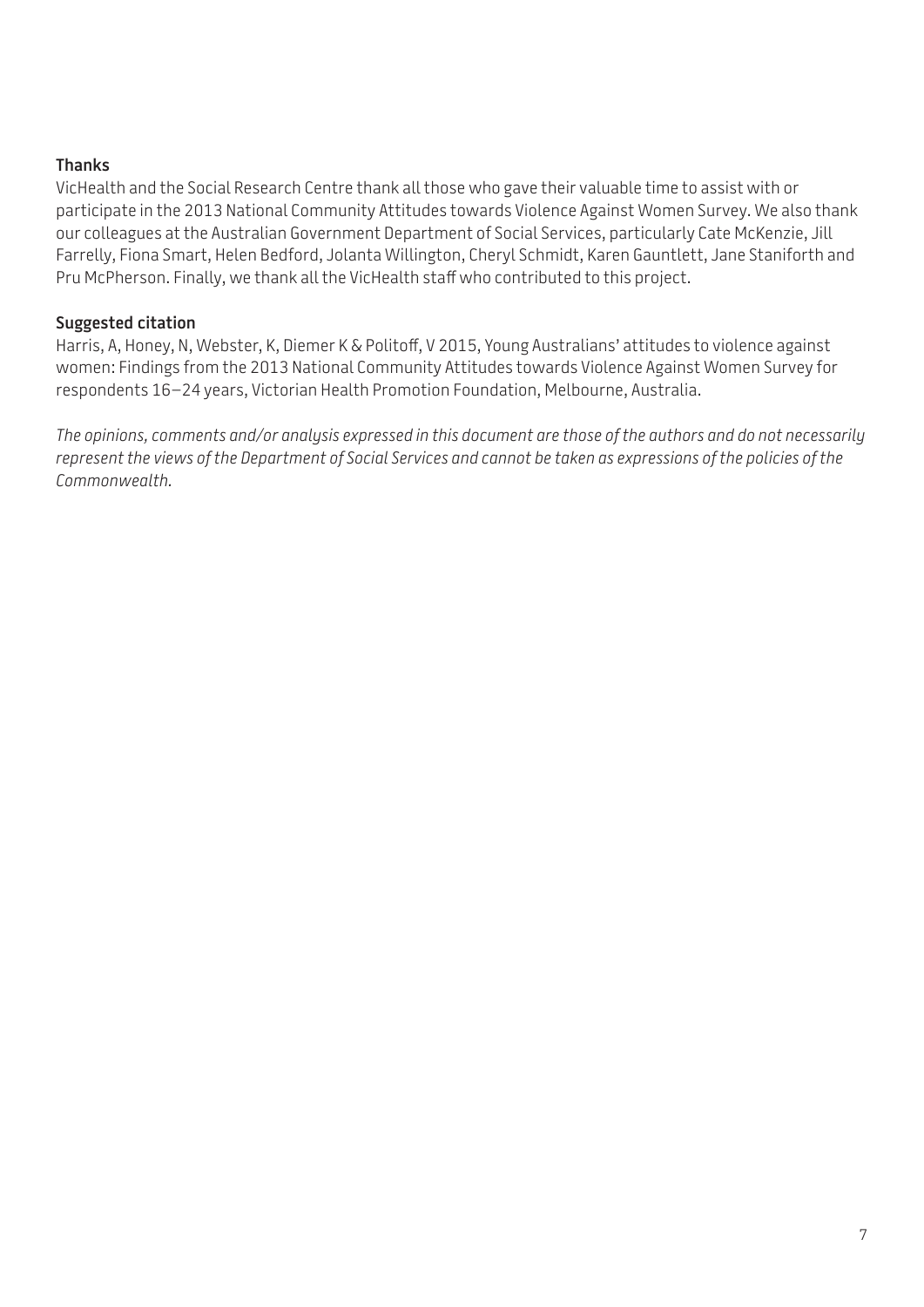# **Terms used in this report**

**Determinant** – attribute or exposure that increases the probability of the occurrence of a disease or other specified outcome; in this report, violence against women or attitudes that are supportive of violence against women.

**Family violence** – see *violence against women.*

**Gender** – economic, social and cultural attributes and opportunities associated with being male or female in a particular society at a particular time.

**Gender-based violence** – commonly used in the international arena to describe violence involving men and women, in which the female is usually the victim; it is derived from the unequal power relationships between men and women. Violence is directed significantly against a woman because she is a woman, or affects women disproportionately (WHO & London School of Hygiene and Tropical Medicine 2010).

**Gender equality** – equal treatment of women and men in laws and policies, and equal access to resources and services within families, communities and society; sometimes referred to as formal equality (WHO & London School of Hygiene and Tropical Medicine 2010). See also gender equity.

**Gender equity** – involves fairness and justice in the distribution of resources and responsibilities between men and women; sometimes referred to as substantive equality. It often requires women-specific programs and policies to end existing inequalities (WHO & London School of Hygiene and Tropical Medicine 2010). See also *gender equality.*

**Gonzo porn** – a particular cinematic style of pornography, but this term is increasingly used to refer to a genre of 'hard-core' pornography characterised by an emphasis on the act of sex (as opposed to characters and plotlines). It is typically filmed from the male point of view and is regarded by many observers as extremely disrespectful of and violent towards women (Crabbe & Corlett 2013; Dines 2010).

**Interpersonal violence** – violence occurring between individuals either known or unknown to one another. It is distinguished from collective violence, such as violence occurring in the course of war, and self-directed violence such as suicide and other forms of self-harm (WHO 2002).

**Intimate partner violence/partner violence** – any behaviour by a man or a woman within an intimate relationship that causes physical, sexual, or psychological harm to those in the relationship. This is the most common form of violence against women (WHO & London School of Tropical Medicine 2010).

**Raunch culture** – culture that promotes overtly sexual representations of women, for example through the acceptance of pornography, stripping and nudity in advertising, especially when this is encouraged by women (Collins English Dictionary 2014; see also Levy 2005; Squires et al. 2006).

**Relationship** – used in this report to refer to relationships between men and women or an individual man and woman. However, it is recognized that in regard to intimate relationships, there is a diversity of forms (e.g. same-sex relationships).

**Risk factor** – see *determinant.*

**Sex** – biological characteristics that typically define humans as male or female (the exception being persons who are inter-sex. The gender identity of trans-gender or bi-gender persons may be different to the sex assigned to them at birth (Victorian Equal Opportunity & Human Rights Commission 2013).

**Social norms** – rules of conduct and models of behaviour expected by a society or social group. They are rooted in the customs, traditions and value systems that gradually develop in a society or social group.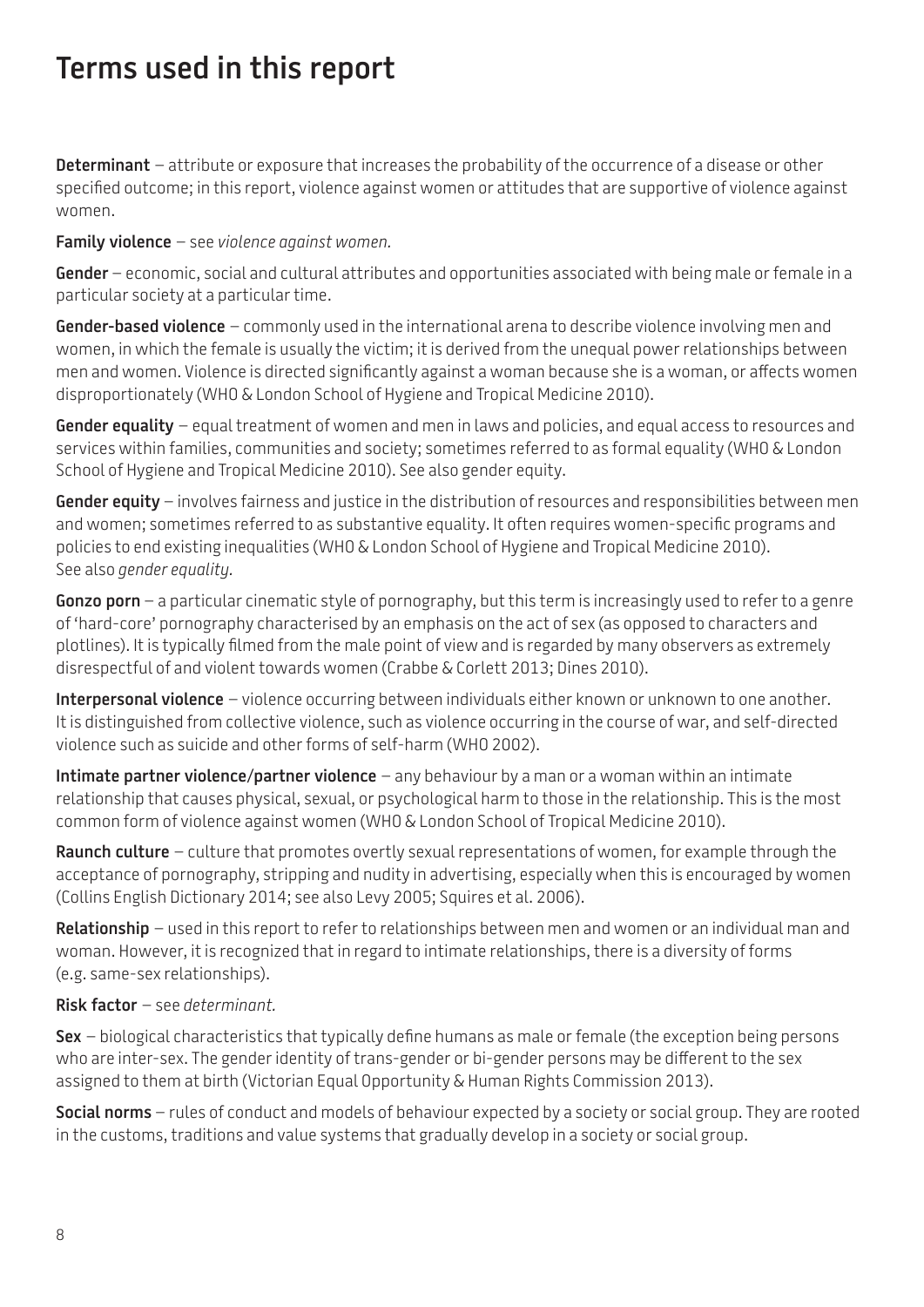**Socioeconomic status** – umbrella term used in this report to refer to education, occupational status, employment and degree of area disadvantage.

**Violence against women** – any act of gender-based violence that results in or is likely to result in physical, sexual, or psychological harm or suffering to women, including threats of such acts, coercion or arbitrary deprivation of liberty whether occurring in public or private life (UN 1993). Violence may occur in other relationships (e.g. in same sex relationships). However, the focus of this report is on violence perpetrated by a man against a women (see *gender-based violence*).

**Violence-supportive attitudes** – in this report, attitudes that justify, excuse, minimise, or trivialise violence against women, or blame or hold women at least partly responsible for violence perpetrated against them. Individuals who hold such attitudes are not all necessarily 'violence-prone' or would openly condone violence against women. However, the evidence presented in this report suggests such attitudes expressed by influential individuals or held by a substantial number of people can create a culture in which violence is at best not clearly condemned and at worst condoned or encouraged.

**Young people/youth** – in this report, people aged 16–24 years.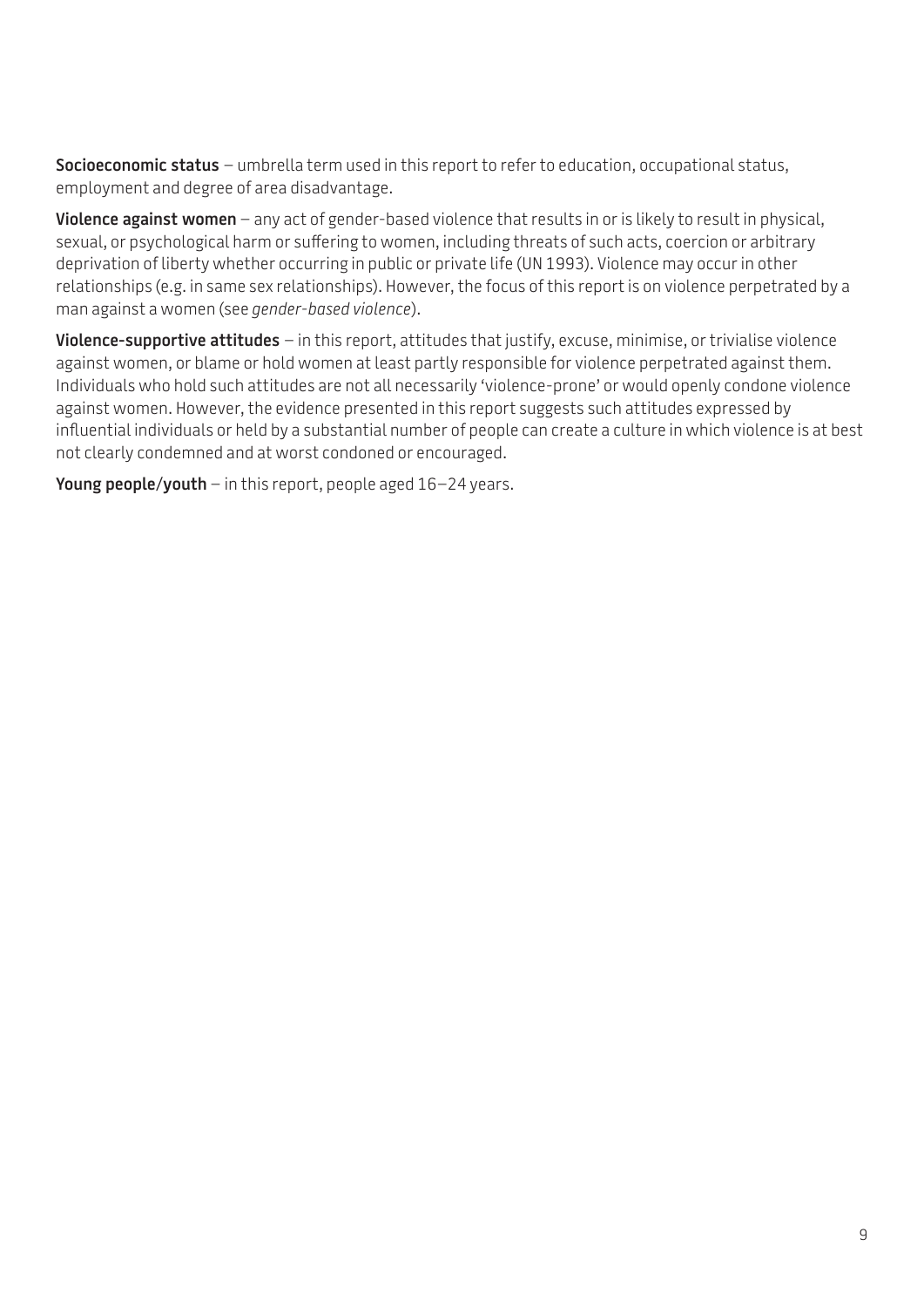# **About this report**

This report summarises findings and discusses implications relating to the youth sample in the 2013 National Community Attitudes towards Violence Against Women Survey (NCAS). The NCAS involved interviews with 17,500 Australians, including 1923 people who were aged 16–24 years.

The NCAS is one of two surveys designed to monitor the National Plan to Reduce Violence against Women and their Children 2010 to 2022 (Council of Australian Governments 2010). The second survey, the Personal Safety Survey, gauges experiences of violence. It is implemented by the Australian Bureau of Statistics (ABS 2013).

#### The NCAS is conducted to:

- • gauge community knowledge of, and attitudes towards, violence against women to identify areas that need attention in future
- assess change over time, with previous iterations of the survey conducted in 1995 and 2009
- improve understanding of factors influencing knowledge, attitudes and responses
- identify segments of the population that may particularly benefit from efforts to prevent violence.

#### This report:

- • discusses the case for ensuring that strategies to prevent violence against women reach and are tailored to the needs of young people
- • draws on prior research to outline the factors contributing to attitudes towards violence and gender relations among young people
- includes findings from the 2013 NCAS survey for the age cohort of 16–24 years, and where relevant for particular demographic groups within this age group
- assesses whether there has been any change in findings for this group between 2009 and 2013
- compares the findings for the 16–24 years cohort against those for respondents aged 35–64 years with the aim of identifying strengths among young people, as well as issues warranting particular attention. This analysis can also help to build understanding of factors influencing attitudes among young people
- discusses findings in light of other research and explores their implications for future prevention policy and practice.

A summary report for the sample as a whole along with a technical report containing more detailed information on the survey methodology can be found at www.vichealth.vic.gov.au/ncas.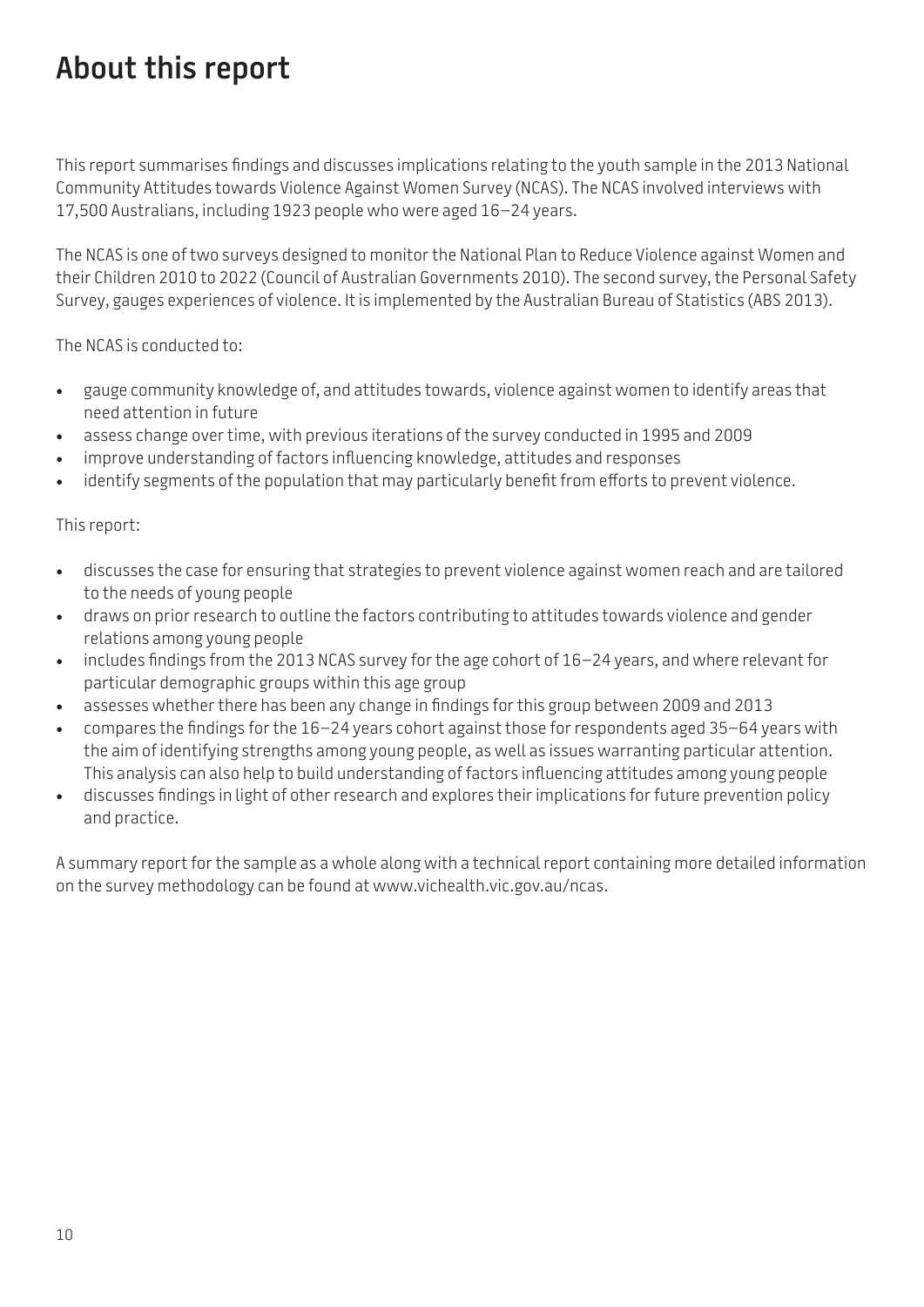# **EXECUTIVE SUMMARY**

More than 1 in 3 Australian women have experienced violence by a male perpetrator since the age of 15. Violence against women is violence involving men and women in which the female is usually the victim, and which may result in physical, sexual, or psychological harm or suffering to women. Its prevalence is highest among young women. A large proportion of men who have perpetrated sexual violence against women did so for the first time when young. This violence has particularly serious consequences for young people given that exposure occurs at a critical life stage. This stage is also a time during which prospects for prevention are particularly strong.

Violence against women is a complex problem to which multiple factors contribute. Significant underlying factors are inequalities between men and women, manifest in inequalities and disrespect in relationships and rigid and stereotyped gender roles and identities (WHO & London School of Hygiene and Tropical Medicine 2010; UN 2006; VicHealth 2007; Flood & Pease 2006, 2009).

Prevention strategies designed for the community as a whole are likely to reach and benefit young people. These can be strengthened by a sound comprehension of the particular patterns of knowledge and attitudes among young people and the factors shaping them. Accordingly, this report has been developed as a resource for planning strategies to prevent violence against women, to ensure that they reach and are as relevant as possible to young people.

#### **About the survey**

NCAS addresses four factors involved in violence against women and its prevention:

- knowledge of violence against women
- attitudes towards violence against women
- attitudes towards gender roles and relationships
- responses to witnessing violence and knowledge of resources.

The survey's focus is on partner violence, sexual assault, stalking and sexual harassment.

Between January and May 2013, more than 17,500 20-minute telephone interviews were undertaken with a cross-section of Australians aged 16 years or more, 1923 of them with young men and women aged 16–24 years. In this report, findings for people aged 16–24 years are compared with those for the 9566 respondents aged 35–64 years. The survey was also conducted nationally in 2009. Findings for young people are compared across these two survey waves.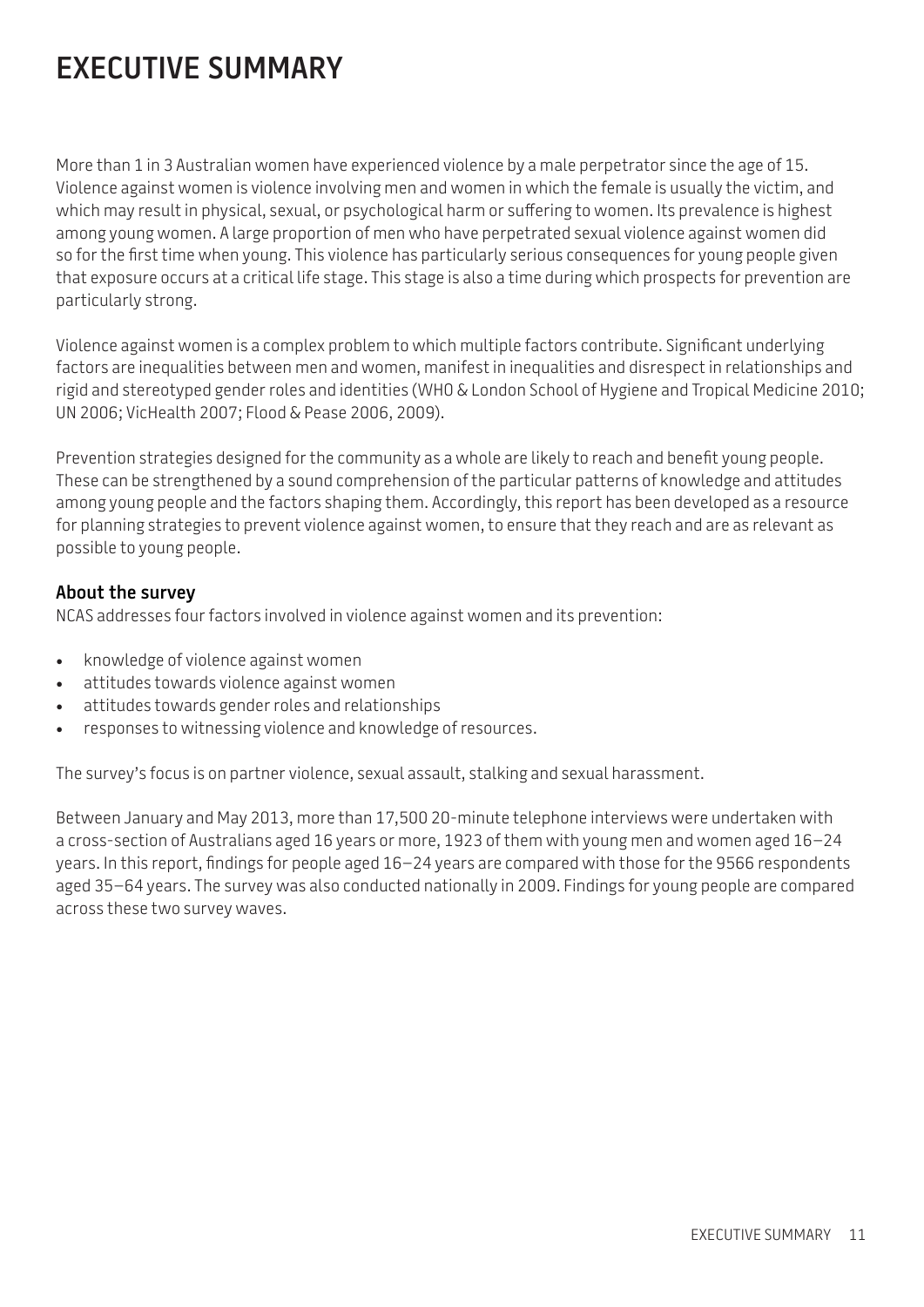# **Encouraging results and areas of concern**

Some of these survey results on knowledge of and attitudes and responses towards violence against women are encouraging; in other areas there is much work to be done as indicated in the following summary tables.

|           | <b>Encouraging results</b>                                                                                                                                                                                                                                                                                                                                                                                                                                                                                                              | Areas of concern                                                                                                                                                                                                                                                                                                                                                                                                                                                                                                                                                                                                                                                                                                                                                                                                                                                                                                                                                                                                                                                                  |
|-----------|-----------------------------------------------------------------------------------------------------------------------------------------------------------------------------------------------------------------------------------------------------------------------------------------------------------------------------------------------------------------------------------------------------------------------------------------------------------------------------------------------------------------------------------------|-----------------------------------------------------------------------------------------------------------------------------------------------------------------------------------------------------------------------------------------------------------------------------------------------------------------------------------------------------------------------------------------------------------------------------------------------------------------------------------------------------------------------------------------------------------------------------------------------------------------------------------------------------------------------------------------------------------------------------------------------------------------------------------------------------------------------------------------------------------------------------------------------------------------------------------------------------------------------------------------------------------------------------------------------------------------------------------|
| Knowledge | Young respondents<br>$\bullet$<br>(those aged 16-24<br>years) have a good<br>appreciation that<br>violence against<br>women comprises a<br>range of behaviours<br>designed to intimidate<br>and control women, not<br>just physical assault<br>Most recognise that<br>$\bullet$<br>partner violence and<br>sexual assault are<br>against the law<br>Most young Australians<br>$\bullet$<br>recognise that partner<br>violence is perpetrated<br>mainly by men and that<br>it is women who are<br>most likely to suffer<br>physical harm | Young people are less likely to identify non-physical behaviours as<br>$\bullet$<br>violence than they are to recognise physical violence and forced<br>sex<br>Only 60% of young people agree that violence against women<br>$\bullet$<br>is common<br>Only 50% of young men and 65% of young women recognise that<br>$\bullet$<br>a woman is more likely to be assaulted by a known person than<br>a stranger<br>There has been a decline in the percentage of young people<br>$\bullet$<br>recognising that partner violence is perpetrated mainly by<br>men and that women are more likely to suffer physical and<br>psychological harms (a decline also apparent in the sample as a<br>whole; VicHealth 2014)<br>Only 50% of young people recognise that women are more likely<br>$\bullet$<br>than men to experience fear as a result of partner violence, and<br>the proportion doing so declined by 4 percentage points between<br>2009 and 2013<br>Most young people believe that violence against women is due to<br>$\bullet$<br>men being unable to manage their anger |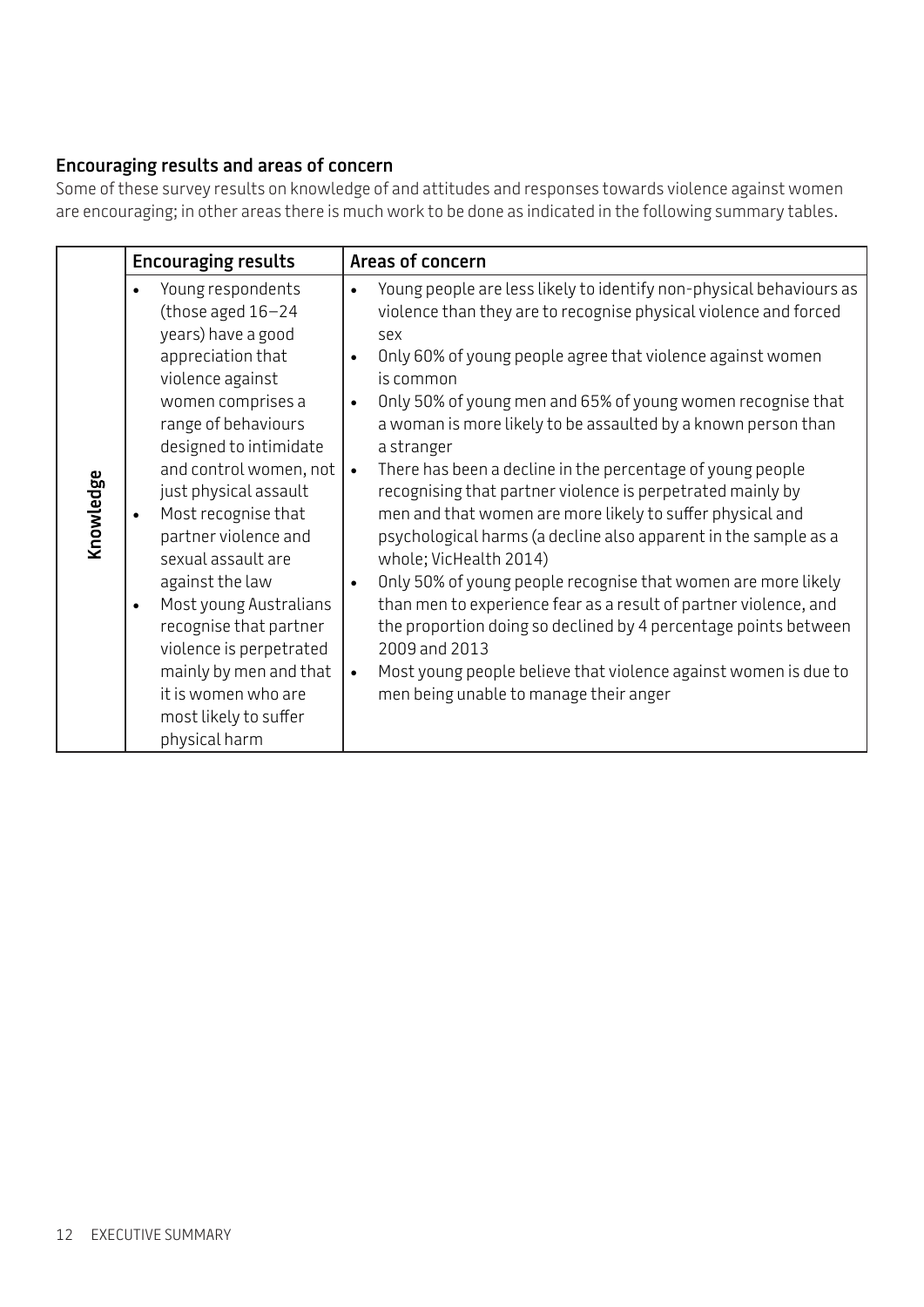|           | <b>Encouraging results</b>                                                                                                                                                                                                                                                                                                                                                                                                                                                                                                                                                                                                                                                                                                                                                                                                        | Areas of concern                                                                                                                                                                                                                                                                                                                                                                                                                                                                                                                                                                                                                                                                                                                                                                                                                                                                                                                                                                                                                                                                                                                                                                                                                                                                                                                                                                                                                                                                                                                                                                                                                                     |
|-----------|-----------------------------------------------------------------------------------------------------------------------------------------------------------------------------------------------------------------------------------------------------------------------------------------------------------------------------------------------------------------------------------------------------------------------------------------------------------------------------------------------------------------------------------------------------------------------------------------------------------------------------------------------------------------------------------------------------------------------------------------------------------------------------------------------------------------------------------|------------------------------------------------------------------------------------------------------------------------------------------------------------------------------------------------------------------------------------------------------------------------------------------------------------------------------------------------------------------------------------------------------------------------------------------------------------------------------------------------------------------------------------------------------------------------------------------------------------------------------------------------------------------------------------------------------------------------------------------------------------------------------------------------------------------------------------------------------------------------------------------------------------------------------------------------------------------------------------------------------------------------------------------------------------------------------------------------------------------------------------------------------------------------------------------------------------------------------------------------------------------------------------------------------------------------------------------------------------------------------------------------------------------------------------------------------------------------------------------------------------------------------------------------------------------------------------------------------------------------------------------------------|
| Attitudes | Only a minority of young<br>$\bullet$<br>people (fewer than<br>6% depending on the<br>scenario) is prepared to<br>justify violence<br>Most young people do<br>$\bullet$<br>not agree that it is a<br>woman's duty to stay in<br>a violent relationship,<br>or that partner violence<br>is a 'private matter' to<br>be handled in the family<br>Most young people<br>agree with current<br>policies that women<br>should not be left to<br>sort sexual harassment<br>out themselves and<br>that the violent person<br>(rather than women<br>and children) should<br>be made to leave the<br>family home<br>Most young people<br>agree that violence<br>against women, and<br>a range of violent<br>behaviours, are serious<br>Young people have a<br>high level of support for<br>equality in gender roles<br>in the public sphere | Up to a quarter of young people are prepared to excuse partner<br>$\bullet$<br>violence (depending on the scenario) and 2 in 5 young people<br>agree that 'rape results from men not being able to control their<br>sexual urges' (an increase from 2009, when 1 in 3 did so)<br>Young people are less likely to recognise non-physical behaviours<br>$\bullet$<br>as serious than they are to recognise physical violence and forced<br>sex<br>Although most young people agree that tracking a partner by<br>$\bullet$<br>electronic means without her consent is serious (84%), 46% agree<br>that it is acceptable to some degree<br>A large proportion of young people do not appreciate the<br>$\bullet$<br>barriers women face to ending a violent relationship, with 80%<br>agreeing that 'it's hard to understand why women stay in violent<br>relationships' (although this has declined by 5 percentage points<br>since 2009) and 61% agreeing that 'a woman could leave a violent<br>relationship if she really wanted to'<br>A large proportion of young people (up to a half depending on the<br>$\bullet$<br>circumstance) believe that women make false claims of partner<br>violence and sexual assault, and there was a 9 percentage point<br>increase between 2009 and 2013 in young people agreeing that<br>women falsify partner violence in family law cases<br>Up to 1 in 5 young respondents believe that there are<br>$\bullet$<br>circumstances in which women share some of the responsibility<br>for sexual assault<br>Sizeable proportions of young people support male dominance of<br>decision-making in relationships |

|           | <b>Encouraging results</b>                                                                                                            | Areas of concern                                                                                                                                                                                                                                                                                                                                                             |
|-----------|---------------------------------------------------------------------------------------------------------------------------------------|------------------------------------------------------------------------------------------------------------------------------------------------------------------------------------------------------------------------------------------------------------------------------------------------------------------------------------------------------------------------------|
| Responses | The overwhelming<br>majority of young<br>people say they would<br>intervene if they saw a<br>woman being assaulted<br>by her partner. | Only just over a half of young people would know where to get<br>help for a partner violence problem (54%). The same percentage<br>recognise that police response times in cases of domestic violence<br>are improving<br>The percentage of young people knowing where to get help and<br>recognising improvement in police response times declined<br>between 2009 and 2013 |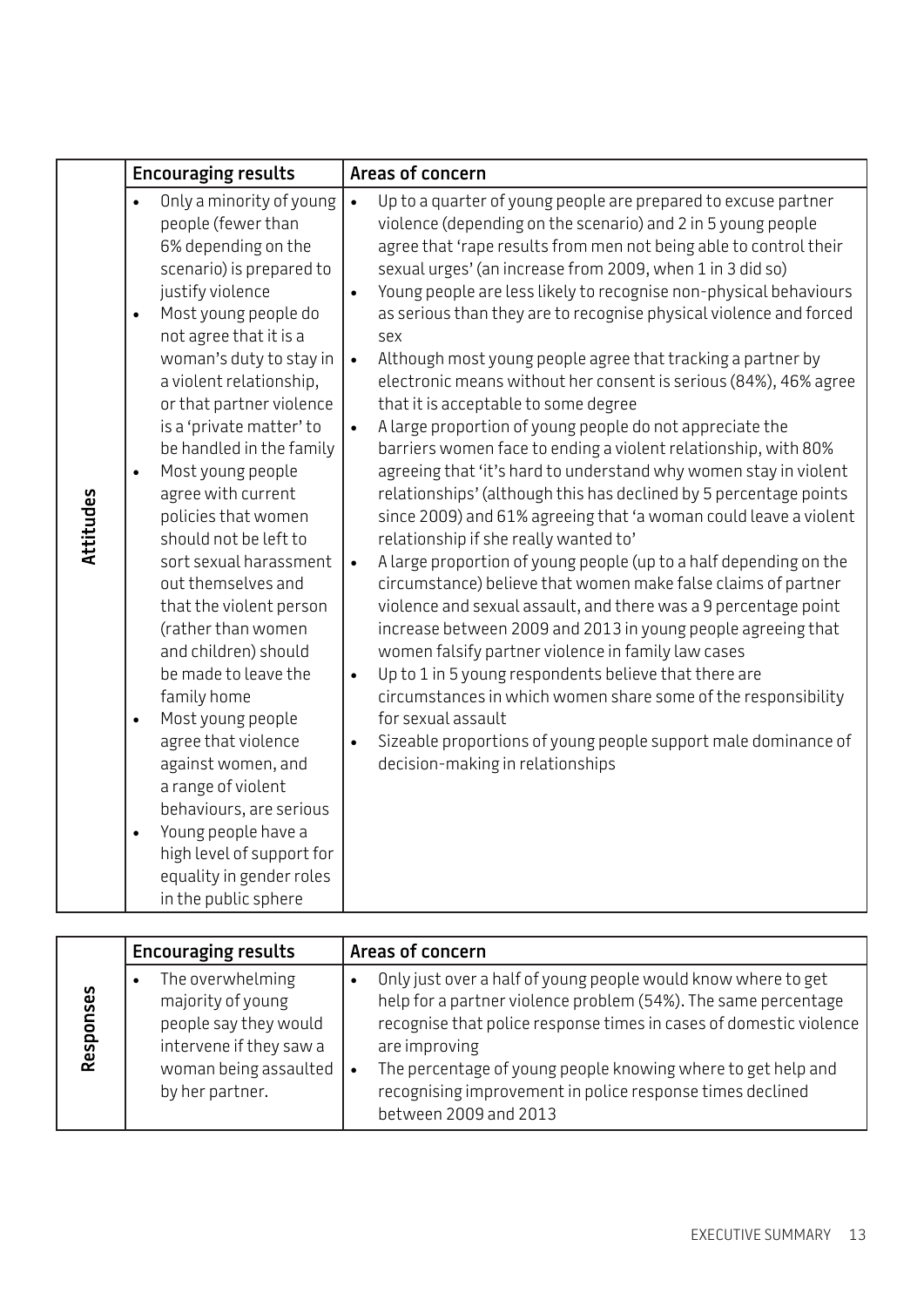### **Gender and age group differences**

On many measures in the survey there are no differences between young men and women and between young people and those aged 35–64 years. Where there are differences, many are small in size. However, on a number of questions the differences are noteworthy:

- On all but one measure on which there are differences between young men and young women, young men show a lower level of knowledge and a higher level of attitudinal support for violence against women.
- On all but one measure on which there are differences between young people and people aged 35–64 years, young people show a lower level of knowledge and a higher level of attitudinal support for violence against women.

Composite measures were devised by combining questions in the survey. These measures assess overall levels of understanding of the nature of violence against women, attitudinal support for violence and attitudinal support for gender equality.

Using these measures it was found that young men are more likely than young women to be classified as having a low level of understanding that: violence against women comprises psychological, social and financial forms of abuse and control, not just physical violence and forced sex; a low level of support for gender equality; and a high level of attitudinal support for violence against women.

Young people are less likely than people aged 35–64 years to have a high level of understanding of violence against women. They are also less likely to have a low level of attitudinal support for this violence. They are equally likely to have a high level of attitudinal support for equality in roles between men and women, but are less likely than those aged 35–64 years to support gender equality in decision-making in relationships.

# **Influences on understanding and attitudes**

The strongest influences on attitudes towards violence against women among young people are their understanding of violence (i.e. that it comprises more than physical violence and forced sex) and their attitudes towards gender equality.

Young people who understand violence against women as comprising more than physical violence and who support gender equality are less likely to hold violence-supportive attitudes.

Once understanding of violence against women and attitudes towards gender roles and relationships have been taken into account, demographic factors have limited influence. However, demographic factors with the strongest influence on attitudes towards violence against women are gender and country of birth.

# **Attitudes and understanding in different groups and places**

In addition to young men (see above), those who are more likely to have a low level of understanding, a high level of attitudinal support for violence and/or low levels of support for gender equality $^{\scriptscriptstyle 1}$  are:

- young people born overseas in a non-main English-speaking country
- unemployed young people (having a higher level of support for violence and a lower level of understanding
- young people living alone or not living in shared housing or with a family or partner (having a higher level of attitudinal support for violence and a lower level of support for gender equality).

 $1$  Significant at the 95% confidence level.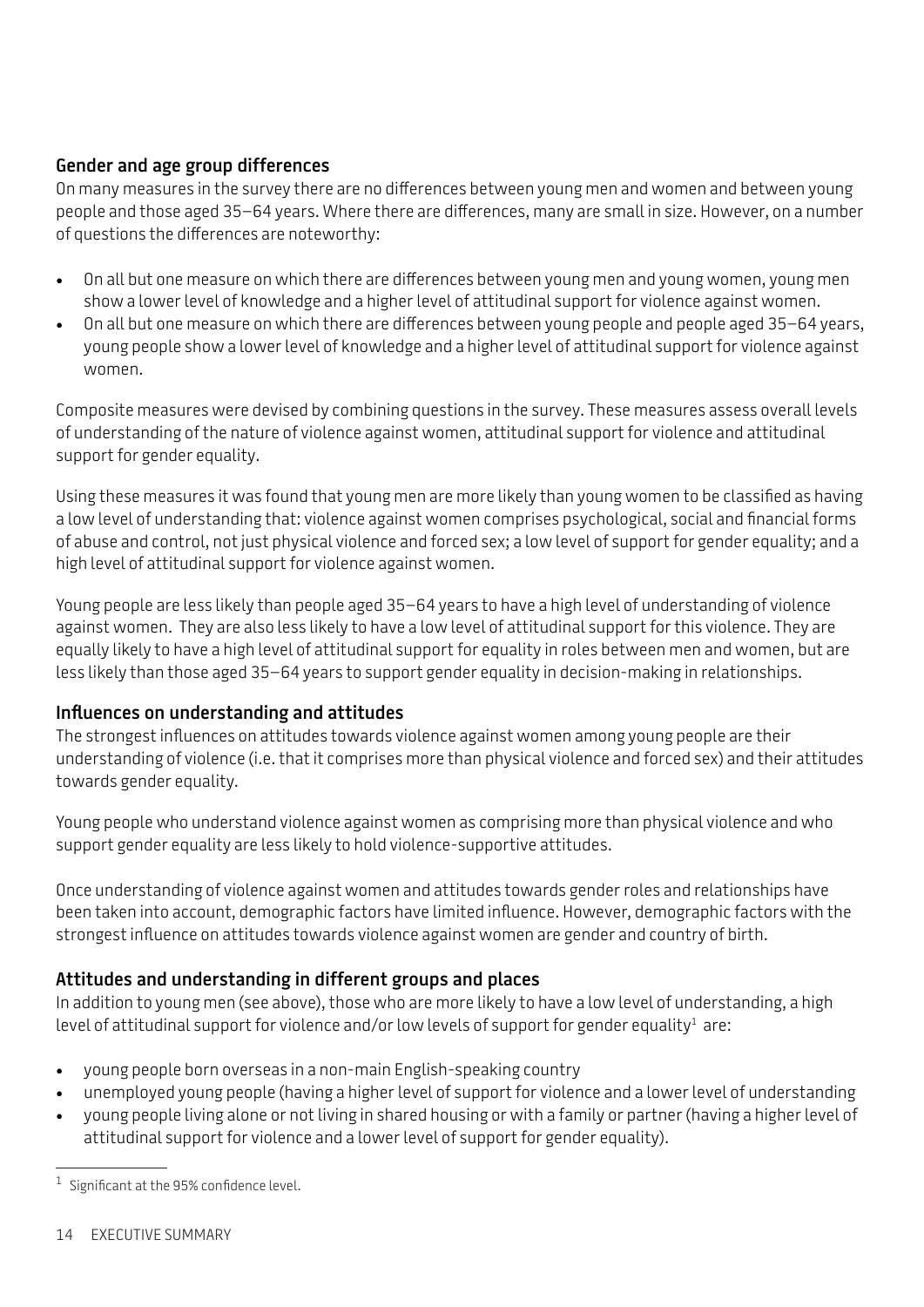However, differences between young people in these groups and all young people are not large.

### **Understanding and attitudes of young people of different ages**

Attitudes and understanding improve among young women as they get older. However, among young men there is only a modest improvement in attitudes towards violence across the three youngest age groups in the NCAS sample (16–17, 18–24 and 25–34 years). There is no improvement across these groups in understanding or attitudes towards gender equality in roles and relationships.

#### **Change over time**

On some individual questions there was a deteriorating trend between 2009 and 2013, on others some improvement and on yet others no change.

Using the composite measures (i.e. those combining responses to a range of questions), it was found that 10% fewer young men hold high levels of violence-supportive attitudes in 2013 than was the case in 2009. Young men's understanding of violence against women and their attitudes towards gender equality remained stable. Among young women there has been no change in any of the composite measures between 2009 and 2013.

### **Strategies for stronger environments**

The literature on which this study is based suggests that young people's attitudes are likely to be influenced in part by their age and stage of development. However, as is the case throughout life, social context also makes a powerful contribution. Families, schools, the media, popular culture and leisure settings are critical influences on young people's attitudes. Given this, approaches that seek to reach the wider community (often referred to as 'whole-of-population' approaches) are key to strengthening the environments in which young people form their attitudes and thereby to violence prevention among young people.

The findings of the survey, along with other research, indicate value in a specific focus on settings – for example, schools and the media – that have a particular influence on the knowledge and attitudes of young people. The need for such a focus is indicated by the higher prevalence of violence among young people, their particular vulnerability to the impacts of adversity and the fact that they are at a life stage when they are subject to specific influences and when their values are being formed. There would be particular benefits in approaches that reach young people who are not in formal education or employment, as well as those born in a non-main English-speaking country.

Other research suggests that the social experience of contemporary young people is different to that of previous generations. This, along with factors associated with young people's age and stage of development, need to be taken into account when designing strategies to raise awareness of and strengthen attitudes towards violence against women and gender equality among young people. There is a need for 'whole-ofpopulation' approaches to be augmented with activities tailored to young people, and in which messages are framed with their particular social experiences in mind.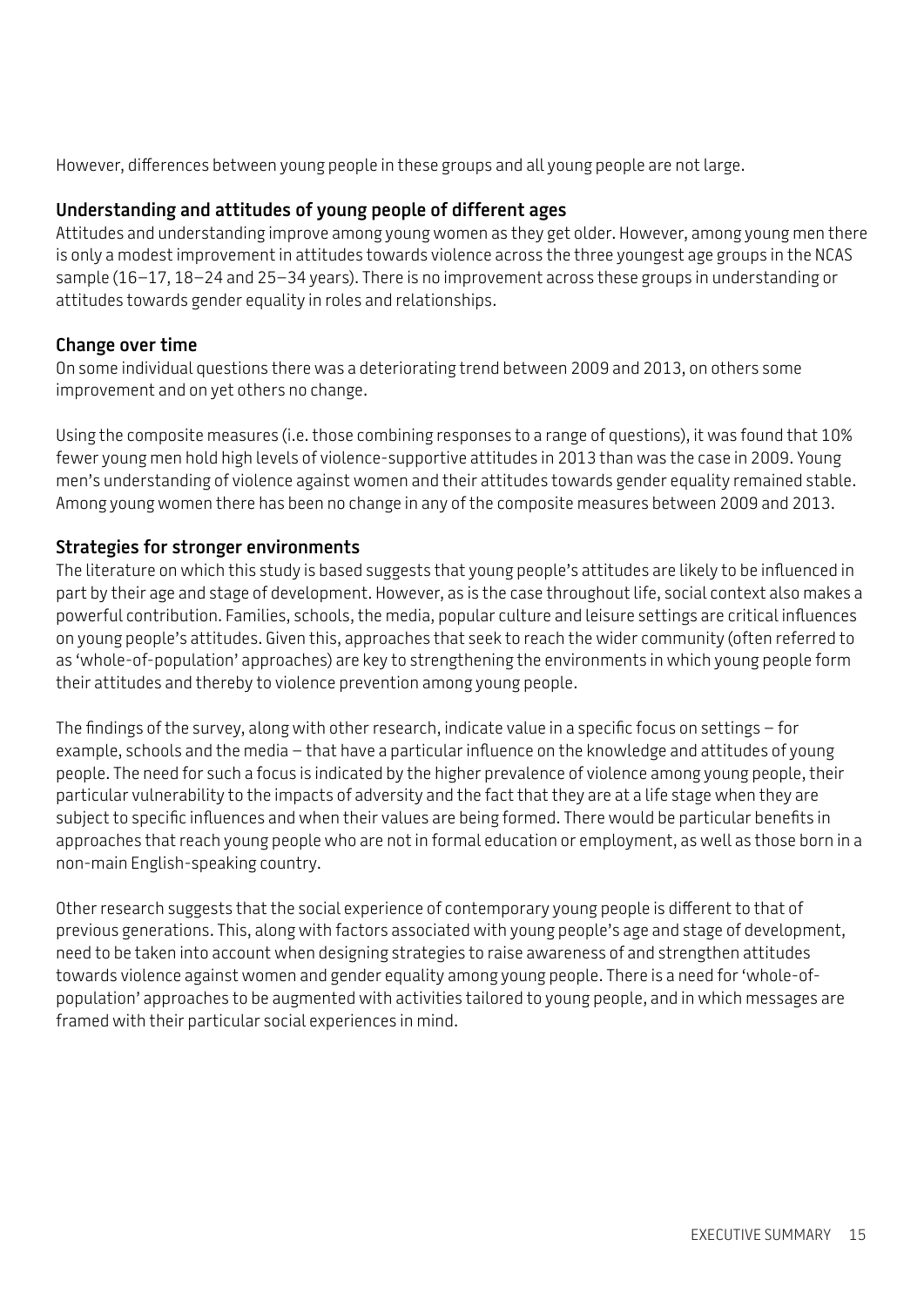# **1. How the survey was done**

### **1.1 About the questionnaire**

The survey instrument was initially developed on behalf of the Australian Government in 1995, drawing on an earlier 1987 instrument. In 2009 and 2013 it was reviewed by national experts on violence against women. To the extent possible, questions and question wording have been maintained so that changes can be monitored over time. However, some adjustments have been made to reflect emerging issues, and changing language and theoretical understanding.

The survey includes questions to enable the influence of factors such as age, gender and socioeconomic status to be assessed.

# **1.2 Implementing the survey**

Participants aged 16 years and over were randomly selected from across Australia and invited to participate in a 20-minute telephone interview. The consent of a parent or guardian was sought for respondents aged under 18 years. Half of the interviews were conducted with people contacted on landline telephones and half with people contacted on their mobile phones. Including both landline and mobile interviews meant that a broader range of people were included in the survey than would have been the case if only landline interviewing had been used. This is because fewer young people, especially young men, Australians from Aboriginal and Torres Strait Islander backgrounds and those born in countries in which English is not the main language spoken, live in households with landlines.

Interviewing was undertaken in eight community languages, using translated versions of the survey. Ethics approval was obtained from The University of Melbourne.

A response rate of 26.9% was achieved. Of the 17,500 people interviewed, 1923 were aged 16–24 years, a sufficient number to enable inferences to be drawn about this age group.

# **1.3 Analysing and reporting the results**

#### **1.3.1 Reporting categories and themes**

The survey results are reported in four categories:

- • knowledge of violence against women
- attitudes to violence
- attitudes to gender equality
- responses to violence against women.

Questions concerning attitudes to violence were categorised into five themes including those that justify, excuse, trivialise, or minimise violence or shift blame to the victim.

A brief background to each question is provided in this report. However more detail can be found in the NCAS technical and summary reports at www.vichealth.vic.gov.au/ncas.

A copy of the questionnaire is included as an appendix to the technical report.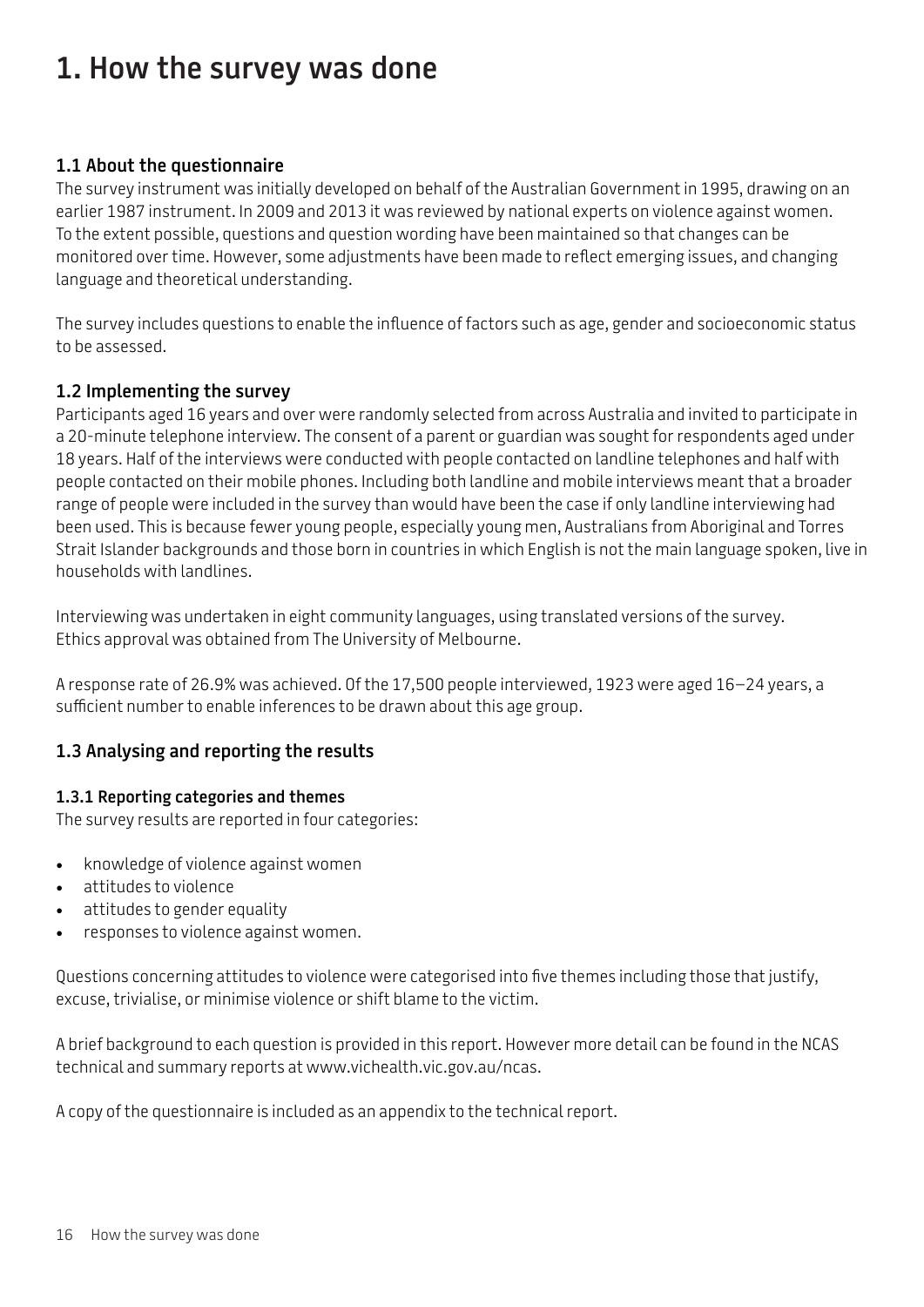### **1.3.2 Data presentation**

Results are presented for young men, young women and all young people (those aged 16–24 years) and are compared with men, women and all people aged 35–64 years (9566 respondents). The 35–64 years age group was selected as a benchmark for comparison based on analysis of the main sample (VicHealth 2014; Webster et al. 2014), which indicated that three age groups could be distinguished: younger people (aged 16–17; 18 –24 and 25– 34 years), people aged 35–64 years and those aged 65 years or more.

People aged over 65 tended to less likely to support gender equality and more likely to hold violence-supportive attitudes. This pattern may be due to either developmental factors (people becoming more conservative or more willing to express sexism and prejudice as they age) or to contextual factors (reaching adulthood in a more socially conservative era) (see Webster et al. 2014 for further discussion).

Using the results for respondents aged 35–64 years allows comparison of young people with a group in which ageing-related developmental factors were less likely. That is, it allowed a comparison between two generations – people 16–24 years and their parent's generation (those 35–64 years), while excluding those from their grandparent's generation. Further, both groups being compared have been exposed to the social change associated with the second wave of feminism in their formative years, although in very different contexts. These changes are widely recognised as having an impact on attitudes to gender equality and violence (Cotter et al. 2011; Van Egmond et al. 2010; Worden & Carlson 2005; Carlson & Worden 2005).

Respondents aged 25–34 were not included in the analysis as findings for this group (as indicated above) are very similar to the 16–24 years group. However, this age range is outside of that defined in this report, and in many other contexts, as 'young'.

Comparisons are made on the basis of gender in addition to age because both factors have been shown in prior research to influence attitudes.

#### **1.3.3 Composite measures of understanding and attitudes**

Results were reported for each survey question and four measures were developed from existing survey questions. Referred to in this report as 'composite measures' they allow assessment of:

- • overall change in understanding and attitudes over time
- differences between groups (e.g. younger people and older people)
- the relationship between understanding and attitudes
- the relationship between attitudes and understanding and other characteristics of interest, such as age, gender and place of birth.

These composite measures are:

• **Understanding Violence against Women Scale** – developed from a series of questions designed to assess the extent to which people understand violence against women as a continuum of behaviours, from obvious physical assault and forced sex through to social, emotional, psychological and economic forms of control, abuse and exploitation. People were given a score according to their responses to these questions and ranked as having a high, medium, or low understanding of violence against women. This set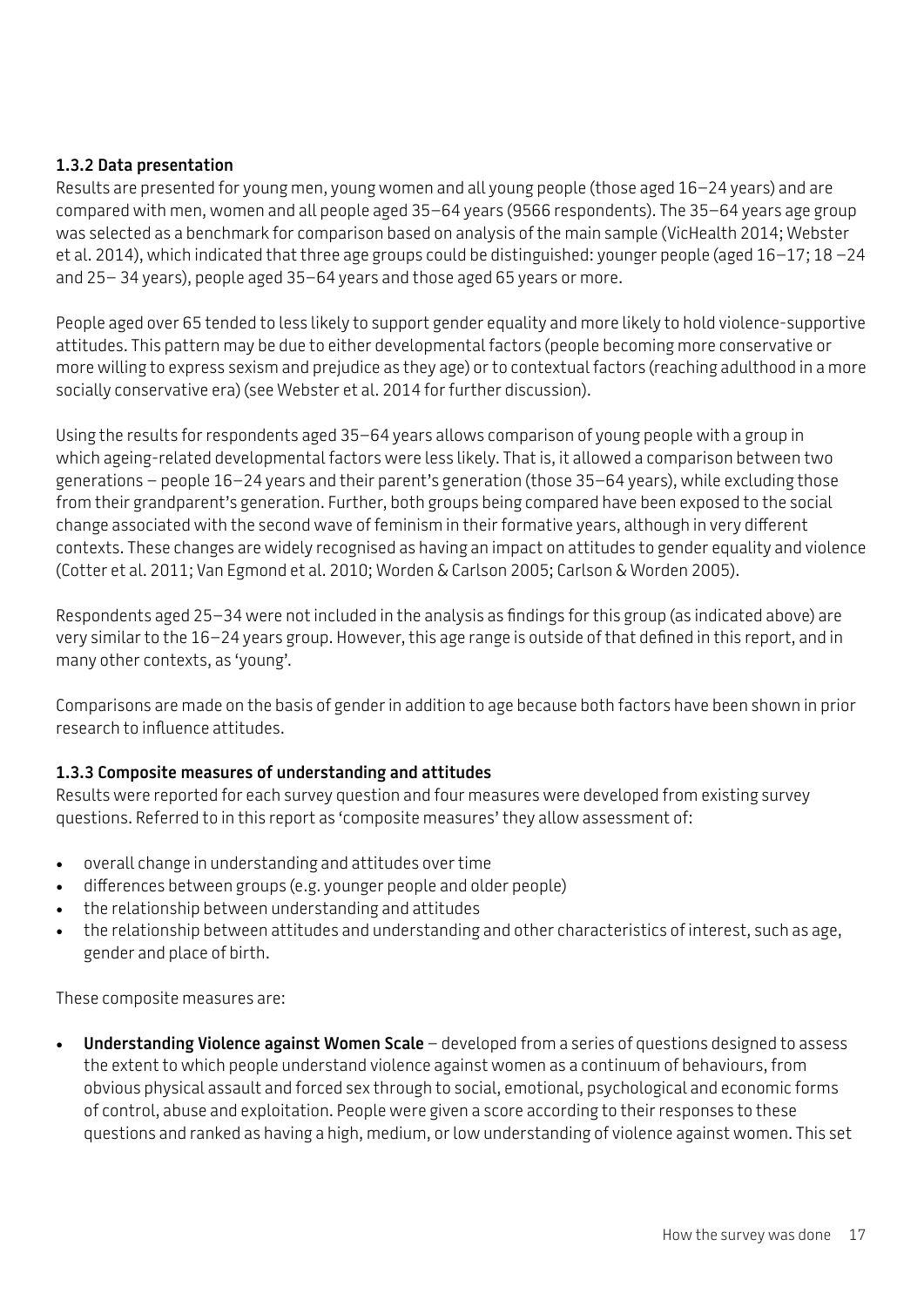of questions was chosen because this understanding of violence underpins international and Australian Government strategies to address violence against women and is pivotal to understanding the dynamics and causes of violence

- **Violence-supportive attitudes construct** developed from questions gauging attitudes across the five themes (justifying, excusing, trivialising, minimising and victim blaming) that were suitable for amalgamation. On the basis of their responses to these questions, respondents were given a score according to whether they had a high, medium, or low level of attitudinal support for violence against women
- **Gender Equality Scale** adapted from an existing scale developed by researchers Inglehart and Norris (2003) to assess attitudinal support for gender equality. This scale was augmented with additional questions gauging support for covert sexism and for gender equality in relationships. Based on answers to eight questions it ranks respondents according to their level of attitudinal support for gender equality (high, medium, or low).

There was variation between young people and respondents aged 35–64 years on the two questions in the Gender Equality Scale about distribution of power in relationships. Accordingly, an additional subscale, the **Gender Equality in Relationships Scale**, was created from these two variables (see Appendix A) and used for selected analyses.

### **1.3.4 Tests of statistical significance**

When a sample has been randomly selected, some differences found can be due to chance. To help decide whether a difference is likely to represent a real change, rather than just being a chance variation, tests of statistical significance have been carried out. A result that is statistically significant is marked as such on the relevant table or figure. Unless otherwise stated, only results found to be statistically significant at the 99% level (p≤.01) are reported in the text. Not all differences are reported because some may be very small and so are not meaningful for practical purposes (e.g. a 2% difference between men and women on a particular measure may be statistically significant but would not generally suggest the need to prioritise men).

#### **1.4 Terminology and data use**

Different terminology may be used in this report to refer to similar concepts to those introduced on page 8. This is sometimes necessary to reflect the terms used in the survey instrument, which was first developed in 1995. Terminology has evolved since this time to reflect refinements in understanding of violence, but in most cases wording in the survey instrument has been retained to enable comparisons over time.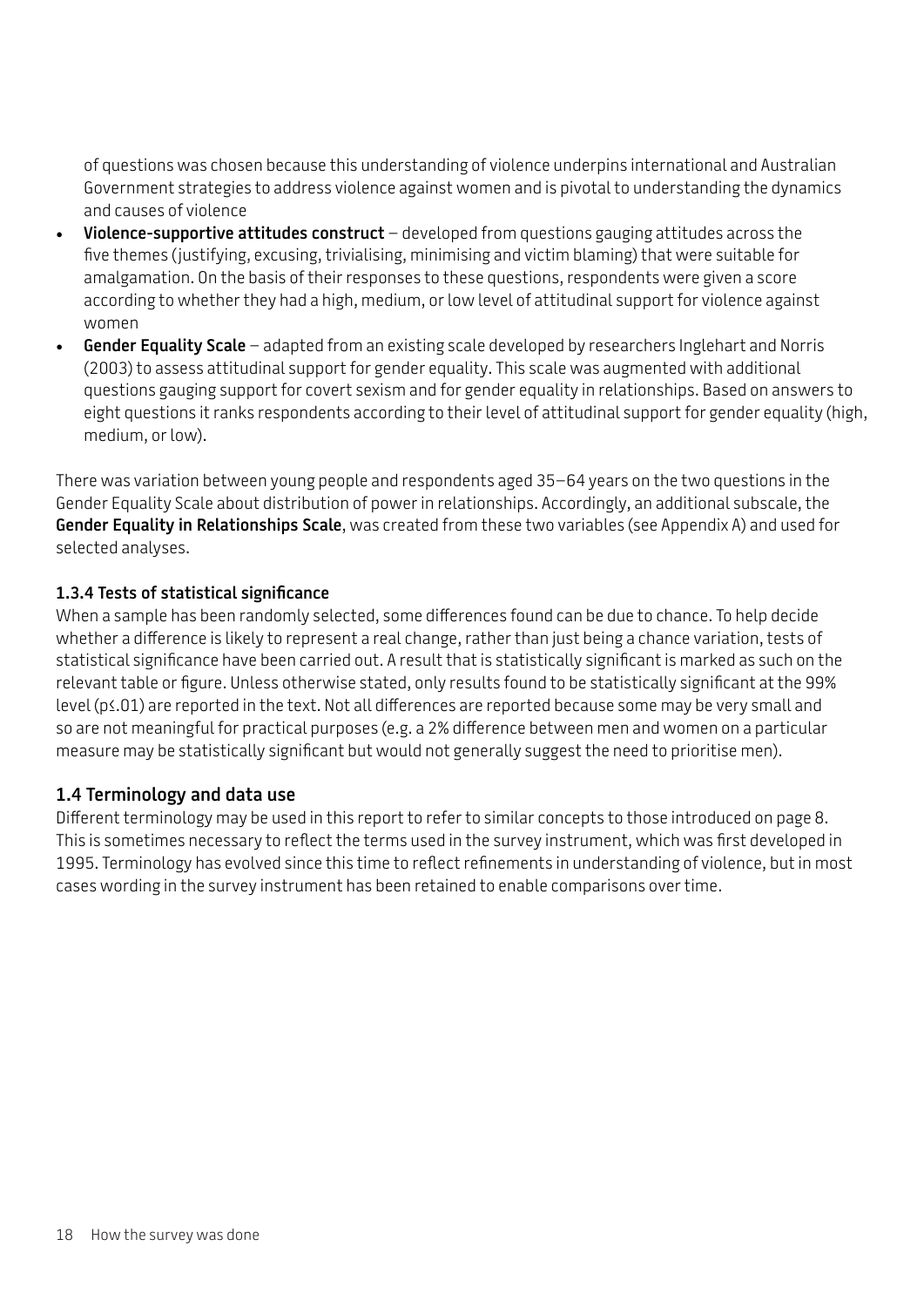# **2. Why a focus on young people in preventing violence against women?**

Violence against women is an issue across the globe and ending this violence has been a significant concern of the international community (UN 2006, 2012; WHO 2010, 2013; WHO & London School of Hygiene and Tropical Medicine 2010; Garcia-Moreno et al. 2005). Since the 1980s Australian jurisdictions have done much to respond to and prevent violence against women (National Council to Reduce Violence against Women and their Children 2009a). However, as is the case with comparable countries, violence against women remains unacceptably common.

Australia's most recent population survey on the experience of violence, the 2012 Personal Safety Survey (ABS 2013), found that:

- more than 1 in 3 women (39%) over the age of 18 years have experienced violence by a man since the age of 15 (ABS 2013). Closer examination of the types of violence experienced shows that 32% have experienced physical violence by a man and 19% have experienced sexual violence by a man (ABS 2013, customised report)
- one-quarter of women aged 18 years and over have experienced emotional abuse by a current and/or previous partner since the age of 15 (ABS 2013)
- 17% of women aged 18 years and over have experienced stalking by a male perpetrator during their lifetime (ABS 2013)
- • 22% of Australian women aged 15–64 years have experienced sexual harassment (McDonald & Flood 2012).

There was no statistically significant change in the proportion of women experiencing violence between the previous Personal Safety Survey in 2005 and the most recent survey in 2012 (ABS 2013).

Violence is not a problem confined to those directly subject to it. The fear of such violence extends to a much larger group of women. The 2012 Personal Safety Survey found that women are more likely than men to report feeling unsafe about using public transport, walking alone in their local area or being alone at home at night. They are also more likely to have avoided such activities as a consequence of feeling fearful (ABS 2013, customised report).

# **2.1 Violence is particularly prevalent in the lives of young people**

Early adulthood is a life stage involving particular vulnerability to violence for both young men and women (Tucci et al. 2008). For young women, 13% aged 18–24 years experienced violence in the 12 months prior to the 2012 Personal Safety Survey. This was a higher rate than for any other age group of women. Women are more likely than men to experience sexual violence. In the 2012 Personal Safety Survey, 19% of women reported having experienced sexual violence since the age of 15, compared with 4.5% of men (ABS 2013). Other research shows that young women face particularly high levels of violence in dating relationships (Flood & Fergus 2008; Sety 2012). A recent international study found that half of all men who reported ever having perpetrated sexual violence against a woman did so for the first time before they reached age 20 (Fulu et al. 2013).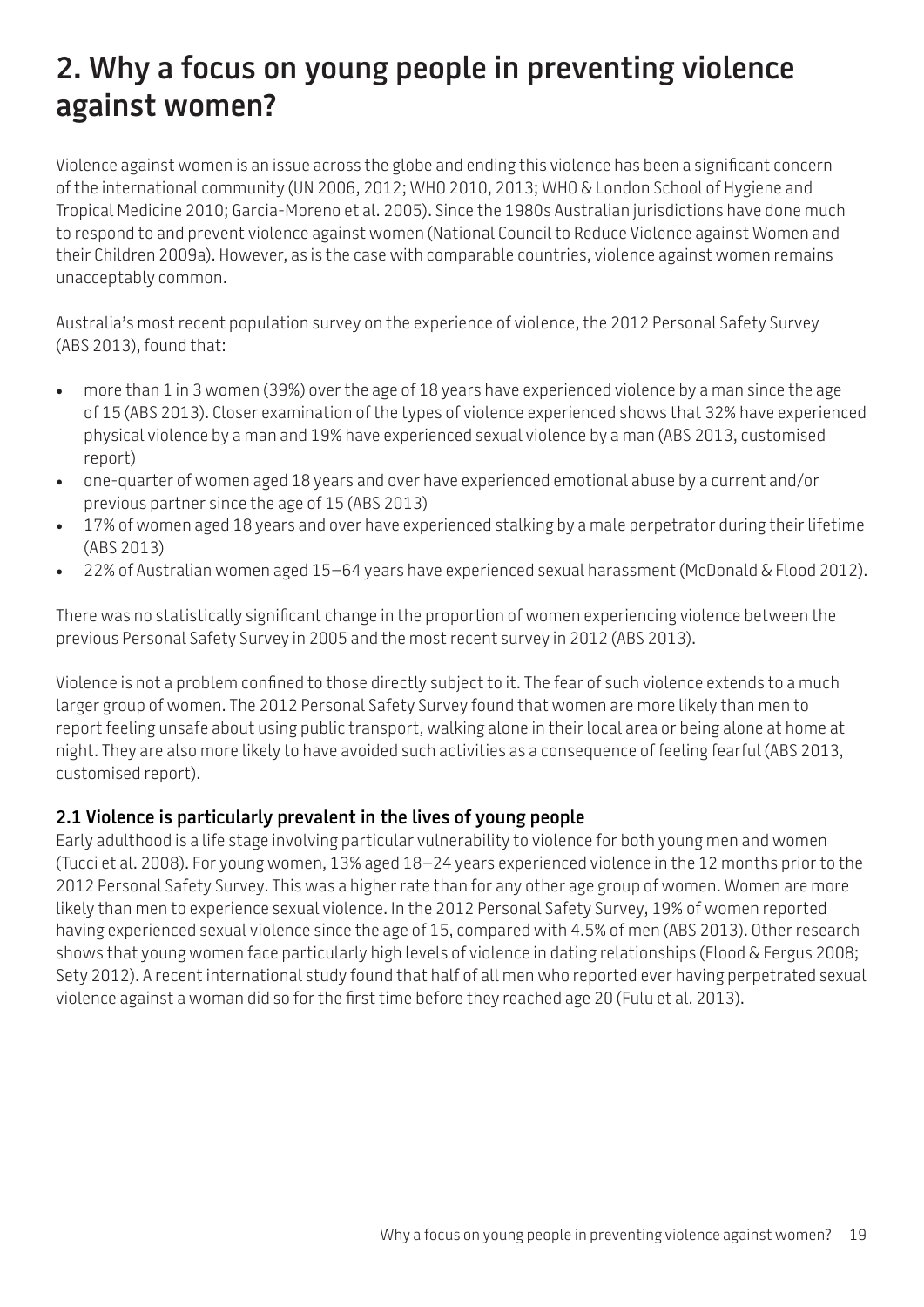

# **Figure 1: Women's experience of violence in the previous 12 months by age, 2012**

Data source: *Personal Safety Survey*, Table 7, ABS (2013).

Young people may also be exposed to violence perpetrated against their mothers (Flood & Fergus 2008; Holt et al. 2008). The 2012 Personal Safety Survey found that almost a third (31%) of the 128,500 women who had experienced violence by a current partner had children in their care at the time of the violence, who saw or heard the violence. This was also the case for nearly half (48%) of the 733,900 women who experienced violence while they were living with their most recently violent previous partner (ABS 2013).

# **2.2 Exposure to violence against women has particular consequences for young women and men**

The serious consequences of violence on women's health are now well documented (Rees et al. 2011; VicHealth 2004; WHO 2013). Although these consequences are wide ranging, violence has particular impacts on women's reproductive health (including an elevated risk of sexually transmitted infection) and their mental health (Rees et al. 2011; VicHealth 2004; WHO 2013). The consequences are of particular concern for young women given evidence indicating that adverse experiences in adolescence, a critical life stage, have the potential to impact negatively on health, especially mental health, into adulthood.

Violence against women, and the fear of such violence, has been shown to impact upon women's participation in education, employment and civic activity (Banyard et al. 2011; Boeckmann & Turpin-Petrosino 2002; Koskela 1999; McDonald & Flood 2012). Again, these have particular consequences for young women, who are at a critical stage of their educational and career trajectories. Dating violence in particular has been found to be a serious risk factor for depression, suicidal thoughts and poor educational outcomes (Banyard & Cross 2008; Teten et al. 2009). Adolescent dating violence is increasingly recognised as a significant public health issue (Sears & Byers 2010).

The impacts on young people of witnessing violence perpetrated against their mothers are influenced by their age and stage of development as well as the presence of other adversities that increase their vulnerability (e.g. homelessness) or assets that protect them from harm (e.g. extended family support; Holt et al. 2008; Humphreys et al. 2008). While not all young people living with violence will suffer ill effects, numerous studies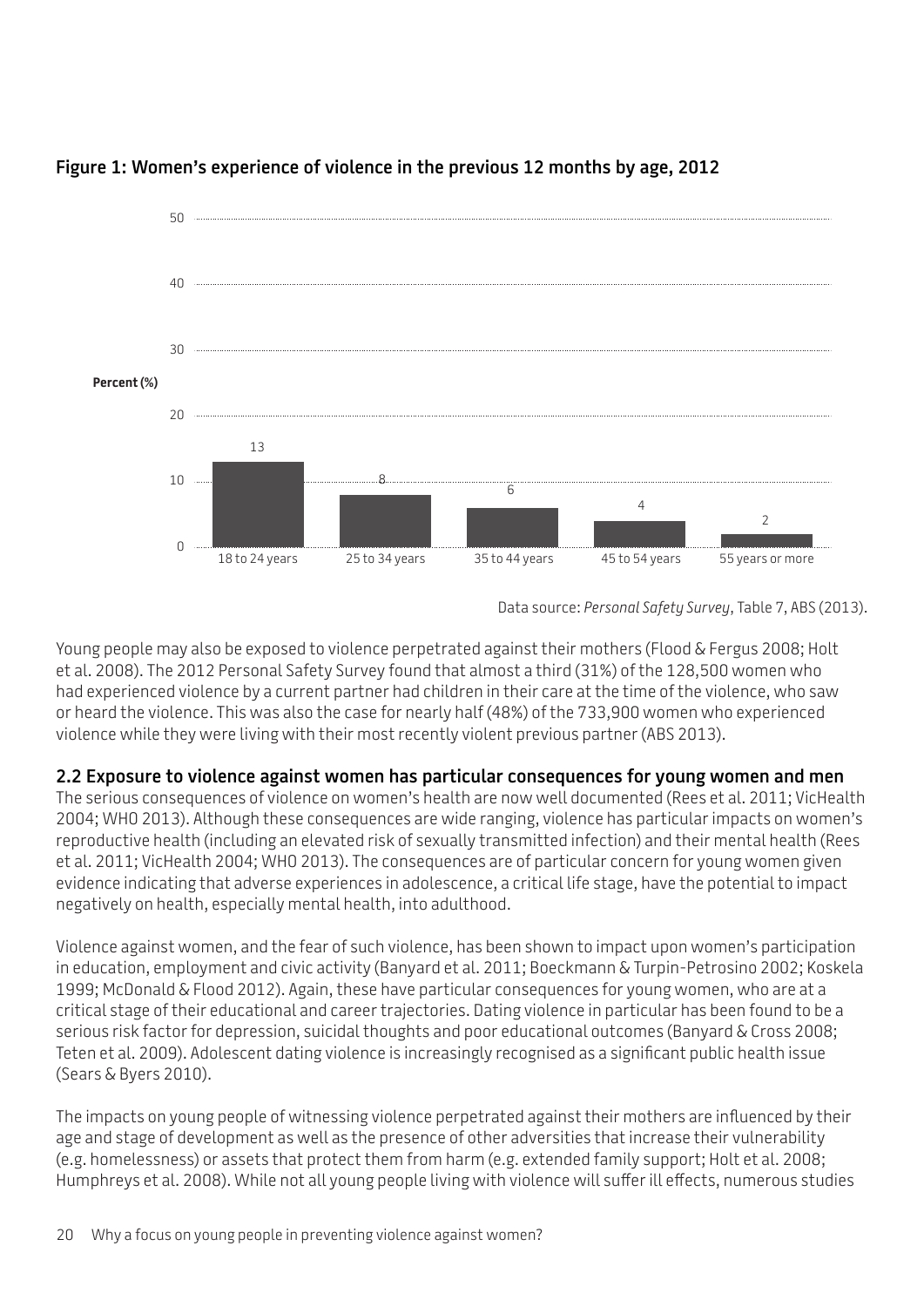suggest that they do face an increased likelihood of doing so, both in the present as well as later in their lives (Edleson & Nissley 2006; Flood & Fergus 2008; Holt et al. 2008; Humphreys et al. 2008; Richards 2011). Among these consequences are an increased likelihood among men of perpetrating violence later in life (Holt et al. 2008; Roberts et al. 2010). This suggests that focusing on preventing violence among young people is an important strategy to interrupt intergenerational cycles of violence.

These consequences of violence are associated with significant costs to the wider society. For example, in 2009, the last year for which the economic costs of partner violence in Australia were calculated, costs to the economy were an estimated \$13.6 billion. If the prevalence of violence remains unchecked, by the year 2021–22 the cost will be an estimated \$15.6 billion (National Council to Reduce Violence against Women and their Children 2009b, p. 4).

# **2.3 Prospects for prevention among young people are high**

Although the causes of violence against women are complex, evidence is mounting that broader social and economic factors make a contribution (UN 2006; VicHealth 2007; WHO 2002, 2010; WHO & London School of Hygiene and Tropical Medicine 2010). Many of these factors can be addressed, so prospects for preventing the problem are good (WHO 2002, 2010; WHO & London School of Hygiene and Tropical Medicine 2010). Significant underlying factors in the perpetration of violence against women, and attitudes towards the problem, are practices and attitudes pertaining to:

- • gender roles with violence and its risk factors being less common in contexts and relationships in which the roles played by men and women are less rigidly defined according to gender stereotypes.
- gender identities with rigid ideas about what it means to be masculine or feminine increasing the risk of violence against women
- relationships between men and women the risk of violence is lower in contexts and individual relationships in which gender relationships are respectful and decision-making power is more equally shared (VicHealth 2007).

Adolescence and early adulthood are widely regarded among mental health experts as critical life stages, particularly in the development of gender and sexual identities (Brannon 2011, pp. 134–136, 204–229). It is during this time that young people develop their first intimate relationships outside the family. Efforts to reduce exposure to risk factors for violence, and in particular to support the development of healthy, respectful and egalitarian gender relationships and identities during this time, are likely to reduce the risk of violence in the short term, and to provide a sound foundation for healthy gender relationships into adulthood.

# **2.4 Relationships are important to young people**

Health, family, conflict, relationships, and physical, emotional, and sexual abuse and safety are identified as key concerns by young people themselves (Australian Democrats Youth Poll 2008; Mission Australia National Survey of Young Australians 2008; Tucci et al. 2008).

# **2.5 Some things are different for young people**

Young people's attitudes and knowledge are shaped both by their age and stage of development and their social context (Flood & Pease 2006, 2009; Pease & Flood 2008). While they are exposed to many of the same influences as people of other ages, there are also differences. These are explored in greater detail in Chapter 4. An understanding of particular influences on the attitudes and knowledge of young people can help to guide prevention, ensuring that the focus is on the factors most strongly associated with violencesupportive attitudes. Further, as discussed later, different clusters of attitudes (or attitudinal themes) have been identified as underpinning violence against women. Establishing which of these is more likely to be held by young people can help to tailor preventative messages to address areas of particular concern.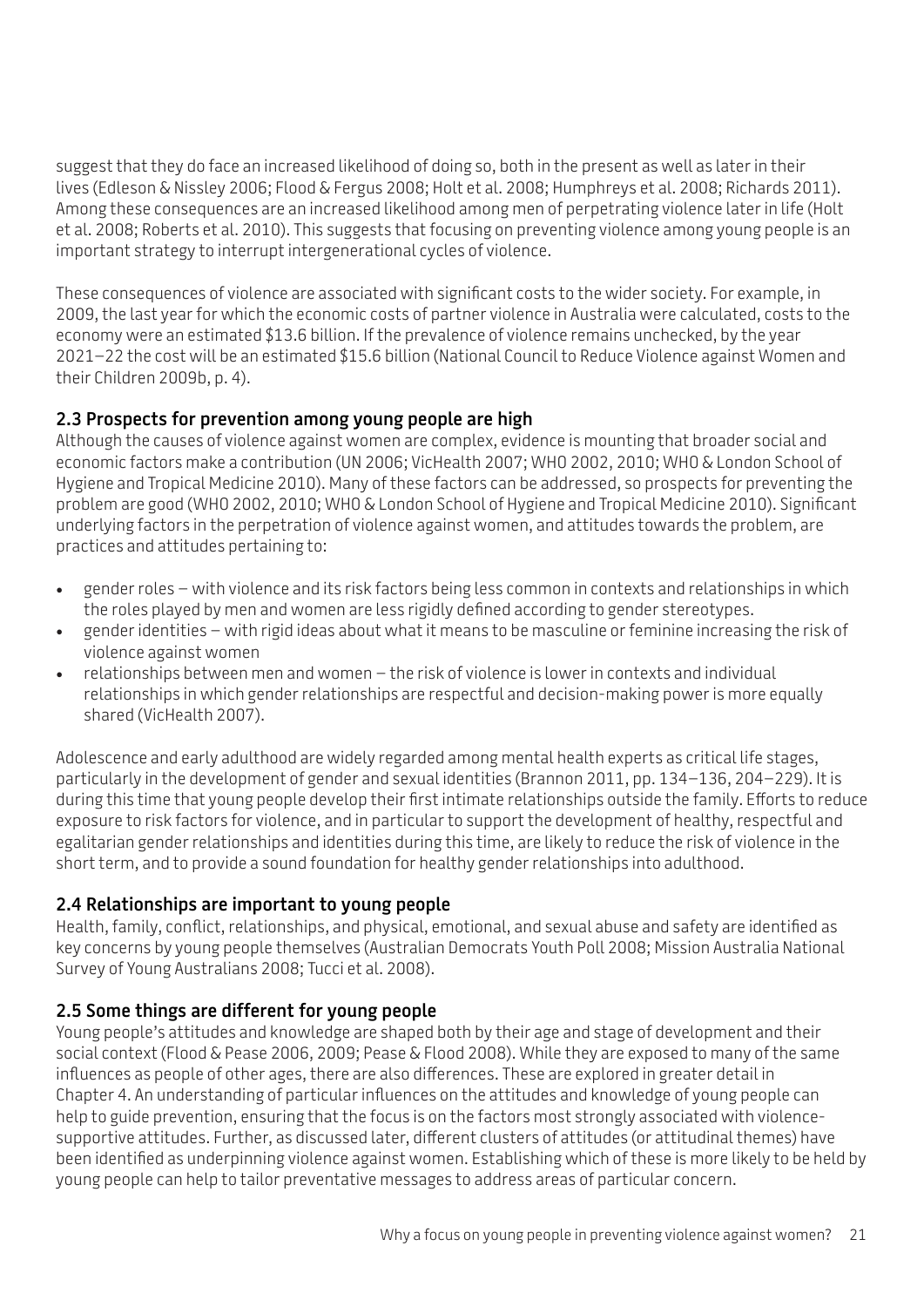# **3. Role of knowledge, attitudes and responses in preventing violence against women**

# **3.1 Knowledge of violence against women**

Strengthening knowledge of the dynamics, patterns and prevalence of violence against women and legal responses to it is important to ensure appropriate responses by and towards those affected by violence (Flood & Pease 2006, 2009) and to facilitate wide community engagement in preventing the problem (Carlson & Worden 2005; McMahon & Baker 2011; O'Neil & Morgan 2010). Knowledge about an issue also influences the formation of attitudes (Ajzen & Fishbein 2005; Chaiken & Trope 1999; Fazio 1990). The role of the law in setting new social norms is dependent on a wide community understanding of the law (Salazar et al. 2003).

# **3.2 Attitudes towards violence against women**

Attitudes have been identified among the factors contributing to violence against women both directly and via their impact on social norms (Flood & Pease 2006, 2009). Attitudes are themselves shaped by factors in the broader social context, such as how gender roles and relationships are constructed in families and organisations and the way in which women and men are portrayed in the media and popular culture (Flood & Pease 2006, 2009). This means that attitudes are an important 'barometer' of how we are faring generally as a society in relation to violence and gender relations. It also suggests that preventing violence against women is not simply a matter of changing attitudes but will also involve changing the social factors that shape them (Pease & Flood 2008).

Researchers studying the role of attitudes in violence against women have conceptualised them in different ways. Five key categories or dimensions of attitudes can be distinguished. These are attitudes that:

- **justify** violence against women, based on the notion that it is legitimate for a man to use violence, particularly against a woman with whom he is in an intimate relationship, in certain circumstances (e.g. the idea that partner violence is justified if a woman has sex with another man)
- **excuse** violence by attributing it to external factors (e.g. stress) or proposing that men cannot be held fully responsible for violent behaviour (e.g. 'rape results from men not being able to control their need for sex')
- **minimise** the impact of violence, based on the view that the impacts of violence are not serious or are not sufficiently serious to warrant action by women themselves, the community or public agencies (e.g. 'women who are sexually harassed should sort it out themselves rather than report it')
- **trivialise** violence by denying its seriousness, denying that it occurs or denying that certain behaviours are indeed violence at all (e.g. the idea that it's only rape if the woman physically resisted)
- shift **blame** for the violence from the perpetrator to the victim or hold women at least partially responsible for their victimisation or for preventing victimisation (e.g. the idea that women ask for rape).

This does not mean that people who hold violence-supportive attitudes are themselves necessarily 'violenceprone' or would openly condone violence. However, such views expressed by influential individuals or held by a substantial number of people can create a culture in which violence is at best not clearly condemned and at worst condoned or encouraged.

# **3.3 Attitudes to gender equality**

There is evidence of a link between both violence against women and attitudes towards this violence and towards gender equality, gender roles and gender identities (Flood & Pease 2006, 2009). For this reason the NCAS includes a series of questions addressing attitudes on selected dimensions of these concepts of gender.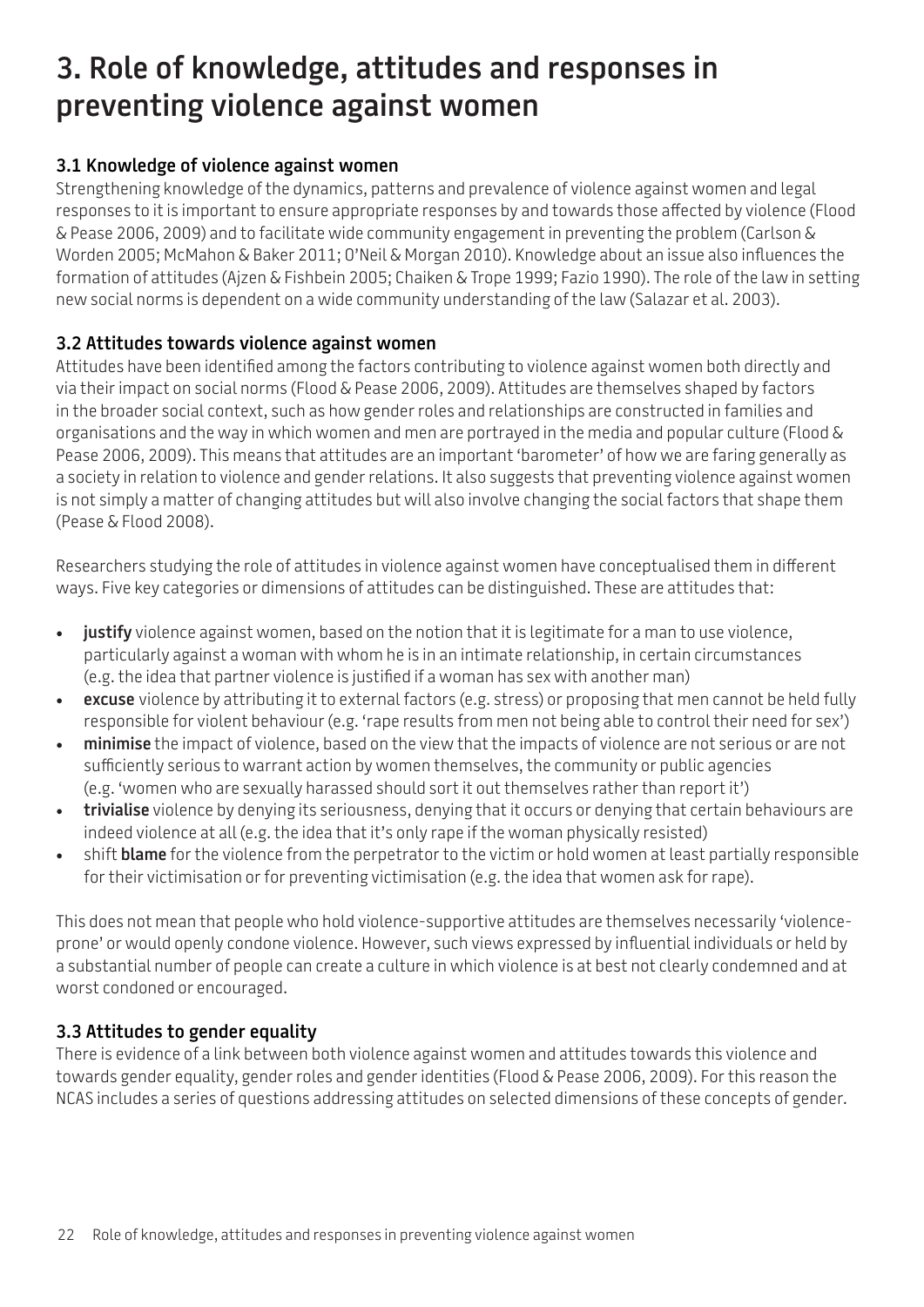### **3.4 Responses to violence against women**

Another area addressed in the NCAS is the way in which people respond to violence they witness and the factors informing and facilitating actions to prevent violence. This reflects a growing interest in harnessing the efforts of people who witness violence and its antecedents to prevent the problem (McDonald & Flood 2012; Powell 2011, 2012).

A bystander is one who observes violence or behaviours or conditions that may contribute to it. The objective in recent work has been to explore ways in which bystanders can be encouraged to respond to help address the problem, or to be what some researchers have called 'pro-social' bystanders (Powell 2011).

The interest in encouraging pro-social bystander behaviour has grown, recognising that:

- what other people believe, or are perceived to believe, are among the strongest influences on behaviour (Bohner et al. 2006; Brown & Messman-Moore 2010)
- only a small proportion of women subject to violence report it to the police (ABS 2013; Lievore 2003). Similarly, many of the antecedents of violence towards women occur in everyday contexts beyond the gaze of those in official positions responsible for sanctioning against them, such as workplace human resources personnel or sports club officials
- • underlying social norms relating to gender roles and identities play an important part in the perpetration of violence against women. Many of the behaviours reflecting these norms are not against the law. However, as already discussed it is possible to challenge them using social sanctions.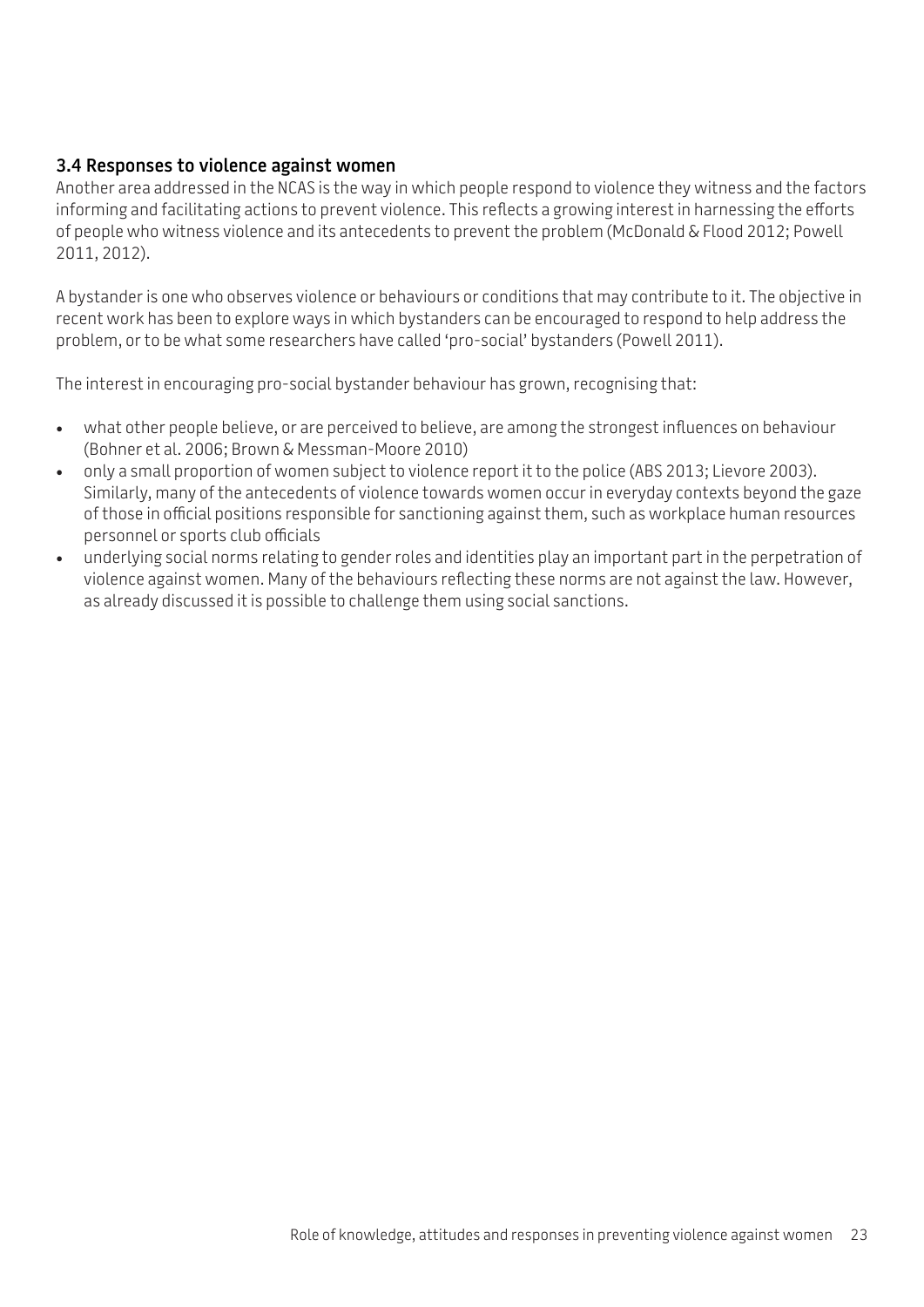# **4. Context for young people's attitudes – a look at the literature**

The literature on factors contributing to violence against women and attitudes towards the problem suggests that the issues are complex and have multiple contributing factors at the individual, organisational, community and societal levels. Significant underlying factors are inequalities between men and women, manifest in inequalities and disrespect in relationships and rigid and stereotyped gender roles and identities (WHO & London School of Hygiene and Tropical Medicine 2010; UN 2006; VicHealth 2007; Flood & Pease 2006, 2009). This is also the case for young people's attitudes towards violence (Connolly et al. 2010).

Existing research suggests that young people's attitudes are influenced by many of the same factors applying to the population as whole. However, some particular factors associated with the contemporary social environment need to be considered, along with factors associated with age and developmental stage.

Prior synthesis of the research on attitudes towards violence against women suggests three broad, inter-related clusters of contributing factors:

- • gender and attitudes towards gender equality, gender roles and gender identities
- acceptance of and exposure to violence and discrimination (e.g. exposure to violence as a child, to civil conflict, or to violence in the media)
- other intersecting factors such as age, ethnicity, or disability, and contextual factors such as limited education or neighbourhood disadvantage. These may intersect with gender to shape particular attitudes towards violence against women or increase the likelihood of violence-supportive attitudes (Flood & Pease 2006, 2009; VicHealth 2014).

Being young in age has been identified among the range of intersecting and contextual factors that increase the risk of violence exposure or perpetration (Flood & Pease 2006, 2009).

Issues of family, family relationships and family conflict, as well as those concerned with health, personal safety and physical, sexual and emotional abuse, are important to Australian young people. Further, young people experience a high rate of violence perpetrated against them and many witness violence in their own families (based on data from ABS 2013). Clearly, then, young people are engaged with issues related to violence against women.

Young people have been found to be very positive about the gains of feminism (Bulbeck 2008) and tend to have progressive attitudes to many other social issues such as the environment, human rights, the treatment of refugees and same-sex marriage. This suggests that in general they are well disposed towards issues of equality. However, they have also been found to hold violence-tolerant views, and in some research to be more likely to hold them than older age groups (McGregor 2009). In the 2009 NCAS, young people were found to be more likely than the sample as a whole to hold violence-supportive attitudes on a number of measures (McGregor 2009; VicHealth 2010). Similarly, in the analysis of the whole sample in the 2013 survey, age was found to be among the top three most influential demographic influences on understanding and attitudes towards violence against women. Respondents in the two youngest groups (16–17 years and 18–24 years) were less likely than the sample as a whole to be classified as having a high level of understanding of violence against women and as less likely to have a low level of attitudinal support (VicHealth 2014; Webster et al. 2014).

Young people's attitudes are subject to the same influences as those already introduced: factors related to gender and to acceptance of and exposure to violence. However, findings in the literature indicate that many of these factors may particularly influence young people. The reasons for this are associated with:

- the particular times in which the current generation of young people are living
- the developmental and social factors associated with being young.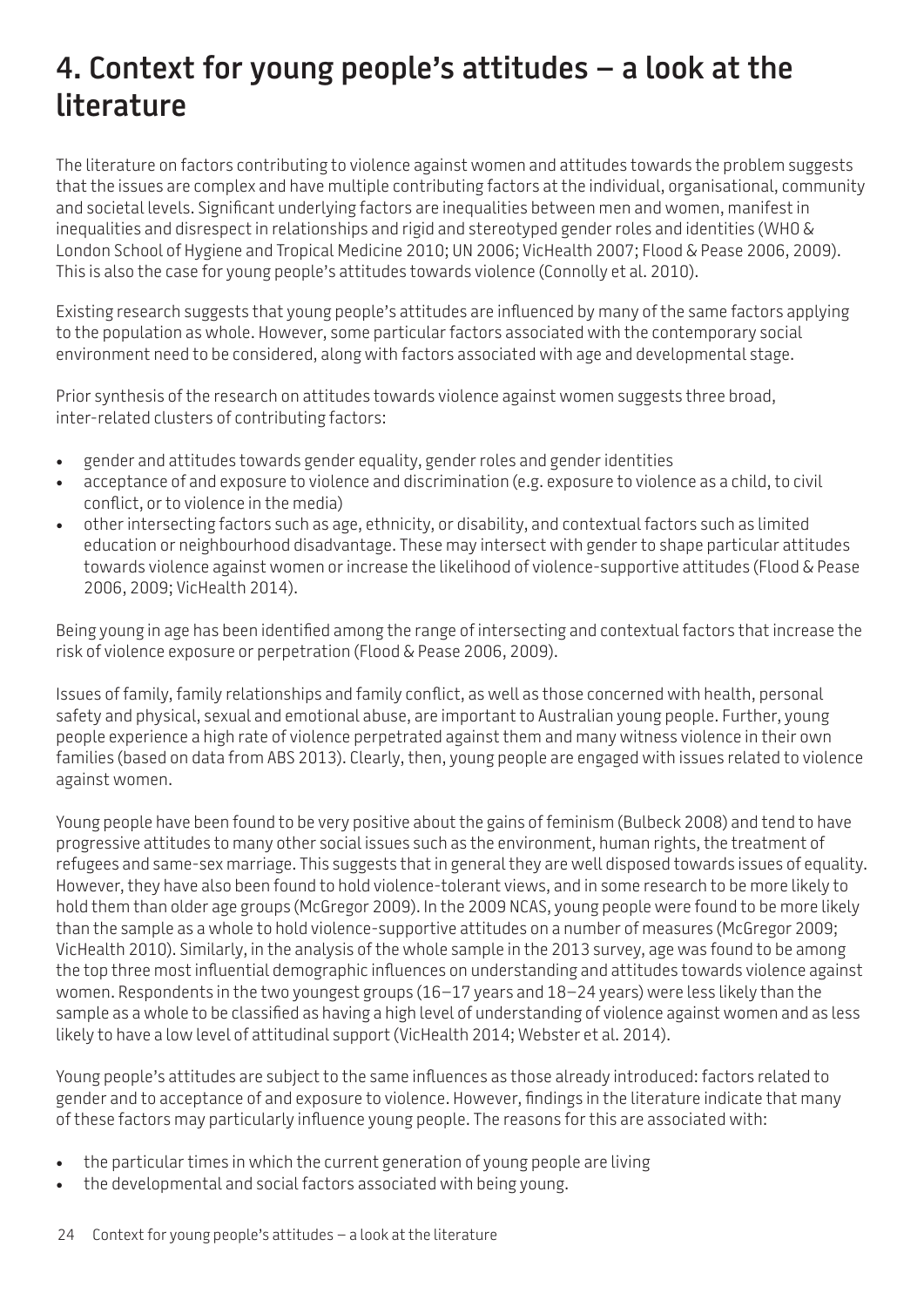Three considerations need to be kept in mind in assessing the meaning of this literature. First, as is the case for the population as a whole, no single factor is responsible for shaping young people's attitudes. Rather, the factors canvassed below are understood to contribute in interaction with one another (Connolly et al. 2010). Second, people in other age groups are similarly exposed to many of these factors discussed (e.g. violent pornography). However, these factors are understood to have a particular impact among young people because:

- young people are at a life stage when their identity and values are being formed
- the contemporary context is the only world known to young people, who have less prior life experience to call upon than their older counterparts
- many factors relate to consumption and leisure, which have particular significance in the lives of young people (Connolly et al. 2010).

Third, as indicated earlier, both violence and attitudes towards violence are influenced by broader social context (e.g. parenting styles, messaging in the media, school cultures and structures). Hence, although gauging the attitudes held by young people specifically is important to guide future prevention programming, many of the factors contributing to these attitudes are likely to be found in cultures, structures and practices of organisational and community environments (e.g. schools, sports clubs, or social media). Further, young people's attitudes are influenced by the attitudes and behaviours of those around them, such as parents, teachers and prominent people in sport or popular culture.

# **4.1 Generation effects – the times in which people live**

The current generation of young people are coming of age in times when scripts about life chances and gender are being rewritten. Four key social trends identified by youth researchers may have an impact on attitudes towards violence against women among young people.

#### **4.1.1 Individualisation**

Individualisation, according to researchers, is an increased reliance on individual agency and a diminution of a societal 'safety net' (e.g. publicly funded services and benefits). Leading Australian youth researchers argue that as a result of individualisation the current generation has an 'increased need to negotiate uncertainty and make choices', by becoming active negotiators of their own lives (Eckersley et al. 2006, p. 25).

There is a widespread expectation that young people take personal responsibility for their life choices and chances. They live in a less secure and rapidly changing world where they are increasingly obliged to forge their own futures without a safety net. Young Australians are strongly influenced by ideas about choice, responsibility and the individual (see, for example, Alloway & Dalley-Trim 2009; Wyn & White 2013).

Researchers maintain that individualisation may shape attitudes to social issues, among them violence against women, in three key ways. It may:

- lead to a lack of appreciation of the social and structural causes of violence and to a lack of empathy for individuals facing social and structural barriers
- contribute to a greater sense that women have responsibility for dealing with the violence by either by leaving or by making the best of their circumstances. It may also extend to women being seen as responsible for preventing violence by, for example, dressing conservatively, avoiding travelling alone, or curbing their use of alcohol in social situations.
- increase the likelihood of violence being excused in circumstances where the perpetrator is seeking to make personal change to improve their behaviour.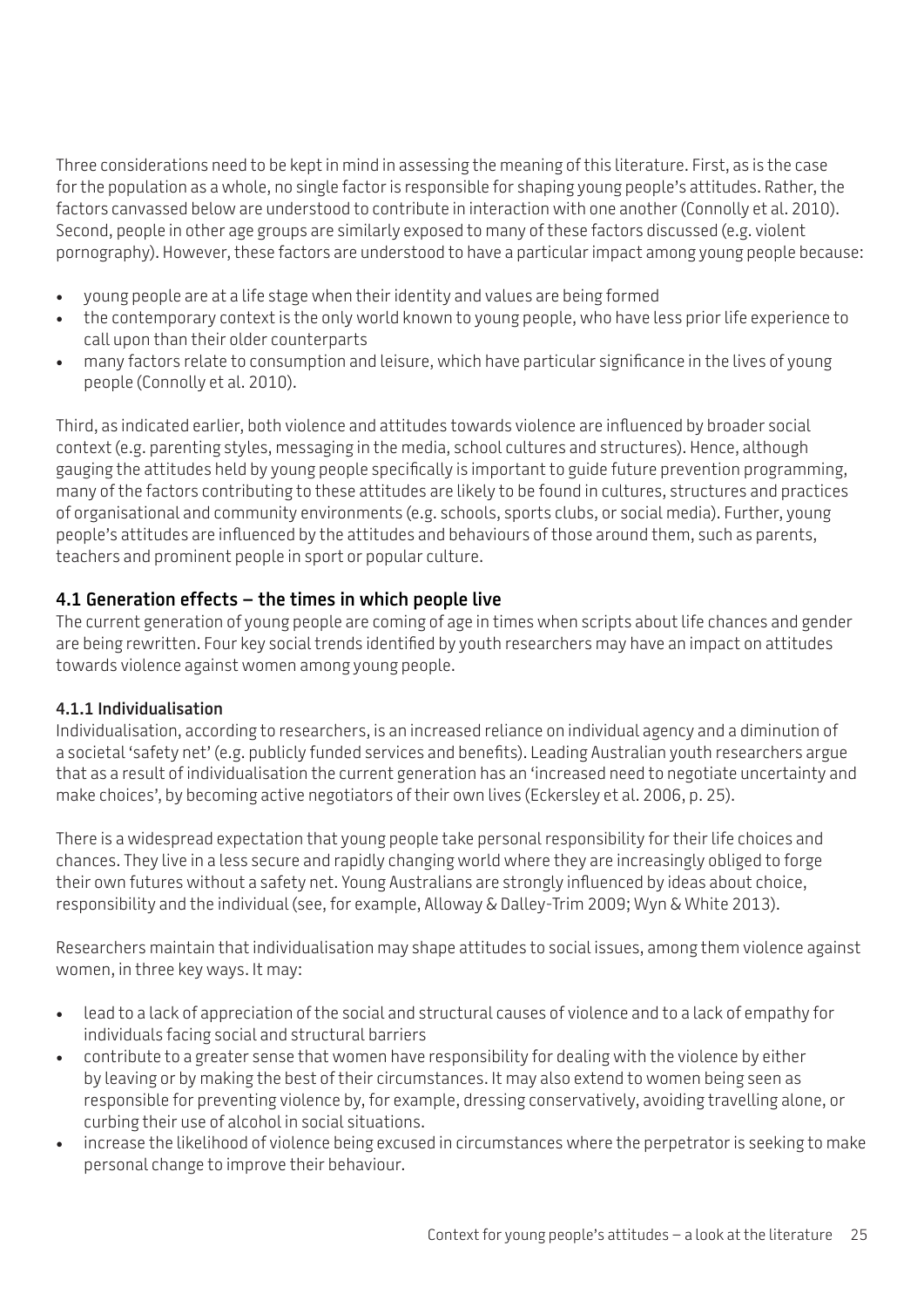In regard to responding to violence against women, the increasing diminution of a social safety net, and the greater emphasis on personal responsibility, may mean that support services are both literally less prominent in the lives of young people as well as being less likely to be in their consciousness as resources for resolving personal and social problems.

#### **4.1.2 Post-feminism**

Post-feminism, in research terms, is a contemporary era in which there is an increasingly widely held belief that the goals of the women's movement have been largely achieved, and that the movement has lost its political power and influence (Hall & Rodriguez 2003).

The belief that gender equality has been achieved has the potential to have both positive and negative effects on young people's estimations of enduring gender problems. More than older people, young people tend to be positive about feminist achievements, and to see the women's movement as having accomplished good things for women (Bulbeck 2008; Hall & Rodriguez 2003; Rúdólfsdóttir & Jolliffe 2008). Young Australians feel strongly that there are now equal opportunities in this country (Bulbeck 2008; Jonsson & Flanagan 2000, p. 198).

Given the link between attitudes to gender equality and violence, this positive assessment of gender equality may translate to similarly positive attitudes regarding violence towards women. However, a view that gender inequality is a 'thing of the past' may:

- increase the likelihood of victim-blaming (Baker 2008; Rich 2005). For example, in a 'post-feminist' world in which women are understood to have a high level of agency, the barriers to leaving a violent relationship may not be understood, and consequently staying may be seen as a personal failing.
- reduce the likelihood of violence being understood in gendered terms
- lead to a more positive appraisal of contemporary responses to violence against women than is necessarily warranted by the evidence (e.g. by police, the courts, the wider community)
- when combined with individualisation (with its emphasis on individual choice), reduce the opportunities to identify social influences on male and female behaviour. Rather, differences may be more inclined to be seen as the result of the exercise of personal choice.

Indeed, some researchers have argued that the combined influences of post-feminism and individualisation have led to a stagnation in attitudes towards gender equality, attitudes that had been gradually improving since the 1960s, coinciding with the advent of the second wave of feminism (Cotter et al. 2011; Van Egmond et al. 2010).

#### **4.1.3 Changing images of gender and power**

The combination of individualisation and post-feminism has created a picture of women today as powerful and self-determining. Young women in particular are perceived as those best able to make opportunities and successes in their lives through personal determination (Harris 2004; McRobbie 2004, 2007). In this context it can be hard for young people to see women as in any way disadvantaged. Indeed, research shows that young people feel that women today are the inheritors of the gains of feminism (Bulbeck 2008; Rich 2005). At the same time that young women are seen as highly capable, another common image is that of the girl as bully, or even as the new kind of violent offender. Girls' public behaviour is imagined to be less inhibited. Although there is little evidence that girls are becoming more dangerous and violent (see Chesney-Lind & Irwin 2008), this widely held assumption lends weight to the idea that young women can take care of themselves and 'give as good as they get'.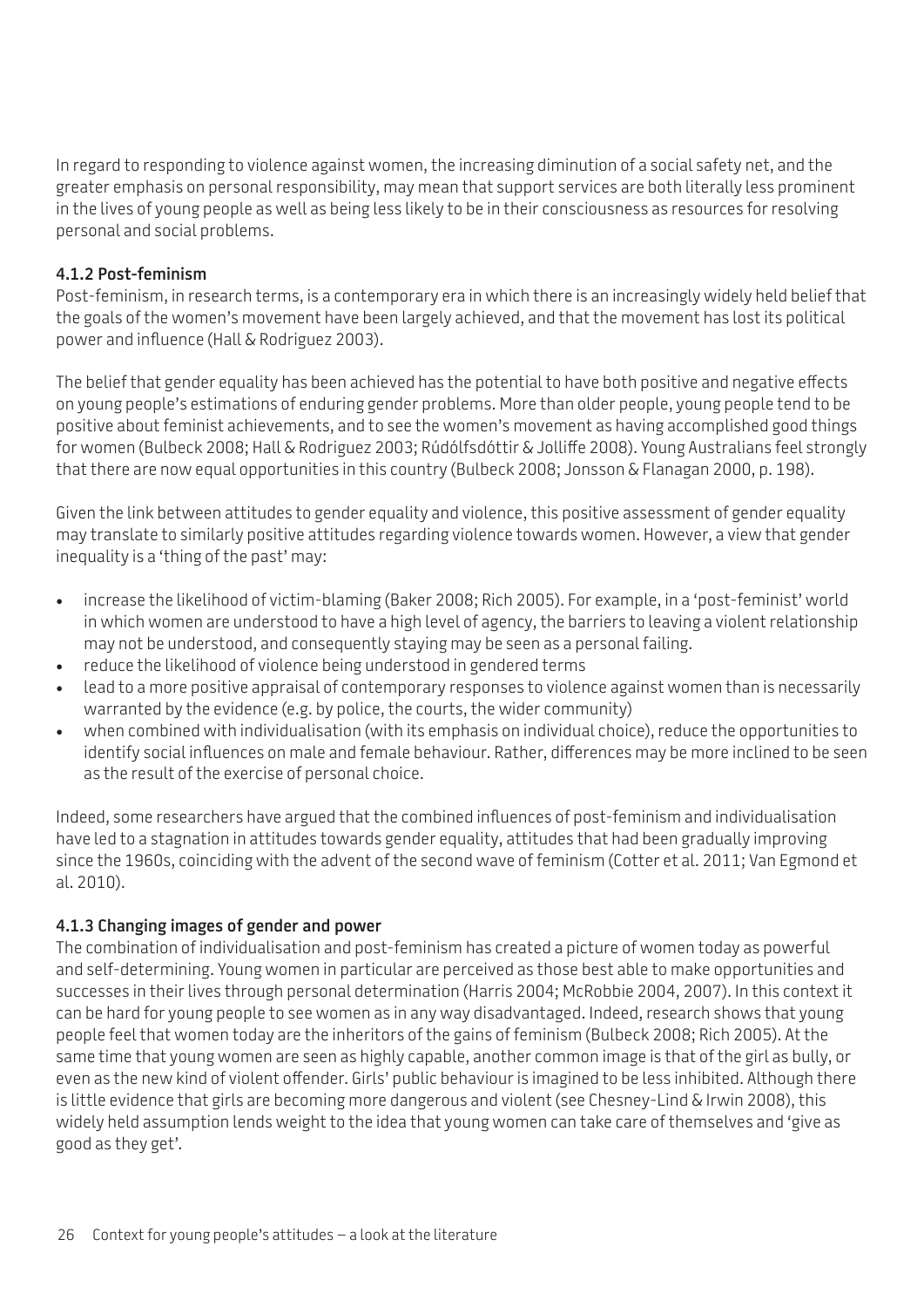These influences may:

- reduce the likelihood of violence being understood in terms of power differences between men and women, and especially of women being seen as 'victims'
- create challenges for young men as they deal with shifts in gender roles and gendered power (Keith 2013; Phipps & Young 2014; Robinson 2005).

# **4.1.4 Raunch culture and new media (including social media)**

Although people of all ages are influenced by new media and popular culture, young people are especially immersed in these worlds because of the centrality of leisure and consumption in their lives, the proliferation of cultural forms pitched specifically at youth, and the extension, expansion and valourisation of the period of youth as a time of popular culture engagement. The proliferation of objectifying imagery of women in old and new media (Keith 2013), combined with the dominance of ideas such as choice and agency, has made this difficult terrain for young people to navigate. For example, in youth music cultures such as pop and hip hop, young people may struggle to interpret contradictory images of women as strong and in control as well as stereotypically sexualised (Squires et al. 2006).

The rise of 'raunch culture' (see glossary) over the past decade is also an important influence. Everyday media and popular culture are far more sexually explicit today (American Psychological Association 2010; Chrisler 2012; Crabbe & Corlett 2011), and many more young people are routinely exposed to pornography through new media. Internet pornography, with gender-stereotyped and often violent themes and images, is now an integral element of young people's sex education; pornographic style and motifs have become mainstream; for example, in music videos and advertisements (American Psychological Association 2010). Aggressive pornography has become more accessible and more mainstream; for example, 'gonzo' porn (see glossary), which desensitises consumers to sexual violence (Dines 2010), is the most commonly downloaded pornography in the US (Chrisler 2012). While both young men and women access pornography, prior research shows that young men are more likely to do so, to do so at a younger age, to do so more frequently and to have a greater preference for more 'hard-core' forms (Hale 2006).

Chrisler (2012, p. 810) has documented the rise of contemporary 'bro culture', including male-oriented television shows, pornography, magazines and music videos, in which "women are often shown colluding in their own objectification, a message that shows men that it is okay to use and abuse women (as a way of demonstrating the men's power and status) because women expect and accept that treatment".

The emergence of raunch culture has dovetailed with the widespread use of social media by young people, which has hastened and extended the ways in which young people communicate and connect. This includes the production and circulation of images of themselves and others (Draper 2012; Lounsbury et al. 2011; Mitchell et al. 2012; Phippen 2009; Strassberg et al. 2012).

These trends may influence attitudes towards violence by:

- • encouraging both young men and women to see young women as sexualised beings (Squires et al. 2006)
- introducing a violent, gender-stereotyped pornographic style into some young people's attitudes towards sexuality and sexual relations (American Psychological Association 2010; Chrisler 2012; Dines 2010; Crabbe & Corlett 2011; Papadopoulos 2010)
- encouraging men and women to believe that it is okay, and indeed a sign of men's power and status, to use and abuse women (Chrisler 2012).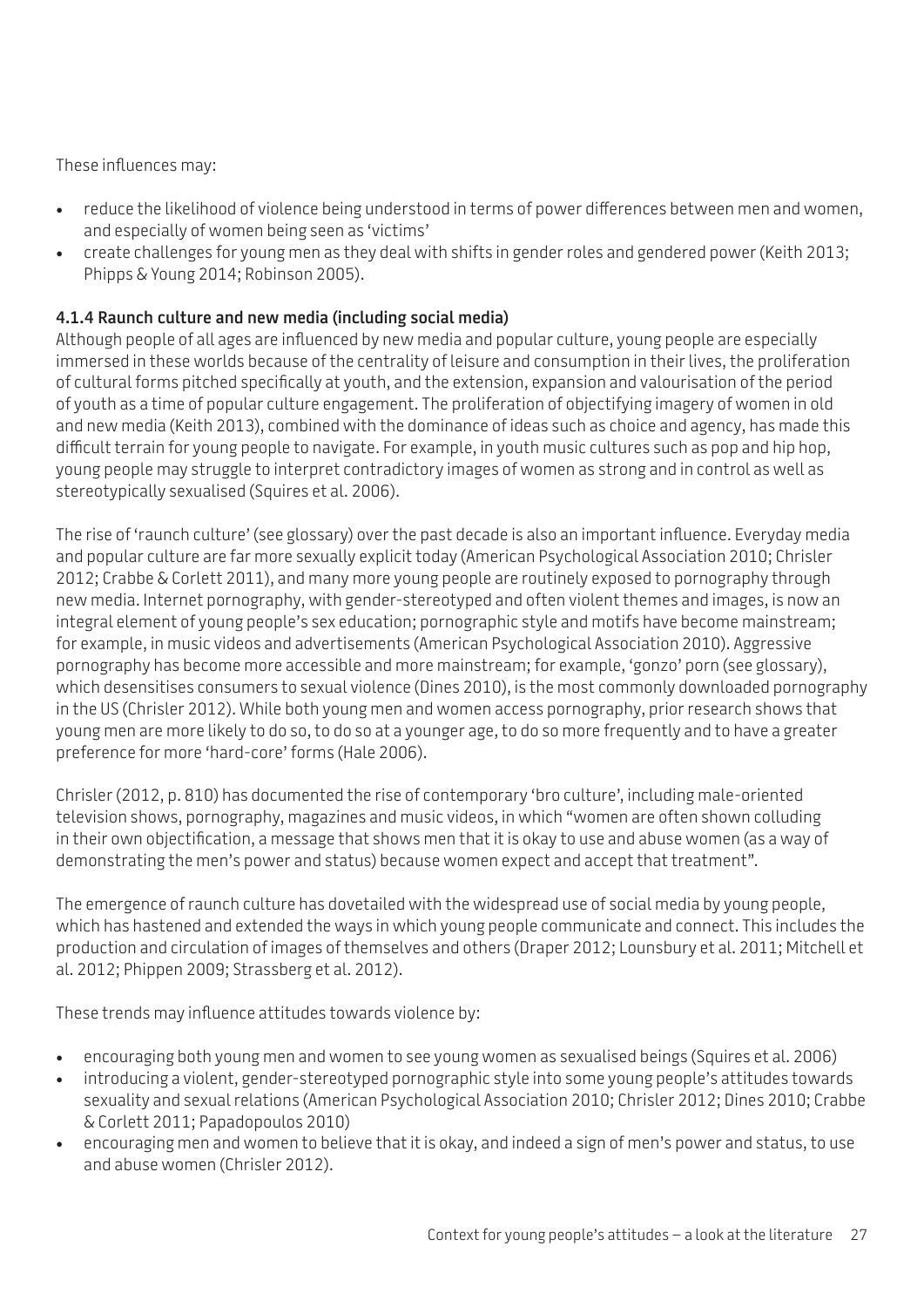# **4.2 Age effects – being young**

#### **4.2.1 Developmental stage**

The stage of development of young people's emotional and moral capacity is often seen as an important age effect shaping understandings and tolerance of violence. Such and Walker (2004, p. 222) note that a capacity for empathy and a sense of responsibility to others typically develop incrementally within children. Social factors such as family, peers, media and school are important environmental influences on such development. There is evidence that girls mature psychologically more rapidly than boys, and Flood & Fergus (2008, p. 25) have noted that some research suggests that young men in particular have more violence-tolerant views because they are yet to develop mature psychological qualities such as empathy, sensitivity and moral awareness.

There is some debate among experts about the significance of developmental factors on emotional and moral capacity relative to social factors and these are generally seen as exerting influence among a range of other factors (The Body Shop Australia 2006; National Crime Prevention 2001). Such and Walker (2004) suggest that a purely developmental discourse can be inflexible when it links moral competence strictly to chronological age. They note that research shows even young children have significant moral capacity evidenced in their discussions of relationships, justice and equality.

### **4.2.2 Limited personal experience**

Relative to their older counterparts, younger people generally have fewer personal experiences of intimate relationships, and this is especially the case for people aged 16–17 years. Their sexual lives are often launched amidst considerable misinformation about gender and sexuality (see Carmody & Willis 2006). Their knowledge of sex, gender roles and relationships may be shaped more by what they see around them (media, popular culture, family) and less by their own embodied experience of relationships (see also National Crime Prevention 2001).

Early to mid-adolescence is a key time for young people to develop sexual identities, but these may draw on heavily gendered scripts that limit roles strictly and reproduce double standards. Young men are often expected to prove they are becoming the 'right kinds' of men by adopting dominant modes of masculinity that sexually objectify women. Research shows that young men receive little social support from peers for treating young women well (Noonan & Charles 2009, p. 1092), and the recent rise of 'bro culture' in actively encouraging abuse (see p. 29) has only exacerbated this tendency.

As Flood & Fergus (2008, p. 25) suggest, "among boys, both gender segregation and homophobia peak in early adolescence. The school and peer cultures of boys' early teens are marked by an intense gendered policing of boys' lives and relations (Flood 2002) and are saturated with homophobic references and accusations (Plummer 1999, pp. 67–68)". In this context, boys may be particularly prone to expressing views tolerant of violence against (girls and) women. For young women, taking responsibility (especially for provoking male sexual desire) is central to their construction of heterosexual identity (Harris et al. 2000). In the context of limited personal experience, misconceptions, stereotypes and dominant scripts about gender and sexuality, violence may be more likely to take hold.

Limited personal experience may also mean that young people are more affected by gendered media culture especially marketed at the young, such as music videos and video games that have been found to reproduce gender stereotypes (Dill & Thill 2007; Dunlop 2007) and, according to some research, to increase young viewers' tolerance of violence against women (Kaestle et al. 2007).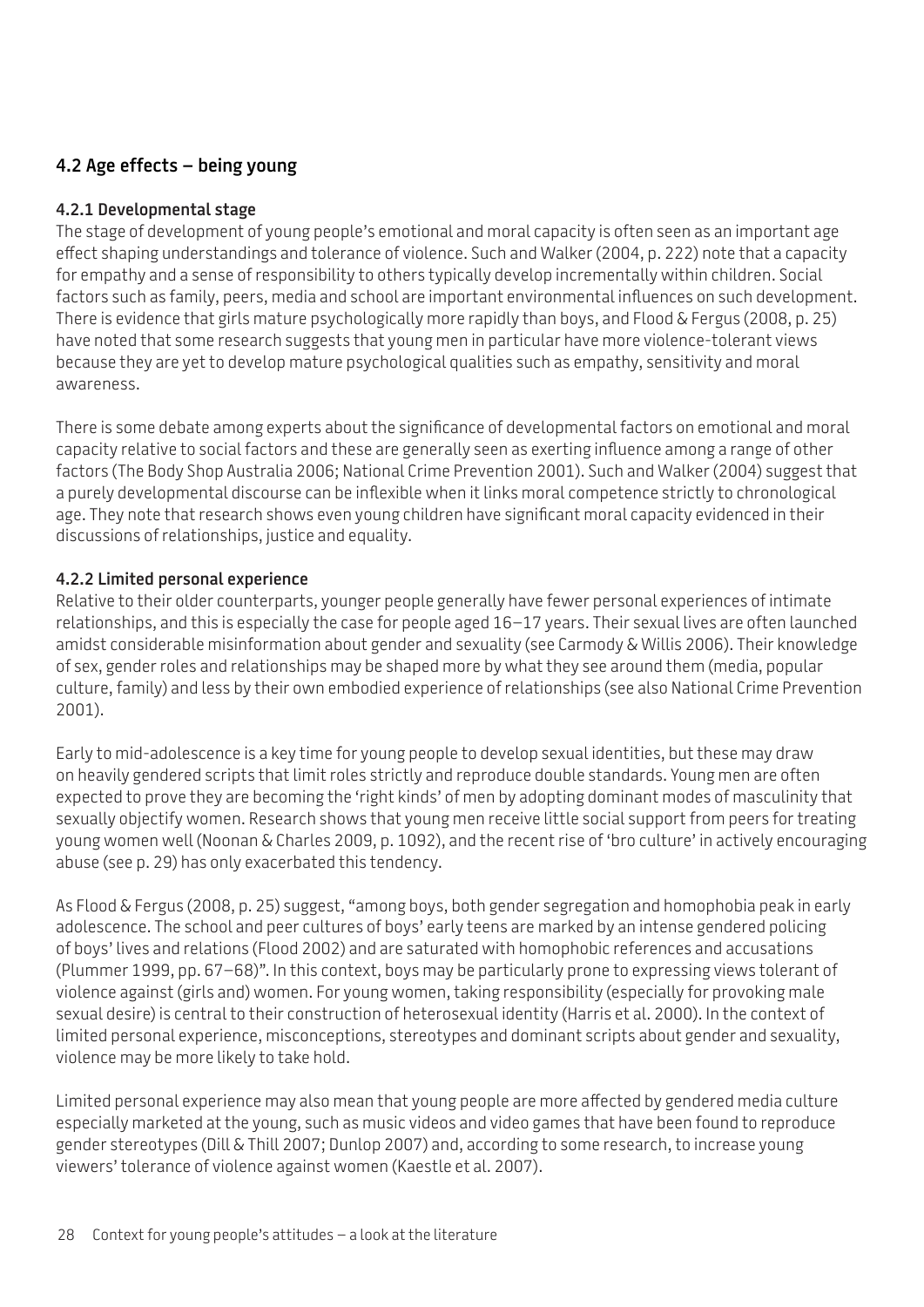Young people routinely engage with pornography (sometimes inadvertently, especially online) which also tends to reproduce stereotypes and misconceptions about male and female sexual behaviour (Flood 2007). Young men in particular are vulnerable to masculine youth cultures, especially some sports cultures, which may celebrate aggression and the objectification of women and deride gender identities that deviate from the ultra-masculine or, in the case of women, ultra-feminine ideal (Flood & Pease 2009; Forbes et al. 2006; Schissel 2000).

Young people are not simply passive consumers of gender-stereotypical cultural messages; however, unlike older people, they tend to have fewer alternative repertoires that they can use to counter-balance those messages. Young people's lives are very much bound by their immediate contexts of family, household, peer group, school and neighbourhood (Harris & Wyn 2009). For younger adolescents, the worlds of work (for the most part) and higher education are not yet open to them, and they are less able to access knowledge, experiences and relationships that help to forge critical literacy skills. Flood & Fergus (2008, p. 25) note in particular the importance of "the liberalising influence of late secondary school and university education" in shifting attitudes amongst young men. The National Crime Prevention survey report (2001, p. 37), based on research that found inconsistencies in young people's acceptance and explanations of violence, suggests "there are gaps in the (age appropriate) frameworks for making sense of violence that are constructed by and available to young people. Where there are gaps in knowledge, the young people are vulnerable to relying on stereotypical explanations of and excuses for violence".

#### **4.2.3 Dependence in the family**

Research shows that family is extremely important in supporting and shaping young people's outlooks (Harris & Wyn 2009; Lahelma & Gordon 2008; Prior et al. 2000; Tucci et al. 2007). There has been an understandable focus on youth cultures and especially the impact of the media on youth attitudes, but it is vital to note that young people are deeply connected to and influenced by the family. The vast majority of Australians under 20 live in the family home (Trewin 2002).

This may have particular implications for interpreting young people's views about women's capacity to leave violent homes or obligation to keep families intact. In contrast to other age groups, young people are less likely themselves to be in independent households with a partner. Thus when asked to think about violence against women, their responses are likely to be from the perspective of a dependent in a family (hypothetically) witnessing adult conflict (see also National Crime Prevention 2001).

A large number of young Australians do witness violence against women in their own homes (Flood & Fergus 2008; Tucci et al. 2008). Young people have very little power to control these situations or any other aspect of the adult relationships around them.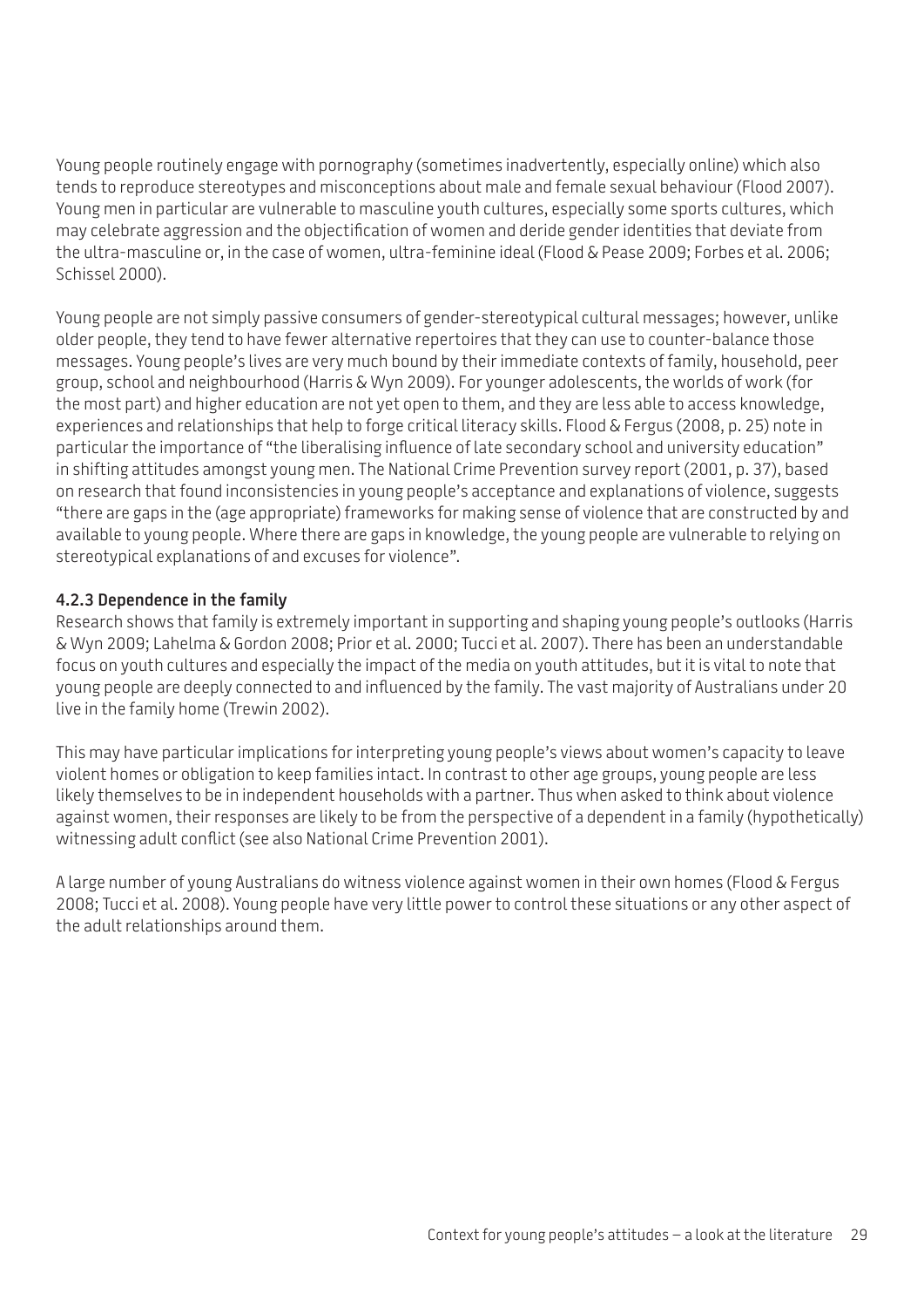# **5. Knowledge of violence against women KEY FINDINGS**

### **5.1 Young people's knowledge of the definition and dynamics of violence against women**

Australian national policy to prevent violence against women is based on the definition adopted by the United Nations (see glossary), which sees violence as comprising a continuum of behaviours. Non-physical forms of harassment, intimidation and control of women can often accompany or be perpetrated separately from physical violence (Stark 2009). These forms of violence can cause equal if not greater harms (Doherty & Berglund 2008; MacDonald 2012; Postmus et al. 2011), and are understood to be a dynamic commonly associated with partner violence (Stark 2009).

Young people have a good knowledge of physical forms of violence, such as slapping and pushing and forced sex (Table 1). However, they are less likely to regard non-physical forms of control (repeated criticism, control of a partner's social life, or economic abuse) and indirect forms of harassment (i.e. by phone or email) as violence against women.

#### **Table 1: Community knowledge of violence against women by sex and sample, 2013**

|                                                                                    | Youth sample (aged 16-24 years)      |                                        |                                      | Aged 35-64 years               |                                  |                              |  |
|------------------------------------------------------------------------------------|--------------------------------------|----------------------------------------|--------------------------------------|--------------------------------|----------------------------------|------------------------------|--|
|                                                                                    | <b>Youth Males</b><br>$n=1,012$<br>% | <b>Youth Females</b><br>$n = 911$<br>% | <b>Total Youth</b><br>$n=1,923$<br>% | <b>Males</b><br>$n=4,159$<br>% | <b>Females</b><br>$n=5,407$<br>% | <b>Total</b><br>n=9,566<br>% |  |
| Certain behaviours are a form of partner violence/violence against women (% agree) |                                      |                                        |                                      |                                |                                  |                              |  |
| Slaps/pushes to cause harm and<br>fear                                             | 96                                   | 97                                     | 97                                   | 97                             | $98**$                           | 97                           |  |
| Forces partner to have sex                                                         | 96                                   | 98                                     | 97                                   | 96                             | $97**$                           | 96                           |  |
| Tries to scare/control by<br>threatening to hurt others                            | 97                                   | 98                                     | 98                                   | 96                             | 98**                             | 97                           |  |
| Throws/smashed objects to<br>frighten/threaten                                     | 96                                   | 98                                     | 97                                   | 96                             | $97**$                           | 97                           |  |
| Repeatedly criticises to make<br>partner feel bad/useless                          | 79                                   | $86***$                                | 82                                   | 83                             | $90***$ $\wedge$                 | 86#                          |  |
| Controls social life by preventing<br>partner seeing family and friends            | 76                                   | $87**$                                 | 82                                   | 82 <sub>0</sub>                | $90**$                           | 86#                          |  |
| Tries to control by denying partner<br>money                                       | 53                                   | $66***$                                | 59                                   | 66^                            | $80***$                          | 73#                          |  |
| Stalks repeatedly following/<br>watching at home or work                           | 84                                   | $90**$                                 | 87                                   | 86                             | $92**$                           | 89                           |  |
| Harasses by repeated phone calls                                                   | 82                                   | $88**$                                 | 85                                   | 86^                            | $89**$                           | 88                           |  |
| Harasses by repeated emails/text<br>messages                                       | 79                                   | $85**$                                 | 82                                   | 84^                            | $89***$                          | 86                           |  |

^Statistically significant between males 16–24 years and males 35–64 years or females 16–24 years and females 35–64 years, p≤.01

\*\*Statistically significant between males and females within the same age group, p≤.01

#Statistically significant between total respondents 16–24 years and respondents 35–64 years, p≤.01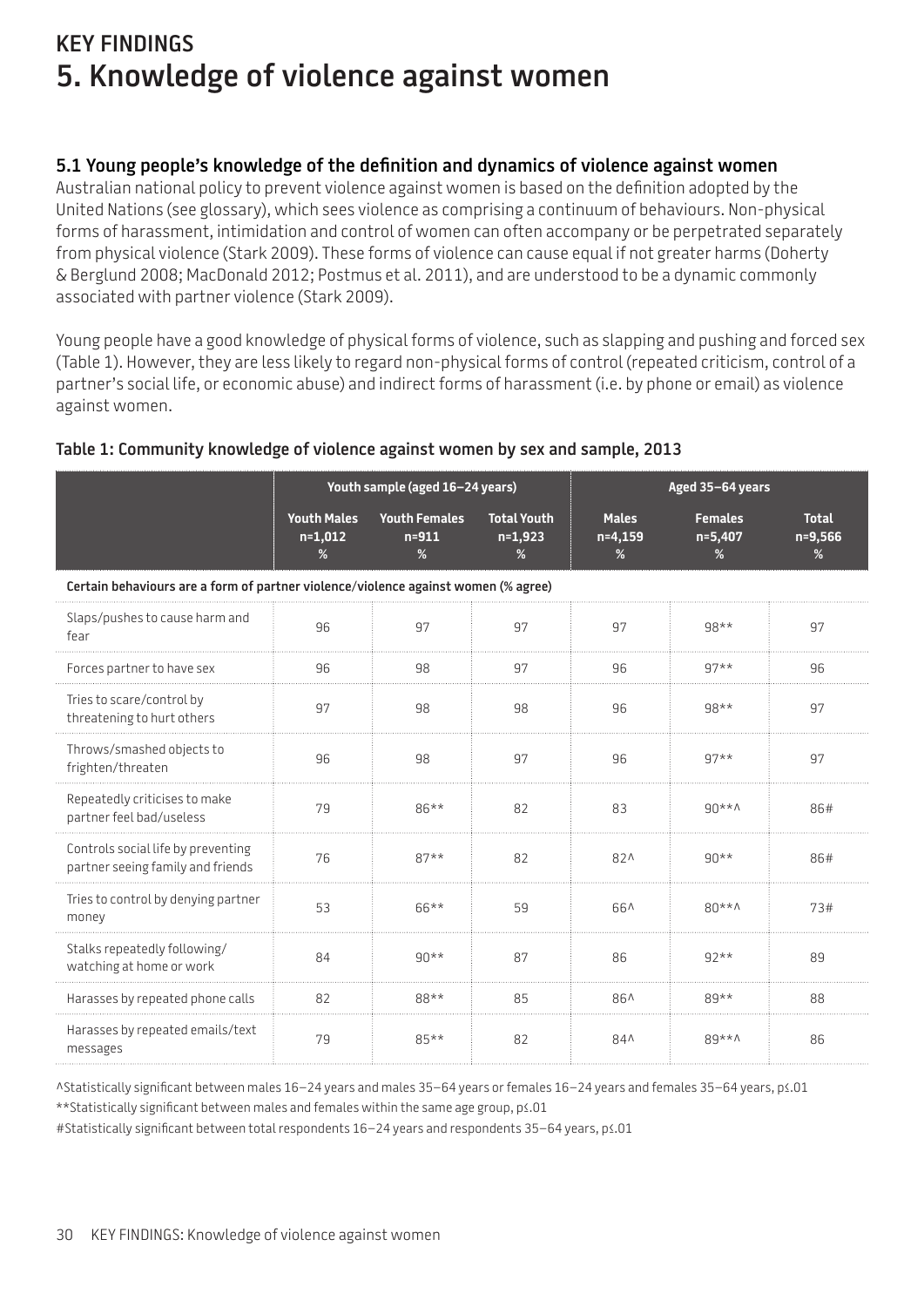There are no gender differences among young people in recognition of forced sex and physical behaviours as violence. However, young women are more likely than young men to recognise non-physical and indirect behaviours as a form of violence. The differences are generally small (7 percentage points or less), except for the behaviour of 'controlling the social life of one's partner' and 'trying to control one's partner by denying them money', which are recognised by more young women than men as violence. The percentage point difference was 11 percentage points in the case of social control and 13 percentage points for financial control.

The pattern of difference between recognition of physical and non-physical behaviours in the youth sample is similar to that of respondents aged 35–64 years. Young people are equally likely as respondents aged 35–64 years to recognise forced sex and physical behaviours as domestic violence. However, the two age groups differ in their recognition of non-physical behaviours. Generally these differences are small (4 percentage points or less), the exception being 'controlling one's partner by denying them money'. There was a 14 percentage point difference between people aged 16–24 years and those 35–64 years in recognition of this as a form of violence (59% of young people v. 73% of respondents aged 35–64 years).

### **5.1.1 Knowledge of prevalence of violence against women**

Violence against women is a prevalent problem. This is recognised by three in five (60%) of all young people, although by a greater proportion of young women than young men (69% v. 50%). Young people are less likely than respondents aged 35–64 years to agree that violence against women is common (60% v. 71%) and this pattern holds when comparing young women with women in the 35–64 years age group (69% v. 79%) and men in these two age groups (50% v. 62%) (Table 2).

Studies indicate that women with disabilities face a higher risk of violence (Healey 2013). Forty-three percent of young people recognise this, with young women being more likely to do so than young men (52% v. 33%). There is no statistically significant difference between the two age groups, and this holds when young men are compared with men aged 35–64 years and young women with women aged 35–64 years (Table 2).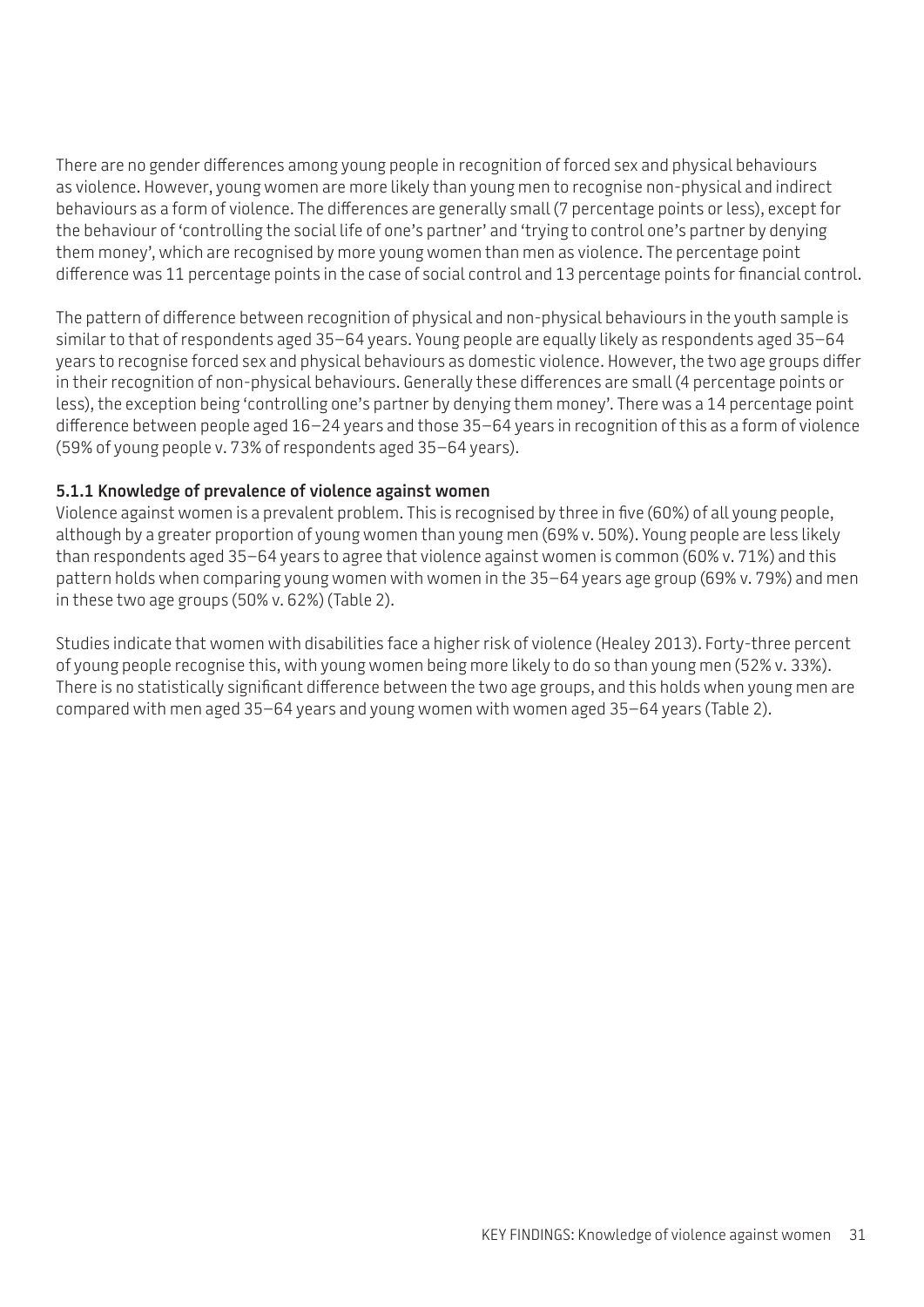|                                       |                                                                                       |                                                                | Youth sample (aged 16-24 years)                                  |                                                                      |                                                   |         | Aged 35-64 years                                           |
|---------------------------------------|---------------------------------------------------------------------------------------|----------------------------------------------------------------|------------------------------------------------------------------|----------------------------------------------------------------------|---------------------------------------------------|---------|------------------------------------------------------------|
|                                       | ~Asked of split sample                                                                | <b>/outh Males</b><br>$n = 476 - 485$<br>$n=1,012$<br>$\aleph$ | <b>Youth Females</b><br>$n = 453 - 456$<br>$n = 911$<br>$\aleph$ | $n = 932 - 938$<br><b>Total Youth</b><br>$n=1,923$<br>$\frac{1}{26}$ | $n=2,060-2,062$<br>$n=4,159$<br>Males<br>$\aleph$ |         | $n=2,713-2,715$<br><b>Females</b><br>$n=5,407$<br>$\aleph$ |
| Prevalence of violence                | Violence against women is<br>common                                                   | 50                                                             | 69**                                                             | 60                                                                   | 62 <sup>^</sup>                                   |         | $79***$                                                    |
| against women (% agree)               | more likely than other women<br>Women with disabilities are<br>to experience violence | 33                                                             | 52**                                                             | 43                                                                   | 32                                                | $48**$  |                                                            |
|                                       | raped by someone they know<br>Women are more likely to be<br>$(%$ agree)~             | 50                                                             | 65**                                                             | 57                                                                   | 62 ^                                              | $70**$  |                                                            |
| consequences of<br>Patterns and       | commit acts of domestic violence<br>Men mainly or more often                          | 89                                                             | $74**$                                                           | $71\,$                                                               | 68                                                | 79**^   |                                                            |
| violence (% agree)                    | Women are more likely to suffer<br>physical harm from domestic<br>violence            | 85                                                             | 89**                                                             | 87                                                                   | 87                                                | 88      |                                                            |
|                                       | Level of fear is worse for women                                                      | 55                                                             | 46**                                                             | 50                                                                   | $57**$                                            | 48      |                                                            |
|                                       | Domestic violence is a criminal<br>offence*                                           | 57                                                             | 99                                                               | 98                                                                   | 96                                                | $97**$  |                                                            |
| Understanding of the<br>law (% agree) | someone she is in a relationship<br>A women cannot be raped by<br>$with$ ~            | $\infty$                                                       | $\overline{\phantom{a}}$                                         | $\infty$                                                             | $9**$                                             | $\circ$ |                                                            |
|                                       | Some men being unable to<br>manage their anger                                        | $61$                                                           | 53**                                                             | 57                                                                   | 67 <sup>^</sup>                                   | 68      |                                                            |
| Perceived main cause<br>(%)           | The belief that men should be in<br>charge of the relationship                        | 23                                                             | $35**$                                                           | 29                                                                   | $11^{\prime}$                                     | $19***$ |                                                            |
|                                       | Some men being under financial<br>stress                                              | $13$                                                           | $\Box$                                                           | $22$                                                                 | $14**$                                            | $\Box$  |                                                            |

#Statistically significant between total respondents 16–24 years and respondents 35–64 years, p≤.01

#Statistically significant between total respondents 16-24 years and respondents 35-64 years, ps.01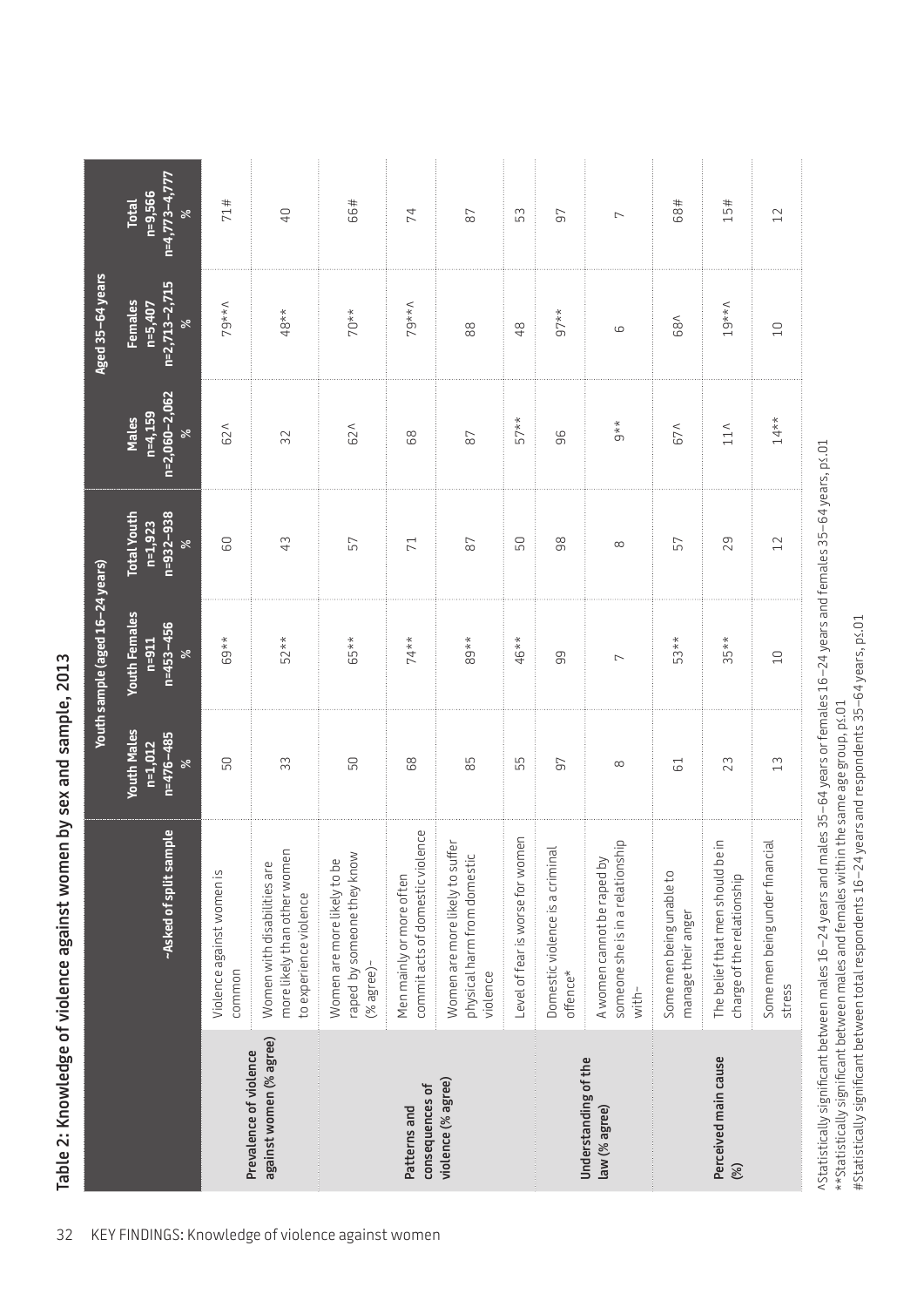### **Gendered patterns of partner violence**

Both men and women can suffer violence from their partners and both are capable of perpetrating such violence. However, studies show that men are more likely than women to:

- • perpetrate partner violence (based on data from ABS 2013)
- use frequent, prolonged and extreme violence (Bagshaw et al. 2000; Belknap & Melton 2005; Holtzworth-Munroe 2005; Kimmel 2002)
- • sexually assault an intimate partner (Swan et al. 2012)
- subject their partners to controlling and coercive behaviours (ABS 2013; Caldwell & Swan 2012).
- • In contrast, women who do use violence in intimate relationships are more likely to do so in self-defence (Cercone et al. 2005; Dobash et al. 2004; Holtzworth-Munroe 2005).

With regard to the impacts of violence, women have been found to be more likely than men to:

- • sustain physical injury, including injuries requiring medical treatment, time away from work and days in bed (Belknap & Melton 2005)
- • be the victims of domestic homicide (Chan & Payne 2013)
- report experiencing fear as a result of violence (Bagshaw et al. 2000; Caldwell & Swan 2012; Headey et al. 1999; National Crime Prevention 2001).

# **5.1.2 Patterns of the perpetration of violence against women**

Although women are more than three times as likely to be sexually assaulted by a known person than by a stranger (ABS 2013), less than two-thirds (57%) of young people recognise this and young men are less likely to do so than young women (50% v. 65%). Young men are less likely than men aged 35–64 years to understand the greater risk of rape by a known person (50% v. 62%). However, there are no significant differences in this regard between young women and women aged 35–64 years (Table 2).

Studies indicate that men are more likely to commit partner violence and that women are more likely to sustain physical injuries and to experience greater fear as a consequence of this violence (see box). Most young people agree that it is men or or more often by men who commit domestic violence (71%) and that women are most likely to suffer physical harm (87%). However, only half recognise that the fear is greater for women (50%) (Table 2).

Young women are more likely than young men to agree that it is men or mainly men who commit partner violence (74% v. 68%) and to agree that women are at greater risk of physical harm (89% v. 85%). Young women are less likely than young men to believe that women experience greater fear (46% v. 55%). The youth sample is comparable to respondents aged 35–64 years in relation to these questions.

# **5.1.3 Knowledge of the law**

Young people have a strong command of the law as it pertains to partner violence and sexual assault, with the majority (98%) agreeing that 'domestic violence is a criminal offence'2 and only a small minority (8%) agreeing that a 'woman cannot be raped by someone she is in a relationship with'. Any differences between young men and young women and between the two age groups on these two measures were either not statistically significant or were not noteworthy (Table 2).

<sup>2</sup> Not all of the behaviours canvassed in this report are crimes and there is some variation in definitions of partner violence between Australian jurisdictions and between the civil and criminal law.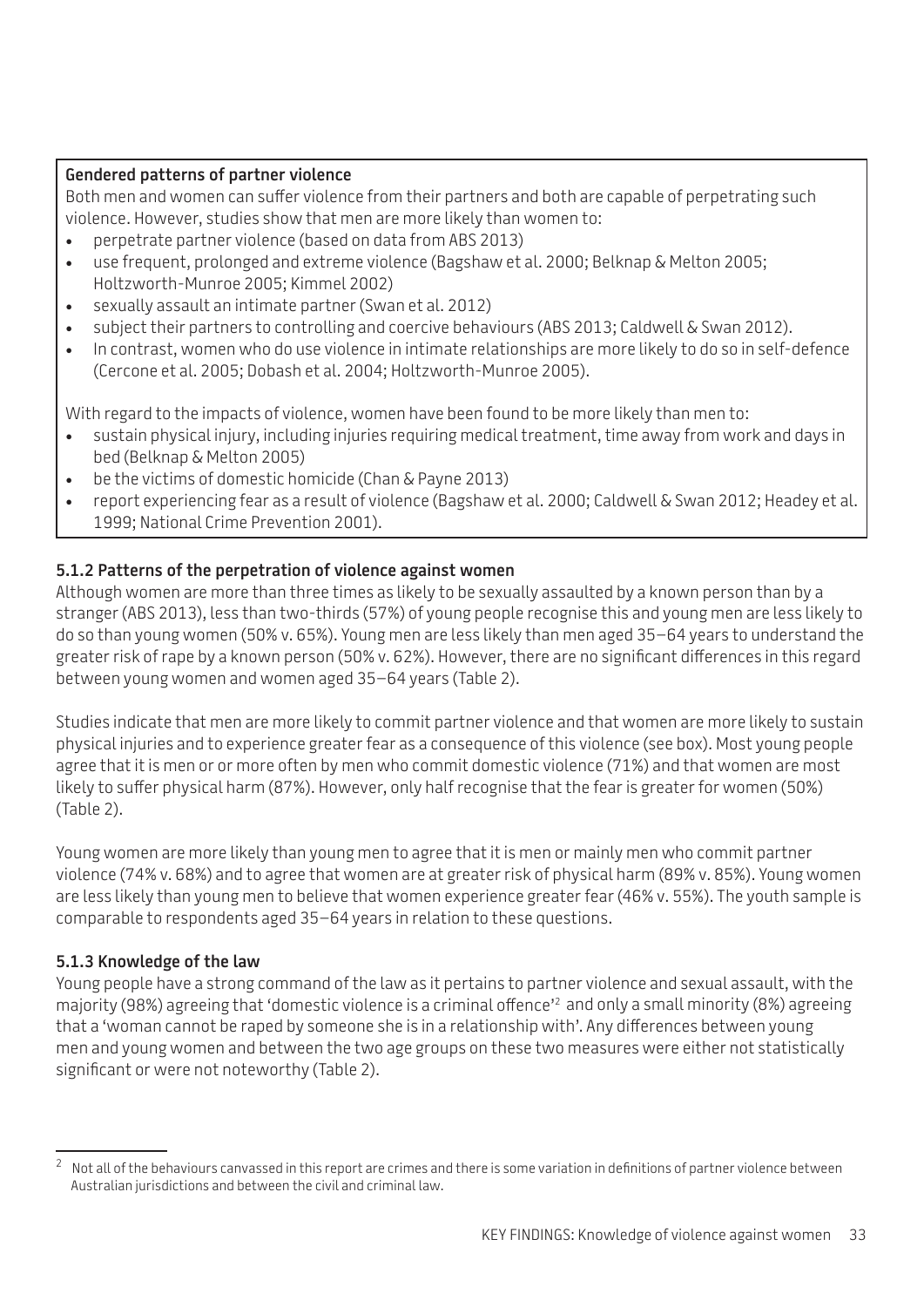#### **5.1.4 Knowledge of the causes of violence against women**

There is mounting evidence of the contribution made by social factors in violence against women, with underlying factors being practices and attitudes pertaining to gender roles, relationships and identities (see p. 21). This approach underpins strategies to address violence against women both in Australia and internationally (Council of Australian Governments 2010; UN 2006). While knowledge of the key factors contributing to violence against women is important to ensure wide community engagement in responding to and preventing the problem, prior research shows that there is a substantial gap between community perceptions and those underpinning contemporary policy (O'Neill & Morgan 2010).

Recognising that there is no single cause of violence against women, respondents were asked what they believed to be the main cause, from three possible options:

- • some men being unable to manage their anger, representing an individual-level factor (anger control is only moderately associated with the perpetration of violence) (Norlander & Eckhardt 2005)
- the belief that men should be in charge of the relationship, representing beliefs, practices and norms found across studies to be associated with violence against women at both individual relationship and community levels (Flood & Pease 2006, 2009)
- some men being under financial stress, a socioeconomic stressor. Again, only a modest association has been found between stress and the perpetration of violence against women (Roberts et al. 2011), and this is primarily in relationships in which there is an existing power imbalance or in which men have a strong belief in the 'bread-winner' role (Atkinson et al. 2005; Heise 1998).

The main cause most likely to be identified by young people was 'men not being able to manage their anger' (57%) (Table 2). Young men were more likely to identify this cause than were young women (61% v. 53%).

Twenty-nine percent of young people, including more than a third of young women (35%) and more than a fifth of young men (23%), identified 'the belief that men should be in charge of the relationship' as the main cause. This is the option with a high level of empirical support, which implicates gender relations as a factor in violence against women (Table 2).

While 'anger management' was also the main cause most likely to be identified by respondents aged 35–64 years, young people were notably less likely to identify this option (68% v. 57% of young people) and notably more likely to identify a belief in male control of decision-making (15% among respondents aged 35–64 years v. 29% in the youth sample). This pattern also held when comparing young men and women with men and women aged 35–64 years; that is, young men were more likely than men aged 35–64 years to identify this as the main cause (23% v. 11%), as were young women compared with women aged 35–64 years (35% v. 19%) (Table 2). Some men being under financial stress was the option least likely to be identified by both men and women in both age groups.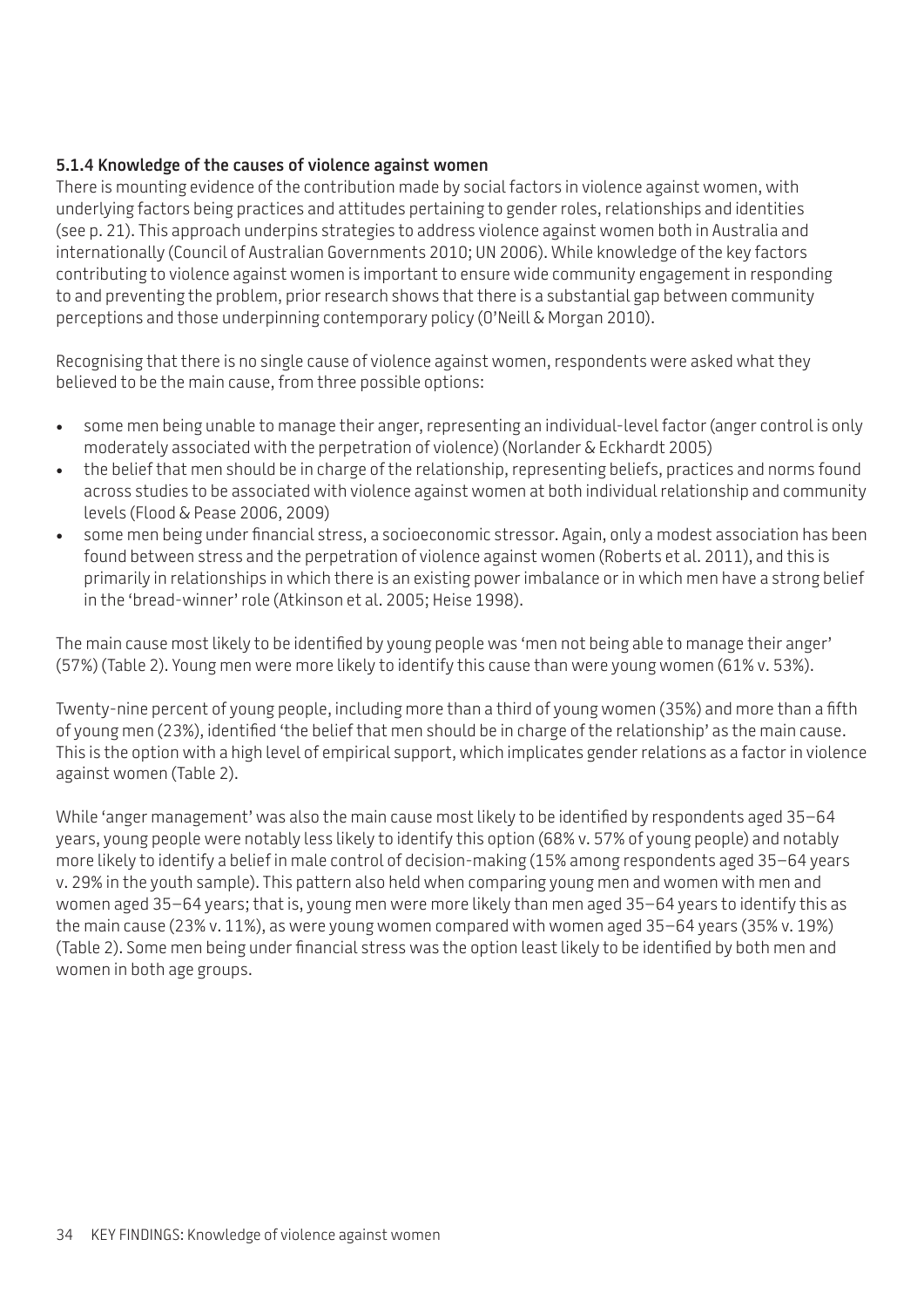# **6. Attitudes towards violence against women KEY FINDINGS**

# **6.1 Justifying or excusing violence**

A principle underlying Australian government policy is that men must remain responsible for their use of violence (Council of Australian Governments 2010). This principle recognises that normative support of violence contributes to the problem. Men who use violence have strong adherence to beliefs justifying and excusing violence (Lila et al. 2008; Scott & Straus 2007; Weldon & Gilchrist 2012). The support of these by people around them can make the problem worse and undermine the goals of legal and treatment interventions.

Although a modest association has been found between some of the excuses presented in the survey (alcohol, stress, anger control and a history of child abuse), none of these is either a necessary or sufficient condition for violence to occur. That is, many men without these risk factors perpetrate violence and many with them do not.<sup>3</sup>

Six percent or less of young respondents (depending on the scenario being considered) are prepared to justify violence in any of the scenarios put to them in the survey (Table 3). Thirteen percent of young Australians are prepared to endorse at least one of the statements justifying violence included in Table 3, compared with 9% among respondents 35–64 years (data not shown). Young men are moderately more likely than young women to believe that violence is justified against a current partner if she admits to having sex with another man (8% v. 5%), and against an ex-partner to get access to the children (8% v. 5%).

<sup>3</sup> Further discussion of the evidence relating to individual 'excuses' can be found in the project technical report at www.vichealth.vic.gov.au/ncas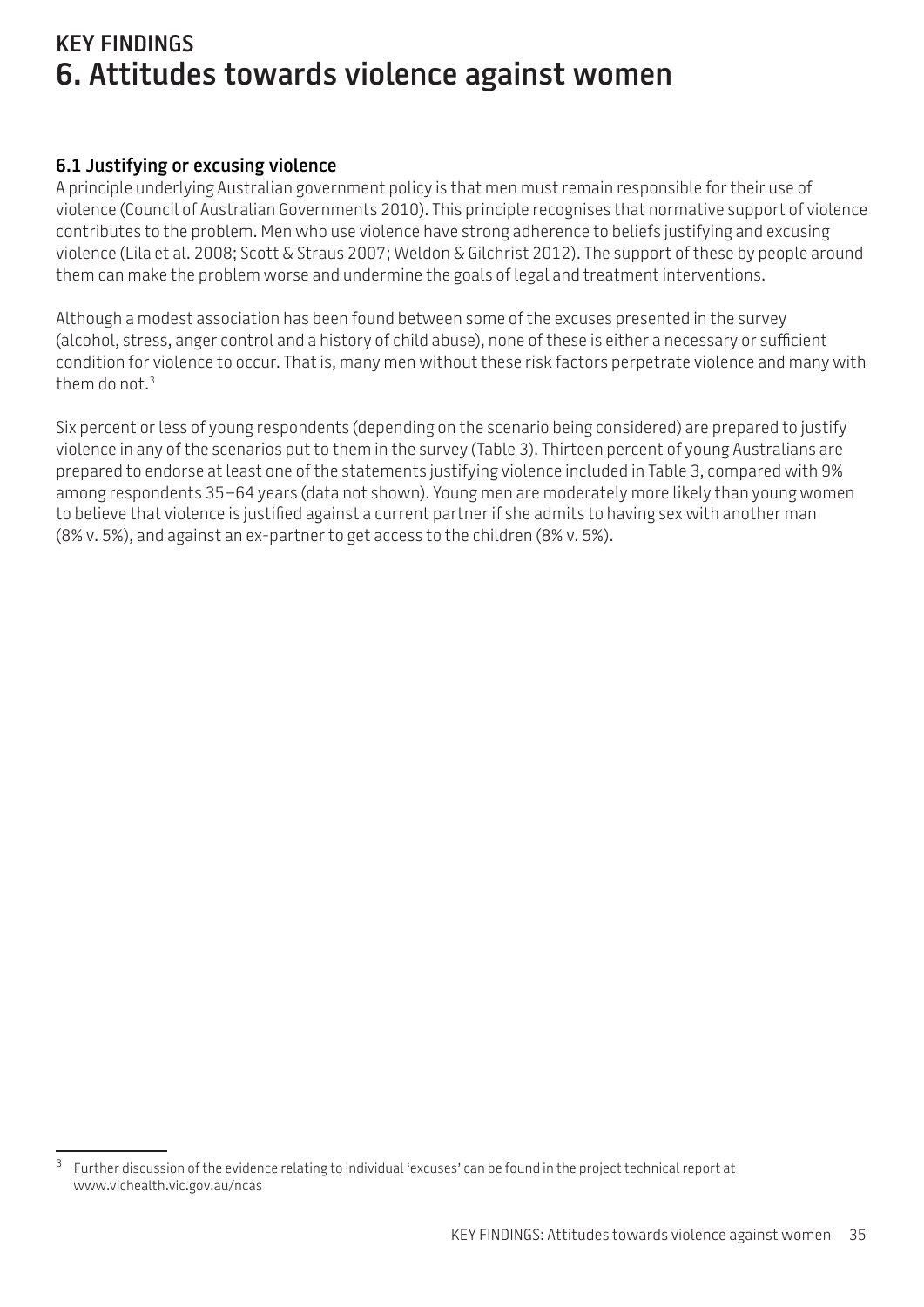**Table 3: Circumstances in which violence towards a current/former partner can be justified or excused (% agree) by sex and sample, 2013**

|         |                                                                                          | Youth sample (aged 16-24 years)                   |                                                           |                                                   | Aged 35-64 years               |                                                                               |                              |
|---------|------------------------------------------------------------------------------------------|---------------------------------------------------|-----------------------------------------------------------|---------------------------------------------------|--------------------------------|-------------------------------------------------------------------------------|------------------------------|
|         | ~Asked of split sample                                                                   | <b>Youth Males</b><br>$n=1,012$<br>n=476-485<br>% | <b>Youth Females</b><br>$n = 911$<br>$n = 453 - 456$<br>% | <b>Total Youth</b><br>$n=1,923$<br>n=932-938<br>% | <b>Males</b><br>$n=4,159$<br>% | <b>Females</b><br>$n=5,407$<br>n=2,060-2,06s n=2,713-2,715 n=4,773-4,777<br>% | <b>Total</b><br>n=9,566<br>% |
|         | Partner admits to sex with<br>another man                                                | 8                                                 | 5**                                                       | 6                                                 | 6                              | $4**$                                                                         | 5#                           |
|         | Partner makes him look<br>stupid or insults him in<br>front of his friends               | $\overline{4}$                                    | 3                                                         | $\overline{4}$                                    | 4                              | 3                                                                             | $\overline{4}$               |
| Justify | Partner ends or tries to end<br>relationship                                             | 4                                                 | 5                                                         | 5                                                 | $\overline{4}$                 | 3                                                                             | 3                            |
|         | Against ex-partner to get<br>access to children                                          | 8                                                 | $5***$                                                    | 6                                                 | $4\Lambda$                     | $2***$ $\wedge$                                                               | 3#                           |
|         | If ex-partner is<br>unreasonable about<br>property settlement and<br>financial issues    | 7                                                 | $\overline{4}$                                            | 5                                                 | 3 <sub>0</sub>                 | 3                                                                             | 3#                           |
|         | Domestic violence can be<br>excused if people get so<br>angry they lose control          | 24                                                | 23                                                        | 24                                                | 19                             | 16^                                                                           | 18#                          |
|         | Domestic violence can<br>be excused if the violent<br>person regrets it                  | 33                                                | $20**$                                                    | 26                                                | $21^{\wedge}$                  | $14***$ $\wedge$                                                              | 17#                          |
|         | Domestic violence can<br>be excused if the violent<br>person was abused as a<br>child    | 15                                                | 12                                                        | 14                                                | 9 <sub>0</sub>                 | 9                                                                             | 9#                           |
| Excuse~ | Domestic violence can<br>be excused if the violent<br>person is under a lot of<br>stress | 13                                                | 9                                                         | 11                                                | 11                             | $8***$                                                                        | 10                           |
|         | Domestic violence can<br>be excused if offender is<br>heavily affected by alcohol        | $10\,$                                            | 9                                                         | 10                                                | 7                              | 6                                                                             | 7#                           |
|         | Rape results from men not<br>able to control their need<br>for sex                       | 43                                                | 36                                                        | 40                                                | 44                             | 40                                                                            | 42                           |
|         | A man is less responsible<br>for rape of drunk/affected<br>by drugs at the time          | 12                                                | $\mathsf g$                                               | 10                                                | 7۸                             | 7                                                                             | 7#                           |

^Statistically significant between males 16–24 years and males 35–64 years or females 16–24 years and females 35–64 years, p≤.01 \*\*Statistically significant between males and females within the same age group, p≤.01

#Statistically significant between total respondents 16–24 years and respondents 35–64 years, p≤.01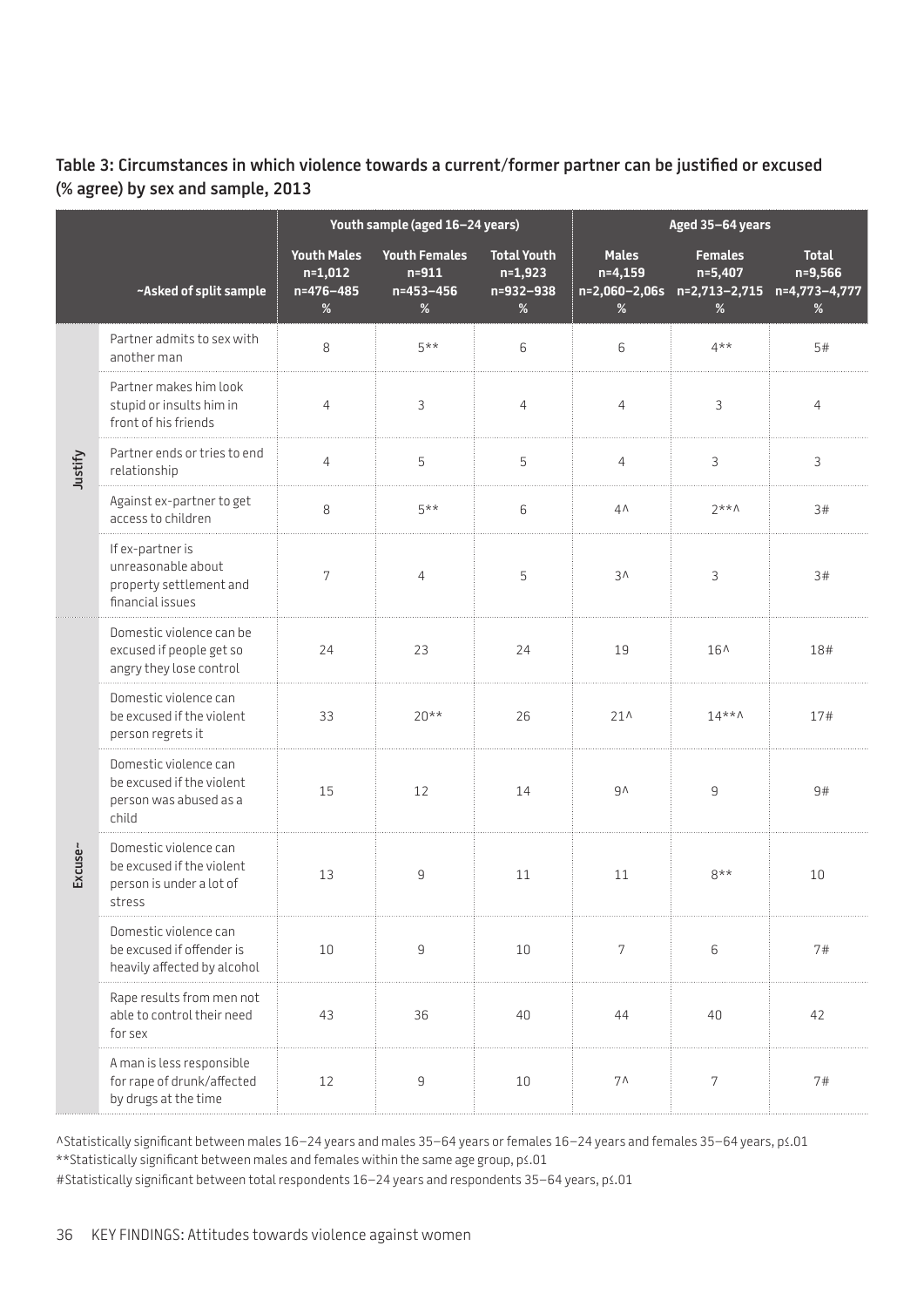Young women vary from women aged 35–64 years on only one measure gauging attitudinal support for violence being justified: that of violence against an ex-partner in order to get access to children. A larger proportion of young men than men aged 35–64 years agree that violence against an ex-partner is justified in order to get access to children (8% v. 4%) and if she is 'unreasonable about property, settlement or financial issues' (7% v. 3%) (Table 3).

In contrast to justification of violence against women, a larger percentage of young people are prepared to excuse this violence (Table 3):

- One in 10 young people (10%) agree that domestic violence can be excused if the offender is affected by alcohol, and that a man is less responsible for rape if drunk or affected by drugs.
- 11% believe that violence can be excused if the violent person is affected by stress and 14% if they were abused as a child.
- One-quarter believe that violence can be excused if it is due to a temporary loss of control (24%).
- One-quarter agree that violence can be excused if the violent person is regretful afterward (26%). Partner violence often occurs in a cyclical fashion, being followed by periods of remorse (Hale et al. 2006; Heise et al. 1999; Victorian Law Reform Commission 2006). This excuse, if held by women themselves or expressed by those around them, may undermine women's resolve to end a violent relationship or the expectation that men who use violence remain accountable for their behaviour.
- Two in five (40%) young people agree that rape results from men not being able to control their need for sex. This is despite geographic variations in sexual assault suggesting that rape proclivity is socially determined (Jewkes et al. 2012; Sanday 1981).

The only gender differences were that young men were substantially more likely than young women to regard being genuinely regretful afterward as an excuse for domestic violence (33% v. 20%). There is a similar difference between men and women aged 35–64 years.

Young people were more likely than respondents aged 35–64 years to believe that violence could be excused in five of the seven scenarios presented to them (see Table 3). Young women were a little more likely than women aged 35–64 years to excuse domestic violence if the perpetrator was genuinely regretful afterward (20% v. 14%) or the violence was due to a loss of control (23% v. 16%). Young men were more likely than men aged 35–64 years to excuse violence in three of the seven scenarios presented to them, including if the perpetrator of domestic violence genuinely regrets it afterward (33% v. 21%), or if they were abused as a child (15% v. 9%), as well as if the perpetrator of rape is heavily affected by alcohol or drugs (12% v. 7%) (Table 3).

# **6.2 Attitudes trivialising violence against women**

# **6.2.1 Notions of family privacy and unity**

The notions that maintaining family privacy and 'keeping the family together' transcends women's and children's right to and need for safety were identified as common barriers to women ending a violent relationship in early expert literature (Schneider 1991). While generally understood to be declining in importance (Salazar et al. 2003), these beliefs still persist, especially in some marginalised communities (McGlade 2012; Nash 2005) and collectivist cultures (Yoshioka & Choi 2005). Collectivist cultures are those in which the preservation of the family and the community are more highly valued than the rights of the individual (Yoshioka & Choi 2005).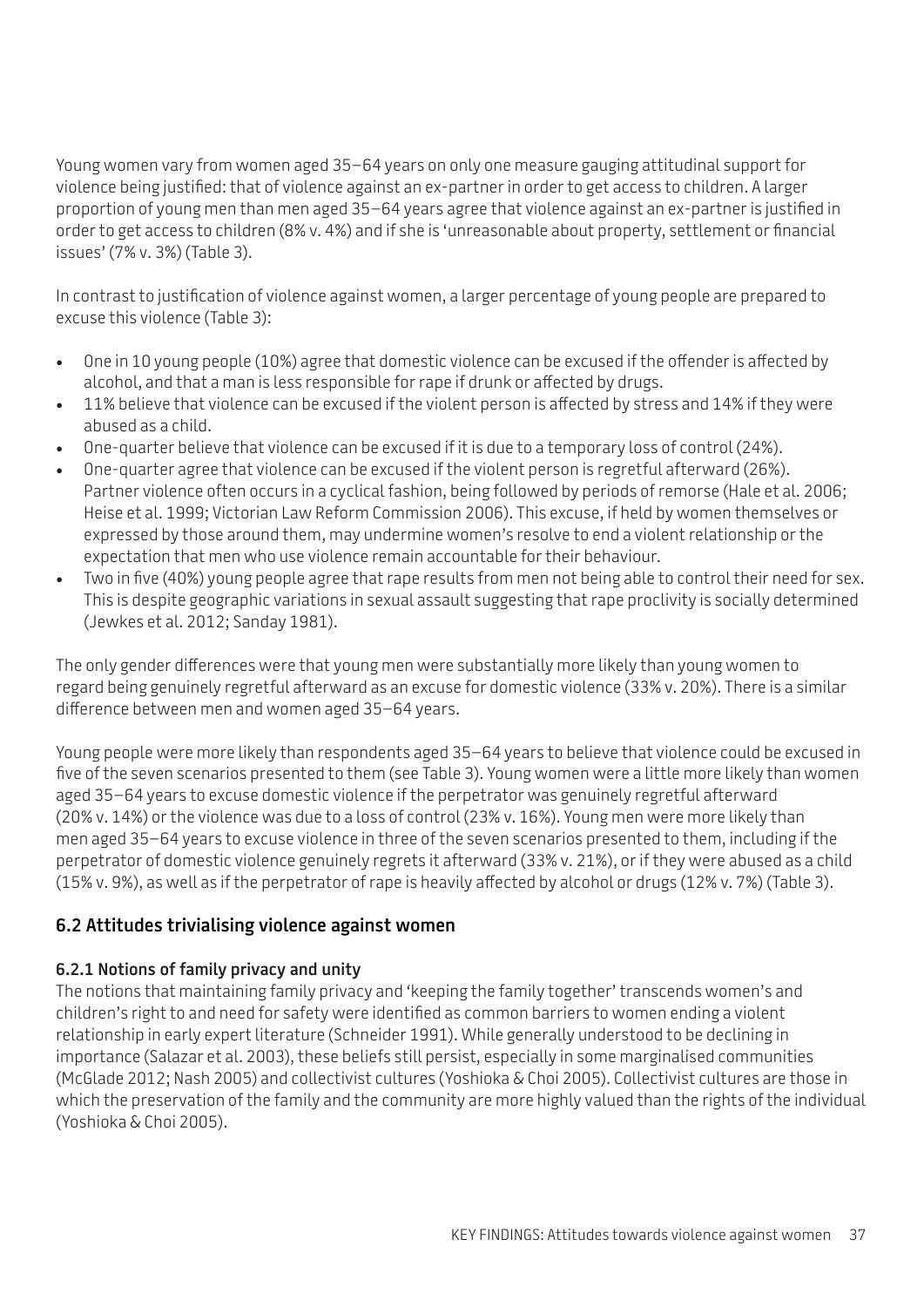|                   |                                                                                                    | Youth sample (aged 16-24 years)      |                                              |                                      | Aged 35-64 years  |                                                                  |                   |  |
|-------------------|----------------------------------------------------------------------------------------------------|--------------------------------------|----------------------------------------------|--------------------------------------|-------------------|------------------------------------------------------------------|-------------------|--|
|                   |                                                                                                    | <b>Youth Males</b><br>n=476-485<br>% | <b>Youth Females</b><br>$n = 453 - 456$<br>% | <b>Total Youth</b><br>n=932-938<br>% | <b>Males</b><br>% | <b>Females</b><br>n=2,060-2,062 n=2,713-2,715 n=4,773-4,777<br>% | <b>Total</b><br>% |  |
| <b>Trivialise</b> | It's a woman's duty to stay<br>in a violent relationship to<br>keep the family together            | 7                                    | $11**$                                       | 9                                    | 10                | $6***$                                                           | 8                 |  |
|                   | Domestic violence is<br>a private matter to be<br>handled in the family                            | 27                                   | $17**$                                       | 22                                   | 15 <sub>0</sub>   | $9***$                                                           | 12#               |  |
|                   | It's hard to understand why<br>women stay                                                          | 81                                   | 78                                           | 80                                   | 79                | $74**$                                                           | 77                |  |
|                   | Most women could leave a<br>violent relationship if they<br>really wanted to                       | 66                                   | $55***$                                      | 61                                   | 56^               | $39***$ $\wedge$                                                 | 47#               |  |
|                   | Where one partner is<br>violent it's reasonable for<br>them to be made to leave<br>the family home | 89                                   | 90                                           | 89                                   | 87                | $92**$                                                           | 90                |  |
|                   | Women who are sexually<br>harassed should sort it out<br>themselves                                | 10                                   | 10                                           | 10                                   | 11                | 11                                                               | 11                |  |

#### **Table 4: Attitudes trivialising violence (% agree) by sex and sample, 2013**

^Statistically significant between males 16–24 years and males 35–64 years or females 16–24 years and females 35–64 years, p≤.01

\*\*Statistically significant between males and females within the same age group, p≤.01

#Statistically significant between total respondents 16–24 years and respondents 35–64 years, p≤.01

Nine percent of young people agree that 'it's a woman's duty to stay in a violent relationship in order to keep the family together' and over 1 in 5 (22%) agrees that domestic violence is a private matter (Table 4). Young men were more likely than young women to agree that violence is a private matter (27% v. 17%).

Young women are nearly twice as likely as women aged 35–64 years to agree that 'it's a woman's duty to stay in a violent relationship to keep the family together' (11% v. 6%) and that 'domestic violence is a private matter to be handled in the family' (17% v. 9%). Similarly, young men are more likely than men aged 35–64 years to agree that domestic violence is a private matter (27% v. 15%) (Table 4).

# **6.2.2 Knowledge of barriers to women ending a violent relationship**

There is an extensive body of literature on the barriers to women ending a violent relationship (Fanslow & Robinson 2009; Murray 2007; Myer 2012). A lack of appreciation of these not only trivialises the seriousness of violence and its consequences but risks normalising violence and abandoning women to their fate (Thapar-Bjökert & Morgan 2010).

Eight in 10 young respondents agrees that 'it's hard to understand why women stay', while more than 6 in 10 believes that most women could leave if they really wanted to' (61%) (with the latter being supported by 66% of young men and 55% of young women). This is higher than for men and women aged 35–64 years (56% and 39% respectively) (Table 4).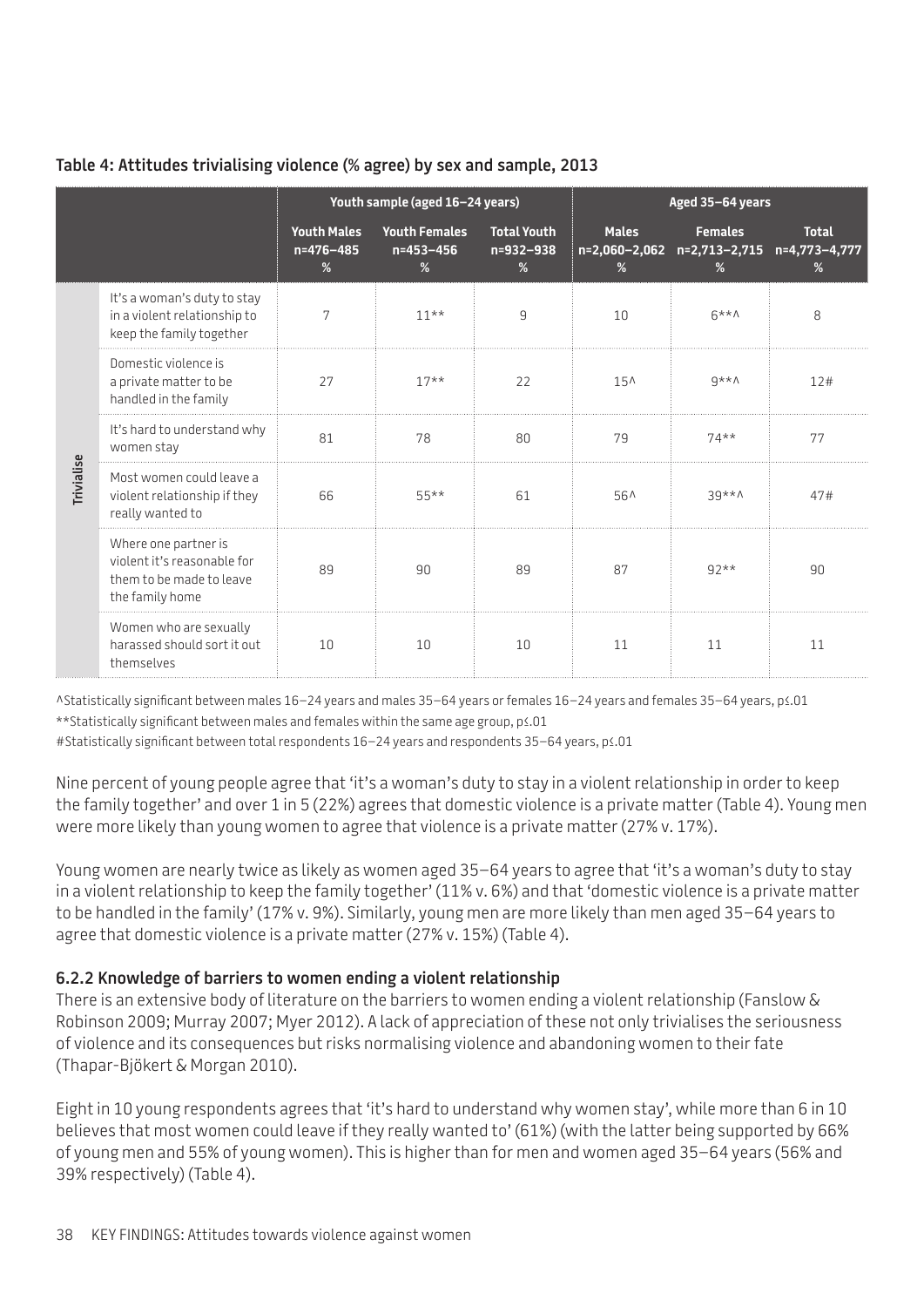#### **6.2.3 Level of support for policy changes**

Historically, violence against women was understood as a private matter to be managed by women themselves. Largely due to the efforts of the women's movement, it has increasingly become an issue of public policy concern (Murray & Powell 2009). This has the support of the majority of young respondents:

- • Nine in 10 agree with the notion that it is the violent person and not the woman and her children who should be required to leave the family home (89%) (a key direction in contemporary policy reform).
- Only 1 in 10 believe that women who are sexually harassed should sort things out themselves (Table 4).

There were no significant differences between young men and women or between young people and respondents aged 35–64 years on these measures.

# **6.3 Attitudes minimising the seriousness of violence against women and blaming the victim**

#### **6.3.1 Perceptions of the seriousness of violence against women**

The serious health, social and economic consequences of violence against women are outlined on page 19. These consequences are recognised by the overwhelming majority of young men and women, 95% of whom who regard violence as a serious issue. This is comparable to men and women aged 35–64 years. Most young respondents also agree that the range of behaviours put to them in the survey are serious (Table 5).

As was the case when asked if various behaviours were examples of domestic violence or violence against women, young people are more likely to regard non-physical forms of harassment, intimidation and control of women, such as slapping and pushing and forced sex, as serious. They are less likely to regard as serious any non-physical forms of control (repeated criticism, control of a partner's social life, or economic abuse) and indirect forms of harassment (i.e. by phone or email).

With the exception of forced sex, threatening other family members and stalking (where there are no differences between young men and women), young women are more likely than young men to recognise behaviours as serious. The gender differences for physical behaviours are generally very small. However, those for non-physical and indirect forms of harassment are noteworthy.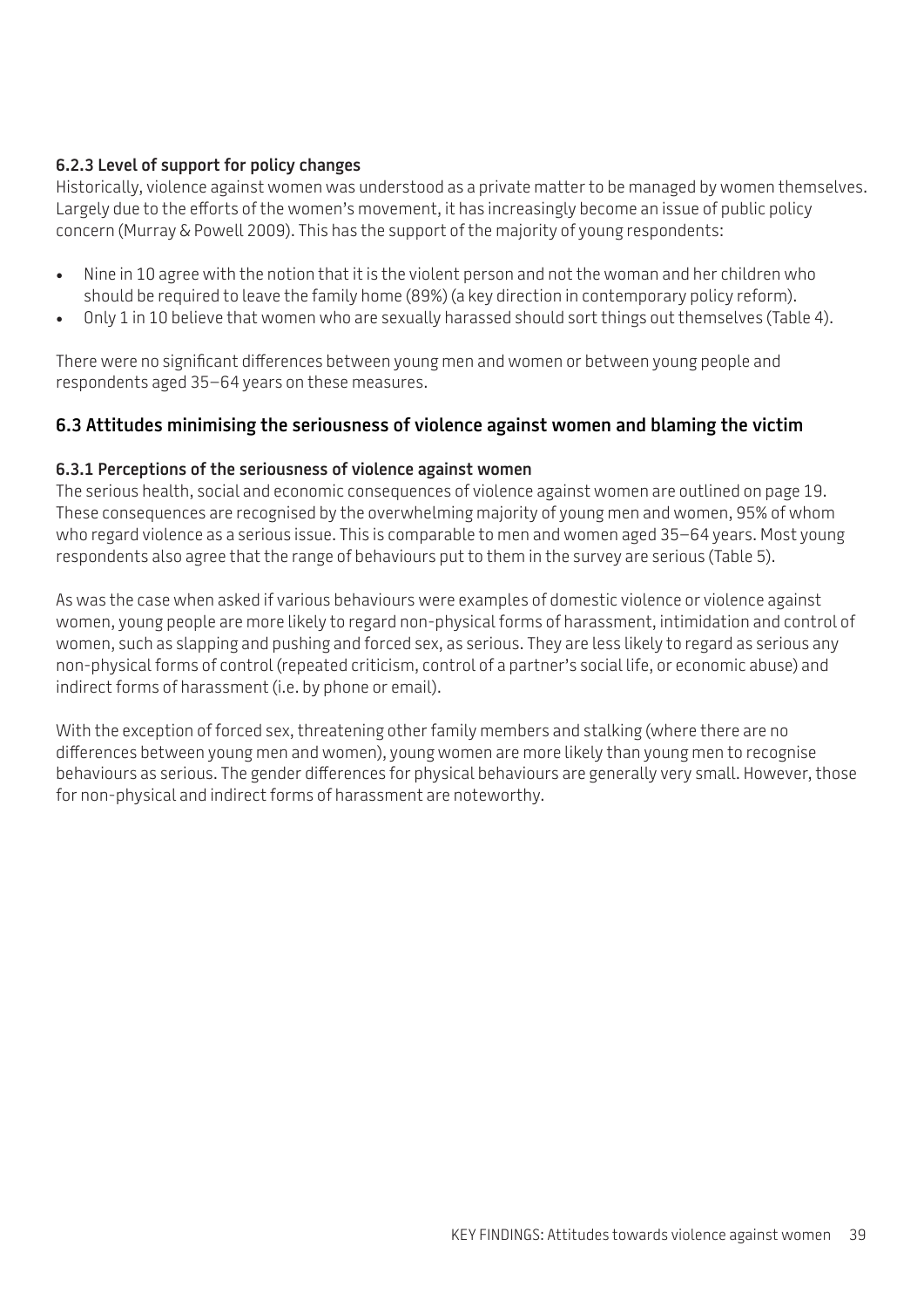# **Table 5: Perceptions of the seriousness of violence against women by sex and sample, 2013**

|                                                                                                      | Youth sample (aged 16-24 years)      |                                        |                                      | Aged 35-64 years               |                                  |                                  |  |
|------------------------------------------------------------------------------------------------------|--------------------------------------|----------------------------------------|--------------------------------------|--------------------------------|----------------------------------|----------------------------------|--|
|                                                                                                      | <b>Youth Males</b><br>$n=1,012$<br>% | <b>Youth Females</b><br>$n = 911$<br>% | <b>Total Youth</b><br>$n=1,923$<br>% | <b>Males</b><br>$n=4,159$<br>% | <b>Females</b><br>$n=5,407$<br>% | <b>Total</b><br>$n = 9,566$<br>% |  |
| Violence against women is serious<br>(% agree)                                                       | 95                                   | 96                                     | 95                                   | 94                             | $96***$                          | 95                               |  |
| Certain behaviours are serious (% agree)                                                             |                                      |                                        |                                      |                                |                                  |                                  |  |
| Slaps/pushes to cause harm and fear                                                                  | 89                                   | $93**$                                 | 91                                   | 91                             | $96***$                          | 94#                              |  |
| Forces partner to have sex                                                                           | 97                                   | 98                                     | 97                                   | 95                             | $97**$                           | 96                               |  |
| Tries to scare/control by threatening<br>to hurt others                                              | 98                                   | 98                                     | 98                                   | 96^                            | 98**                             | 97                               |  |
| Throws/smashed objects to frighten/<br>threaten                                                      | 92                                   | $95**$                                 | 94                                   | 82                             | $93***$ $\wedge$                 | 87#                              |  |
| Repeatedly criticises to make partner<br>feel bad/useless                                            | 78                                   | $84**$                                 | 81                                   | 91                             | $95**$                           | 93                               |  |
| Controls social life by preventing<br>partner seeing family and friends                              | 79                                   | 88**                                   | 83                                   | 83^                            | $93***$ $\wedge$                 | 88#                              |  |
| Tries to control by denying partner<br>money                                                         | 58                                   | 69**                                   | 63                                   | 70^                            | $86***$ $^*$                     | 78#                              |  |
| Stalks repeatedly following/<br>watching at home or work                                             | 92                                   | 95                                     | 94                                   | 92                             | $97**$                           | 95                               |  |
| Harassment by repeated phone calls                                                                   | 81                                   | $90**$                                 | 85                                   | 89^                            | $94***$ $\wedge$                 | 92#                              |  |
| Harassment by repeated emails/text<br>messages                                                       | 77                                   | $86***$                                | 81                                   | 86^                            | $92***$ $\wedge$                 | 89#                              |  |
| Serious / acceptability of tracking by electronic means                                              |                                      |                                        |                                      |                                |                                  |                                  |  |
| Seriousness of tracking a female<br>partner by electronic means without<br>their consent (% serious) | 80                                   | $87**$                                 | 84                                   | 81                             | $90**$                           | 86                               |  |
| Acceptability of tracking a female<br>partner by electronic means without<br>their consent (% agree) | 52                                   | $40**$                                 | 46                                   | 41 <sub>0</sub>                | $79***$                          | 35#                              |  |

^Statistically significant between males 16–24 years and males 35–64 years or females 16–24 years and females 35–64 years, p≤.01 \*\*Statistically significant between males and females within the same age group, p≤.01

#Statistically significant between total respondents 16–24 years and respondents 35–64 years, p≤.01

Young people are very similar to respondents aged 35–64 years in recognising physical behaviours and direct forms of harassment as serious (and on some measures are marginally more likely to do so). However, young people are a little less likely than respondents 35–64 years to recognise as serious non-physical behaviours and indirect forms of harassment. The difference is noteworthy for controlling one's partner by denying them money: 63% of young people recognise this as serious, compared with 78% of respondents aged 35–64 years.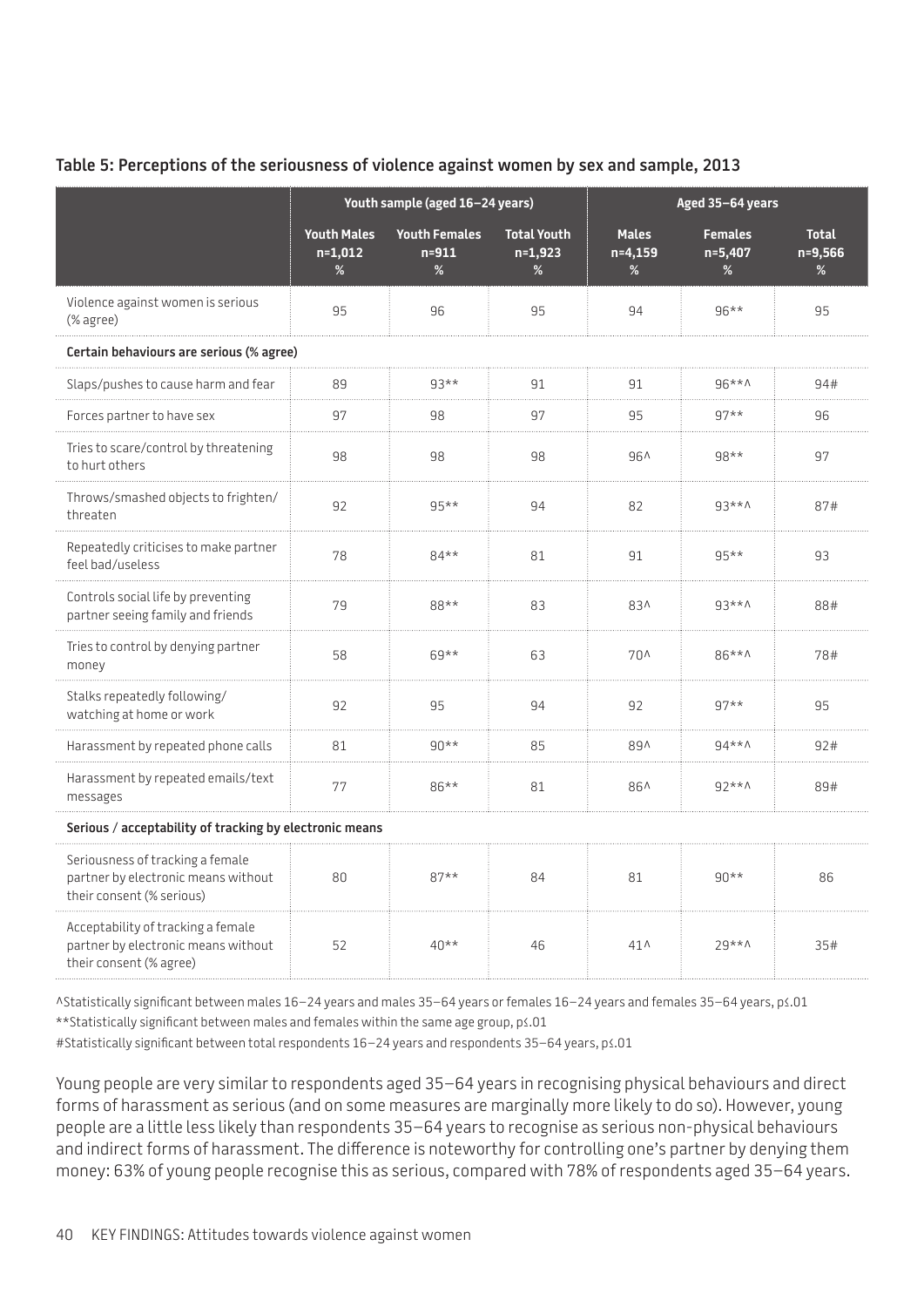Both young men and young women are less likely than male and female respondents aged 35–64 years to regard controlling a partner's social life or denying them money and indirect forms of harassment (i.e. by phone and email) as serious (Table 5).

# **6.3.2 Seriousness and acceptability of electronic tracking**

Rapid development in the availability and capabilities of information communication technologies (ICTs) has brought many benefits. However, there is evidence of their use in the harassment of women and in the control of their movements and communications activity (Hand et al. 2009). The latter, occurring particularly in the case of partner violence, may involve:

- checking a woman's mobile phone call register, messages and contacts
- installing and using mobile phone and computer tracking software to enable keystroke logging or computer monitoring (e.g. spyware)
- using technologies such as webcam to record, and subsequently digitally transmit, information about a woman's movements and activities
- checking a woman's instant messaging, chat room and browser activity (Hand et al. 2009).

The majority of young people agree that tracking a woman by electronic means without her consent is serious behaviour (84%), although young women were more likely to do so than young men (87% v. 80%). There are no differences between young people and respondents aged 35–64 years in this regard. Nearly half of young people (46%) agree that there are circumstances in which tracking without consent would be acceptable, which is a larger proportion than among respondents aged 35–64 years (35%). Young men are more likely to agree with this than young women (52% v. 40%) and both young men and young women are more likely than men aged 35–64 years (41%) and women aged 35–64 years (29%) respectively to do so (Table 5).

#### **6.3.3 Perceptions of claims of partner violence and sexual assault**

Both partner violence and sexual assault are under-reported crimes (ABS 2013). Studies show that women who perceive that others hold violence-supportive attitudes are more likely to resist disclosing or reporting violence (Ahrens 2006; Flood & Pease 2006). In the case of violence upon separation, this belief has the potential to compromise the safety of the women and their children, it increases the risk of repeat victimisation and undermines the potential in the law to set social norms condemning violence. Given evidence that partner violence often escalates at separation (Davies et al. 2008; Dekeseredy et al. 2004), the belief that women falsify claims of this form of violence are especially problematic.

Studies indicate that false claims of domestic violence (Allen & Brinig 2011; Johnson et al. 2005; Shaffer & Bala 2003) and sexual assault (Kelly 2010; Lisak et al. 2010) are rare. However, among young respondents (Table 6):

- more than half (52%) believe that women going through custody battles often make up or exaggerate claims of domestic violence, with young men more likely to do so than young women (56% v. 47%)
- just over half (56%) agree that women rarely make false claims of being raped
- nearly 4 in 10 (39%) agree that 'women who say they were raped led the man on and later had regrets'. Young men are more likely to believe this than young women (46% v. 33%)
- nearly 1 in 10 (9%) young people agree that 'if a woman doesn't physically resist, it isn't really rape'.

Young people were less likely than respondents aged 35–64 years to agree that false accusations of rape are rare (56% v. 61%) and more likely to agree that 'women who say they were raped led the man on and later had regrets' (39% v. 34%) (Table 6).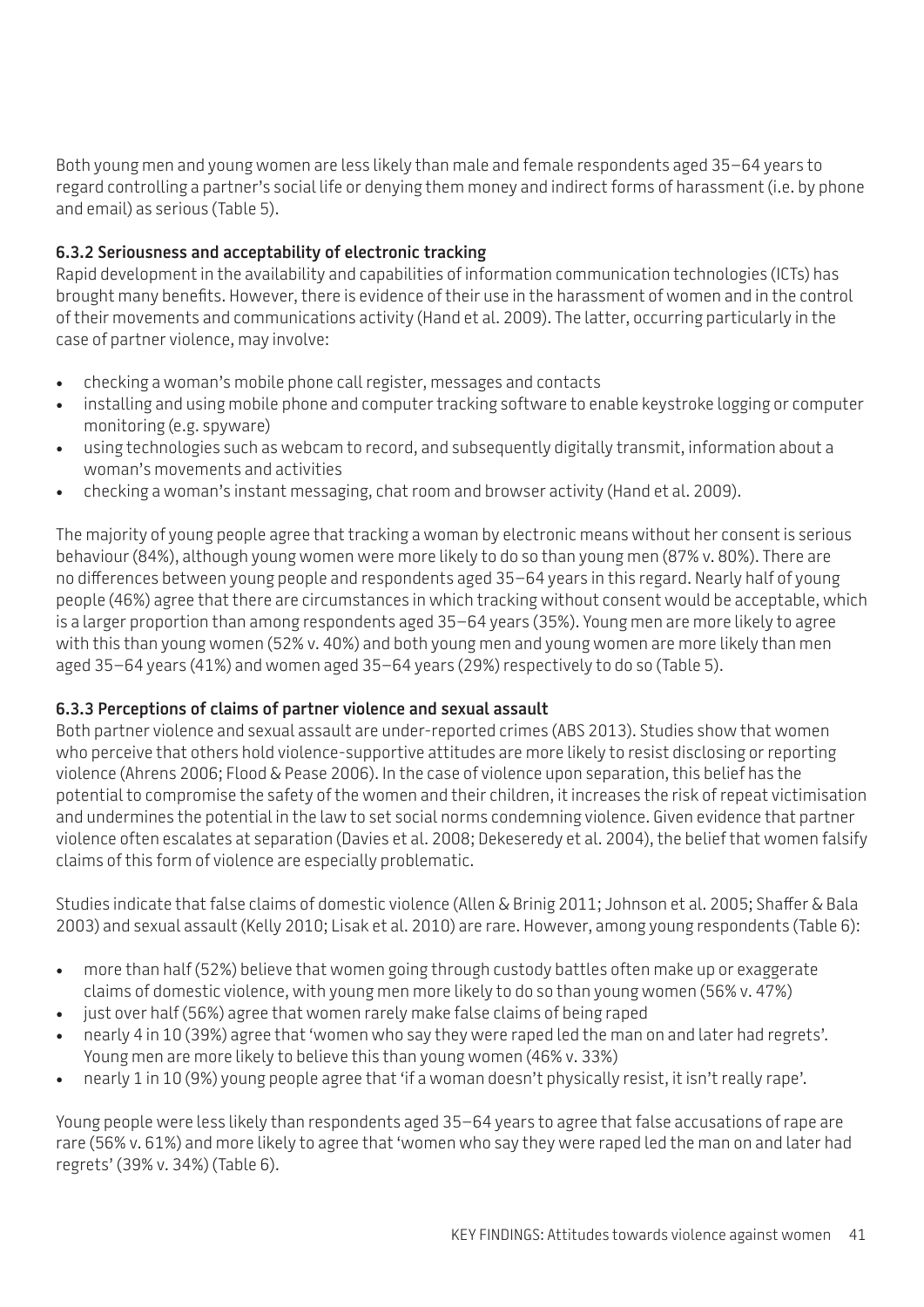|                                                                                |                                                                                                                                           | Youth sample (aged 16-24 years)      |                                        |                                      | Aged 35-64 years  |                                                                  |                   |  |
|--------------------------------------------------------------------------------|-------------------------------------------------------------------------------------------------------------------------------------------|--------------------------------------|----------------------------------------|--------------------------------------|-------------------|------------------------------------------------------------------|-------------------|--|
|                                                                                | ~Asked of split sample                                                                                                                    | <b>Youth Males</b><br>n=476-485<br>% | <b>Youth Females</b><br>n=453-456<br>% | <b>Total Youth</b><br>n=932-938<br>% | <b>Males</b><br>% | <b>Females</b><br>n=2,060-2,062 n=2,713-2,715 n=4,773-4,777<br>% | <b>Total</b><br>% |  |
|                                                                                | Women going through<br>custody battles often<br>make up or exaggerate<br>claims of domestic<br>violence in order to<br>improve their case | 56                                   | $47**$                                 | 52                                   | 58                | 44**                                                             | 51                |  |
|                                                                                | Women rarely make false<br>claims of rape                                                                                                 | 54                                   | 58                                     | 56                                   | 56                | 66**^                                                            | 61#               |  |
| Attitudes towards false allegations of partner<br>violence and rape (% agree)~ | A lot of times women who<br>say they were raped led<br>the man on and later had<br>regrets                                                | 46                                   | $33**$                                 | 39                                   | 38^               | $30**$                                                           | 34#               |  |
|                                                                                | If a women doesn't<br>physically resist - even<br>if protesting verbally -<br>then it isn't really rape                                   | 8                                    | 9                                      | 9                                    | 9                 | 9                                                                | 9                 |  |
|                                                                                | If a women is raped while<br>drunk/affected by drugs<br>she is at least partly<br>responsible                                             | 21                                   | 15                                     | 18                                   | 14 <sub>0</sub>   | 16                                                               | 15                |  |
|                                                                                | Women often say 'no'<br>when they mean 'yes'                                                                                              | 22                                   | 17                                     | 20                                   | 13 <sub>0</sub>   | 13                                                               | 13#               |  |
| Attitudes shifting blame from perpetrator<br>to victim (% agree)~              | If a women goes to a<br>room alone with a man<br>at a party, it is her fault if<br>she is raped                                           | 9                                    | 8                                      | 9                                    | 7                 | 9                                                                | 8                 |  |
|                                                                                | Domestic violence can<br>be excused if the victim<br>is heavily affected by<br>alcohol                                                    | 10                                   | 9                                      | 9                                    | 11                | $8**$                                                            | 9                 |  |

# **Table 6: Attitudes minimising and blaming the victim for violence by sex and sample, 2013**

^Statistically significant between males 16–24 years and males 35–64 years or females 16–24 years and females 35–64 years, p≤.01 \*\*Statistically significant between males and females within the same age group, p≤.01

#Statistically significant between total respondents 16–24 years and respondents 35–64 years, p≤.01

# **6.4 Attitudes shifting blame to the victim**

In recent years there has been reform to laws relating to sexual assault and the procedures involved in their implementation in most Australian jurisdictions to reflect the principle that consent to sexual relations cannot be assumed, but rather must be freely given (Flynn & Henry 2012; Larcombe 2011). This contrasts with traditional approaches where women were required to make an assertive statement or action of resistance to communicate the absence of consent. The new approach was designed to reflect to a greater degree the complex circumstances in which much sexual assault occurs, as well as to mirror a more respectful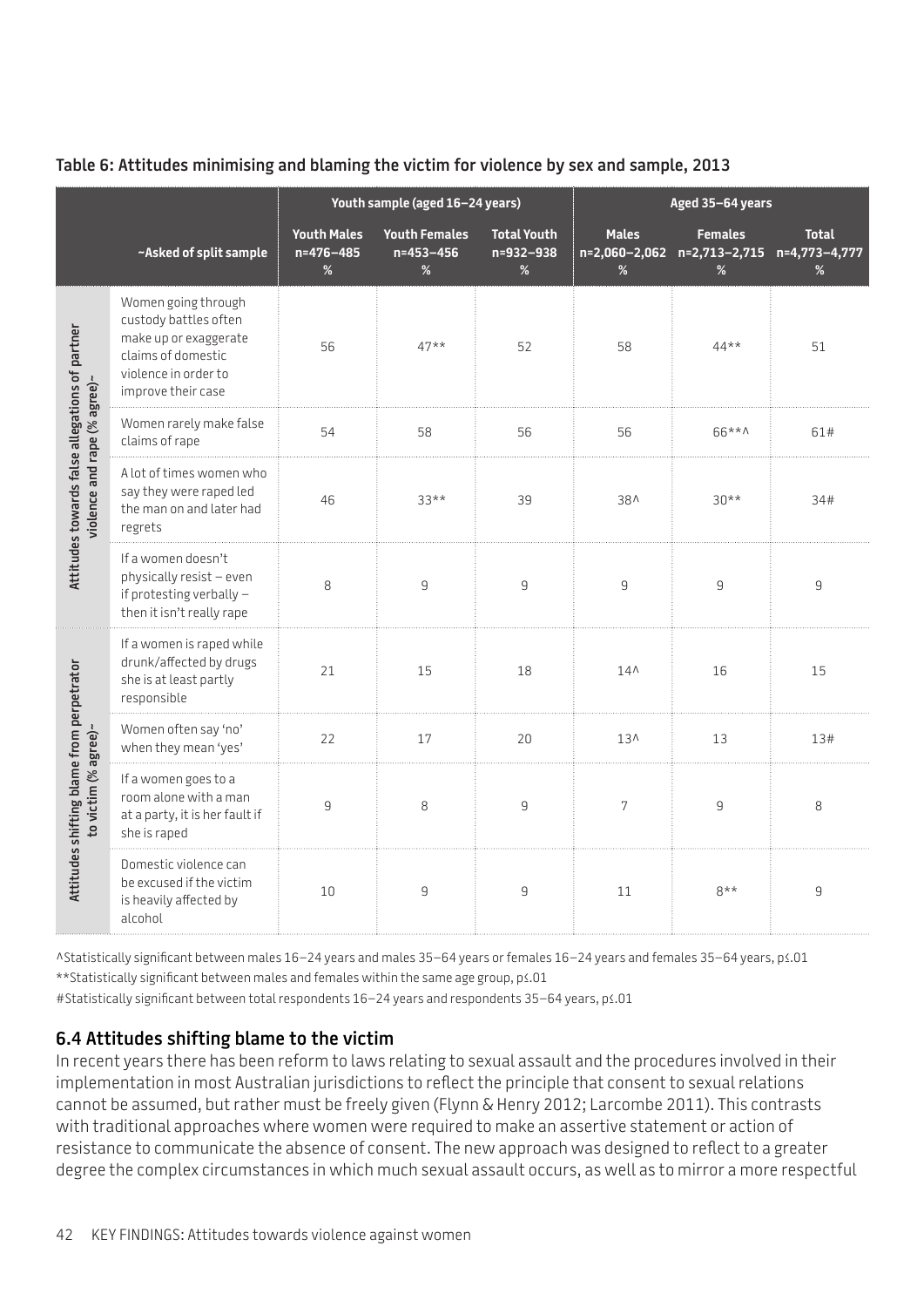and mutually negotiated approach to sexual relations (Flynn & Henry 2012). In some jurisdictions extreme intoxication is specifically identified as a circumstance in which a person is incapable of giving consent to sexual relations.

Fewer than 1 in 10 young respondents hold the view that 'if a woman goes alone into a room at a party, then it is her fault if she is raped' (9%) and that 'domestic violence can be excused if the victim is affected by alcohol' (also 9%). However, 1 in 5 (20%) agree that women often say 'no' when they mean 'yes', while almost the same percentage (18%) agree that if a woman is raped while affected by alcohol or drugs she is at least partly responsible. There are no differences between young men and women in preparedness to blame the victim of violence (Table 6).

There are no differences among women in the two age groups on these measures. However, young men are more likely than men aged 35–64 years to agree that 'if a woman is raped while drunk or affected by drugs, she is partly responsible' (21% v. 14%) and that women say 'no' when they mean 'yes' (22% v. 13%) (Table 6). When the two age groups are compared, young people are more likely than people aged 35–64 years to agree that women often say 'no' when they mean 'yes' ( 20% v. 13%).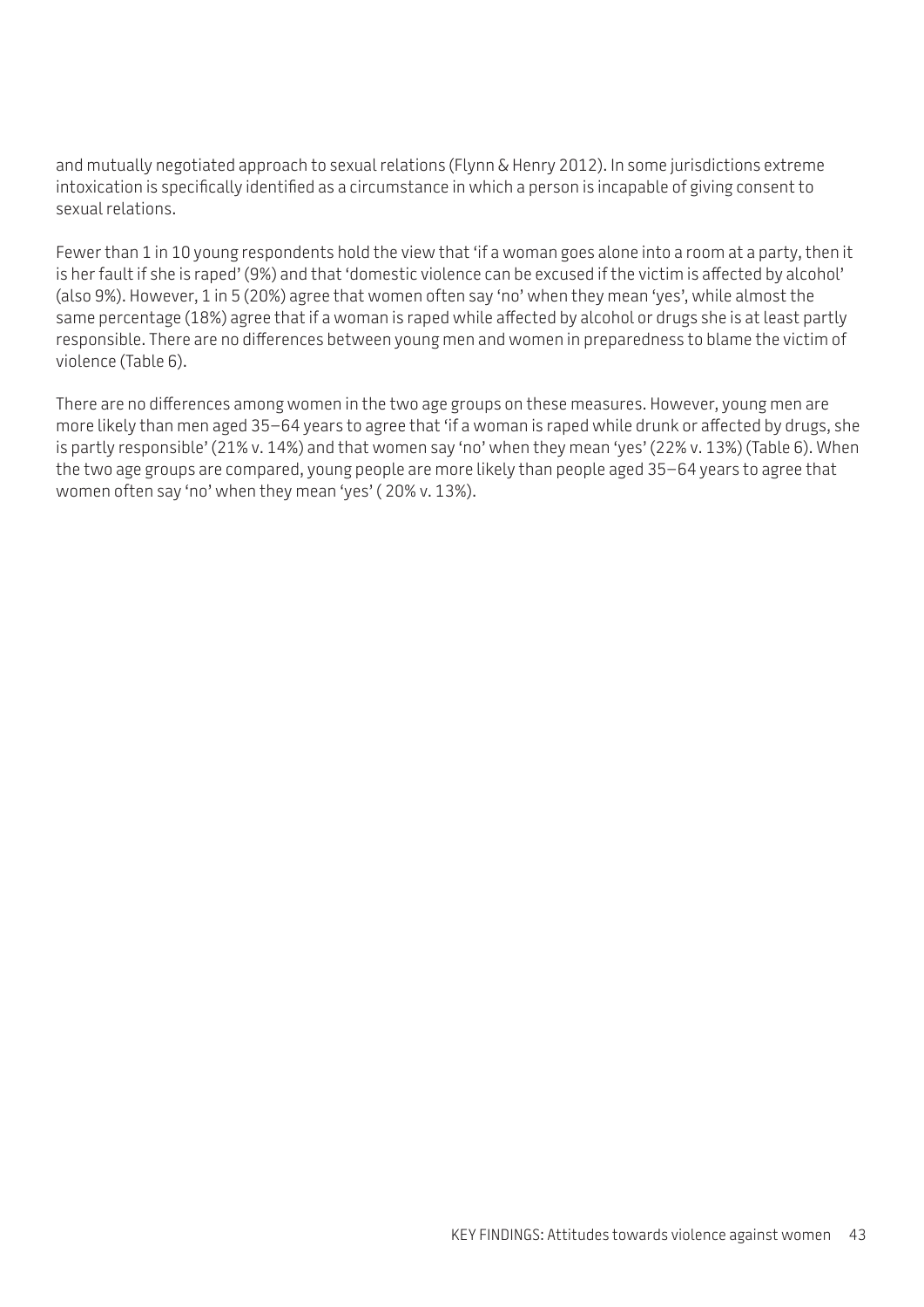# **7. Attitudes towards gender equality KEY FINDINGS**

The NCAS explores three dimensions of gender equality and gender relations that have been identified as being associated with violence against women, either directly or via their influence on attitudes towards the problem:

- measures of attitudes towards appropriate roles for men and women, adapted from an existing index developed by Inglehart and Norris (2003)
- a single question, adapted from an existing survey, that seeks to measure views that support the goal of egalitarianism but deny the existence of inequality (Tougas et al. 1995). This is often referred to as subtle sexism or 'modern sexism' (Swim et al. 1995)
- two questions that assess attitudinal support for male dominance of decision-making in relationships (National Crime Prevention 2001).

With the possible exception of the 'modern sexism' question, the questions all measure explicit, as opposed to implicit, beliefs.

Figure 2 shows that only a small proportion of young people support inequality in roles between men and women. The only exception to this is the question concerning political leadership. Nearly one on four young Australians (24%) agrees that 'on the whole men make better political leaders than women'.

However, substantial percentages support gender inequality in the distribution of decision-making power in relationships. More than 1 in 5 young people believe that 'men should take control in relationships' (22%) while over a third (35%) agree that 'women prefer a man to be in charge of the relationship'.

There is no statistically significant difference between young people and respondents aged 35–64 years on the single measure of modern sexism: 'Discrimination is no longer a problem in the workplace in Australia'.

Although young people are equally or less likely than respondents aged 35–64 years to support gender role inequality, they are more likely to support inequality in decision-making power in relationships. Sixteen percent of respondents aged 35–64 years agree that men should take control in relationships, and 24% agree that women prefer a man to be in charge of the relationship (compared with 22% and 35% among young people, respectively). The differences between the age groups on these two measures are also apparent when young men and men aged 35–64 years and young women and women aged 35–64 years are compared (Figure 3).

There are no gender differences within the youth sample on attitudes concerned with gender roles in the public sphere, except on the statement 'on the whole men make better political leaders than women' (29% of young men agree v. 19% of young women) and the subtle sexism measure, 'discrimination against women is no longer a problem in the workplace in Australia' (17% of young men v. 10% of young women agree) (Figure 3).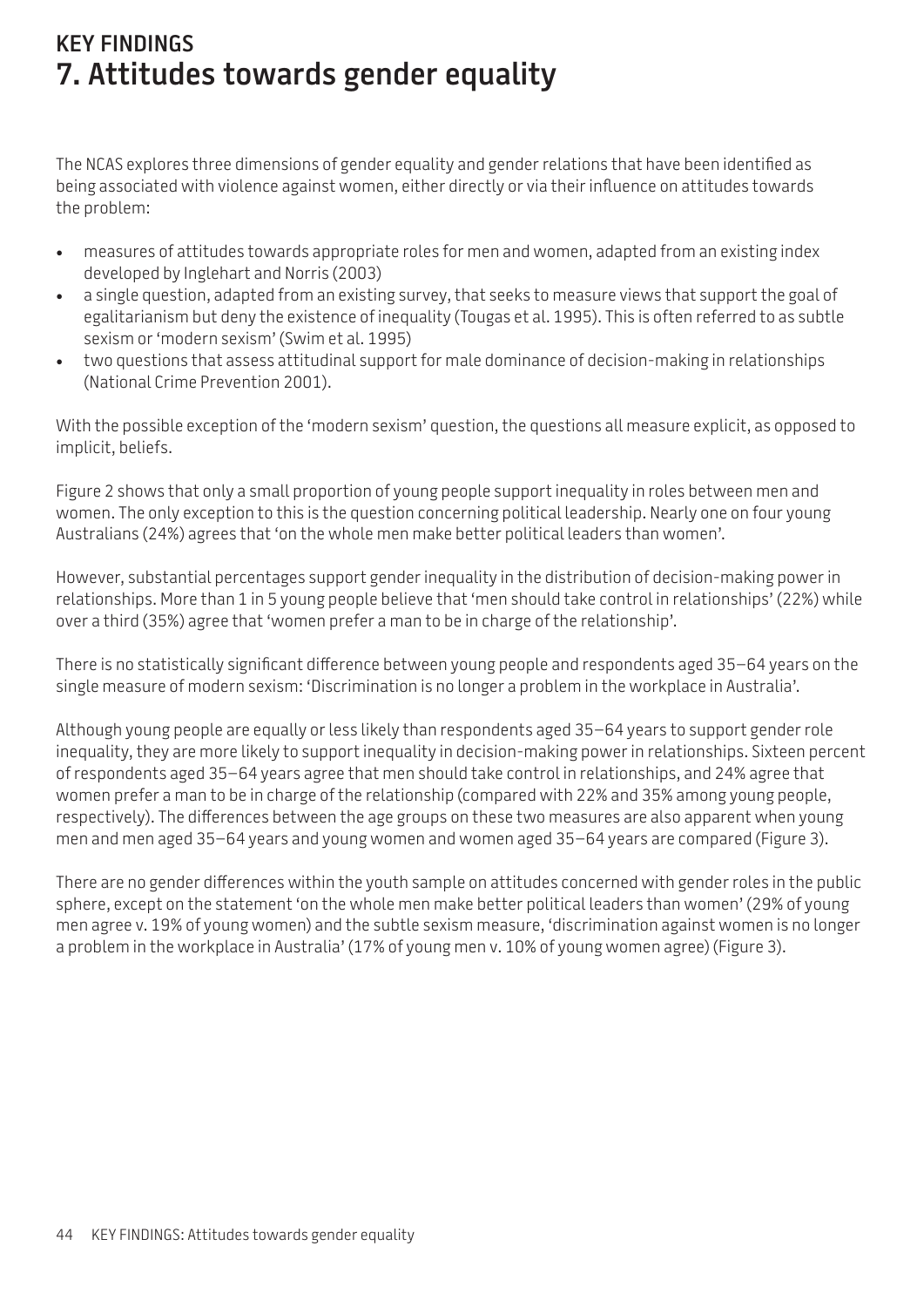#### **Figure 2: Attitudes to gender equality by sample, 2013**



\*Statistically significant between total respondents 16–24 years and respondents 35–64 years, p≤.01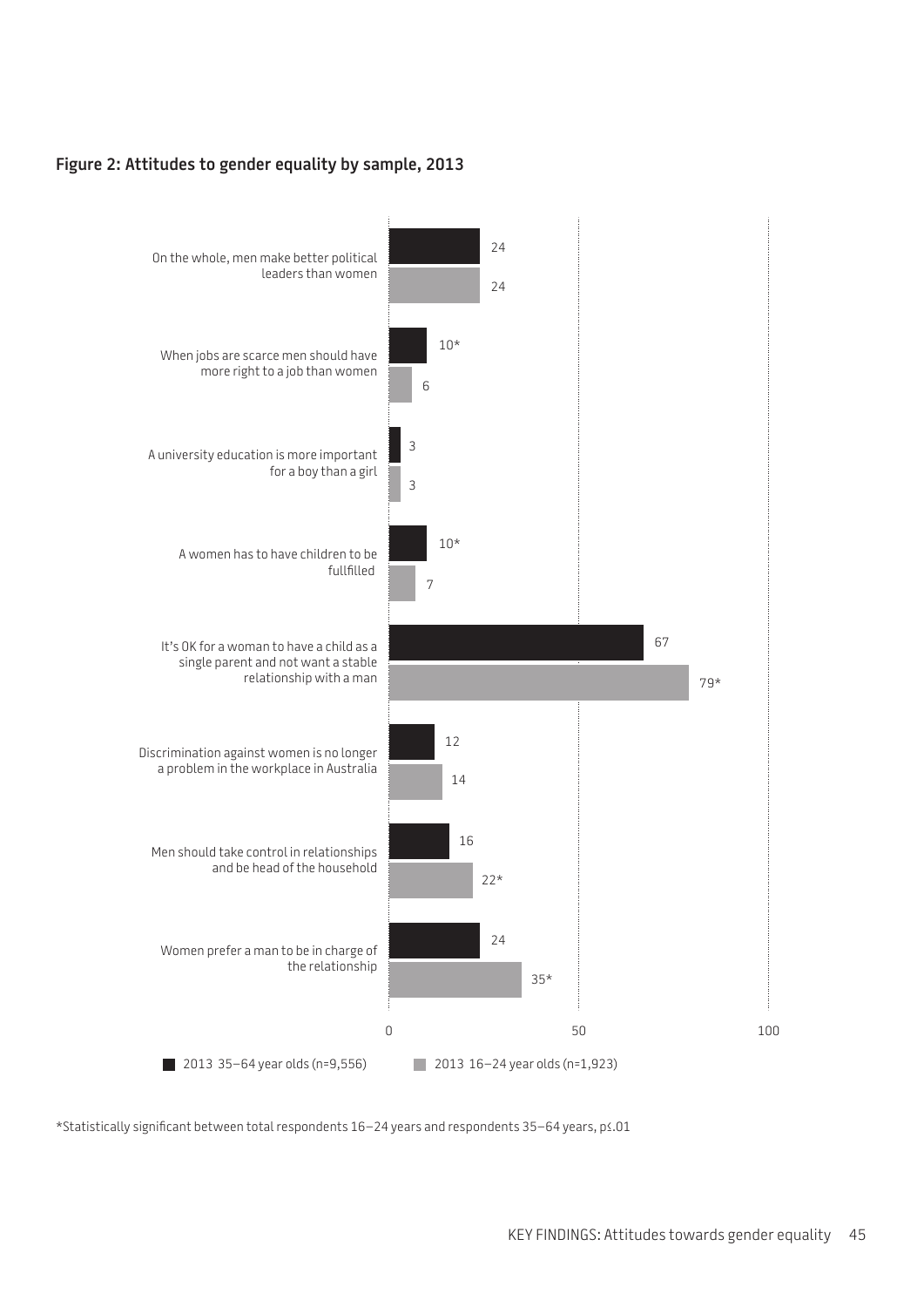### **Figure 3: Attitudes to gender equality by sex and sample, 2013**



^Statistically significant between males 16–24 years and males 35–64 years or females 16–24 years and females 35–64 years, p≤.01 \*Statistically significant between males and females within the same age group, p≤.01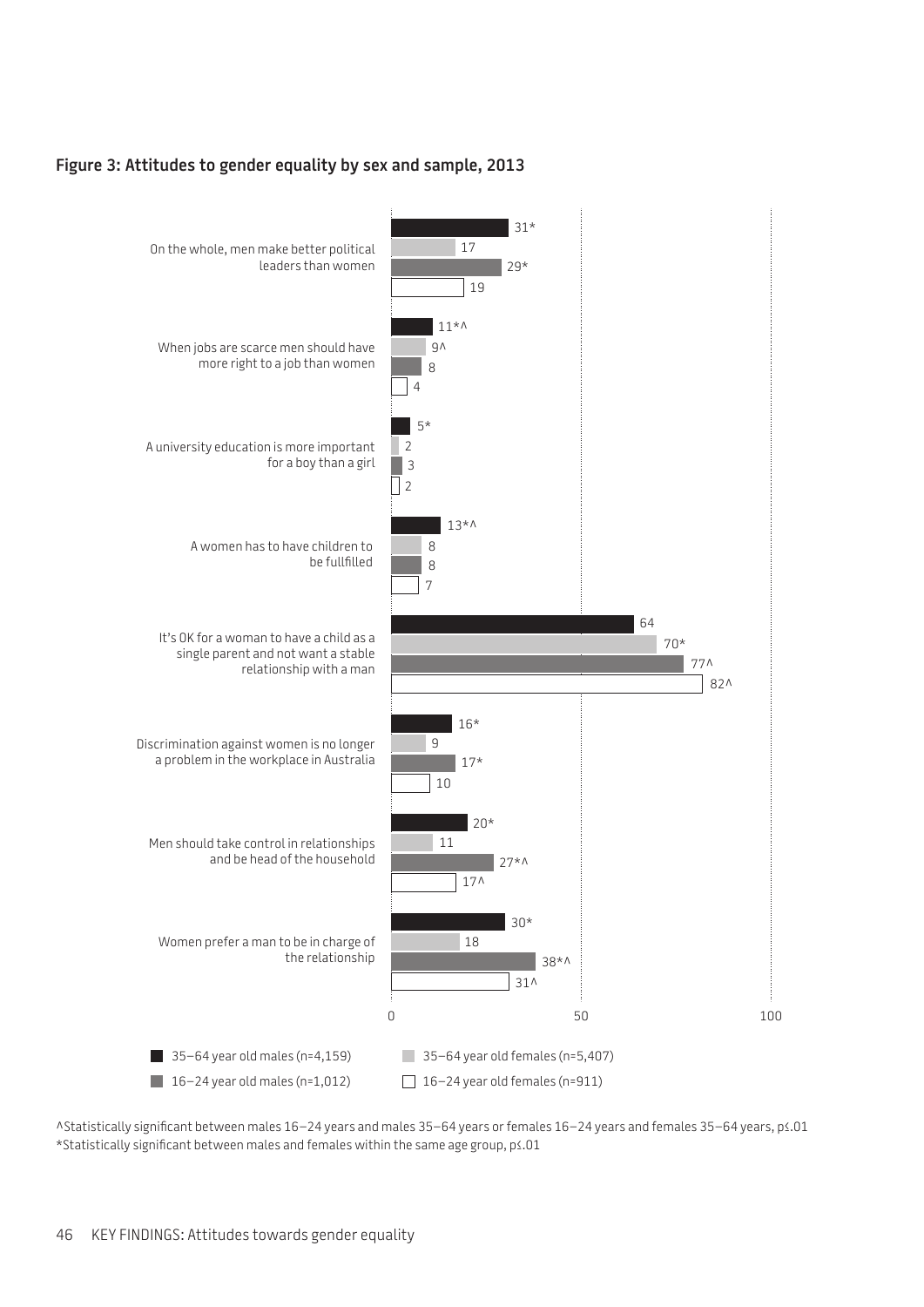# **8. Responses to violence against women KEY FINDINGS**

#### **8.1 Intended responses to violence against women**

The overwhelming majority of young people indicate that they would be prepared to intervene to assist a woman being assaulted by her partner, although they are slightly more likely to do so if the woman is a family member or friend (98%) than if she is a stranger (90%). There are no differences between young men and women in intentions to intervene, although respondents aged 35–64 years are more likely than young people to say that they would intervene to help a stranger.

#### **8.2 Knowledge of resources and systems supporting responses**

Research into the role of bystanders suggests that bystander inclination is influenced by a number of key factors including a bystander's own attitudes towards violence against women, their perception of the attitudes of others, their confidence to take action and their belief that action is likely to be effective (Powell 2012).

Only just over half of young people would know where to go for outside support for a domestic violence issue (54%), with no significant differences between young men and young women. Young women are less likely than women aged 35–64 years to know where to go for outside support (55% v. 64%); however, there were no differences between young men and men in the older age group.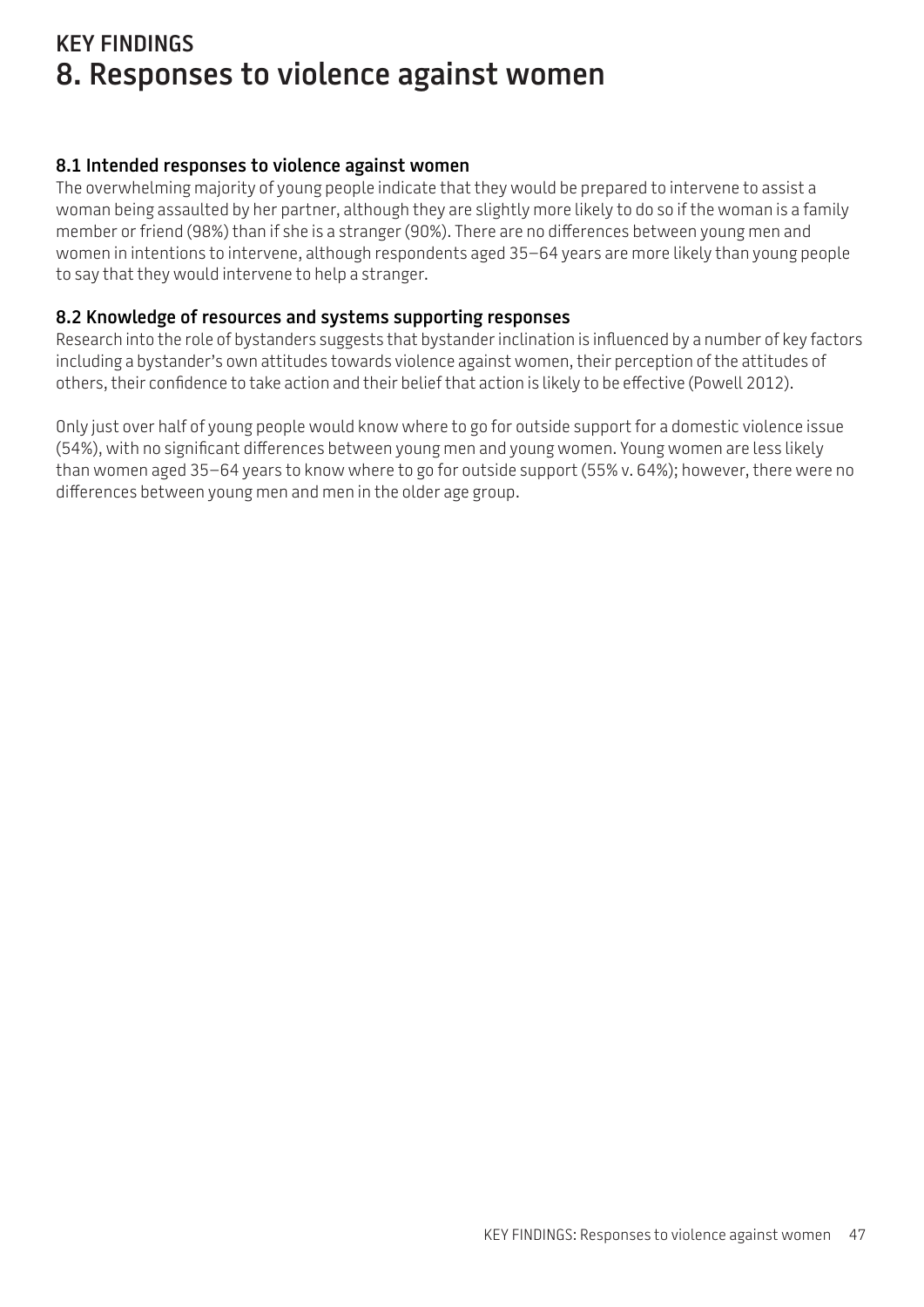Just over half of young people agree that police response times have improved (54%) and they are more likely than people 35–64 years to agree with this (54% v. 40%). This is also the case when young men are compared with men aged 35–64 years (52% v. 39%) and young women are compared with women aged 35–64 years (56% v. 42% ) (Table 7).

Studies show that women with disabilities are less likely to be believed when reporting sexual assault (Clark & Fileborn 2011). One in five young people (41%) understand this. There are no differences between young men and women on this measure. The results for young people are comparable with those for respondents aged 35–64 years (Table 7).

|                                                    |                                                                                                  | Youth sample (aged 16-24 years)              |                                                      |                                              | Aged 35-64 years          |                                                                            |                             |  |
|----------------------------------------------------|--------------------------------------------------------------------------------------------------|----------------------------------------------|------------------------------------------------------|----------------------------------------------|---------------------------|----------------------------------------------------------------------------|-----------------------------|--|
|                                                    | ~Asked of split sample                                                                           | <b>Youth Males</b><br>$n=1,012$<br>n=476-485 | <b>Youth Females</b><br>$n = 911$<br>$n = 453 - 456$ | <b>Total Youth</b><br>$n=1,923$<br>n=932-938 | <b>Males</b><br>$n=4,159$ | <b>Females</b><br>$n = 5,407$<br>n=2,060-2,062 n=2,713-2,715 n=4,773-4,777 | <b>Total</b><br>$n = 9,566$ |  |
|                                                    | Would know where<br>to get help regarding<br>a domestic violence<br>problem                      | 53                                           | 55                                                   | 54                                           | 54                        | 64 <sub>0</sub>                                                            | 59#                         |  |
| and responses<br>agree)                            | Police response times<br>have improved~                                                          | 52                                           | 56                                                   | 54                                           | 39^                       | 42 <sub>0</sub>                                                            | 40#                         |  |
| Knowledge of sources of<br>assistance<br>్ర        | Women with<br>disabilities are less<br>likely to be believed<br>when reporting sexual<br>assault | 39                                           | 43                                                   | 41                                           | 38                        | $46***$                                                                    | 42                          |  |
| Preparedness to<br>intervene<br>agree)<br>$\infty$ | If a known woman is<br>being assaulted by<br>her partner                                         | 99                                           | 98                                                   | 98                                           | 98                        | 98                                                                         | 98                          |  |
|                                                    | If an unknown woman<br>is being assaulted                                                        | 90                                           | 90                                                   | 90                                           | 94 <sub>0</sub>           | 94 <sub>0</sub>                                                            | 94#                         |  |

| Table 7: Responses to violence against women by sex and sample, 2013 |  |  |
|----------------------------------------------------------------------|--|--|
|----------------------------------------------------------------------|--|--|

^Statistically significant between males 16–24 years and males 35–64 years or females 16–24 years and females 35–64 years, p≤.01

\*\*Statistically significant between males and females within the same age group, p≤.01

#Statistically significant between total respondents 16–24 years and respondents 35–64 years, p≤.01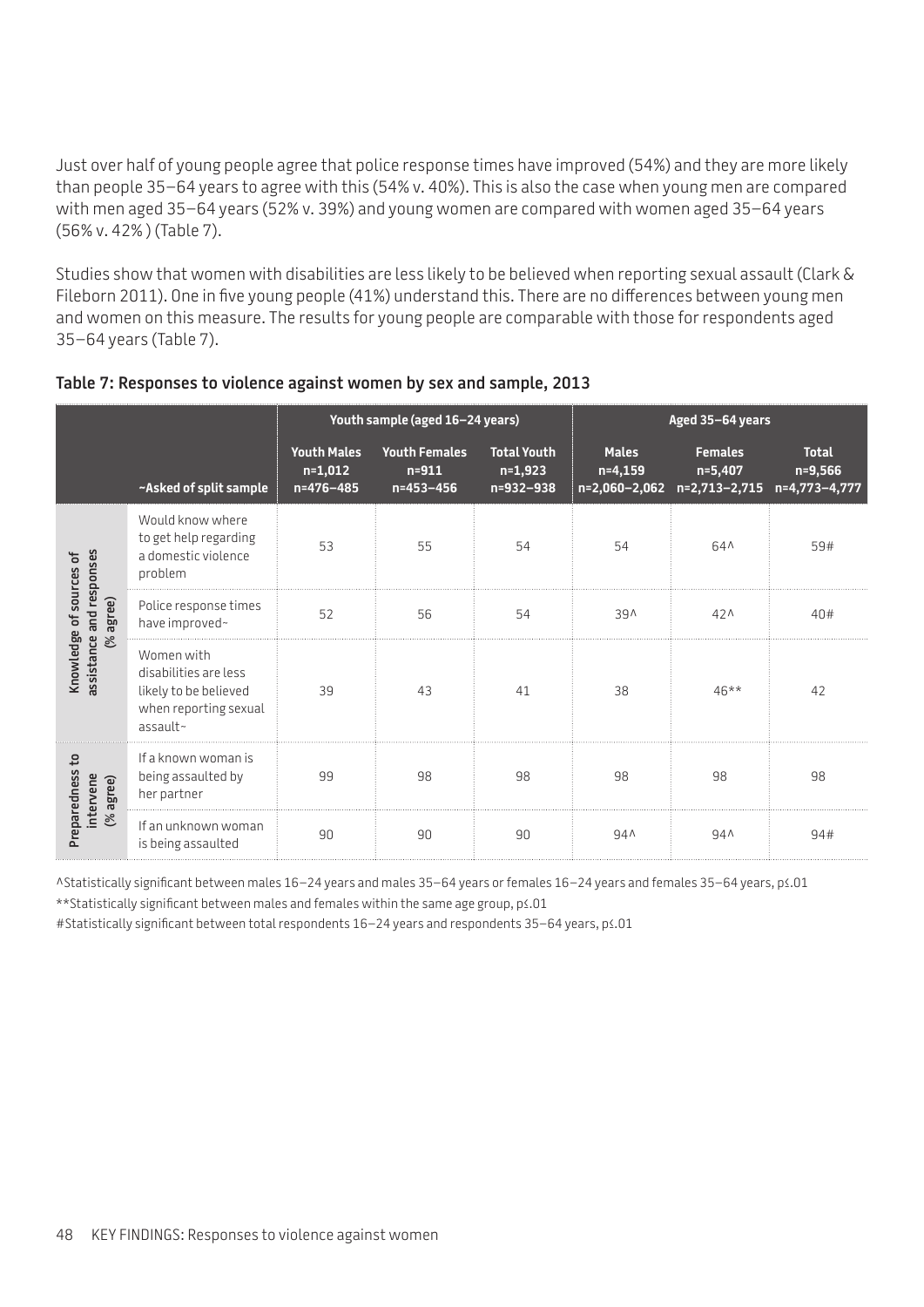# **9. Gender and age group differences KEY FINDINGS**

So far in this report, results for individual questions have been considered. These questions have been amalgamated into four composite measures:

- the Understanding Violence against Women Scale
- the violence-supportive attitudes construct
- the Gender Equality Scale
- the Gender Equality in Relationships Scale.

In each case, respondents are categorised as having low, medium, or high levels of understanding of violence women, of attitudinal support for violence or of attitudinal support for gender equality. These composite measures were used to assess overall differences between young men and women and between young people and those aged 35–64 years.

#### **Table 8: Understanding Violence against Women Scale, Violence Against Women Construct and Gender Equality Scale scores by sex and sample, 2013**

|                                                    |          | Youth sample (aged 16-24 years)      |                                        |                                      | Aged 35-64 years               |                                  |                              |
|----------------------------------------------------|----------|--------------------------------------|----------------------------------------|--------------------------------------|--------------------------------|----------------------------------|------------------------------|
|                                                    |          | <b>Youth Males</b><br>$n=1,012$<br>% | <b>Youth Females</b><br>$n = 911$<br>% | <b>Total Youth</b><br>$n=1,923$<br>% | <b>Males</b><br>$n=4,159$<br>% | <b>Females</b><br>$n=5,407$<br>% | <b>Total</b><br>n=9,566<br>% |
| Understanding<br>of violence                       | Low      | 46                                   | $37**$                                 | 42                                   | 32 <sub>0</sub>                | $20***$                          | 26#                          |
| (understanding of<br>violence against              | Moderate | 47                                   | 52                                     | 49                                   | 49                             | 51                               | 50                           |
| women scale)                                       | High     | 7                                    | $12**$                                 | 9                                    | 19 <sub>0</sub>                | $29***$ $\wedge$                 | 24#                          |
| <b>Attitudinal support</b><br>for violence against | Low      | $\mathbf{q}$                         | $18**$                                 | 14                                   | 20 <sub>0</sub>                | $35***$ $\wedge$                 | 28#                          |
| women (violence-<br>supportive attitudes           | Moderate | 53                                   | 58                                     | 55                                   | 53                             | $48**$ $\wedge$                  | 51#                          |
| construct)                                         | High     | 38                                   | $24**$                                 | 31                                   | 27 <sub>0</sub>                | $17*A$                           | 22#                          |
| <b>Attitudinal support</b>                         | Low      | $77**$                               | $14**$                                 | 21                                   | 30                             | $15***$                          | 22                           |
| for gender equality<br>(gender equality            | Medium   | 48                                   | 45                                     | 46                                   | 47                             | $41**$                           | 44                           |
| scale)                                             | High     | 25                                   | $41**$                                 | 33                                   | 22                             | $45**$                           | 34                           |
|                                                    | Low      | 50                                   | $38**$                                 | 44                                   | 40 <sub>0</sub>                | $73***$ $\wedge$                 | 31#                          |
| Gender equality in<br>relationships                | Medium   | 32                                   | 32                                     | 32                                   | 35                             | $78**$                           | 31                           |
|                                                    | High     | 18                                   | 30                                     | 24                                   | 24 <sub>0</sub>                | $49**$ $\wedge$                  | 37#                          |

^Statistically significant between males 16–24 years and males 35–64 years or females 16–24 years and females 35–64 years, p≤.01

\*\*Statistically significant between males and females within the same age group, p≤.01

#Statistically significant between total respondents 16–24 years and respondents 35–64 years, p≤.01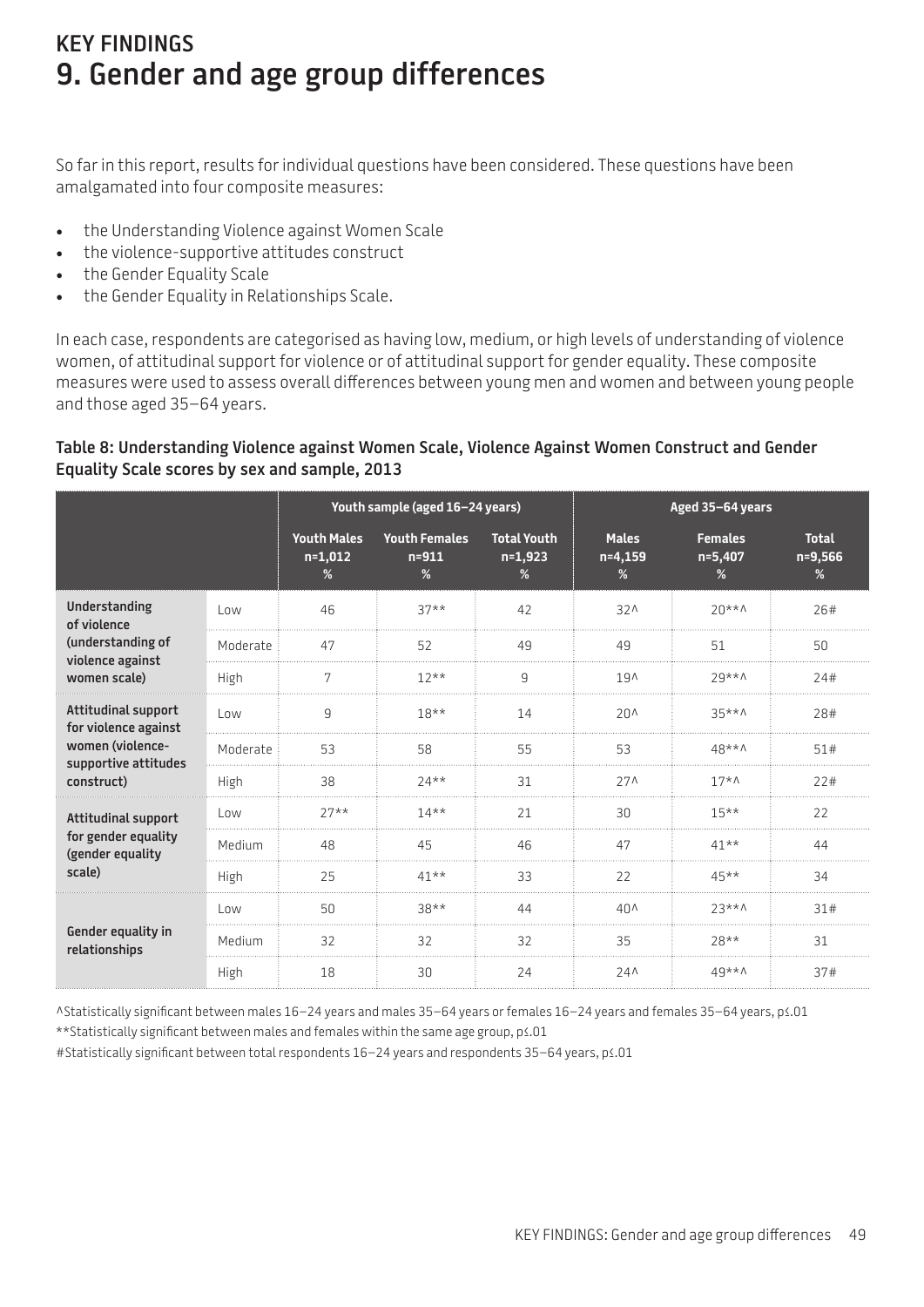### **9.1 Gender differences**

Young women are more likely than are young men to be classified as having a high level of understanding of violence against women and as having a low level of support for violence. They are less likely to be classified as having a low level of support for gender equality (as measured by both scales).

#### **9.2 Age group differences**

Young people are notably more likely than respondents aged 35–64 years to score low on the Understanding Violence Against Women Scale (i.e. as having a low level of understanding of violence against women) (42% of young people v. 26% of respondents aged 35–64 years) and high on the violence-supportive attitudes construct (i.e. as having a high level of attitudinal support for violence against women) (31% of young people v. 22% of respondents aged 35–64 years).

There are no statistically significant differences between the two age groups on the full gender equality scale in the proportions having low, medium, or high scores. However, young people are more likely than people aged 35–64 years to have a low level of support for gender equality in relationships (44% v. 31%), whereas people aged 35–64 years are more likely than young people to have a high score (37% v. 24%).

The patterns described prevail when comparing young men and men aged 35–64 years and young women and women aged 35–64 years.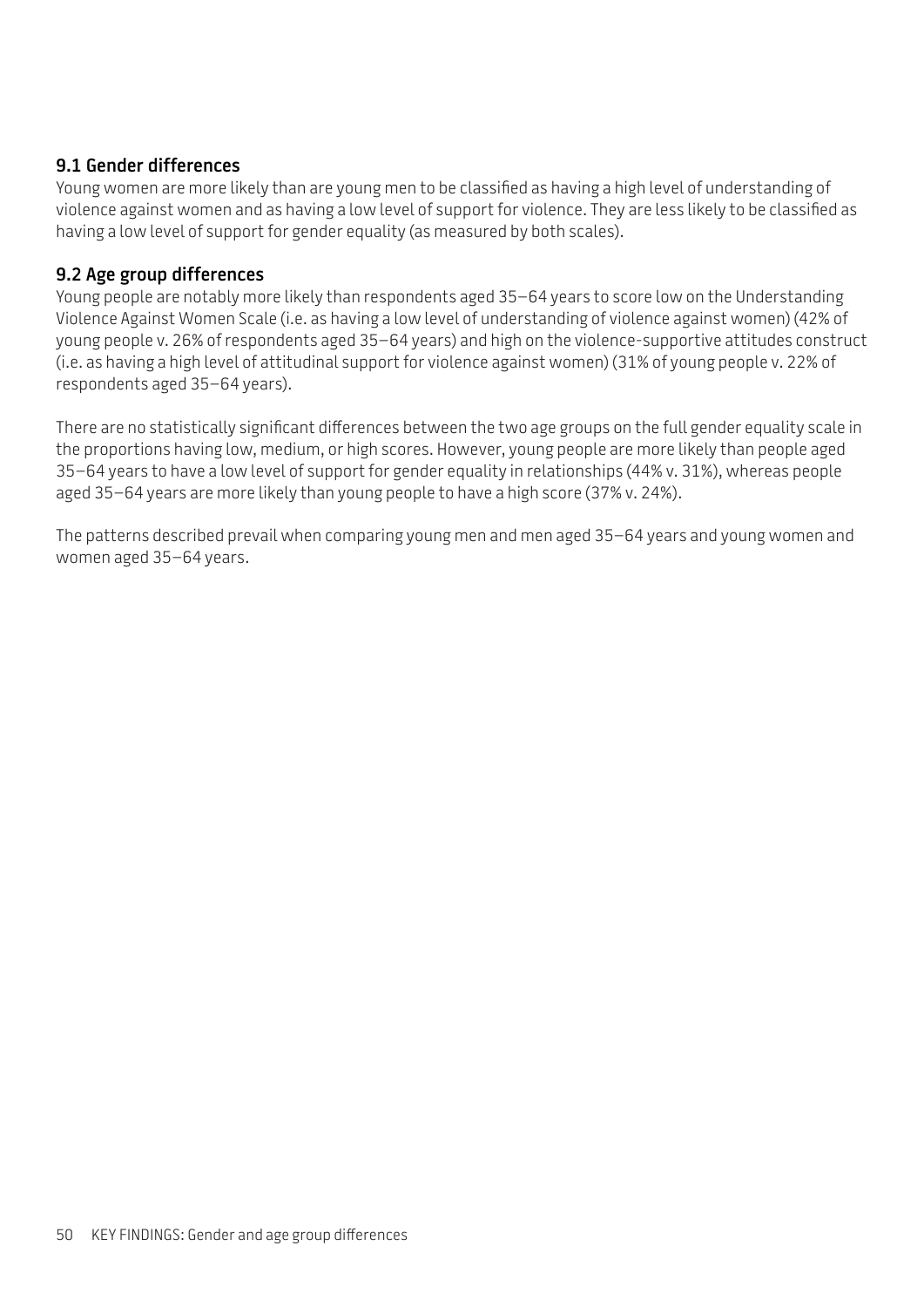# **10. The relationship between understanding and attitudes towards gender equality and attitudes towards violence KEY FINDINGS**

Young people who agreed that roles between men and women should be equal (as measured by the Gender Equality Scale) were more likely to be classified as having a more nuanced understanding of violence as measured by the Understanding Violence against Women Scale. This is illustrated in Table 9, which shows that more than half (58%) of those with a low level of support for gender equality also have a low level of understanding of violence against women. In contrast, less than a third (29%) of those with a high level of support for gender equality have a low level of understanding.

#### **Table 9: Relationship between attitudes to gender equality and understanding of violence against women, people aged 16–24 years, 2013**

|                            |        |                       | Attitudinal support for gender equality (gender equality scale) |                          |  |  |
|----------------------------|--------|-----------------------|-----------------------------------------------------------------|--------------------------|--|--|
|                            |        | Low<br>$n = 417$<br>℅ | <b>Moderate</b><br>$n = 873$                                    | <b>High</b><br>$n = 630$ |  |  |
| Understanding of violence  | Low    | 58 <sup>BC</sup>      |                                                                 | 29                       |  |  |
| (understanding of violence | Medium | 38                    |                                                                 |                          |  |  |
| against women scale)       | High   |                       |                                                                 |                          |  |  |

Difference between A, B, C is statistically significant across Gender Equality Scale, p≤.01

Similarly, with regard to attitudes, Table 10 shows that among those with a high level of attitudinal support for violence against women, only 7% are classified as having a high level of understanding of violence, whereas 43% with a low level of attitudinal support for violence do so.

# **Table 10: Influence of understanding on attitudes to violence against women among people aged 16–24 years, 2013**

|                            |        |                       | Level of attitudinal support for violence against women<br>(violence-supportive attitudes construct) |                                |  |  |  |
|----------------------------|--------|-----------------------|------------------------------------------------------------------------------------------------------|--------------------------------|--|--|--|
|                            |        | Low<br>$n = 826$<br>% | Moderate<br>$n = 922$<br>7ο                                                                          | <b>High</b><br>$n = 175$<br>7ο |  |  |  |
| Understanding of violence  | Low    |                       | 16 <sup>A</sup>                                                                                      | 43AB                           |  |  |  |
| (understanding of violence | Medium | 47                    | <b>63AC</b>                                                                                          | 50                             |  |  |  |
| against women scale)       | High   |                       |                                                                                                      |                                |  |  |  |

Difference between A, B, C is statistically significant across violence-supportive attitudes construct, p≤.01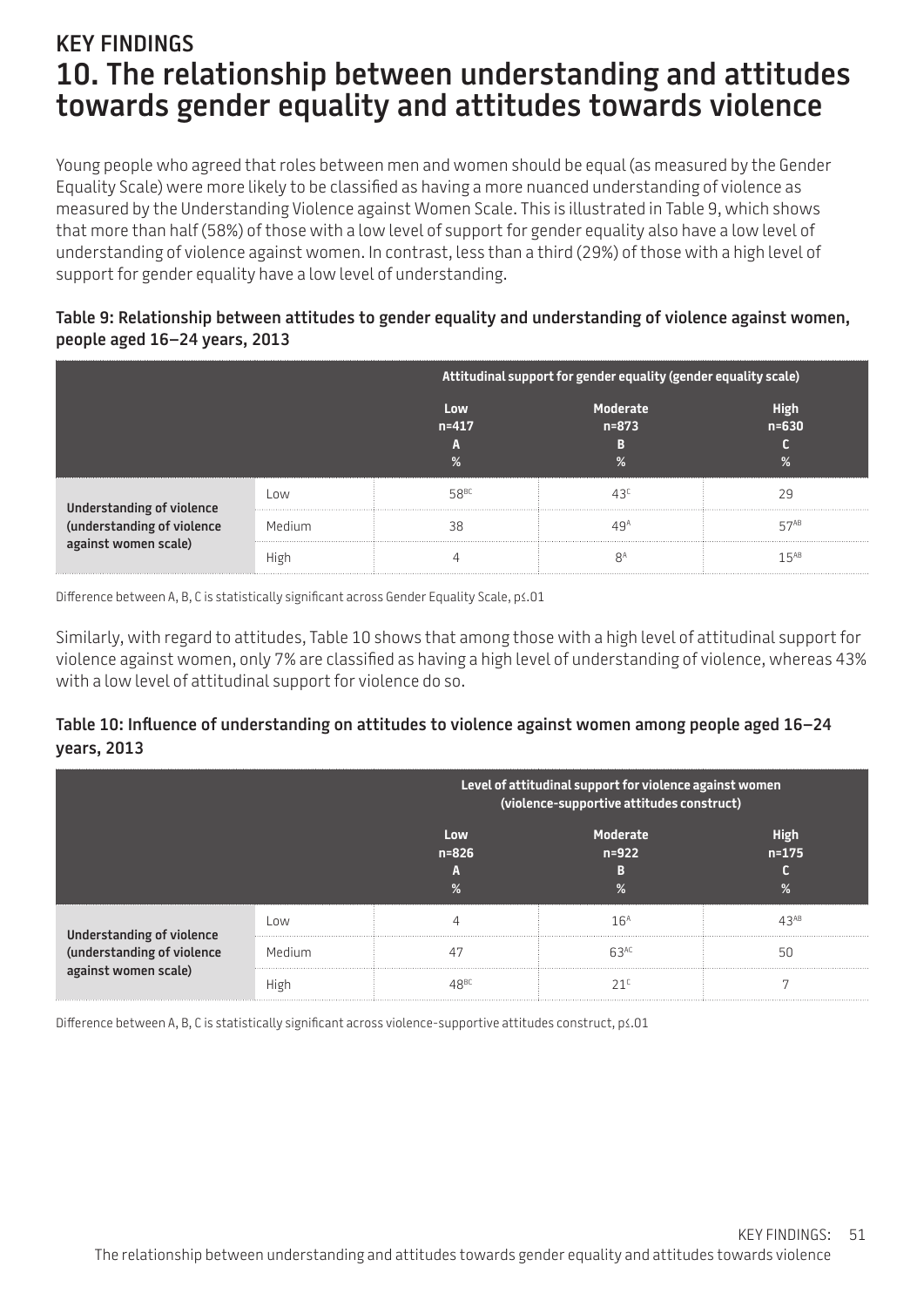Table 11 shows that among people with a low level of support for gender equality, 66% have a high level of attitudinal support for violence against women. Only 11% of those with a high level support for gender equality do so.

### **Table 11: Relationship between attitudes to gender equality and violence-supportive attitudes, people aged 16–24 years, 2013**

|                                                              |        |                  | Attitudinal support for gender equality (gender equality scale) |                          |  |  |  |
|--------------------------------------------------------------|--------|------------------|-----------------------------------------------------------------|--------------------------|--|--|--|
|                                                              |        | Low<br>$n = 417$ | <b>Moderate</b><br>$n = 873$                                    | <b>High</b><br>$n = 630$ |  |  |  |
| Level of attitudinal support                                 | Low    |                  |                                                                 |                          |  |  |  |
| for violence against women<br>(violence-supportive attitudes | Medium |                  | 62 <sup>k</sup>                                                 |                          |  |  |  |
| construct)                                                   | Hıgi   |                  |                                                                 |                          |  |  |  |

Difference between A, B, C is statistically significant across Gender Equality Scale, p≤.01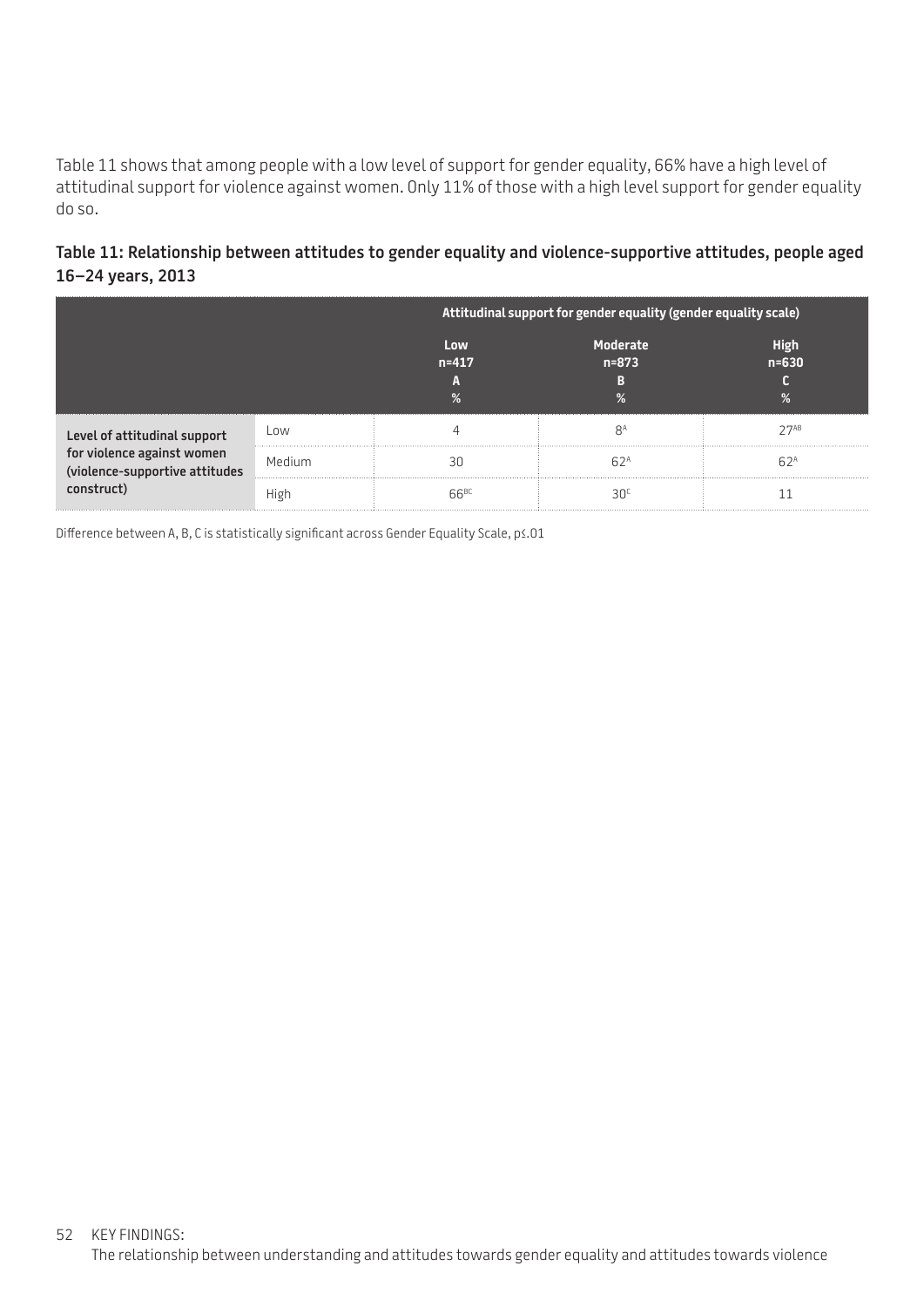# **11. Influences on understanding and attitudes among young people KEY FINDINGS**

In previous chapters, differences between groups have been explored by directly comparing percentages of respondents providing a particular response, or in the case of the scales and construct, having a high, medium, or low classification. This is especially useful for identifying groups that need to be targeted. Although this approach does tell us something about the relationship between the factors being compared (e.g. between understanding and attitudes toward violence), a limitation is that it does not account for other factors that may also contribute to this relationship (e.g. a gender difference may be because men are more likely to be in occupations with violence-supportive cultures, rather than gender per se). Further, it does not tell us how strongly one factor (e.g. gender) influences the other (e.g. violence-supportive attitudes).

Accordingly a statistical technique called linear regression analysis was used. This approach enables the influence of each of the factors measured in the survey to be gauged after controlling for the influence of all other factors. It also enables each of the factors to be ranked according to their degree of influence. The linear regression analysis involved the demographic factors included in the survey (e.g. age, gender), as well as understanding (as measured by the UVAW scale) and attitudes (as measured by the violence-supportive attitudes construct and the gender equality scale).

This analysis shows that:

- the strongest influence on understanding of violence against women among young people is attitudes to gender equality. This accounts for more than half of the variance due to factors measured in the study (Appendix B, Figure B1)
- the strongest influences on attitudes to violence against women are understanding (measured using the Understanding Violence against Women Scale) and attitudes to gender equality (using the Gender Equality Scale; see Figure A1). Understanding accounts for 41% of the variance explained by measures included in the survey and attitudes to gender equality account for 37%.

# **11.1 Influence of demographic factors**

Relative to understanding and attitudes to gender equality, demographic factors have only a small influence on understanding of and attitudes towards violence. The two most influential factors contributing to understanding among young people in order of influence are employment status and area remoteness. Gender and respondent's birthplace and/or that of their mother or father rank equally as the third most influential factors.

The three demographic factors influencing the tendency to hold violence-supportive attitudes are birthplace, gender and employment status. The direction of the relationships between these factors and understanding of and attitudes towards violence against women were discussed in the previous chapter.

Logistic regression analysis showed that the factors included in the survey explain only some of the influences on understanding and attitudes. This supports prior research demonstrating that attitudes to both gender equality and violence against women cannot be reduced to a single factor, but rather are influenced by multiple factors, only some of which are measured in the survey (Worden & Carlson 2005).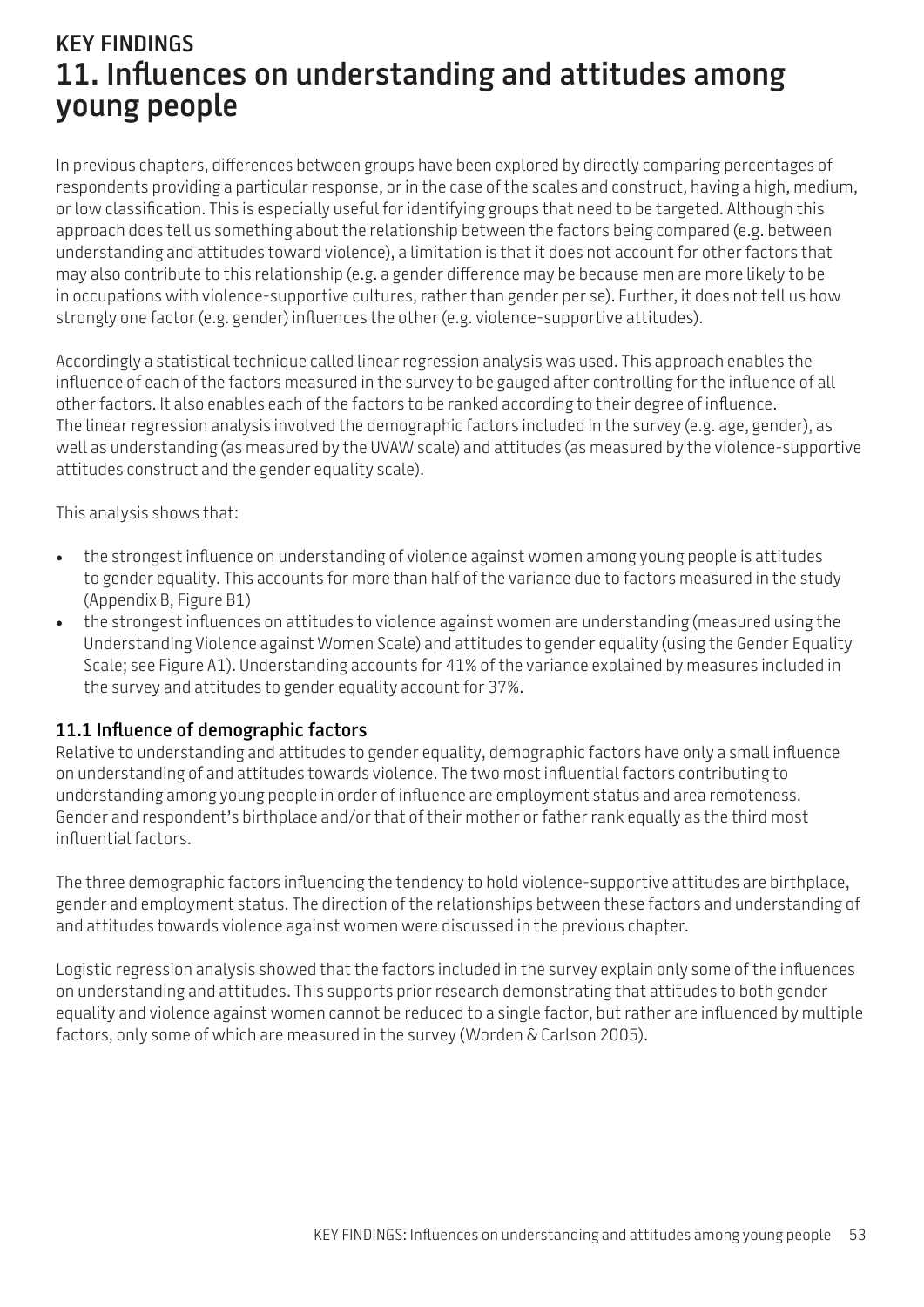# **12. Understanding and attitudes among particular groups of young people KEY FINDINGS**

As discussed in the previous chapter, demographic factors such as gender and place of birth have only a modest impact on attitudes after understanding and attitudes to gender equality are taken into account (see also Appendix B). However, there are some differences between groups. Understanding of these differences can help to determine whether there are benefits in targeting prevention to particular groups.

As indicated (see Table 8), there are noteworthy differences on all three composite measures between young men and women. The other group found to have a lower level of understanding of violence against women (see Appendix C, Tables C1–3), a lower level of attitudinal support for gender equality and a higher level of attitudinal support for violence against women is young people born in a country in which the main language spoken is not English.

Young people living alone or in 'other' housing, compared with those living with a parent or parents, a partner, or in shared housing, are more likely to have a lower level of support for gender equality and a higher level of support for violence. However, this group did not vary from all young people on understanding of violence. Unemployed young people were more likely to be classified as having a lower level of understanding and a higher level of attitudinal support for violence against women (see Appendix C).

While there were no differences in understanding by area remoteness, young people in remote and very remote areas were more likely to be classified as having a high level of support for violence (51%). However, this is likely to be an artefact of the small number of young respondents in this category (n=48). In the analysis of the sample as a whole (see VicHealth 2014; Webster et al. 2014), respondents in remote areas did not vary from the whole sample on the three composite measures. Similarly, relative to other factors, area remoteness made only a very small contribution to variance on all three measures.

Young people in inner regional areas are less likely than all young people to have a low support for gender equality. This pattern was also evident in the sample as whole (VicHealth 2014; Webster et al. 2014).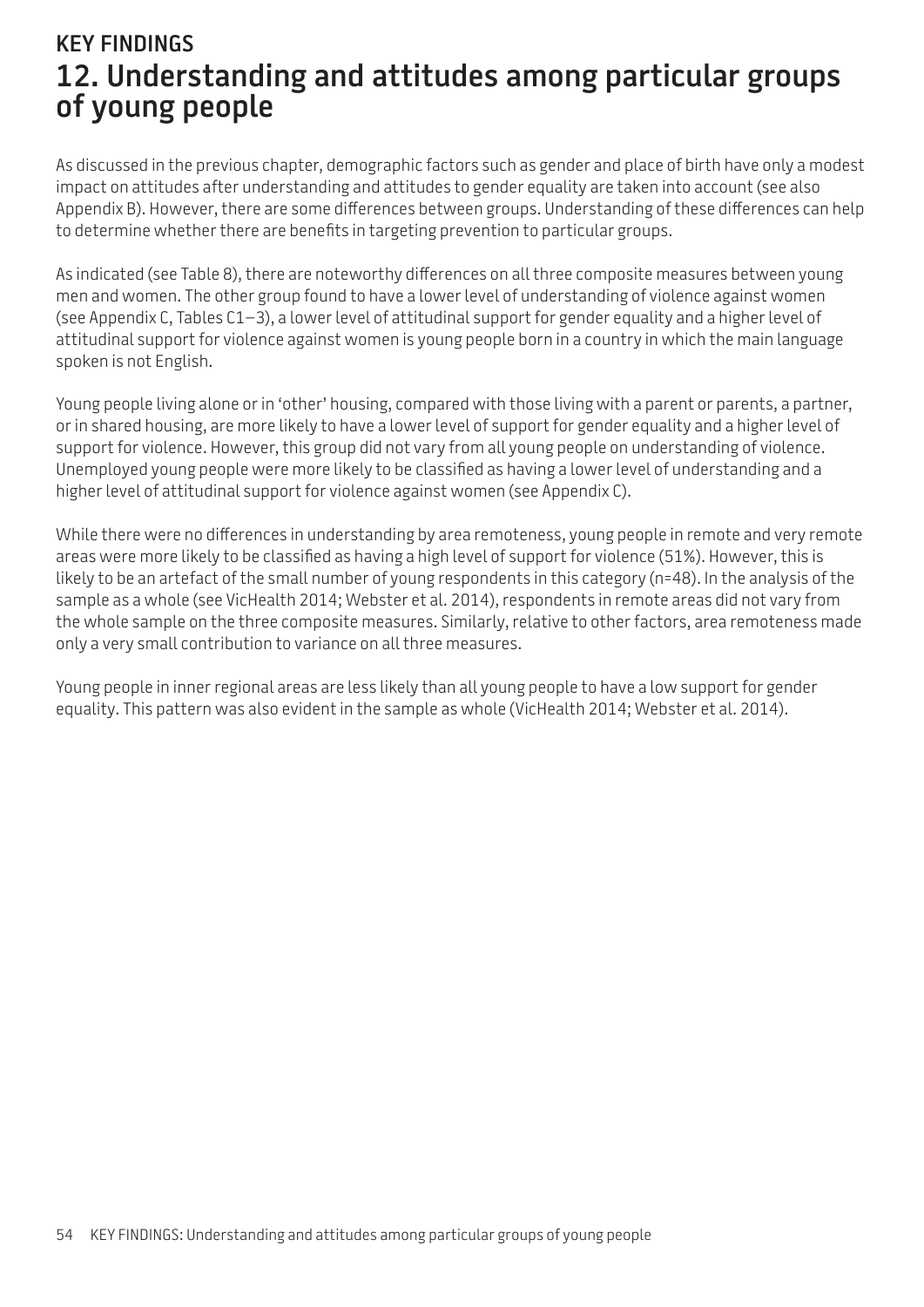# **13. Understanding and attitudes of young people of different ages KEY FINDINGS**

Researchers have hypothesised that understanding and attitudes improve as young people become older (see p. 29). These studies have shown gender differences, with women's understanding and attitudes improving at a younger age than men's.

To gauge this with certainty a longitudinal study would be needed. That is, one that follows the same group of people each time the survey is taken. However, some insight can be gained by exploring whether there are changes with age in the NCAS sample. To gauge this, the youth sample was divided into two groups, those aged 16–17 years and those aged 18–24 years. Results for these two groups were compared with each other and with a third group, people aged 25–34 years (Tables D1–3).

With regard to attitudes to gender equality, there is no notable variation between the youth sample (aged 16–24 years) and the older sample (aged 35–64 years) on measures concerned with gender roles (see p. 46). However, respondents in the youth sample are more likely to endorse attitudes supportive of male dominance of decision-making in relationships. Accordingly, the additional subscale using the two measures designed to gauge attitudinal support for male dominance of decision-making in relationships was also used in this analysis (see Appendix A for a description of this scale).

The above analysis shows that among males (Table D2):

- there is no significant change in attitudes towards equality in relationships across the three age groups
- there is no significant change in understanding of violence across the three age groups
- the proportion of people with a low level of attitudinal support for violence against women increases with age. Men aged 25–34 years are three times more likely to have a low level of support than young men aged 16–17 years (14% v. 5%). There are no statistically significant changes in the percentages having a high level of endorsement.

Among females (Table D3):

- there is an increase between the  $18-24$  and  $25-34$  years age groups in the percentage with a low level of support for gender equality (measured using the full scale). In contrast, the percentage with a high level of support for gender equality in relationships improves across the three age groups, from 21% among those 16–17 years to 31% among those 18–24 years and 37% among those 25–34 years
- understanding of violence against women improves with age, with 12% of those  $16-17$  years and  $18-24$ years having a high level of understanding compared with 18% of those aged 25–34 years
- attitudes towards violence strengthen with age, with those with a low level of endorsement of violence-supportive attitudes increasing from 10% of women 16–17 years to 19% of those 18–24 years and 26% of those 25–34 years.

In summary, there is a modest improvement in understanding of violence against women and attitudes to gender equality in relationships and violence among young women as they become older. The only change in a positive direction among young men is in the percentage having a low level of attitudinal endorsement for violence against women. The percentage change is sizeable. However, only a small proportion of men are classified as having a low level of attitudinal support for violence in each of the age groups, relative to the proportion with a high level of support. This means that the improvement is among a small number of young men. There are no statistically significant differences in the proportion with a high level of support for violence across the three groups. The attitudes of both young men and young women weaken slightly with age on their attitudes to gender equality, as measured by the full scale.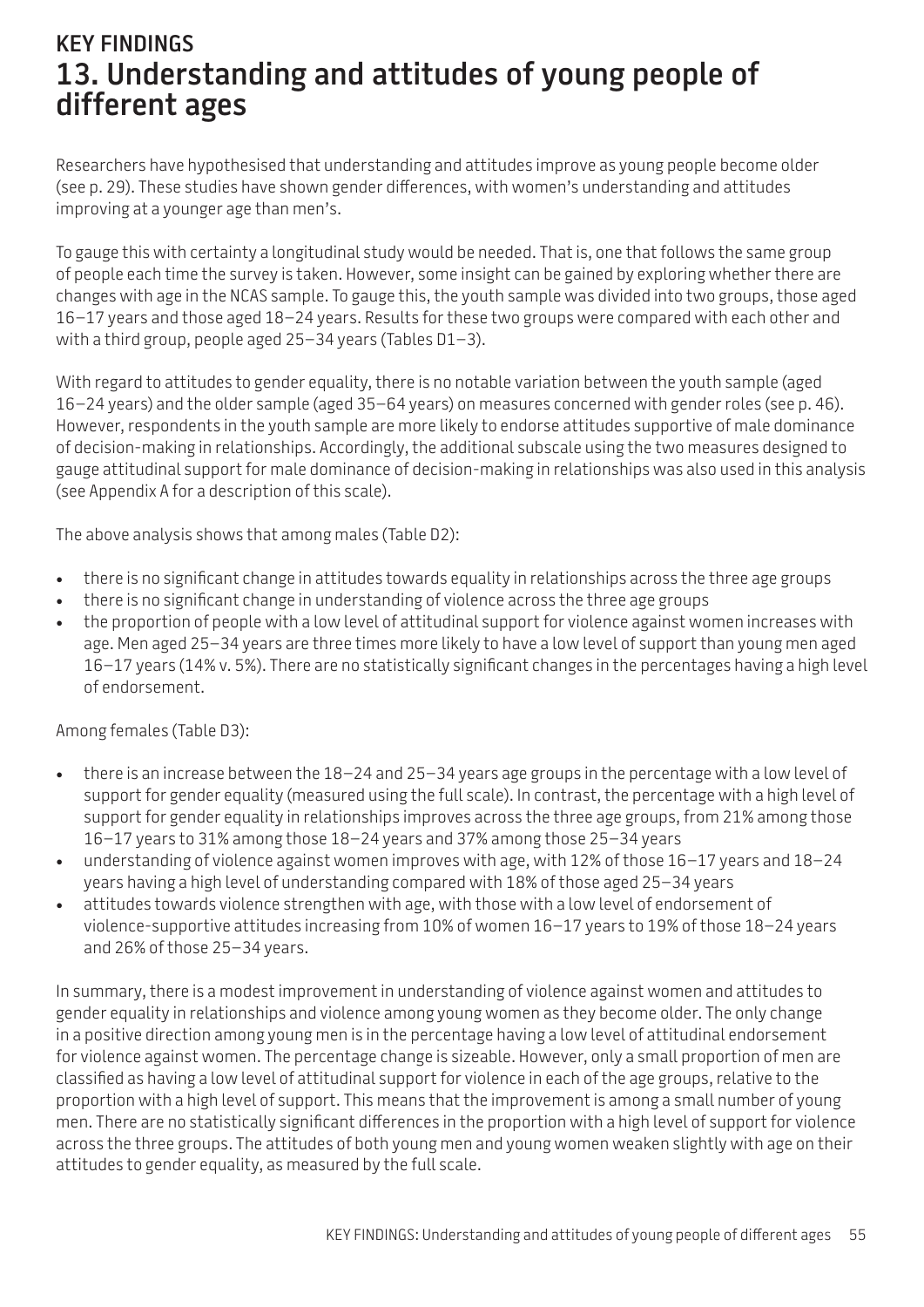# **14. Changes in understanding and attitudes between 2009 and 2013 KEY FINDINGS**

# **14.1 Change at the composite level**

Table 12 shows that while there has been no change between 2009 and 2013 among young people in attitudes towards gender equality and understanding of violence against women, there has been a reduction in the proportion of young people classified as having a high level of attitudinal support for violence against women, from 38% in 2009 to 31% in 2013 (Table 12). This is in contrast to the sample as a whole in which understanding and attitudes remained stable between 2009 and 2013 (VicHealth 2014; Webster et al. 2014). This improvement was largely due to a change among young men, from 48% having a high level of attitudinal support for violence in 2009 to 38% in 2013. Among young women 27% were classified as having a high level of attitudinal support for violence in 2009 compared with 24% in 2013. However, this difference was not statistically significant.

#### **Table 12: Understanding and attitudes towards violence against women and gender equality, people aged 16–24 years, 2009 and 2013**

|                                                    |        | <b>Males</b>           |                        | <b>Females</b>         |                        | <b>Total Youth</b>     |                        |
|----------------------------------------------------|--------|------------------------|------------------------|------------------------|------------------------|------------------------|------------------------|
|                                                    |        | 2009<br>$n = 400$<br>% | 2013<br>$n=1,012$<br>% | 2009<br>$n = 482$<br>% | 2013<br>$n = 911$<br>% | 2009<br>$n = 882$<br>% | 2013<br>$n=1,923$<br>% |
| <b>Understanding of violence</b>                   | Low    | 49                     | 46                     | 31                     | 37                     | 40                     | 42                     |
| (understanding of violence<br>against women scale) | Medium | 48                     | 47                     | 57                     | 52                     | 52                     | 49                     |
|                                                    | High   | 3                      | 7                      | 12                     | 12                     | 8                      | 9                      |
| Attitudinal support for                            | Low    | 7                      | 9                      | 16                     | 18                     | 11                     | 14                     |
| violence against women<br>(violence-supportive     | Medium | 46                     | 53                     | 57                     | 58                     | 51                     | 55                     |
| attitudes construct)                               | High   | $48**$                 | 38                     | 27                     | 24                     | $38**$                 | 31                     |
| Attitudinal support for                            | Low    | 31                     | 27                     | 8                      | $14**$                 | 20                     | 21                     |
| gender equality (gender                            | Medium | 43                     | 48                     | 47                     | 45                     | 45                     | 46                     |
| equality scale)                                    | High   | 25                     | 25                     | 45                     | 41                     | 35                     | 33                     |

\*\* Result is statistically significant between 2009 and 2013, p ≤.01

# 14.2 Patterns of change<sup>4</sup>

#### **14.2.1 Knowledge**

The percentage of young people agreeing that 'a woman cannot be raped by someone she is in a relationship with' increased from 3% in 2009 to 8% in 2013. Young people were slightly less likely to recognise forced sex in a relationship as a form of partner violence in 2013 than in 2009 (99% to 97%).

They were less likely in 2013 than in 2009 to recognise repeatedly criticising one's partner to make them feel bad and useless as a form of domestic violence (86% v. 82% in 2013).

<sup>4</sup> Differences between 2009 and 2013 are significant at the 95% level.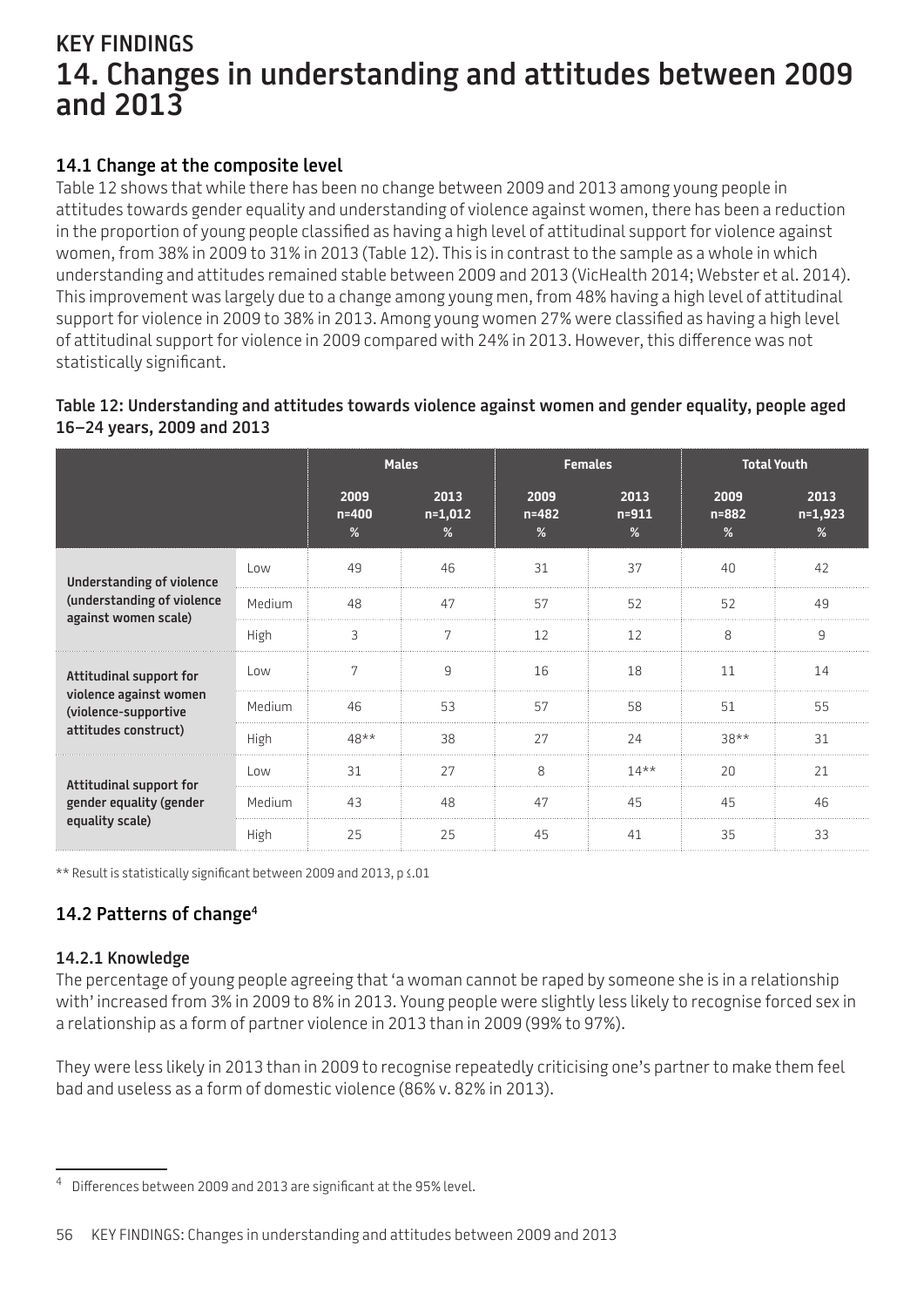As is the case in the sample as a whole there was a decrease in the percentage of young people agreeing that partner violence was perpetrated mainly by men (37% in 2009 v. 32% in 2013) and an increase in those agreeing that violence was perpetrated equally by both men and women (21% v. 26%). Fewer young people agreed that women were more likely than men to suffer physical harm as a result of partner violence in 2013 (87%) than 2009 (90%), while a larger percentage agreed that the fear associated with such violence was equally bad for both men and women (49% in 2013 compared with 45% in 2009).

#### **14.2.2 Attitudes**

Fewer young people in 2013, compared with 2009, agreed that violence is justified if:

- a woman is perceived to make her partner look stupid in front of his friends (6% v. 4% respectively)
- she admits to having sex with another man (9% v. 6% respectively).

However, there was a small increase in the proportion agreeing that violence was justified against an expartner in order to get access to children (3% v. 5% respectively).

Fewer young people in 2013 (80%) agreed that it was hard to understand why women stay in violent relationships than in 2009 (85%), suggesting a greater understanding of the barriers to women seeking safety. However, there was an increase in the proportion agreeing that women often make false allegations of partner violence, from 43% in 2009 to 52% in 2013. This was in contrast to the sample as whole in which there was no significant change on this measure (VicHealth 2014; Webster et al. 2014).

There was a small overall decline in the percentage of young people agreeing that forced sex is serious (99% v. 97%), and a 7 percentage point drop in young people agreeing that this behaviour was 'very-serious' (89% to 82%), as opposed to 'quite serious'. However, in 2013 young people were less likely to suggest that controlling a partner's social life was not a serious behaviour (16%) than was the case in 2009 (20%).

Of concern is the increase in the percentage of young people agreeing that women say 'no' when they mean 'yes' (14% v. 20%) and that men rape because they cannot control their sexual urges (33% v. 40%).

#### **14.2.3 Responses**

The percentage of young people agreeing that police response times have improved declined among young people, from 60% in 2009 to 54% in 2013. Likewise, there was a decline in the percentage agreeing that they would know where to get outside help, from 58% in 2009 to 54% in 2013.

As was the case in the sample as a whole, there was a marked increase in the percentage of young people recognising that women with disabilities reporting sexual assault are less likely to be believed than other women (29% v. 41%).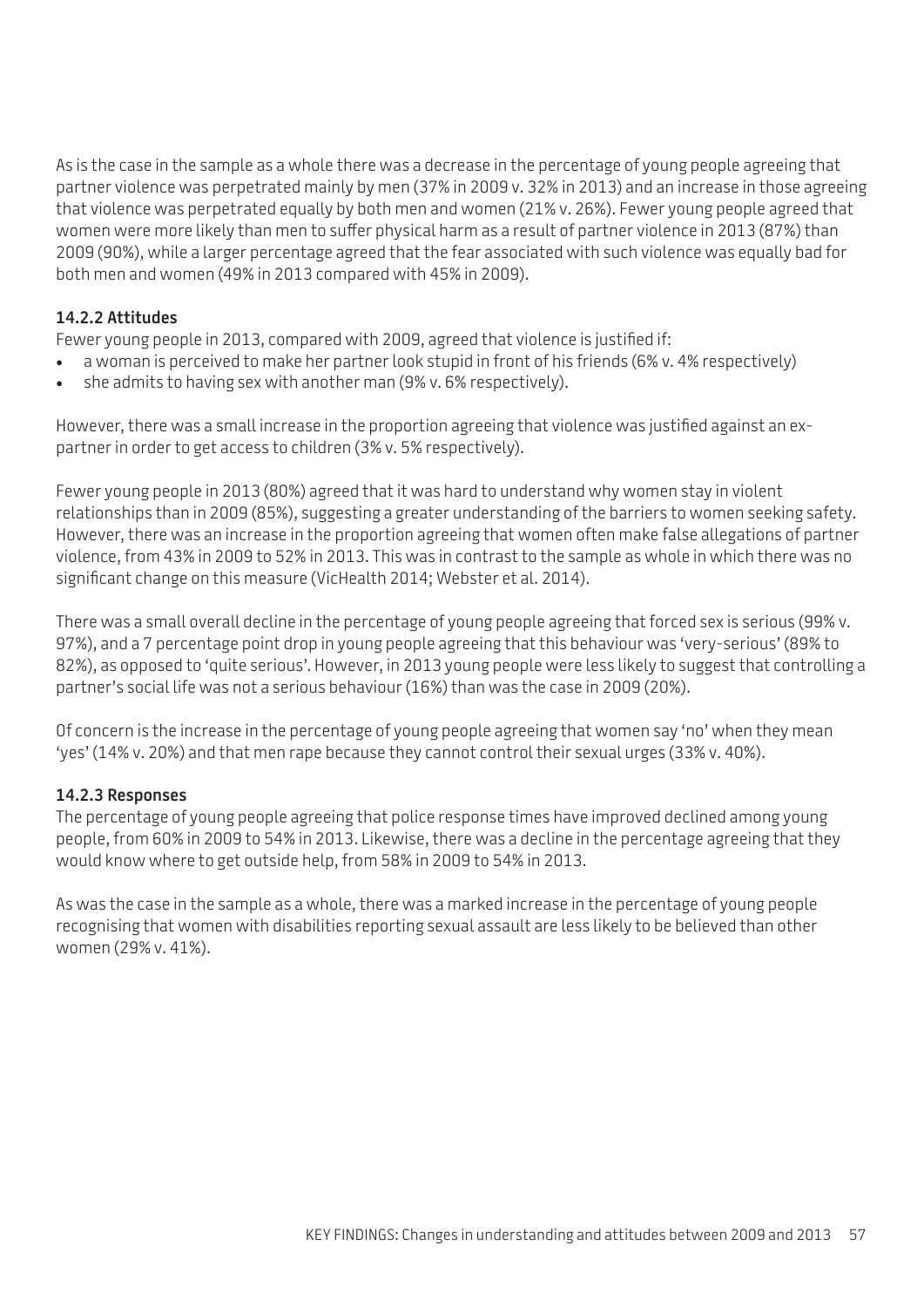# **15. DISCUSSION OF FINDINGS**

# **15.1 Summary of key findings**

#### **15.1.1 Many strengths, some areas of concern**

The findings of this study show that young people have a sound knowledge of violence against women, support gender equality and do not endorse attitudes supportive of violence, as they are measured in the NCAS survey. However, as is the case in the NCAS sample as a whole, there are several concerning results warranting focus in future work to prevent violence against women. This supports the findings of other research with Australian young people (The Body Shop Australia 2006; National Crime Prevention 2001; VicHealth 2010).

#### **15.1.2 Gender and age: Many similarities, some differences**

The patterning of responses among young people is broadly similar to respondents 35–64 years, and on a number of questions there are no differences between the two groups. However, there are important differences on a number of individual questions. Furthermore, when the composite measures of understanding and attitudinal support for gender equality and violence against women are considered (i.e. measures formed by combining responses to a number of questions), the differences between the two age groups are more substantial.

Overall, young people are more likely than are those aged 35–64 years to be classified as having a lower level of understanding of violence and a high level of endorsement of violence-supportive attitudes. Although they are equally likely to have a high level of endorsement of gender equality overall, they are substantially less likely to have a high level of support for gender equality in relationships. This apparent contradiction is also apparent among respondents 35–64 years, suggesting that people, regardless of their age, can hold contradictory views about gender: they may support equality in roles in public life, but eschew it in their intimate relationships, without necessarily seeing this as contradictory. Nevertheless, the differences are more marked for young people, especially young men.

On the four composite measures and many individual questions, young women were more likely to demonstrate a higher level of understanding and support for gender equality and a lower level of attitudinal support for violence than young men.

#### **15.1.3 Key influences on attitudes and understanding**

The strongest influences on attitudes were understanding and attitudes towards gender equality. That is, young people who had a high level of understanding that violence against women involved more than physical violence and forced sex and who had a high level of attitudinal support for gender equality were less likely to have a high level of attitudinal support for violence. This is similar to the sample as a whole (see VicHealth 2014; Webster et al. 2014).

While the influence of demographic factors was weak relative to understanding and attitudes to gender equality, age was among the top three demographic influences on understanding and attitudes in the analysis of the sample as a whole (see VicHealth 2014; Webster et al. 2014). Among young people, gender emerges among the top three demographic factors influencing understanding and attitudes, again similar to the pattern in the sample as a whole (see VicHealth 2014; Webster et al. 2014).

#### **15.1.4 Change in attitudes and understanding with age**

Analysis of data by age for the three youngest age cohorts within the 2013 sample (i.e. between respondents 16–17; 18–24 and 25–34 years) suggests that while young women's understanding and attitudes towards violence and gender equality in relationships strengthen as they grow older, there is only modest improvement among young men as they reach adulthood. This is in the form of a minor increase in the proportion classified as having a low level of attitudinal support for violence. There is no strengthening among men across the three age groups in understanding or attitudes towards gender equality.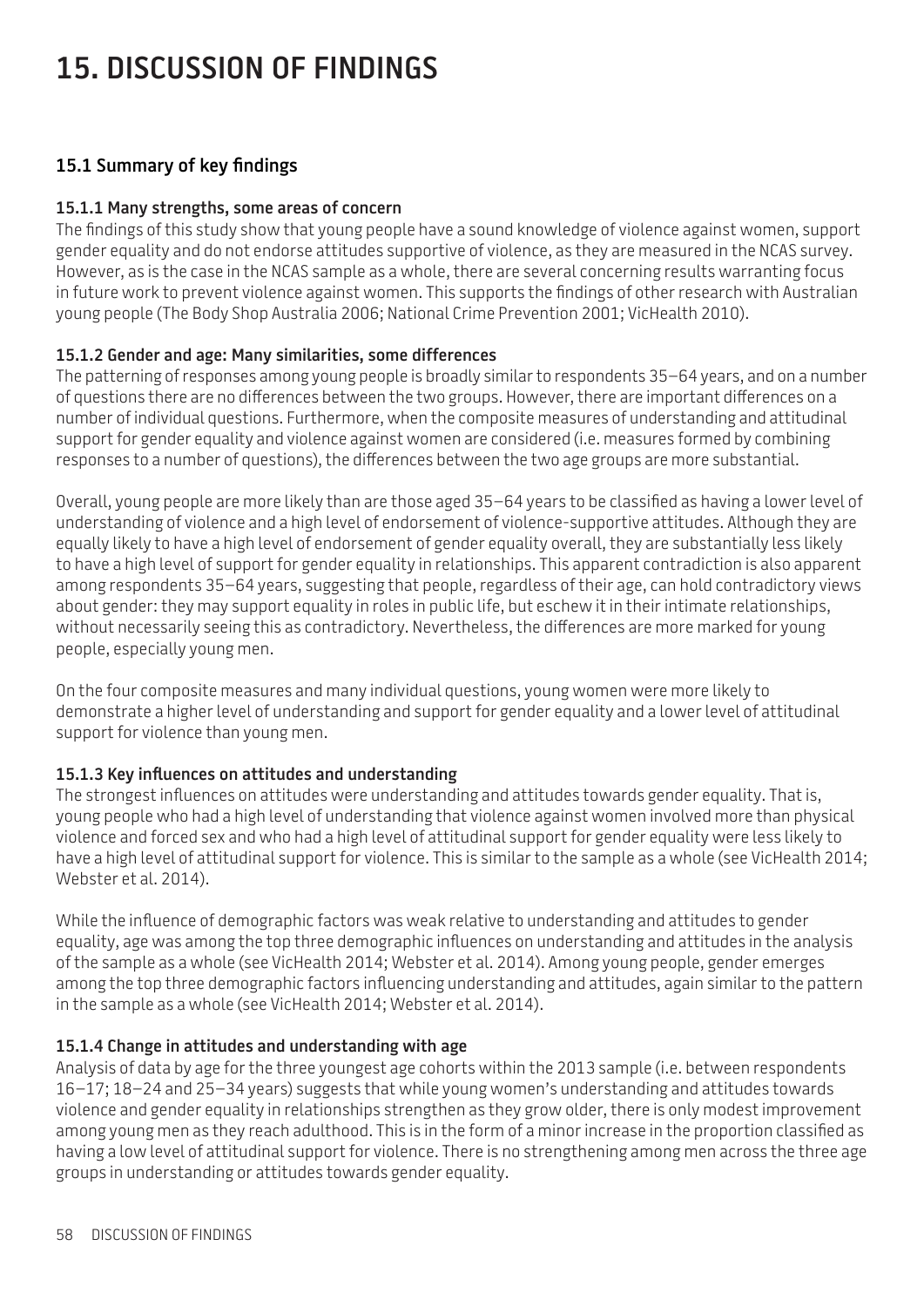### **15.1.5 Change in attitudes over time**

Encouragingly, between 2009 and 2013 there has been a reduction in young men classified as having a high level of support for violence against women. Young people, in particular young men, have been a focus of the National Plan to Reduce Violence against Women and their Children 2010–2022 (Council of Australian Governments 2010). While the reason for this change cannot be determined from the survey, this finding suggests the possibility that activity implemented as part of the plan may be having a positive effect. Nevertheless, there has been no positive change between 2009 and 2013 among young women on any of the composite measures. Among men there have been no changes in understanding and attitudes to gender equality.

# **15.2 Understanding the findings**

#### **15.2.1 Possible methodological factors**

As is the case with any survey research, it is possible that some of the patterns found were an artefact of the research methodology, rather than reflecting actual patterns of understanding and attitudes. Response bias, the potential distortion of results due to a particular profile of people choosing to partake in the survey, may have affected the findings. Because information about the people refusing to participate is unavailable, the impact of response bias cannot be quantified. The response rates for this survey were low; however, the rate is comparable to other similar surveys (Kohut et al. 2012).

Researchers and participants have very different contexts and life experiences, and survey findings may be an artefact of these differences. Attitudes surveys may be subject to social desirability bias – respondents giving answers they believe to be socially acceptable, rather than what they actually believe. Such a bias requires a relatively nuanced understanding of the cultural and institutional context in which the research is being undertaken. Accordingly, it is less likely to be exercised by respondents who do not share the context of the researcher. This may apply to young people who by virtue of their age may have had less exposure to public discourse about violence and gender relations. It is not possible to quantify the extent to which this may have influenced findings for the youth sample or differences between the youth sample and respondents aged 35–64 years.

Nevertheless the numbers in both age-groups in the survey were sufficiently large to be robust statistically at the sample level (although some caution needs to be exercised in interpreting findings for some analyses, such as by employment status or birthplace). Both samples represented a broad cross-section of the respective age groups and this was strengthened by the use of the dual frame methodology (see Chapter 1).

#### **15.2.2 Other possible explanations suggested in the literature**

Data from the survey cannot explain the differences found between young men and women, and between respondents of different ages. This is because the survey measures attitudes of people but does not ask why they hold them. Some possible explanations can be considered, drawing on existing research (Chapter 4) suggesting that young people's attitudes may be affected by:

- • age-related factors, including developmental stage, limited personal experience and dependence in the family
- factors associated with the contemporary social context, including an increasing support of individualisation and post-feminism, changing gender relations, the emergence of 'raunch culture' and 'bro culture' and the rising significance of new media forms, especially social media.

The themes on which there are differences between young people and respondents aged 35–64 years are instructive because they highlight areas in which there are likely to be particular influences prevailing for young people. Seeking to understand these in light of the relevant research can help to more effectively tailor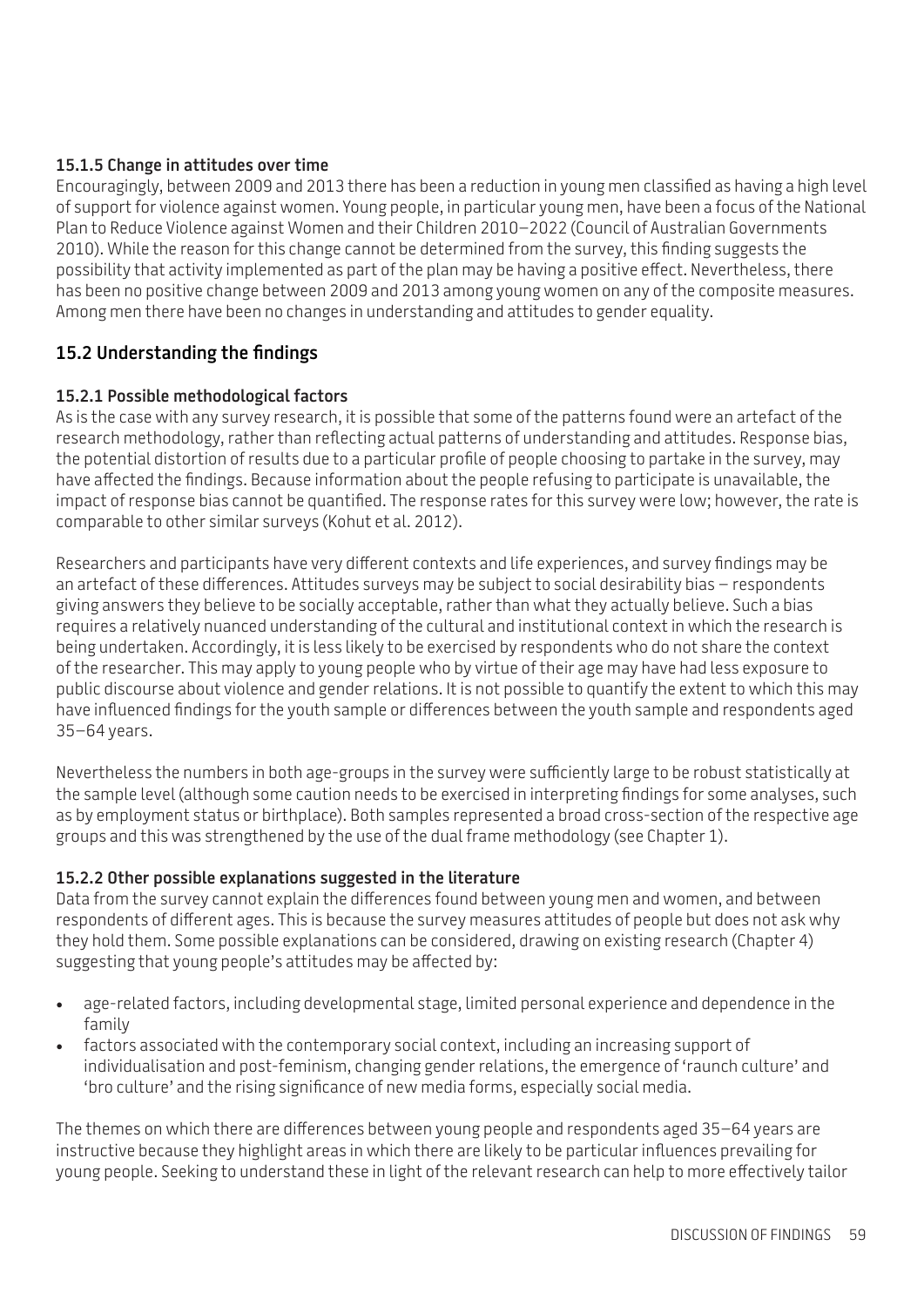efforts to strengthen knowledge and attitudes among young people. Accordingly these are highlighted in the discussion below. However, it is important to note that where response patterns between the age groups are the same or similar, this does not necessarily mean that there are no differences in the factors underlying these patterns.

It is not proposed that all of the factors discussed in this chapter affect only young people, but rather that particular contextual and developmental factors make them especially influential in young people's lives.

The substantial gender differences between young men and young women in attitudes are similar to those found in many other studies and suggest that factors particularly pertaining to young men are also likely to be relevant. Among those identified in the literature (see Chapter 4) are:

- the tendency for young men to mature somewhat later than young women
- challenges for young men associated with women's increasing social and economic power
- male peer cultures emphasising the denigration of women (e.g. some male sporting cultures, 'bro culture')
- new media influences, in particular increasing access to violent and gender-stereotyped pornographic imagery.

#### **15.2.3 The influence of age and stage of development**

A number of the findings suggest the possibility that young people's attitudes may be at least partly explained by their age and stage of development. For example, young people are less likely to recognise the prevalence of violence and non-physical forms of abuse and control, in particular financial control. This may reflect the fact that many are yet to have experiences of adult relationships. Similarly, young people's slightly greater preparedness to endorse justifications for violence (albeit that the percentage prepared to justify violence in any age groups is small) may be because some have yet to develop mature psychological qualities such as empathy, sensitivity and moral awareness (Flood & Fergus 2008). Further, in the absence of other repertoires to call upon, younger people may be more likely to fall back onto explanations based in stereotypes of men, women and relationships. This may similarly contribute to young people's lower levels of attitudinal support for gender equality in relationships.

The influences of age and stage may also partly explain young people's responses to questions in the theme of trivialising violence. Both young men and young women are more likely than men and women aged 35–64 years to agree that domestic violence is a private matter, while young women are more likely than women aged 34–64 years to agree that 'a woman could leave a violent relationship if she really wanted to'. The proportion in both age groups agreeing that 'it's a woman's duty to stay in a violent relationship to keep the family together' is small. However, young people are more likely than people aged 35–64 years to do so. With most young people under 20 living at home (Trewin 2002), most are likely to have answered these questions from the perspective of a dependent in a family hypothetically witnessing adult conflict. Prior research suggests that a substantial proportion of young people will have witnessed violence against women in their own families (ABS 2013). There is the possibility that in answering questions about women's capacity to leave violent relationships, young survey respondents might overestimate the power of adult women (who by virtue of being adults usually have more power than young people). From this perspective, it is not unreasonable that some young people would express a desire for adult women to keep families intact, as well as imagine that they could in fact have the power to leave.

The gender differences in attitudes and understanding may in part reflect the fact that boys mature somewhat later than girls. However, if development is a primary factor it would be expected that attitudes and knowledge would strengthen as young people get older. A longitudinal study would be needed to assess this with greater certainty (i.e. a survey that followed the same people over time). This caveat needs to be borne in mind when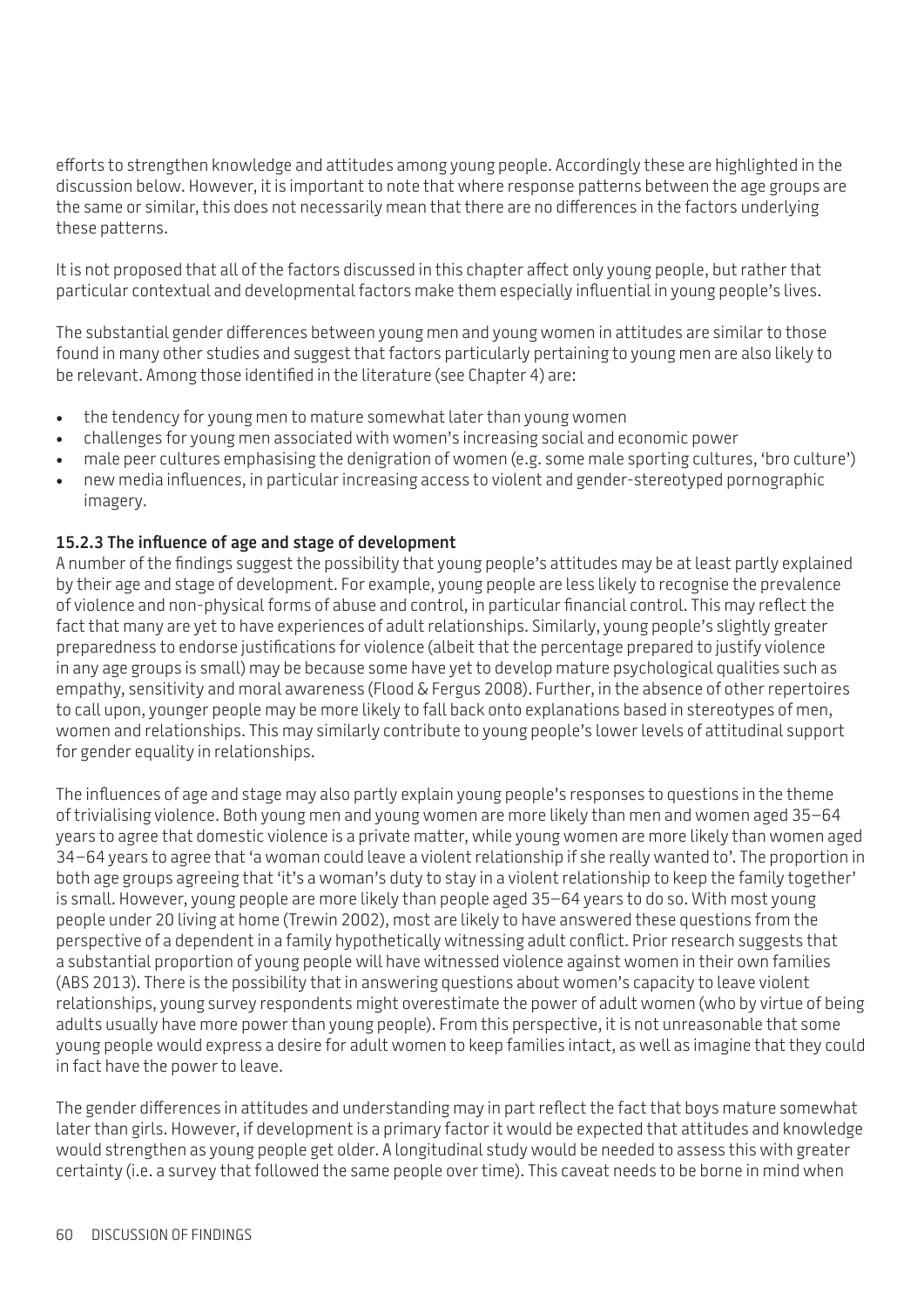interpreting the findings summarised above and documented in greater detail in Chapter 9. These findings suggest that young women's attitudes and understanding do improve across the three age groups. However, there was only a very marginal improvement in attitudes towards violence across the three youngest groups of men in the NCAS sample, and no improvement in understanding or attitudes towards gender equality. This suggests that for young men, it is probable that developmental factors provide only a partial explanation for attitudes and understanding. Importantly, young men are unlikely to simply 'grow out of' negative dispositions until somewhat later in their adulthood.

#### **15.2.4 The influences of contemporary social context**

There is a strong body of existing research showing a link between attitudes toward gender equality and attitudes toward violence against women. Socially constructed gender norms (manifest, among other ways, in the form of collectively held attitudes) are identified as having a strong influence on both attitudes toward violence against women and its perpetration (Flood & Pease 2006). This is supported in this study with attitudes to gender equality being the second strongest influence on young people's attitudes toward violence against women (a pattern also found in the sample as a whole).

As outlined above and discussed in Chapter 4, social factors influencing attitudes toward both gender equality and violence are understood to have a particular impact on young men's attitudes. This may also contribute to the gender differences in attitudes and understanding found between young men and women in this study.

Since the 1960s there have been substantial improvements in the status of women and in this context it might be expected that young people would hold more egalitarian attitudes toward gender relations than people aged 35–64 years. However, as indicated above, there were no overall differences between the two age groups in attitudes toward gender equality in the public sphere and young people were less likely than those aged 35–64 years to support equality of decision-making in relationships. A possible explanation proposed by researchers is that there has been a stagnation, if not a conservatising, of attitudes towards gender equality (Cotter et al. 2011; Van Egmond et al. 2010). These attitudes gradually improved between the 1960s and the mid-1990s, an improvement widely understood to have occurred in response to the influences of secondwave feminism (Cotter et al. 2011; Van Egmond et al. 2010). The halting of this trend in more recent times has been explained in terms of a new cultural frame that supports traditional gender roles through contemporary notions of egalitarianism and personal choice that ostensibly take feminism into account (see, for example, Cotter et al. 2011). The fact that attitudes to gender equality (as measured by the full scale) do not strengthen between the youngest and oldest of the three youngest age groups in the NCAS sample, and improve only for young women when measured by the gender equality in relationships scale, provides some tentative support for this hypothesis. However, more definitive conclusions would require a different survey methodology (i.e a longitudinal study) and/or additional statistical analysis.

As discussed in Chapter 4, some researchers have suggested that in a 'post-feminist' world, many believe that equality for women, including the resolution of the problem of violence, has been achieved, with women being seen as equally powerful as men (Bulbeck 2008; Rich 2005). In this context, young people may be less attuned to the possibility of violence occurring and may struggle to see how, in the supposed absence of structural forms of gender equality, women could be subject to control by men in relationships. This may result in an overestimation of women's agency and power, an under-rating of the consequences of remaining in a violent relationship and an overestimation of the accomplishments of the women's movement in terms of improved institutional responses to violence against women.

This may partly explain young people's more positive assessments of police responses to domestic violence relative to those of respondents aged 35–64 years, as well as young women's lower level of recognition of the barriers to women ending a violent relationship.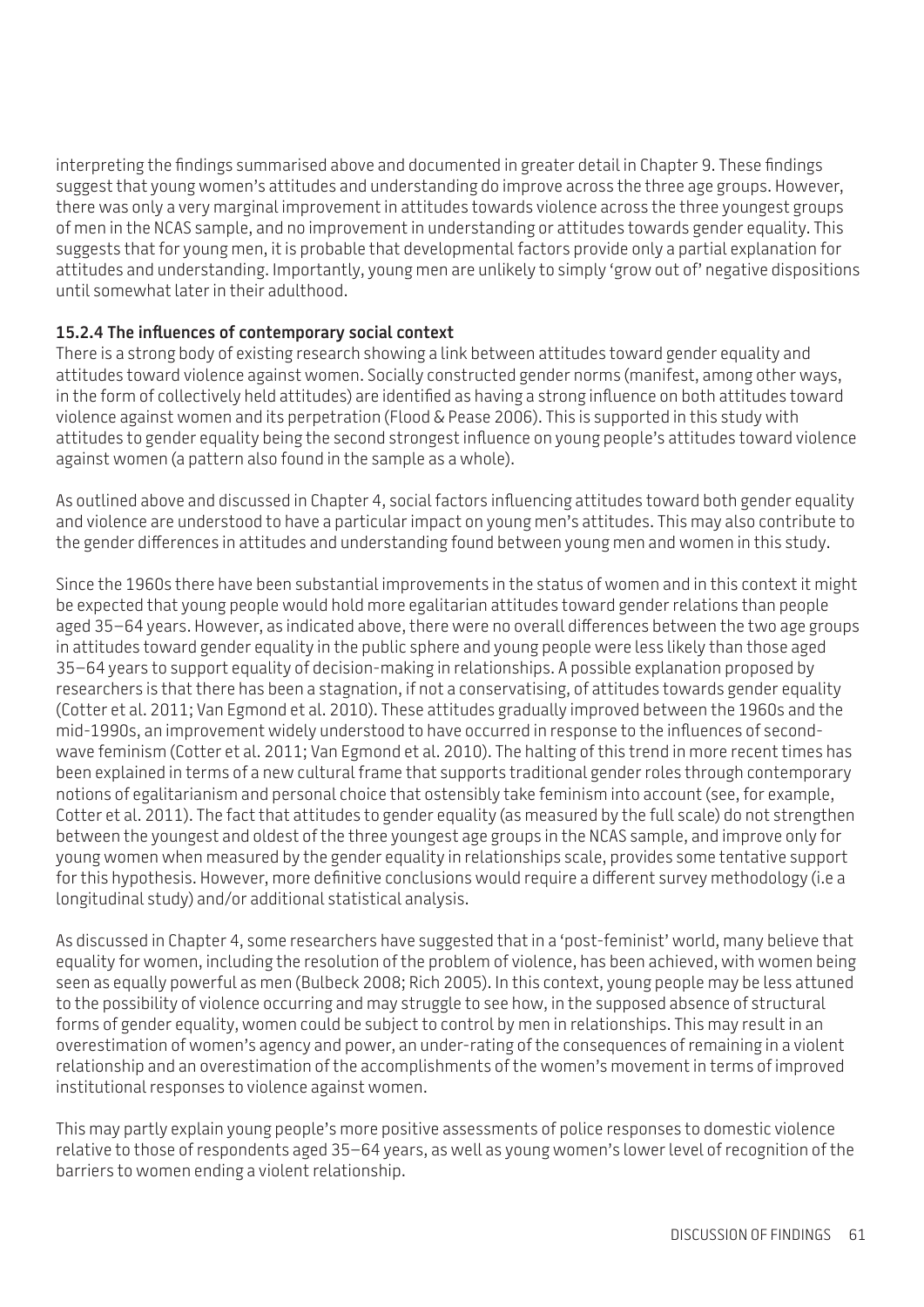The finding that young people, especially young women, are more likely than respondents aged 35–64 years to identify 'the belief that men should be in charge of the relationship' as a primary cause of violence against women appears paradoxical in light of young people's lower level of understanding of violence against women, and the fact that they are less likely to support gender equality in decision-making in relationships. Of the three options offered to respondents, the 'belief that men should be in charge of the relationship' is the 'cause' most closely aligned with the evidence that gender inequality is a key underlying factor in violence against women. It is also the 'cause' most linked to structural factors (Webster et al. 2014). These patterns may reflect an awareness of this among young people. Alternatively, they may reflect a particular awareness, especially among young women, of the challenges that shifting gender power dynamics present for some young men documented in prior research (Keith 2013; Phipps & Young 2014; Robinson 2005).

There is a noteworthy difference between the age groups in agreement that there are circumstances in which electronic tracking of a partner without their consent is acceptable. The prevalence of new communications technology in young people's everyday lives and the 'broadcast and connect' nature of contemporary youth culture may explain why young people tend to over-rate the acceptability of electronic tracking. Other research shows that these technologies may be used by young people to produce and circulate images of themselves and others and that these practices often involve damaging gender stereotyping and denigration of women (Lippman & Campbell 2014). This lived experience may be reflected in young women's greater likelihood of understanding the potential for information technologies to be misused.

Other researchers have noted that an increasing tendency towards individualisation may lead to young people being more likely to reject social and structural explanations for social problems and to attribute blame to victims. In the survey, however, only young men were more likely than men aged 35–64 years to blame the victim, and this was for only two of the four scenarios presented to them: 'Women say 'no' when they mean 'yes'' and 'If a woman is raped while affected by alcohol or drugs, she is partly responsible'.

These patterns may possibly be explained by some of the gender-related factors identified in other research (see Chapter 4), in particular the increasing sexualisation of women and the rise of raunch culture and gonzo porn, the latter characterised by extreme, violent treatment of women and female actors' apparent enjoyment of this. Further evidence that this may be the case is declining recognition among young people between 2009 and 2013 that forced sex in a relationship is assault, that it is a form of partner violence, and that it is serious. Similarly there has been an increase in the percentage of young people agreeing that women say 'no' when they mean 'yes', and that men rape because they cannot control their need for sex.

In summary, existing research suggests that young people's understanding of violence against women and their attitudes toward gender equality and violence are unlikely to be explained by a singular factor, but rather by multiple factors. These fall into two broad clusters – those associated with young people's age and stage of development and factors associated with the social context in which young people live their lives. Other research suggests that these influences are best understood as they interact or intersect with one another (Flood & Pease 2006; Flood & Fergus 2008). That is, young people, like people of all ages, are influenced by a world in which roles, relationships and identities are gendered, and in which there are persistent inequalities between men and women. These conditions are widely understood to be implicated in attitudes towards violence against women and its perpetration. At the same time young people's age and stage of development impacts on the ways in which they experience this context and in turn their understanding of violence and their attitudes towards the problem. As discussed in the next chapter, understanding both clusters of factors is especially important for tailoring interventions for young people. That said, the survey provides only modest evidence that young men, will simply 'grow out of' relatively poor attitudes towards violence against women and gender relations. This, together with the fact that young age is a risk factor for both women's victimisation and men's perpetration of violence, suggests the importance of a continued focus on preventing violence among young people.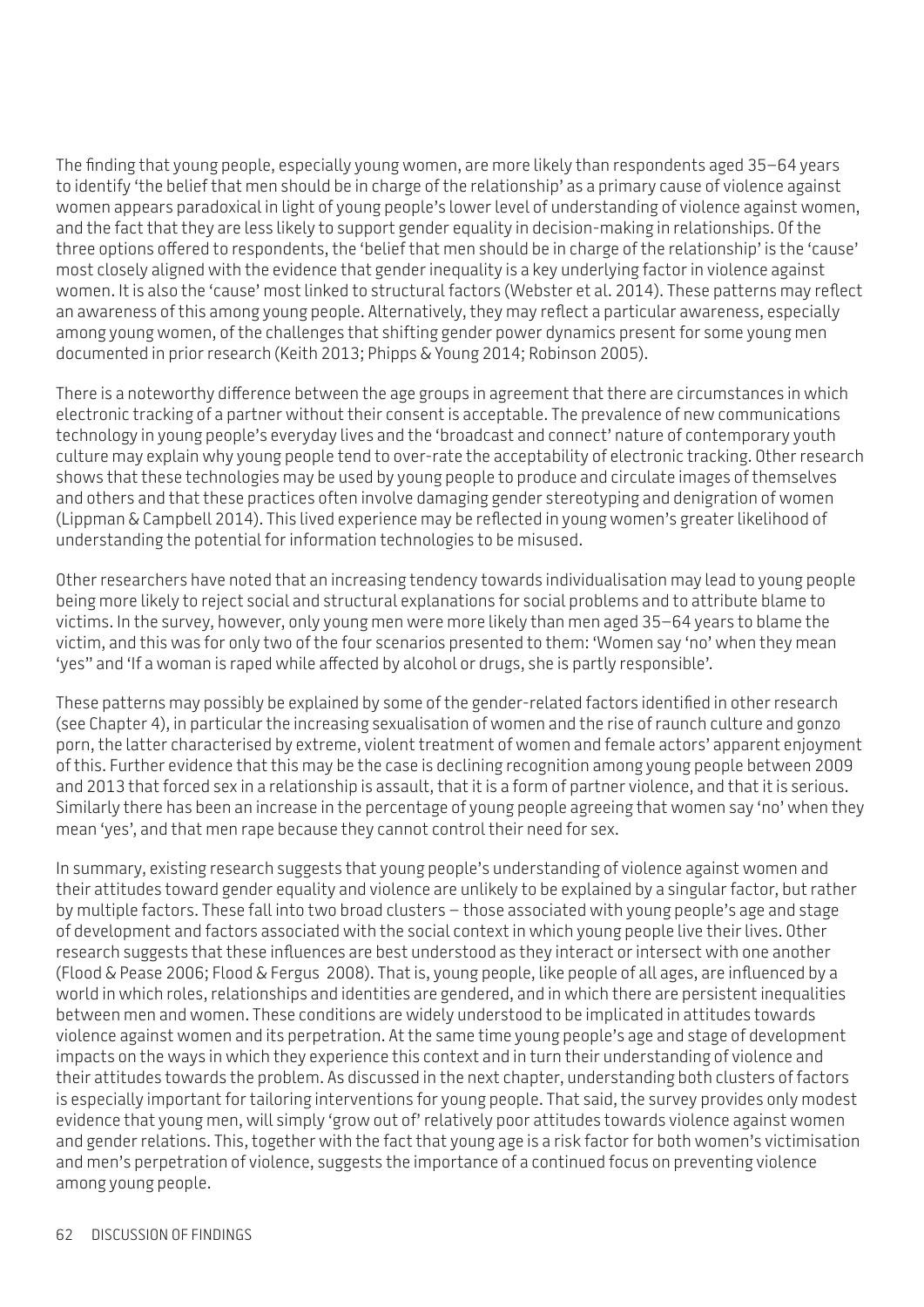# **16. IMPLICATIONS AND RECOMMENDATIONS**

#### **16.1 Prioritising young people and their environments in the context of whole-of-population change**

Although young people's attitudes are likely to be determined to some extent by their age and stage of development, the broader social context appears to be particularly influential. While this is the case for people throughout their lives, it is particularly so for young people given the significance of influential others (e.g. parents and teachers) and particular environments (e.g. leisure settings and popular culture) in their lives. This suggests that key to strengthening young people's responses to violence against women will be addressing the attitudes we all hold towards violence against women, including the broader community and organisational cultures and structures responsible for shaping them.

Attending to the wider environment will also be important to ensure that prevention activities among young people are not contradicted by, but are reinforced, across the key environments they encounter (e.g. the family, school, leisure settings).

At the same time, the findings of the survey, alongside the wider research introduced earlier, indicate that there are likely to be benefits in identifying young people, in particular young men, as a group for focus by:

- • prioritising them and the settings found to have a particular influence on their lives (e.g. social media, schools) in prevention efforts
- developing activities that are tailored to their particular needs.

This is currently the case in the National Plan to Reduce Violence against Women and their Children 2010–2022 (Council of Australian Governments 2010) and is indicated by evidence showing:

- that women face the highest risk of gendered violence when aged 18–24 years (ABS 2013)
- the particular impacts of adversity on young people, impacts that may influence their health and wellbeing throughout the remainder of their lives
- the particular prospects for prevention during a life stage when values and relationship practices are being shaped. In this regard, early adolescence represents a particularly important life stage for intervention. It is also a stage at which young people can be more readily reached through their participation in education settings.

The findings for young men, along with other factors identified in the literature, in particular the young age at which many men who have perpetrated sexual assault were first sexually aggressive, suggest that a focus on young men is warranted. However, strengthening young women's attitudes and knowledge is also important given the evidence that the attitudes they hold influence how they respond to violence and disrespect perpetrated against themselves and others (Flood & Pease 2006, 2009). Further, young women have an important role to play in action to prevent violence (see below).

The survey findings that young people born in non-main English-speaking countries are more likely to be classified as having a low level of understanding of violence against women, a low level of support for gender equality and a high level of attitudinal support for violence against women indicates that prevention strategies are likely to be particularly valuable in culturally diverse environments. It will also be important to ensure that approaches are both culturally and linguistically responsive. However, it should be kept in mind that these differences are modest, suggesting the continued importance of approaches that reach all young people.

The value of school-based strategies for reaching young people is noted below. However, a sizeable proportion of young people disengage from formal education prior to completing secondary school (Access Economics 2012), suggesting the need to explore strategies to reach this group. This is especially the case given the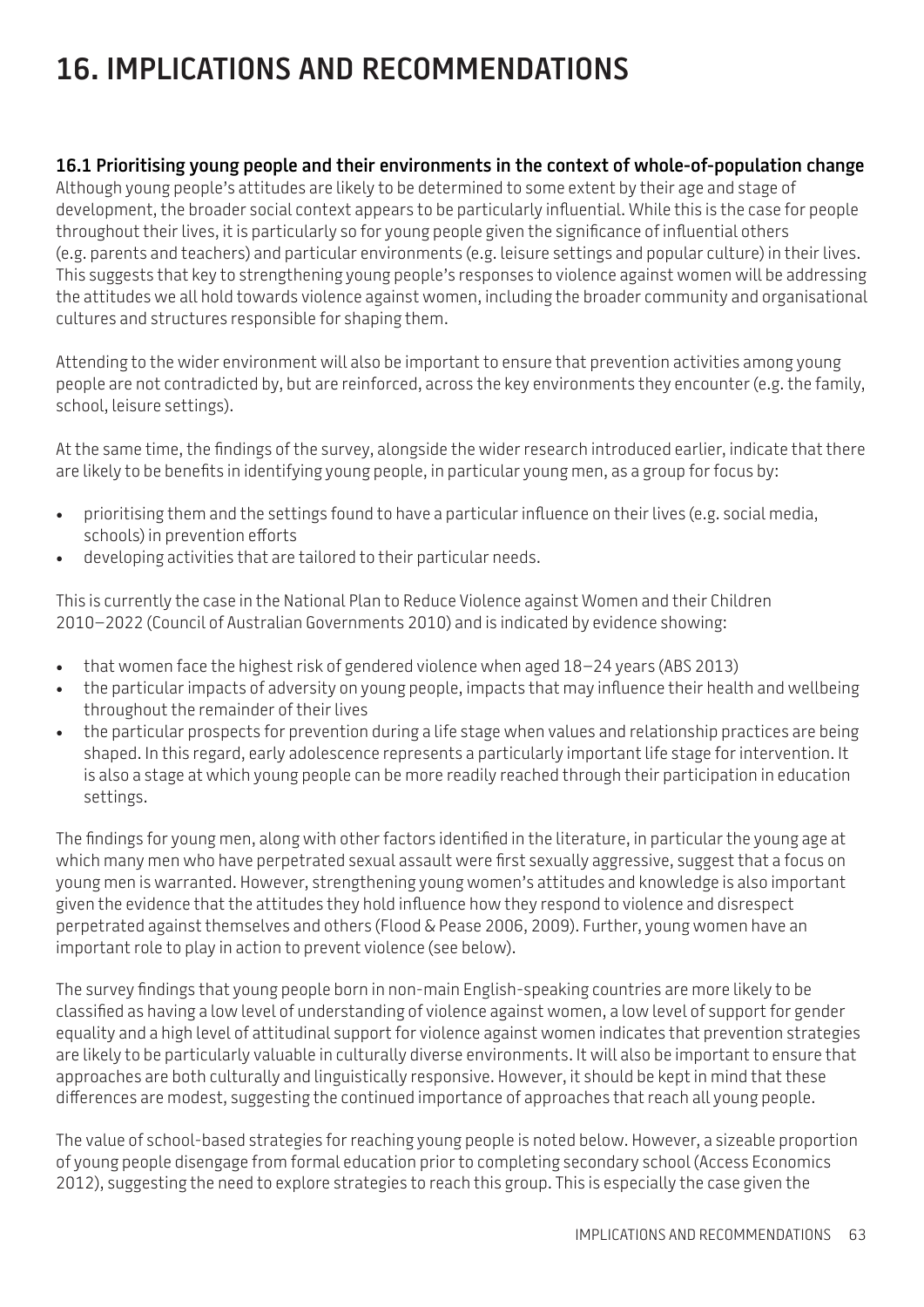finding of the survey that young people living alone and in 'other housing' are more likely to have a high level of attitudinal support for violence and a low level of support for gender equality, while unemployed young people are more likely to be classified as having a low level of understanding of and a high level of attitudinal support for violence against women.

### **16.2 Promising settings**

In the literature on which this report draws (see Chapter 4) it is suggested that a number of settings hold promise for prevention activity among young people because they:

- are amenable to reaching young people
- exert a relatively greater influence on the knowledge and attitudes of young people
- have some demonstrable potential as sites for violence-prevention programming.

Among these are:

- sports and active recreation settings, reflecting the significance of leisure in the lives of young people, their high rates of participation in sports and active recreation and evidence indicating that some sporting environments may be particularly 'violence-supportive' (Flood & Pease 2006, 2009). At the same time, evidence suggests that the influence of sports cultures and organisations in the lives of young people can be used constructively to address a range of health and human rights issues, among them violence against women (Dyson & Flood 2007)
- media and popular culture, again reflecting the significance of this setting in the lives of young people and evidence of its potential to negatively impact on attitudes. At the same time, the media and popular culture are important settings for some of the promising strategies discussed further below
- social media, given growing evidence of its use as a setting for the perpetration of violence against women, its significance in the lives of young people and its potential as a platform for prevention (American Psychological Association 2010; Crabbe & Corlett 2010; Papadopoulos 2010)
- education settings, with schools in particular being good sites for accessing very young people. Schools are a primary source of young people's day-to-day experience and socialisation. There is also evidence suggesting the positive potential in school settings (Flood et al. 2009)
- the family: although peer influences are especially potent among young people, adults in their lives, in particular parents, are not without influence. Several expert bodies suggest the importance of reaching significant adults in the lives of young people with prevention messages (e.g. through parenting programs, whole-of-organisation approaches in schools or sports and recreation settings). This is based on positive evaluation of the impact of such approaches in related areas (American Psychological Association 2010; Papadopoulos 2010).

# **16.3 Implications for strategies**

#### **16.3.1 Awareness-raising**

Understanding was the strongest influence on attitudes among the factors measured in the survey, supporting prior research demonstrating that understanding of an issue in turn influences one's attitudes towards it. This suggests the importance of awareness-raising among young people as a key strategy in violence prevention. However, evidence from practice suggests that programs that focus on awareness raising and attitudinal change alone are unlikely to be effective. Rather they need to be implemented as part of a broader program of activity (Ellsberg et al. 2014).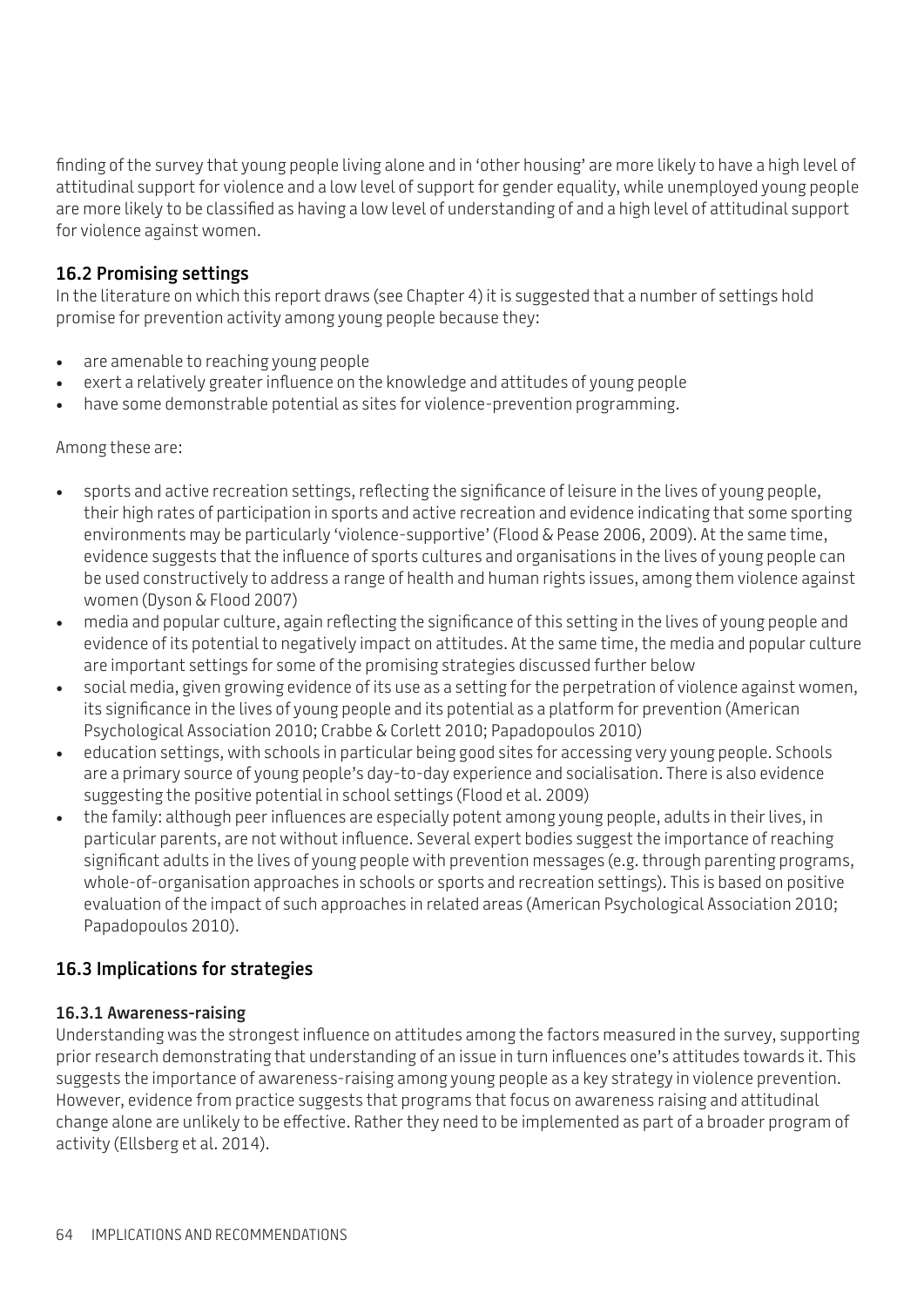# **16.3.2 Strengthening capacity to engage critically with popular culture**

Young people are clearly not simply passive consumers of gender-stereotypical cultural messages. Further, people of all ages are influenced by their social worlds. However, young people tend to have fewer spheres of life, such as work or the liberalising influence of tertiary education (Flood & Fergus 2008) from which they can draw on alternative repertoires to counter-balance the information they receive via the media and popular culture. For these reasons, researchers and key expert bodies indicate that there is promise in prevention activities that support young people to engage critically with popular culture and new media, especially social media, or to develop what is often referred to as 'critical literacy'. Critical literacy approaches have met with some success in addressing other behaviours particularly affecting young people (e.g. alcohol use and body image) (American Psychological Association 2010; Crabbe & Corlett 2010; Flood & Fergus 2008; Papadopoulos 2010).

Research with young people into the related area of improving safety online suggests that this needs to be done carefully. Such research finds that many young people find existing programs to improve safety irrelevant, adult-centric and unable to get at the real issues for youth in navigating the virtual world (see Valentine 2004). Tucci et al. (2008, p. 29) cite research finding that while young people do want help with dealing with problems they encounter, for example in chat rooms, they would prefer to get advice from younger techsavvy professionals than from school counsellors or other adults who do not understand youth culture and competencies. Much could be learned from this in relation to tailoring education strategies regarding violence against women to young people's specific concerns, contexts and preferred modes of learning.

# **16.3.3 Peer approaches**

Research in education for young people to address other complex social issues indicates that young people prefer, and respond better to, strategies that are less 'top-down passive learning' and more action-based, interactive and peer-to-peer (Wyn & White 2013). In relation to gender violence, teachers, parents and counsellors may be less effective than peers (Noonan & Charles 2009). Peer relationships are critical to young people, making them an important resource in the development of priority strategies.

In their review of 52 highly regarded peer-based dating violence prevention programs in the US, Weisz and Black (2010, p. 641) identify peer approaches as promising, concluding that these are successful because "adolescents are often in tune with 'adolescent culture', can reach other adolescents successfully, and lend meaningful direction and leadership to programs that address their own communities". Young people tend to rely on and seek out peers for help with problems, and given that they report low levels of knowledge about where to find formal help, peer-based education is even more critical. Young people's own shared experience, rather than cross-generational, hierarchical approaches, can also be a valuable basis for learning.

Community interventions that identify young men in highly masculinised cultures who are open to gender equality, and then draw on their knowledge for peer education, have been noted for their promise (Barker 2001). Such an approach builds on research that shows how masculinity is fluid and contextual for young men, and indicates how its more egalitarian variations can be usefully engaged for improving attitudes to genderbased violence (Sathiparsa 2008).

Peer approaches hold particular promise owing to the strong body of evidence demonstrating the influence of peer culture on behaviour. The Australian Temperament Project (Prior et al. 2000, p. 1) found that "the strongest single predictor of whether…teenagers engaged in socially responsible behaviours was whether their friends did so". Similarly, international research on attitudes and behavioural intentions with regard to sexual assault finds that young men's perceptions of the attitudes and behaviours of their peers are among the strongest influences (Abbey et al. 2006, 2007; Bohner et al. 2006; Brown & Messman-Moore 2010; Fabiano et al. 2003).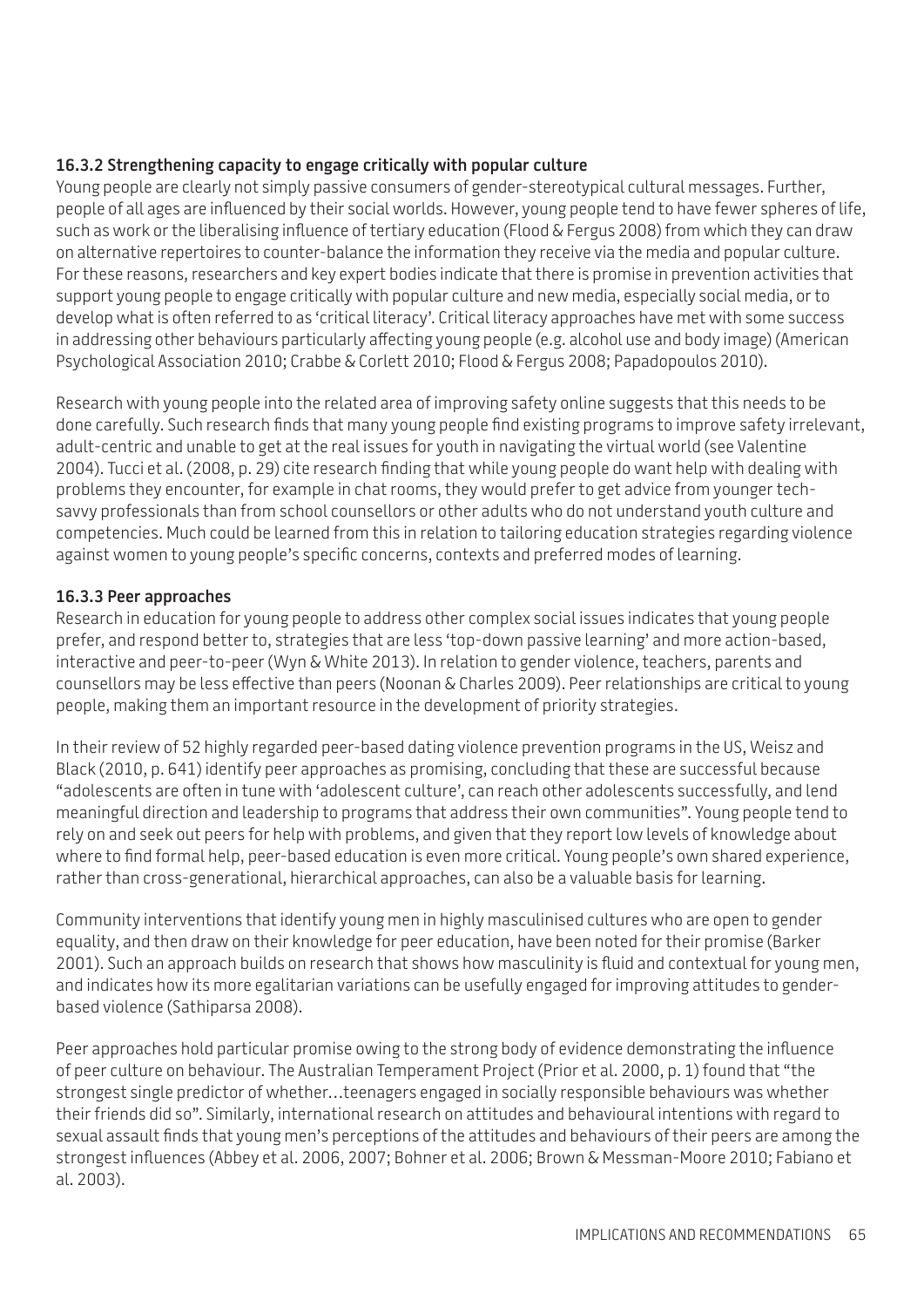Such approaches are more likely to be successful if they take seriously young people's superior competency with new media and to understand these as sites for creative intervention – as sites for young people to 'read' and rewrite the gender messages in media and popular culture, and to create their own alternatives through creative practices (see Squires et al. 2006). Expert bodies have identified a number of peer approaches currently successfully operating in the online environment, such as blogs and 'zines' (online magazines) written for and by young people (American Psychological Association 2010). Such approaches have particular potential to provide a voice for young people seeking to rewrite gender-stereotyped and violence-supportive scripts as well as to facilitate peer support among young women.

# **16.3.4 Corporate responsibility and regulatory frameworks**

Several expert groups have noted that some of the antecedents to violence-supportive attitudes identified in the literature (e.g. extreme gender stereotyping in advertising, violent pornography) can be addressed by strengthening corporate responsibility and ensuring that existing regulatory frameworks are appropriately enforced (see, for example, American Psychological Association 2010; Papadopoulos 2010).

# **16.3.5 Advocacy, especially social media advocacy**

Experts have also pointed to the potential in advocacy undertaken by young people to address violence against women and its precursors. A notable recent example is the prominent role played by young people in the successful campaign to have the visa of a so-called 'dating coach' revoked, on the grounds that he was promoting violent and denigrating messages about women (Davey 2014). Similarly, examples are cited in the literature of parent groups taking successful action to strengthen corporate responsibility in regard to precursors to violence against women (e.g. social media campaigns to highlight products marketed to children and young people that sexualise and objectify young women (American Psychological Association 2010).

# **16.3.6 Whole-of-organisation and whole-of-community approaches**

Experience in addressing violence against women and other complex issues in school settings suggests that 'once-off' separate programs, delivered only via curricula, meet with limited success (Flood et al. 2009; Holdsworth 2000; Wyn & White 2013). Rather, there is a need to take a whole-of-curriculum and whole-ofschool approach, whereby school communities entrench gender equity and healthy relationships systemically and experientially. Such an approach recognises the influence of a wide range of aspects of the school environment to contribute to the development of violence-supportive attitudes, as well as the potential within them to achieve positive change. A similar approach is also important in sports and leisure settings.

# **16.4 Issues for attention in future prevention programming**

The patterns found in the youth sample were similar to those for the population as a whole and are discussed in greater detail in other NCAS reports (VicHealth 2014; Webster et al. 2014). In summary, there is a need to strengthen knowledge of the:

- prevalence of violence against women
- particular dynamics of relationships and contexts in which violence occurs
- gendered nature and impacts of the problem
- greater risk of violence posed by a known person compared with a stranger
- fact that violence encompasses not only physical violence and forced sex, but also includes social, psychological and financial means to control and intimidate women, as well as indirect forms of harassment
- social factors contributing to violence
- sources of assistance in regards to violence against women.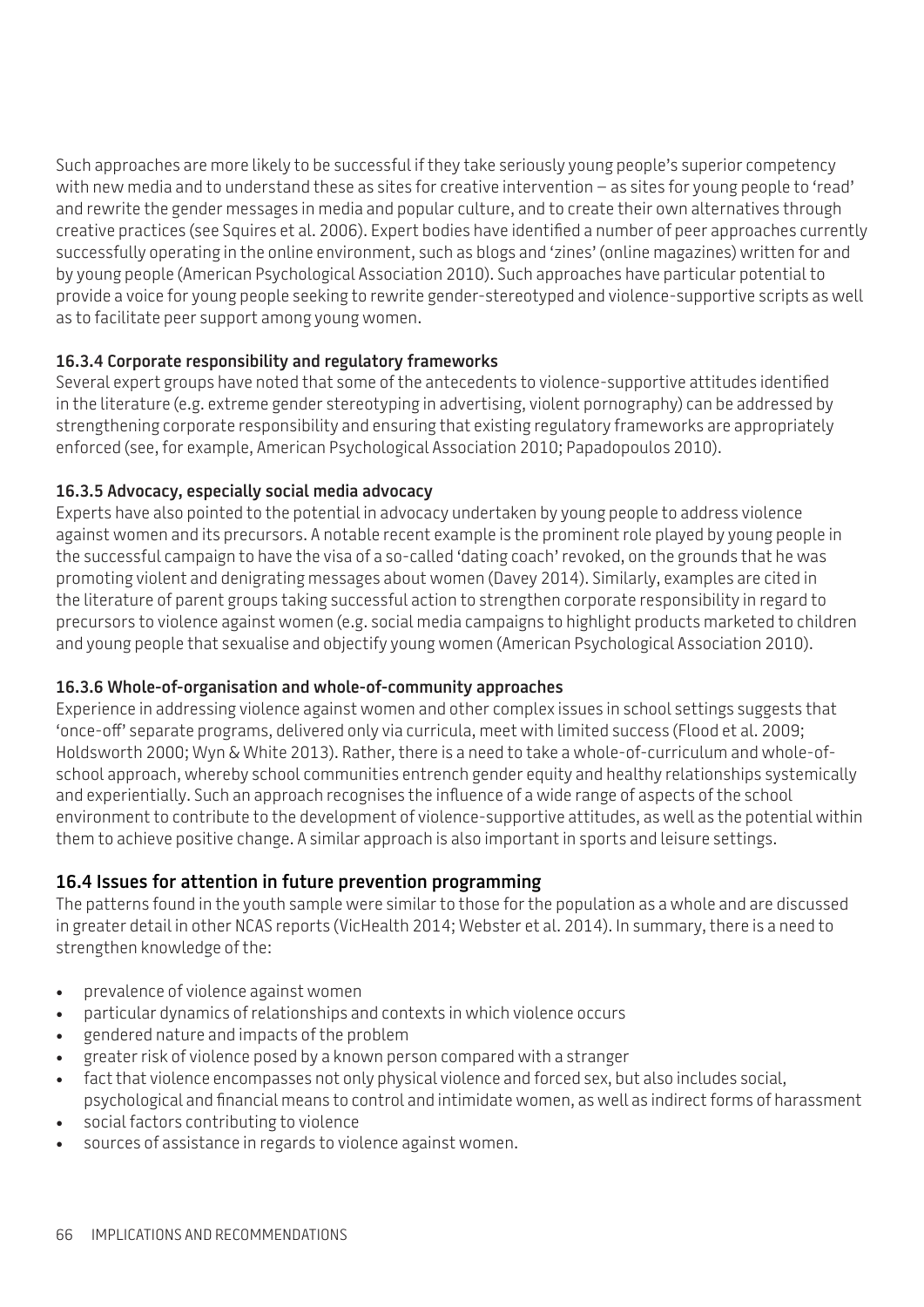In regards to attitudes, there is a particular need to address:

- excuses for violence, in particular the notion that rape results from men's uncontrollable sexual urges
- the serious consequences of non-physical forms of violence, including harassment by electronic means
- the barriers women face to leaving a violent relationship
- the concepts of family privacy and unity as they pertain to family violence (with young people more likely to agree that violence is a private matter to be kept in the family, and young women being more likely than women aged 35–64 to agree that women should tolerate violence in order to 'keep the family together')
- issues associated with beliefs that false allegations of domestic violence and sexual assault are commonplace
- the consequences of victim-blaming and the importance of ensuring accountability for the use of violence.

Young people have a strong intention to intervene in a critical incident of violence. The future challenge will be to engage young people in primary prevention (that is in preventing violence before it occurs) by strengthening their capacity to recognise and respond constructively to precursors to violence.

The finding that attitudes to gender equality is the second most influential factor on attitudes towards violence against women (after understanding) suggests the importance of addressing gender relations in prevention programming, both directly and underpinning messages focusing directly on violence. The fact that young people were more likely than respondents aged 35–64 years to support gender inequality in relationships suggests the importance of continuing to strengthen appreciation of the benefits of equality and respect in relationships between men and women.

The Gender Equality Index included in NCAS includes only some dimensions of gender equality found to be implicated in violence-supportive attitudes in other research. Other dimensions found in prior research include:

- more subtle expressions of support for gender inequality
- rigidly defined gender roles (e.g. the idea that a man's main responsibility is to provide for his family)
- rigid gender identities (e.g. the idea that boys should not cry)
- objectification and sexualisation of women
- hostility towards women.

Further research is required to assess the relevance of these particular forms of attitudes to young people in Australia. However, many of the factors identified in the literature review (e.g. post-feminism, the influence of the increasing objectification of women in popular culture) suggest that these may be underlying concepts with a particular influence on young people's attitudes.

The reasons for the apparent paradox between young people's greater likelihood of supporting gender inequality in relationships, yet their greater recognition of male dominance as a 'main cause' of violence warrant further investigation. Nevertheless, together these findings suggest the salience of gender power dynamics to young people, a salience which could be used in violence prevention programming.

# **16.5 Contextual factors to consider in tailoring prevention among young people**

There is evidence from prior research that young men in particular are struggling with changes in gender power and gender roles. Some findings of the NCAS also indicate that this may be the case (e.g. men's overall poorer scores on the composite measures and their greater preparedness to justify and excuse violence in certain scenarios). This would need to be taken into account in prevention programming. Given the significance of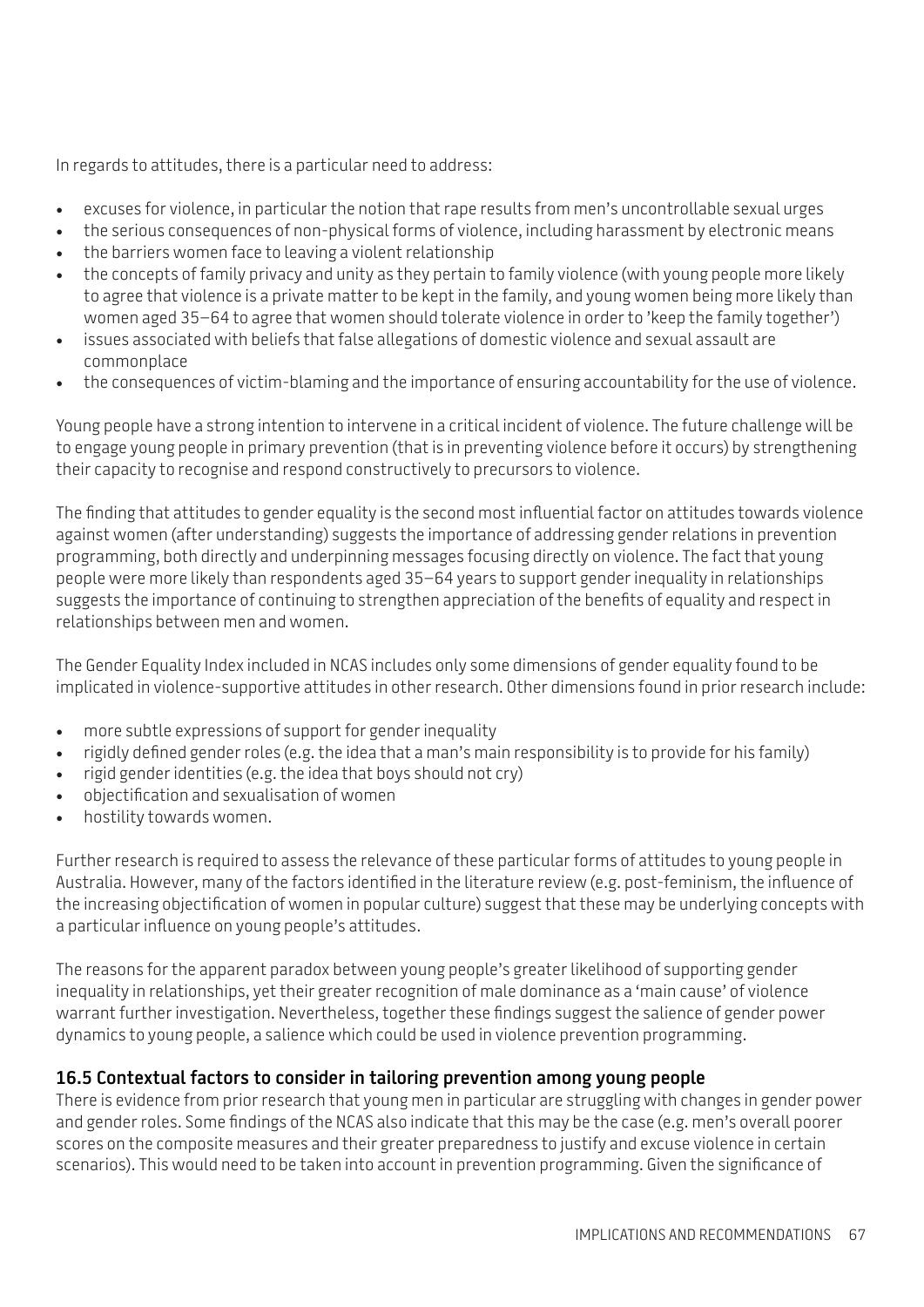social norms in the perpetration of violence and responses to it, this should be done in ways that acknowledge the adjustments faced by young men, while at the same time ensuring that normative support for equitable, respectful and non-violent gender relations is communicated.

A further two contextual factors identified in the literature to be considered in prevention activity are:

- • young people's predisposition to human rights and social justice values indicated in relation to a range of social issues, including gender equality, and the high priority given by them to family relationships and health
- the influences of individualisation and post-feminism.

While these may appear paradoxical, researchers have proposed the need to think about how individualist and post-feminist repertoires might be both interrogated and drawn upon to enable young people to match up their concerns and experiences with their attitudes and behaviours towards violence against women. They suggest that ideas about choice, responsibility and agency have a strong impact and that ideas about 'self-achievement' are more compelling to young people than those to do with 'social commitment' (Bulbeck 2009; Jonsson & Flanagan 2000, p. 198). These more recent frameworks for thinking about social issues intersect with older ones, such as fairness, that young people are already well disposed towards. The challenge therefore is to bring together these different ways of interpreting the gendered nature of violence in society. This means crafting ways of engaging young people on the issue of violence against women as related to rights, justice, equality and fairness as well as control, choice, responsibility and self-invention.

This implies the need for contemporary ways of thinking about gender relations, ways that can gain traction with young people's more individualistic views of the world as well as adequately account for enduring inequities. Bulbeck (2009) suggests that it is important to think about how to "throw with the weight of choice": educators and advocates need to understand the compelling nature of these new discourses and engage with rather than simply disavow them. This is consistent with efforts that critically draw on rather than merely reject aspects of dominant gender scripts – for example, promoting control over behaviour and sexuality as positive masculine characteristics or using high-profile men to denounce violence against women – that are like to be compelling to young people.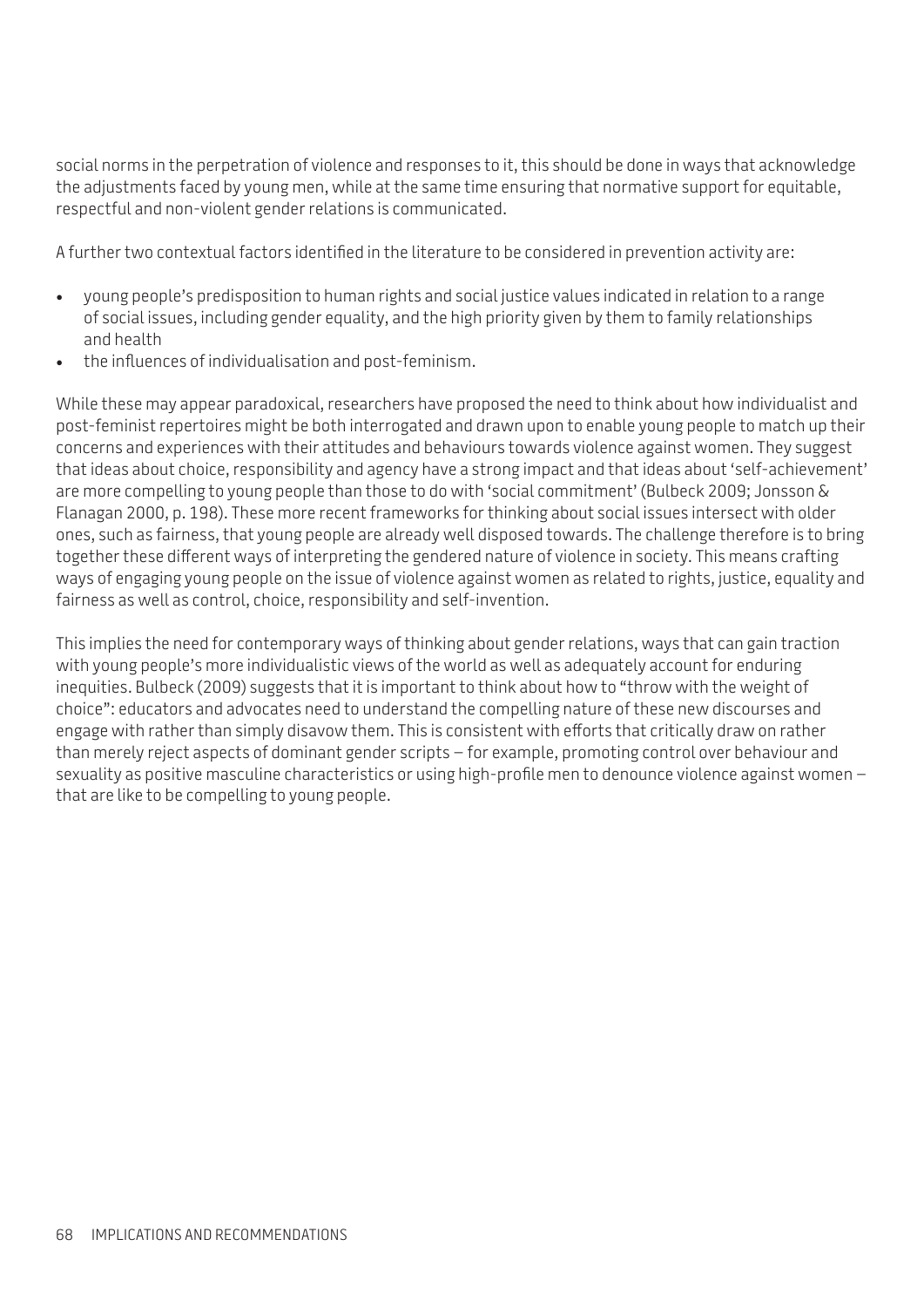# **References**

- Abbey, A, Parkhill, MR, BeShears, R, Clinton-Sherrod, AM & Zawacki, T 2006, 'Cross-sectional predictors of sexual assault perpetration in a community sample of single African American and Caucasian men', *Aggressive Behavior*, vol. 32, pp. 54–67.
- Abbey, A, Parkhill, MR, Clinton-Sherrod, AM & Zawicki T 2007, 'A Comparison of Men Who Committed Different Types of Sexual Assault in a Community Sample', *Journal of Interpersonal Violence*, vol. 22, no. 12, pp. 1567–1580.
- ABS (Australian Bureau of Statistics) 2013, Personal Safety Survey 2012, cat. no. 4906.0, viewed 29 April 2014, <www.abs.gov.au/ausstats/abs@.nsf/mf/4906.0>.
- Access Economics 2012, 'The Socio-Economic Benefits of Investing in the Prevention of Early School Leaving', viewed 25 November 2014, <handsonlearning.org.au/DAE\_investing\_in\_preventing\_ESL\_via\_HOL\_ September\_2012.pdf>.
- Ahrens, CE 2006, 'Being silenced: the impact of negative social reactions on the disclosure of rape', *American Journal of Community Psychology*, vol. 38, no. 3/4, p. 12.
- Ajzen, I & Fishbein, M 2005, 'The influence of attitudes on behavior', in D Albarracin, BT Johnson & MP Zanna (eds), *The Handbook of Attitudes,* New Jersey: Lawrence Erlbaum Associates.
- Allen, DW & Brinig, M 2011, 'Do joint parenting laws make any difference?', J*ournal of Empirical Legal Studies*, vol. 8, no. 2, pp. 304–324.
- Alloway, N & Dalley-Trim, L 2009, 'It's All About "I": Gen Ys and neoliberal discourse in "New Times"', *Youth Studies Australia*, vol. 28, no. 1, pp. 51–56.
- American Psychological Association, 'Task Force on the Sexualization of Girls 2010', *Report of the APA Task Force on the Sexualization of Girls*, viewed 20 November 2014, <http://www.apa.org/pi/women/programs/ girls/report-full.pdf>.
- Atkinson, MP, Greenstein, TN & Lang MM 2005, 'For women breadwinning can be dangerous. Gendered resource theory and wife abuse', *Journal of Marriage and Family*, vol. 67, no. 5, p. 1137.
- Australian Democrats 2008, 'Australian Democrats, Youth Poll 2008', viewed 15 February 2015, Parliament of Australia, <http://parlinfo.aph.gov.au/parlInfo/download/library/partypol/1292917/upload\_ binary/1292917.pdf;fileType=application/pdf#search=%22youth%20poll%202008%22->.
- Bagshaw, D, Chung, D, Couch, M, Lilburn, S & Wadham, B 2000, 'Reshaping Responses to Domestic Violence', Office for the Status of Women, Department of Prime Minister and Cabinet, Canberra.
- Baker, J 2008, 'The ideology of choice. Overstating progress and hiding injustice in the lives of young women: findings from a study in North Queensland, Australia', *Women's Studies International Forum*, vol. 31, no. 1, pp. 53–64.
- Banyard, VL & Cross, C 2008, 'Consequences of teen dating violence: understanding intervening variables in ecological context', *Violence Against Women*, vol. 14, no. 9, pp. 998–1013.
- Banyard, VL, Potter, S & Turner, H 2011, 'The impact of interpersonal violence in adult women's job satisfaction and productivity: the mediating roles of mental and physical health', *Psychology of Violence*, vol. 1, no. 1, pp. 16–28.
- Barker, G 2001, '"Cool your head man". Preventing gender based violence in Favelas', *Development*, vol. 44, no. 3, p. 94.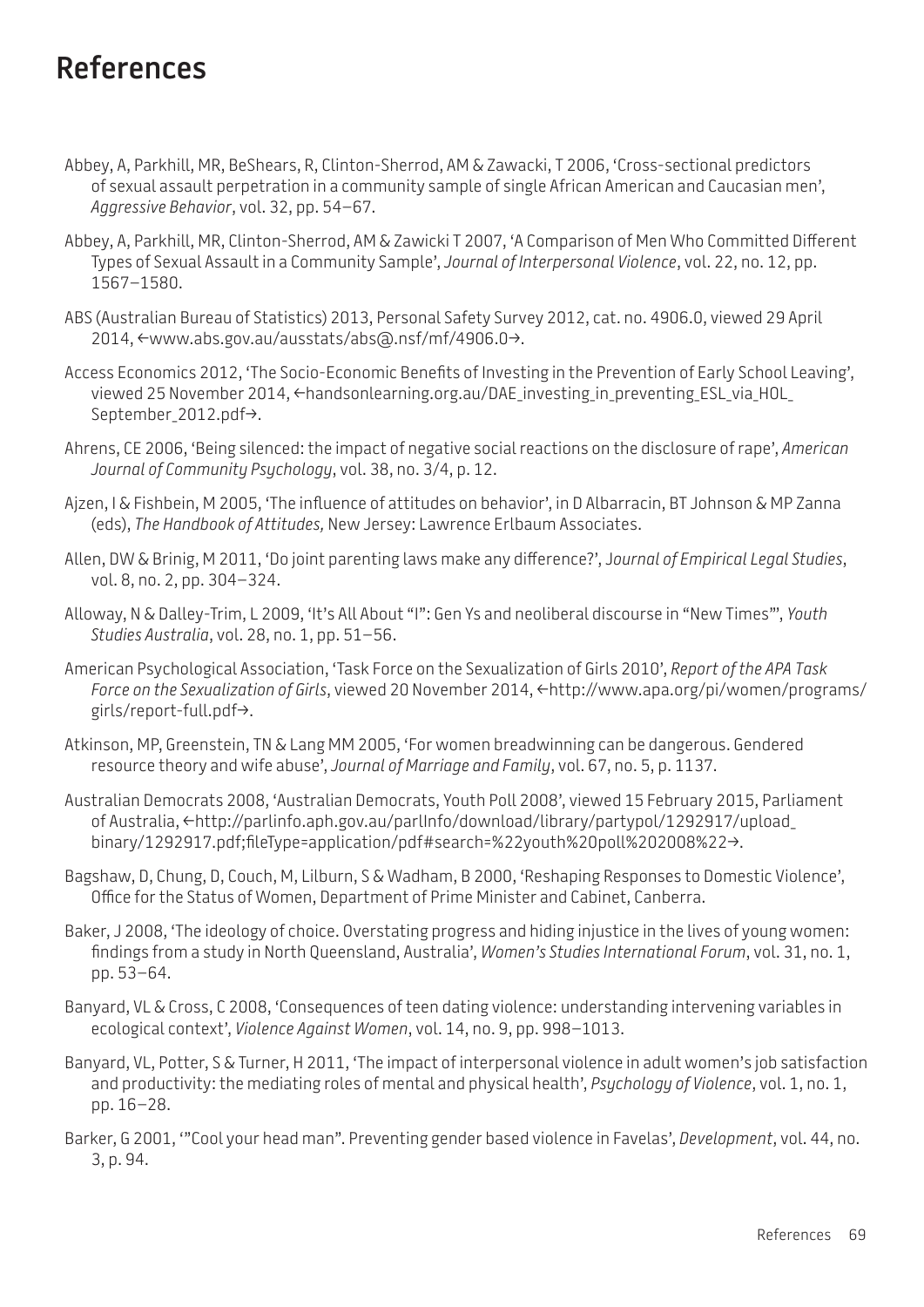- Belknap, J & Melton, H 2005, 'Are Heterosexual Men Also Victims of Intimate Partner Abuse?', viewed 6 January 2014, <http://www.xyonline.net/sites/default/files/Belknap,%20Are%20heterosexual%20men%20also. pdf>.
- The Body Shop Australia 2006, 'The Body Shop Australia's Survey of Community Attitudes, Understandings and Responses to Abuse in Relationships: A Summary of Findings', The Body Shop Australia, Mulgrave,
- Boeckmann, RJ & Turpin-Petrosino, C 2002, 'Understanding the harm of hate crime', *Journal of Social Issues*, vol. 58, pp. 207–225.
- Bohner, G, Siebler, F & Schmelcher, J 2006, 'Social norms and the likelihood of raping: perceived rape myth acceptance of others affects men's rape proclivity', *Personality and Social Psychology Bulletin*, vol. 32, no. 3, pp. 286–297.
- Brannon, L 2011, Gender: Psychological Perspectives, 6th edn, Boston, MA: Pearson.
- Brown, Al & Messman-Moore, TL 2010, 'Personal and perceived attitudes supporting sexual aggression as predictors of male college students' willingness to intervene against sexual aggression', *Journal of Interpersonal Violence*, vol. 25, pp. 503–517.
- Bulbeck, C 2008, 'Sex, Love and Feminism in the Asia Pacific: A Cross Cultural Study of Young People's Attitudes', Milton Park: Routledge.
- Bulbeck, C 2009, 'From justice to choice: changes in generational understandings of feminism and gender equality, unpublished paper presented at Feminist Transitions conference', Edge Hill University, UK.
- Caldwell, J & Swan, SC 2012, 'Gender differences in intimate partner violence outcomes', *Psychology of Violence*, vol. 2, pp. 42–57.
- Carlson, BE & Worden, AP 2005, 'Attitudes and beliefs about domestic violence: results of a public opinion survey: I. Definitions of domestic violence, criminal domestic violence, and prevalence', *Journal of Interpersonal Violence*, vol. 20, no. 10, pp. 1197–1218.
- Carmody, M & Willis, K 2006, 'Developing Ethical Sexual Lives: Young People, Sex and Sexual Assault Prevention', University of Western Sydney: SJSC Research Centre.
- Cercone, JJ, Beach, SRH & Arias, I 2005, 'Gender symmetry in dating intimate partner violence: does similar behavior imply similar constructs?', *Violence and Victims*, vol. 20, pp. 207–218.
- Chaiken, S & Trope, Y 1999, 'Dual-Process Theories in Social Psychology', New York: Guilford Press.
- Chan, A & Payne, J 2013, 'Homicide in Australia: 2008–09 to 2009–10', *National Homicide Monitoring Program Annual Report*, Canberra: Australian Institute of Criminology.
- Chesney-Lind, M & Irwin, K 2008, 'Beyond Bad Girls: Gender, Violence and Hype', New York: Routledge.
- Chrisler, J 2012, 'A quick and dirty tour of misogynistic bro culture', *Sex Roles*, vol. 66, issue 11–12, pp. 810– 811.
- Clark, H & Fileborn, B 2011, 'Responding to women's experiences of sexual assault in institutional and care settings', *ACSSA Wrap*, no. 10.
- Collins English Dictionary Complete & Unabridged 10th Edition, n. Dictionary.com, viewed 15 April 2014, <http://dictionary.reference.com/browse/n>.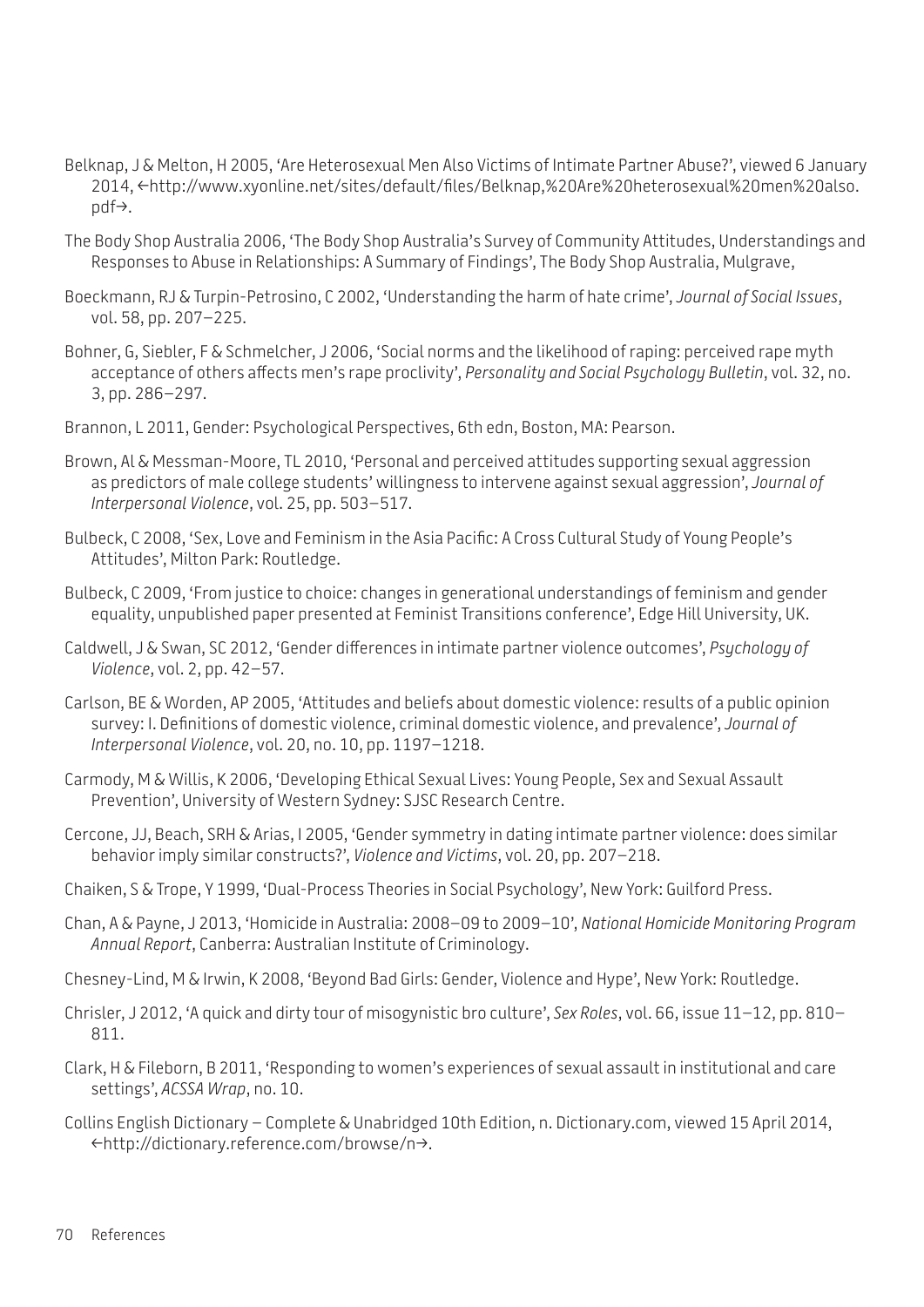- Connolly, J, Friedlander, L, Pepler, D, Craig, W & Laporte, L 2010, 'The ecology of adolescent dating aggression: attitudes, relationships, media use, and socio-demographic risk factors', *Journal of Aggression*, Maltreatment and Trauma, vol. 19, no. 5, pp. 469–491.
- Cotter, D, Hermsen, JM & Vanneman, R 2011, 'The end of the gender revolution? Gender role attitudes from 1977 to 2008', *American Journal of Sociology,* vol. 117, no. 1, pp. 259–289.
- Council of Australian Governments 2010, 'National Plan to Reduce Violence Against Women and their Children', viewed 6 January 2014,  $\leftarrow$ http://www.dss.gov.au/sites/default/files/documents/05 2012/national plan. pdf>.
- Crabbe, M & Corlett, D 2011, 'Eroticising inequality: technology, pornography and young people', *Redress*, vol. 20, No. 1, April 2011, pp. 11–15, viewed 28 July 2014, <http://search.informit.com.au/ documentSummary;dn=132445715718161;res=IELHSS>.
- Davey M 2014, 'US "pick-up artist" Julien Blanc forced to leave Australia after visa cancelled', *The Guardian*, 7 November, viewed 20 November 2014, <http://www.theguardian.com/australia-news/2014/nov/07/ protesters-force-us-pick-up-artist-julien-blanc-to-quit-australian-tour>.
- Davies, L, Ford-Gilboe, M & Hammerton, J 2008, 'Gender inequality and patterns of abuse post leaving', J*ournal of Family Violence*, vol. 24, pp. 27–39.
- Dekeseredy, WS, McKenzie, R & Schwartz, MD 2004, 'Separation/divorce sexual assault: the current state of scientific knowledge', *Aggression and Violent Behavior*, vol. 9, no. 6, pp. 675–691.
- Dill, K & Thill, K 2007, 'Video game characters and the socialization of gender roles: young people's perceptions mirror sexist media depictions', *Sex Roles*, vol. 57, no. 11–12, pp. 851–864.
- Dines, G 2010, 'Pornland: How Porn Has Hijacked Our Sexuality', Boston: Beacon Press.
- Dobash, RE, Dobash, RP, Cavanagh, K & Lewis, R 2004, 'Not an ordinary killer just an ordinary guy when men murder an intimate woman partner', *Violence Against Women*, vol. 10, no. 6, pp. 577–605.
- Doherty, D & Berglund, D 2008, 'Psychological Abuse: a Discussion Paper', Ottawa: Public Health Agency of Canada.
- Draper, N 2011, 'Is your teen at risk? Discourses of adolescent sexting in United States television news', *Journal of Children and Media*, vol. 6, no. 2, pp. 221–236.
- Dunlop, J 2007, 'The US video game industry: analyzing representations of gender and race', *International Journal of Technology and Human Interaction*, vol. 3, no. 2, pp. 96–109.
- Dyson, S & Flood, M 2007, 'Building Cultures of Respect and Non-Violence. A Review of the Literature Concerning Adult Learning and Violence Prevention Programs with Men', Melbourne: Australian Football League and Victorian Health Promotion Foundation.
- Eckersley, R, Wierenga, A & Wyn, J 2006, Flashpoints and Signposts: Pathways to Success and Wellbeing for Australia's Young People, Melbourne: Australia 21, Australian Youth Research Centre and VicHealth.
- Edleson, JL & Nissley, BA 2006, 'Emerging Responses to Children Exposed to Domestic Violence', Harrisburg, Pennsylvania: National Online Resource Centre on Violence Against Women and Pennsylvania Coalition Against Domestic Violence.
- Ellsberg, M, Arango, DJ, Morton, M, Gennari, F, Kiplesund, S, Contreras, Watts, C 2014, 'Prevention of violence against women and girls: what does the evidence say?', *The Lancet*, viewed 25 January 2015, <http:// www.thelancet.com/journals/lancet/article/PIIS0140-6736(14)61703-7/fulltext>.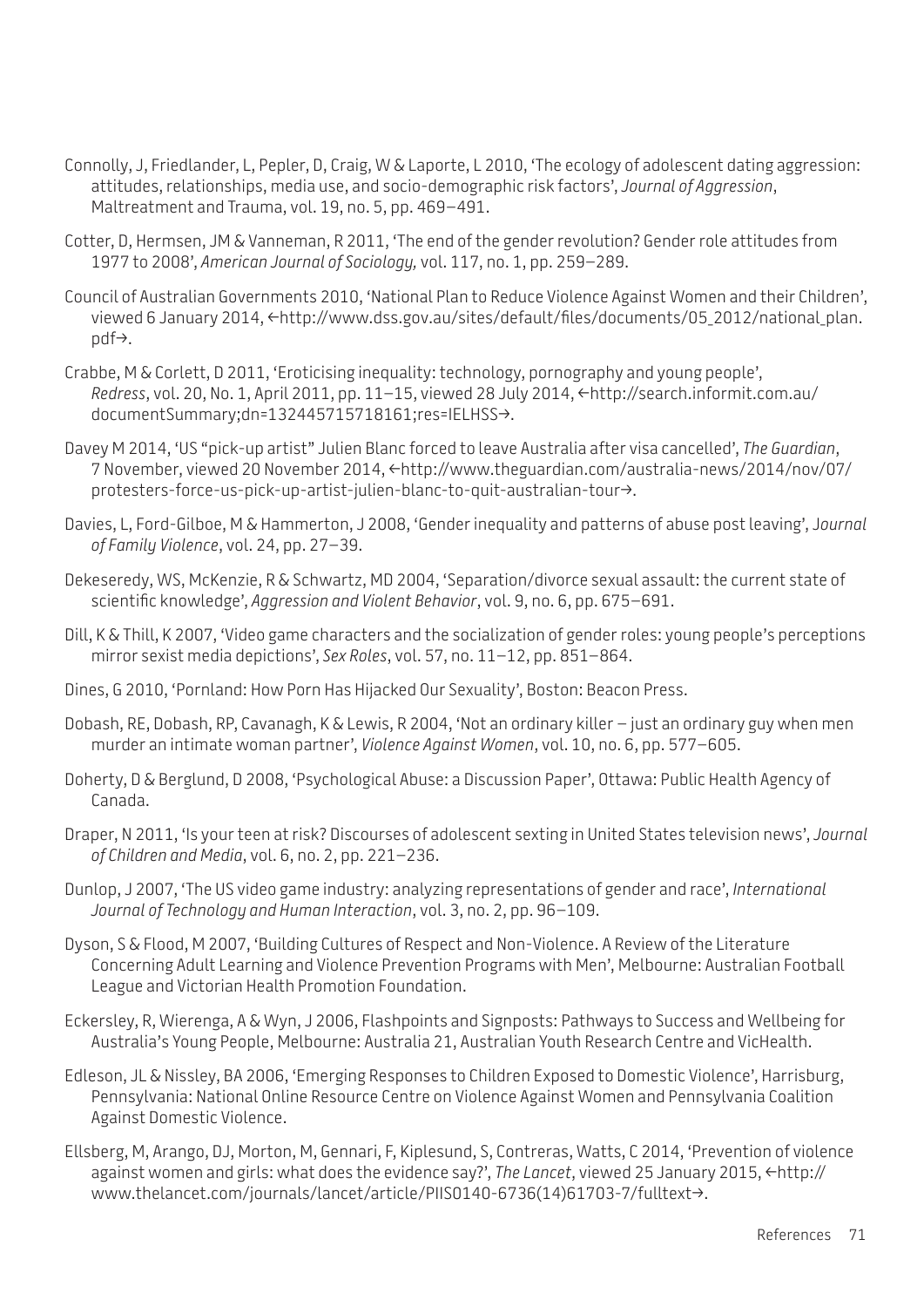- Fabiano, PM, Perkins, W, Berowitz, JL & Stark, C 2003, 'Engaging men as social justice allies in ending violence against women: evidence for a social norms approach', *Journal of American College Health*, vol. 52, no. 3, pp. 105–112.
- Fanslow, JL & Robinson, EM 2009, 'Help-seeking behaviors and reasons for help seeking reported by a representative sample of women victims of intimate partner violence in New Zealand', *Journal of Interpersonal Violence*, vol. 25, no. 929, viewed 24 January 2014, <http://jiv.sagepub.com/ content/25/5/929 $\rightarrow$ .
- Fazio, RH 1990, 'Multiple processes by which attitudes guide behaviour: the mode model as an integrative framework', in MP Zanna (ed.), *Advances in Experimental Social Psychology*, Waltham, Massachusetts: Academic Press, pp. 75–109.
- Flood, M 2007, 'Exposure to pornography among youth in Australia', *Journal of Sociology*, vol. 43, no. 1, pp. 45–60.
- Flood, M & Fergus, L 2008, 'An Assault on Our Future: The impact of violence on young people and their relationships', Sydney, *White Ribbon Foundation*, viewed 25 January 2014, <http://www.whiteribbon.org. au/uploads/media/23546WhiteRibbonYouthSummary.pdf>.
- Flood, M, Fergus, L & Heenan, M, 2009, 'Respectful Relationships: Education Violence Prevention and Respectful Relationships Education in Victorian Secondary Schools', Student Wellbeing Division, Victorian Government Department of Education and Early Childhood Development, Melbourne.
- Flood, M & Pease, B 2006, 'The Factors Influencing Community Attitudes in Relation to Violence Against Women: a Critical Review of the Literature', Victorian Health Promotion Foundation, Melbourne.
- Flood, M & Pease, B 2009, 'Factors influencing attitudes to violence against women', T*rauma, Violence and Abuse*, vol. 10, no. 2, pp. 125–142.
- Flynn, A & Henry, N 2012, 'Disputing consent: the role of jury directions in Victoria', *Current Issues in Criminal Justice*, vol. 24, no. 2, pp. 167–184.
- Forbes, GB, Adams-Curtis, LE, Pakalaka, AH & White, RB 2006, 'Dating aggression, sexual coercion, and aggression-supporting attitudes among college men as a function of participation in aggressive high school sports', *Violence Against Women*, vol. 12, no. 5, pp. 441–455.
- Fulu, E, Warner X, Miedeme, S, Jewkes, R, Roselli, T & Lang, J 2013, 'Why Do Some Men Use Violence Against Women and How Can we Prevent It? Quantitative findings from the United Nations Multi-country study on men and violence in the Asia-Pacific', UNDP, UNFPA, UN Women and UNV, Bangkok.
- Garcia-Moreno, C, Jansen, HAFM, Ellsberg, M, Heise, L & Watts, CH 2005, 'WHO Multi-Country Study on Women's Health and Domestic Violence against Women. Initial results in Prevalence,' *Health Outcomes and Women's Responses*, Geneva: World Health Organization.
- Grubb, A & Turner, E 2012, 'Attribution of blame in rape cases: a review of the impact of rape myth acceptance, gender role conformity and substance use on victim blaming', *Aggression and Violent Behavior*, vol. 17, no. 5, pp. 443–452.
- Hale, A, Borg, C & McClure, P 2006, 'Battered women's syndrome and self-defence', *Law Institute Journal*, vol. 80, no. 4, p. 58.
- Hall, EJ & Rodriguez, MS 2003, 'The myth of postfeminism', *Gender & Society*, vol. 17, no. 6, pp. 878–902.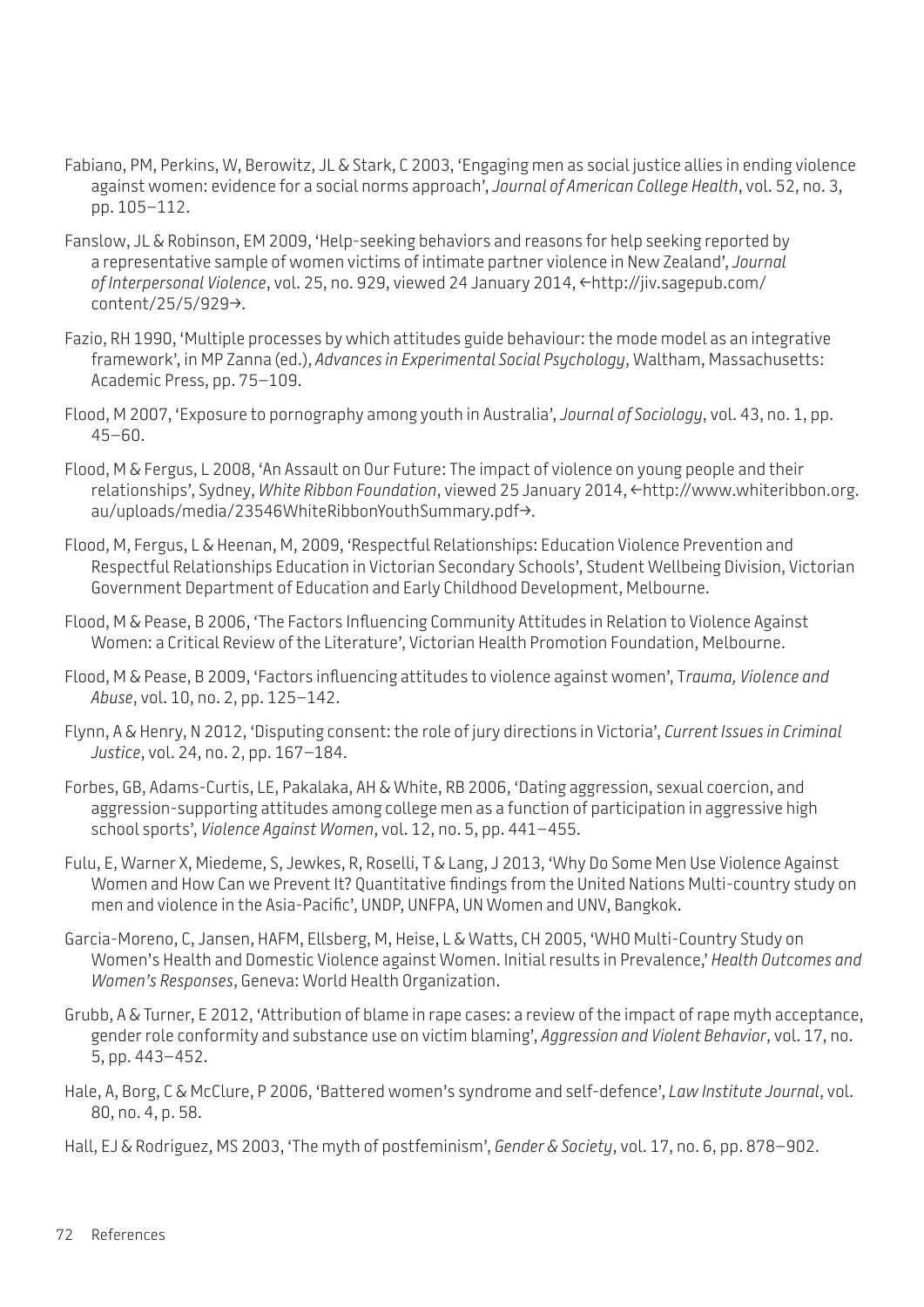- Hand, T, Chung, D & Peters, M 2009, 'The use of information and communication technologies to coerce and control in domestic violence and following separation', *stakeholder paper 6*, viewed 24 January 2014, <www.adfvc.unsw.edu.au/RTF%20Files/Stakeholderpaper\_6.rtf>.
- Harris, A 2004, 'Future Girl: Young Women in the Twenty First Century', New York and London: Routledge.
- Harris, A, Aapola, S & Gonick, M 2000, 'Doing it differently: young women managing heterosexuality in Australia, Finland and Canada', *Journal of Youth Studies vol. 3*, no. 4, pp. 373–388.
- Harris, A & Wyn, J 2009, 'Young people's politics and the microterritories of the local', *Australian Journal of Political Science*, vol. 44, no. 2, pp. 327–344.
- Headey, B, Scott, D & de Vaus, D 1999, 'Domestic violence in Australia: are men and women equally violent?', *Australian Social Monitor*, no. 2, pp. 57–62.
- Healey, L 2013, 'Voices against Violence: Current Issues in Understanding and Responding to Violence against Women with Disabilities', viewed 15 May 2014,  $\leftarrow$ http://wdv.org.au/documents/Voices%20Against%20 Violence%20Paper%20Two%20Current%20Issues%20in%20Understanding%20and%20Responding%20 to%20Violence%20Against%20Women%20with%20Disabilitites%20%28PDF%201.1MB%29.pdf>.
- Heise, L 1998, 'Violence against women: an integrated, ecological framework', *Violence Against Women*, vol. 4, no. 3, pp. 262–290.
- Heise, L, Elsburg, M & Goetmoeller, M 1999, 'Ending violence against women', *Population Reports*, vol. XXVII, no. 4 (Issues in World Health series L, no. 11).
- Holdsworth, R 2000, 'Education in Asia: schools that create real roles of value for young people', *Prospects Quarterly Review of Education*, vol. 30, no. 3 (Issue 115).
- Holt, S, Buckley, H & Whelan, S 2008, 'The impact of exposure to domestic violence on children and young people: a review of the literature', *Child Abuse & Neglect*, vol. 32, pp. 797–810.
- Holtzworth-Munroe, A 2005, 'Male versus female intimate partner violence: putting controversial findings into context', *Journal of Marriage and Family*, vol. 67, issue 5, pp. 1120–1125.
- Humphreys, C, Houghton, C & Ellis, J 2008, 'Literature Review: Better Outcomes for Children and Young People Experiencing Domestic Abuse – Directions for Good Practice', Edinburgh: Scottish Government.
- Inglehart, R & Norris, P 2003, 'The true clash of civilizations', *Foreign Policy*, no. 135, pp. 62–70.
- Jewkes, R, Fulu, E, Roselli, T & Garcia-Moreno, C 2012, 'Prevalence of and factors associated with non-partner rape perpetration: findings from the UN Multi-Country Crosssectional Study on Men and Violence in Asia and the Pacific', *Lancet*, vol. 1, issue 4, pp. e208–218.
- Johnson, BT, Maio, GR & Smith-MClallen, A 2005, 'Communication and attitude change: causes, processes, and effects', in D Albarracin, B Johnson & M Zanna (eds), *The Handbook of Attitudes*, London: Lawrence Erlbaum Associates.
- Jonsson, B & Flanagan, C 2000, 'Young People's Views on Distributive Justice, Rights and Obligations: A Cross-Cultural Study', *Oxford: UNESCO*, Blackwell.
- Kaestle, CE, Halpern, CT & Brown, JD 2007, 'Music videos, pro wrestling, and acceptance of date rape among middle school males and females: an exploratory analysis', *Journal of Adolescent Health*, vol. 40, no. 2, pp. 185–197.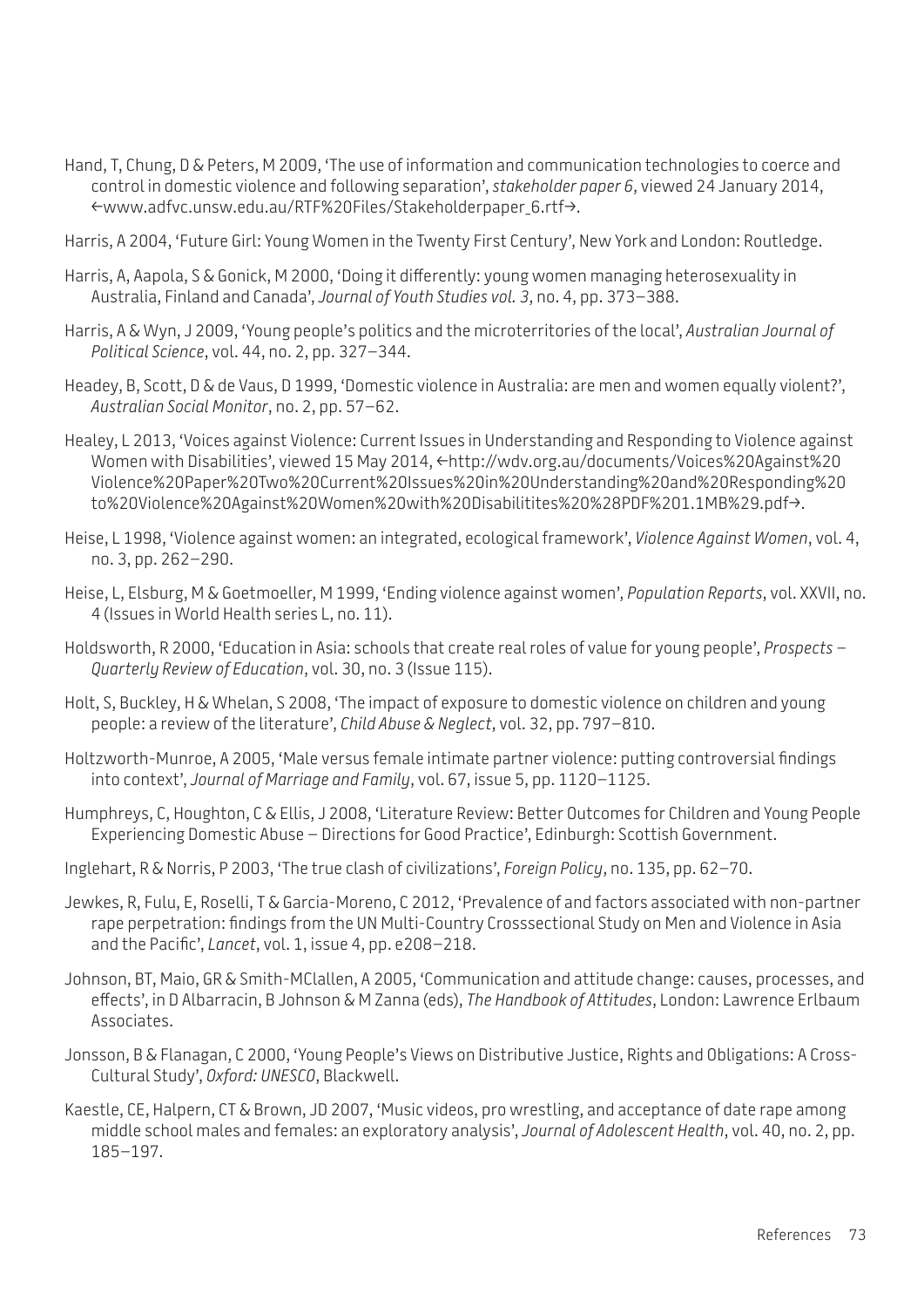- Keith, T 2013, 'Breaking down the bro code', in S Tarrant (ed), *Men Speak Out: Views on Gender, Sex and Power,*  New York and London: Routledge.
- Kelly, L 2010, 'The (in)credible words of women: false allegations in European rape research', *Violence Against Women*, vol. 16, no. 12, pp. 1345–1355.
- Kimmel, MS 2002, '"Gender symmetry" in domestic violence: a substantive and methodological research review', *Violence Against Women,* vol. 8, pp. 132–163.
- Kohut, A, Keeter, S, Doherty C, Dimock, M & Christian L 2012, 'Assessing the representativeness of public opinion surveys', *The Pew Research Centre for the People and the Press*, Washington accessed 12 October 2014, at http://www.people-press.org/files/legacy-pdf/Assessing%20the%20Representativeness%20 of%20Public%20Opinion%20Surveys.pdf.
- Koskela, H 1999, 'Gendered exclusions: women's fear of violence and changing relations to space', *Geogrfiska Annaler*, Series B. Human Geography, vol. 22, no. 7, pp. 111–124.
- Lahelma, E & Gordon, T 2008, 'Resources and in(ter)dependence: young people's reflections on parents', Young, vol. 16, no. 2, pp. 209–226.
- Larcombe, W 2011, 'Falling rape conviction rates: (some) feminist aims and measures for rape law', *Feminist Legal Studies*, vol. 19, pp. 27–45.
- Levy, A 2005, 'Female Chauvinist Pigs: Women and the Rise of Raunch Culture', Melbourne: Schwartz.
- Lievore, D 2003, 'Non-reporting and Hidden Recording of Sexual Assault: An International Literature Review', *Australian Institute of Criminology*, viewed 24 January 2014, http://www.dss.gov.au/sites/default/files/ documents/05\_2012/hidden\_recording\_sexualassault.pdf
- Lila, M, Herrero, J & Gracia, E 2008, 'Evaluating attribution of responsibility and minimisation by male batterers: implications for batterer programs', *Open Criminology Journal*, vol. 1, pp. 4–11.
- Lippman, JR & Campbell, SW 2014, 'Damned if you do, Damned if you don't…if you're a girl: relational and normative contexts of adolescent sexting in the United States', *Journal of Children and Media*, vol. 8, no. 4, pp. 371–376.
- Lisak, D, Gardinier, L, Nicksa, SC & Cote, AM 2010, 'False allegations of sexual assault: an analysis of ten years of reported cases', *Violence Against Women*, vol. 16, no. 12, pp. 1318–1334.
- Lounsbury, K, Mitchell, K, & Finkelhor, D 2011, 'The True Prevalence of 'sexting': Fact Sheet', *Crimes Against Children Research Centre,* University of New Hampshire.
- MacDonald, A 2012, 'Policing family violence', *Parity,* vol. 25, no. 2, pp. 42–43.
- McDonald, P & Flood, M 2012, *'Encourage. Support. Act! Bystander Approaches to Sexual Harassment in the Workplace'*, Australian Human Rights Commission, Sydney.
- McGlade, H 2012, 'Our Greatest Challenge. Aboriginal Children and Human Rights', Aboriginal Studies Press, Canberra.
- McGregor, K 2009, 'National Community Attitudes towards Violence against Women Survey: a full technical report', Australian Institute of Criminology, Canberra.
- McMahon, S (in consultation with Karen Baker) 2011, 'Changing Perceptions of Sexual Violence Over Time', viewed 6 February 2014, ←http://vawnet.org/Assoc\_Files\_VAWnet/AR\_ChangingPerceptions.pdf→.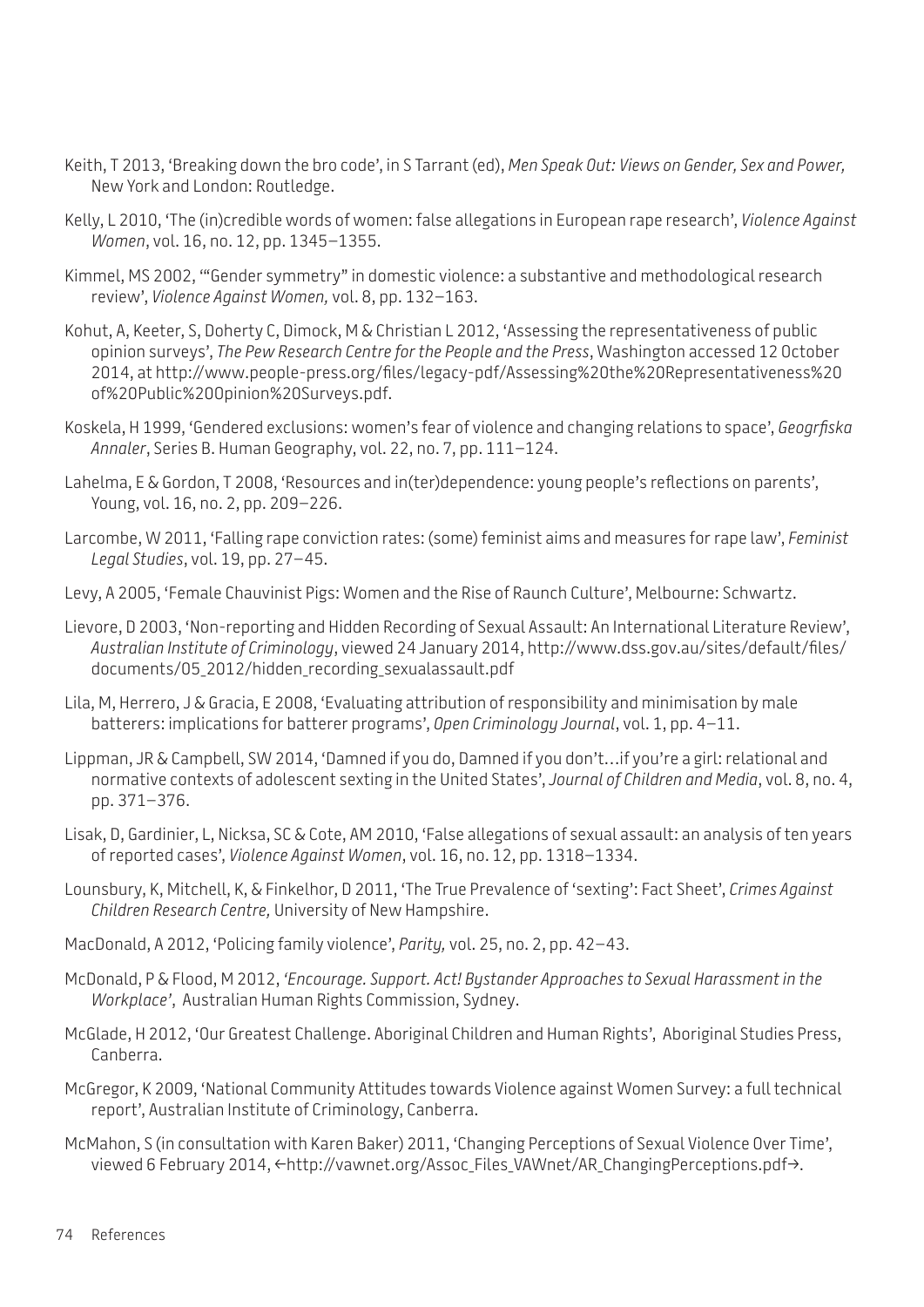- McRobbie, A 2004, 'Notes on postfeminism and popular culture: Bridget Jones and the new gender regime', in A Harris (ed), *All About the Girl: Culture, Power and Identity*, New York and London: Routledge.
- McRobbie, A 2007, 'Top girls? young women and the post-feminist sexual contract', *Cultural Studies*, vol. 21, no. 4, pp. 718–737.
- Mission Australia 2008, 'National Survey of Young Australians 2008: Key and Emerging Issues', Mission Australia, Sydney.
- Mitchell K, Finkelhor, D, Jones, L & Wolak, J 2012, 'Prevalence and characteristics of youth sexting: A National Study', *Pediatrics*, vol. 129, no 13, pp. 13–20.
- Murray, S 2007, '"Why doesn't she just leave?" Belonging, disruption and domestic violence', *Women's Studies International Forum*, vol. 31, pp. 65–72.
- Murray, S & Powell, A 2009, '"What's the problem?" Australian public policy constructions of domestic and family violence', *Violence Against Women*, vol. 15, no. 5, pp. 532–552.
- Myer, S 2012, 'Why women stay: a theoretical examination of rational choice and moral reasoning in the context of intimate partner violence', *Australian & New Zealand Journal of Criminology*, vol. 45, no. 2, pp. 179–193.
- Nash, ST 2005, 'Through black eyes: African American women's constructions of their experiences with intimate male partner violence', *Violence against Women*, vol. 11, no. 11, pp. 1420–1440.
- National Council to Reduce Violence against Women and their Children 2009a, 'Background Paper to Time for Action: The National Council's Plan for Australia to Reduce Violence against Women and their Children, 2009–2021', Commonwealth of Australia, Canberra.
- National Council to Reduce Violence against Women and their Children 2009b, 'The Cost of Violence against Women and their Children', viewed 6 January 2014, ←http://www.dss.gov.au/sites/default/files/ documents/05\_2012/vawc\_economic\_report.pdf→.
- National Crime Prevention 2001, 'Young People and Domestic Violence: National Research on Young People's Attitudes and Experiences of Domestic Violence', Crime Prevention Branch, Commonwealth Attorney-General's Department, Canberra.
- Noonan, RK & Charles, D 2009, 'Developing teen dating violence prevention strategies: formative research with middle school youth', *Violence Against Women*, vol. 15, no. 9, p. 1087.
- Norlander, B & Eckardt, C 2005, 'Anger, hostility and male perpetrators of intimate partner violence. A metaanalytic review', *Clinical Psychology Review*, vol. 25, no. 2, pp. 119–152.
- O'Neil, M & Morgan, P 2010, 'American Perceptions of Sexual Violence', viewed 20 January 2014, <https:// www.google.com.au/#q=O%27Neil+and+Morgan+Frameworks+Institute+violence>.
- Papadopoulos, L 2010, 'Sexualisation of Young People: Review', UK Home Office.
- Pease, B & Flood, M 2008, 'Rethinking the significance of attitudes in preventing men's violence against women', *Australian Journal of Social Issues*, vol. 43, no. 44, pp. 547–561.
- Pennay, DW & Vickers, NJ 2013, 'Social Research Centre Dual Frame Omnibus Survey', Technical and Methodological Report.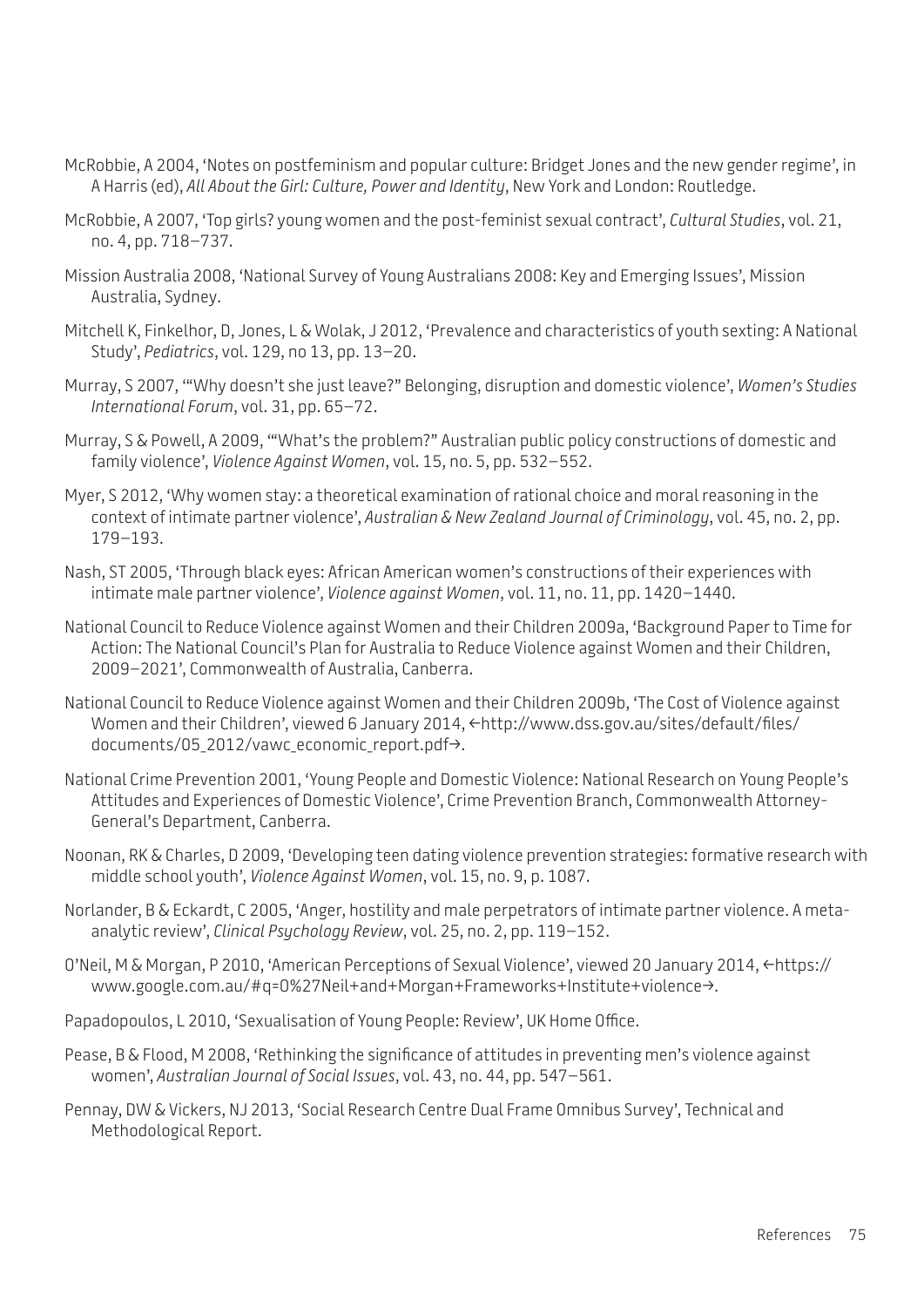- Phippen, A 2009, 'Sharing personal images and videos among young people', viewed 11 November 2014, <http://www.swgfl.org.uk/products-services/Online-Safety-Services/E-Safety-Resources/E-Safety-Research/Content/Sexting-Survey-2.aspx>.
- Phipps, A & Young, I 2014, 'Neoliberalisation and "Lad Cultures" in Higher Education', *Sociology*, 19 August 2014.
- Postmus, JL, McMahon, S, Warrener, C & Macri, L 2011, 'Factors that influence attitudes, beliefs, and behaviors of students toward survivors of violence', J*ournal of Social Work Education*, vol. 47, no. 2, pp. 303–319.
- Powell, A 2011, 'Review of Bystander Approaches in Support of Preventing Violence Against Women', Victorian Health Promotion Foundation, Carlton.
- Powell, A 2012, 'More than Ready: Bystander Action to Prevent Violence Against Women in the Victorian Community', Victorian Health Promotion Foundation, Carlton.
- Prior, M, Sanson, A, Smart, D & Oberklaid, F 2000, 'Pathways from Infancy to Adolescence: Australian Temperament Project 1983–2000', Australian Institute of Family Studies, Melbourne.
- Rees, S, Silove, D, Chey, T, Ivancic, L, Steel, Z, Creamer, M, Teesson, M, Bryant, R, McFarlane, AC, Mills, KL, Slade, T, Carragher, N, O'Donnell, M, Forbes, D, 2011, 'Lifetime prevalence of gender-based violence in women and the relationship with mental disorders and psychosocial function', *Journal of the American Medical Association*, vol. 306, no. 5, pp. 513–521.
- Rich, E 2005, 'Young women, feminist identities and neo-liberalism', *Women's Studies International Forum,* vol. 28, no. 6, pp. 495–508.
- Richards, K 2011, 'Children's Exposure to Domestic Violence in Australia', Australian Institute of Criminology, Canberra.
- Ringrose, J, Gill, R, Livingstone, S & Harvey, L, 2012, 'A Qualitative Study of Children, Young People and 'Sexting', report prepared for the National Society for Prevention of Cruelty to Children, NSPCC, London.
- Roberts, AL, Gilman, SE, Fitzmaurice, G, Decker, MR, Koenen, KC & Karestan, C 2010, 'Witness of intimate partner violence in childhood and perpetration of intimate partner violence in adulthood', *Epidemiology,* vol. 21, no. 6, pp. 809–818.
- Roberts, AL, McLaughlin, KA, Conron, KJ & Koenen, KC 2011, 'Adulthood stressors, history of childhood adversity, and risk of perpetration of intimate partner violence', American Journal of Preventive Medicine, vol. 40, no. 2, pp. 128–138.
- Robinson, KH 2005, 'Reinforcing hegemonic masculinities through sexual harassment: issues of identity, power and popularity in secondary schools', *Gender and Education*, vol. 17, no. 1, pp. 19–37.
- Rúdólfsdóttir, AG & Jolliffe, R 2008, '"I don't think people really talk about it that much": young women discuss feminism', *Feminism and Psychology*, vol. 18, no. 2, pp. 268–274.
- Salazar, LK, Baker, CK, Price, AW & Carlin, K 2003, 'Moving beyond the individual. Examining the effects of domestic violence policies on social norms', *American Journal of Community Psychology*, vol. 32, no. 3/4, pp. 253–263.
- Sanday, PR 1981, 'The socio-cultural context of rape: a cross-cultural study', *Journal of Social Issues,* vol. 37, issue 4, pp. 5–27.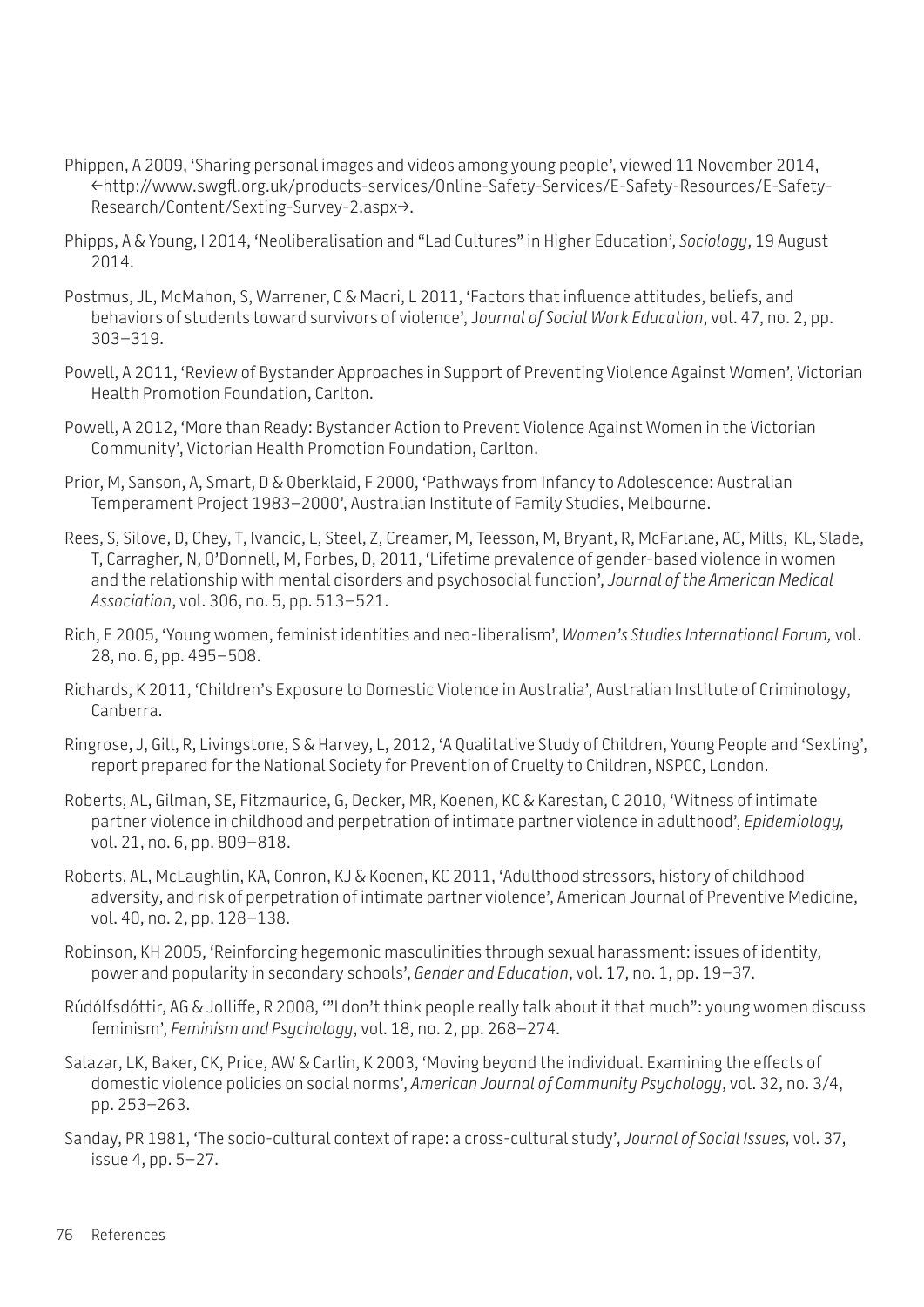- Sathiparsa, R 2008, 'Developing alternative masculinities as a strategy to address gender-based violence', *International Social Work*, vol. 51, no. 3, p. 348.
- Schissel, B 2000, 'Boys against girls', *Violence Against Women*, vol. 6, no. 9, pp. 960–987.
- Schneider, EM 1991, 'The violence of privacy', *Connecticut Law Review,* vol. 23, p. 973.
- Scott, K & Straus, M 2007, 'Denial, minimization, partner blaming, and intimate aggression in dating partners', *Journal of Interpersonal Violence,* vol. 22, no. 7, pp. 851–871.
- Sears, HA & Byers, ES 2010, 'Adolescent girls' and boys' experiences of psychologically, physically, and sexually aggressive behaviors in their dating relationships: co-occurrence and emotional reaction', *Maltreatment and Trauma*, vol. 19, no. 5, pp. 517–539.
- Sety, M 2012, 'What Do We Know about Dating Violence among Australian Adolescents?', Australian Domestic and Family Violence Clearinghouse, Sydney.
- Shaffer, M & Bala, N 2003, 'Wife abuse, child custody and access in Canada', in R Geffner, RS Ingelman & J Zellner (eds), *The Effects of Intimate Partner Violence on Children*, Haworth Maltreatment & Trauma Press, pp. 253–276, New York.
- Squires, CR, Kohn-Wood, LP, Chavous, T & Carter, PL, 2006, 'Evaluating agency and responsibility in gendered violence: African American youth talk about violence and hip hop', *Sex Roles: A Journal of Research*, vol. 55, no. 11–12, pp. 725–737.
- Stark, E 2009, 'Coercive Control: How Men Entrap Women in Personal Life', Oxford University Press, New York.
- Strassberg, DS, McKinnon, RK, Sustaíta, MA & Rullo J, 2012, 'Sexting by high school students: an exploratory and descriptive study', *Archives of Sexual Behavior*, vol. 42, no. 1, pp. 15–21.
- Suarez, E & Gadalla, TM 2010, 'Stop blaming the victim: a meta-analysis on rape myths', *Journal of Interpersonal Violence*, vol. 25, no. 11, viewed 23 January 2014, <http://jiv.sagepub.com/ content/25/11/2010>.
- Such, E & Walker, R 2004, 'Being responsible and responsible beings: children's understanding of responsibility', *Children and Society*, vol. 18, no. 3, pp. 231–242.
- Swan, SC, Gambone, LJ, Van Horn, ML, Snow, DL & Sullivan, TP 2012, 'Factor structures for aggression and victimization among women who used aggression against male partners', *Violence Against Women*, vol. 18, pp. 1045–1066.
- Swim, JK, Aikin, KJ, Hall, WS & Hunter, BA 1995, 'Sexism and racism: old fashioned and modern prejudices', *Journal of Personality and Social Psychology,* vol. 68, no. 2, pp. 199–214.
- Teten, AL, Ball, B, Valle, LA, Noonan, R & Rosenbluth, B 2009, 'Considerations for the definition, measurement, consequences and prevention of dating violence victimization among adolescent girls', *Journal of Women's Health*, vol. 18, no. 7, pp. 923–927.
- Thapar-Björkert, S & Morgan, KJ 2010, '"But sometimes I think…they put themselves in the situation": exploring blame and responsibility in interpersonal violence', *Violence Against Women*, vol. 16, no. 1, pp. 32–59.
- Tougas, F, Brown, R, Beaton, AM & Joly, S 1995, 'Neosexism: plus ça change, plus c'est pareil', *Personality and Social Psychology*, viewed 22 January 2014, <http://psp.sagepub.com/content/21/8/842>.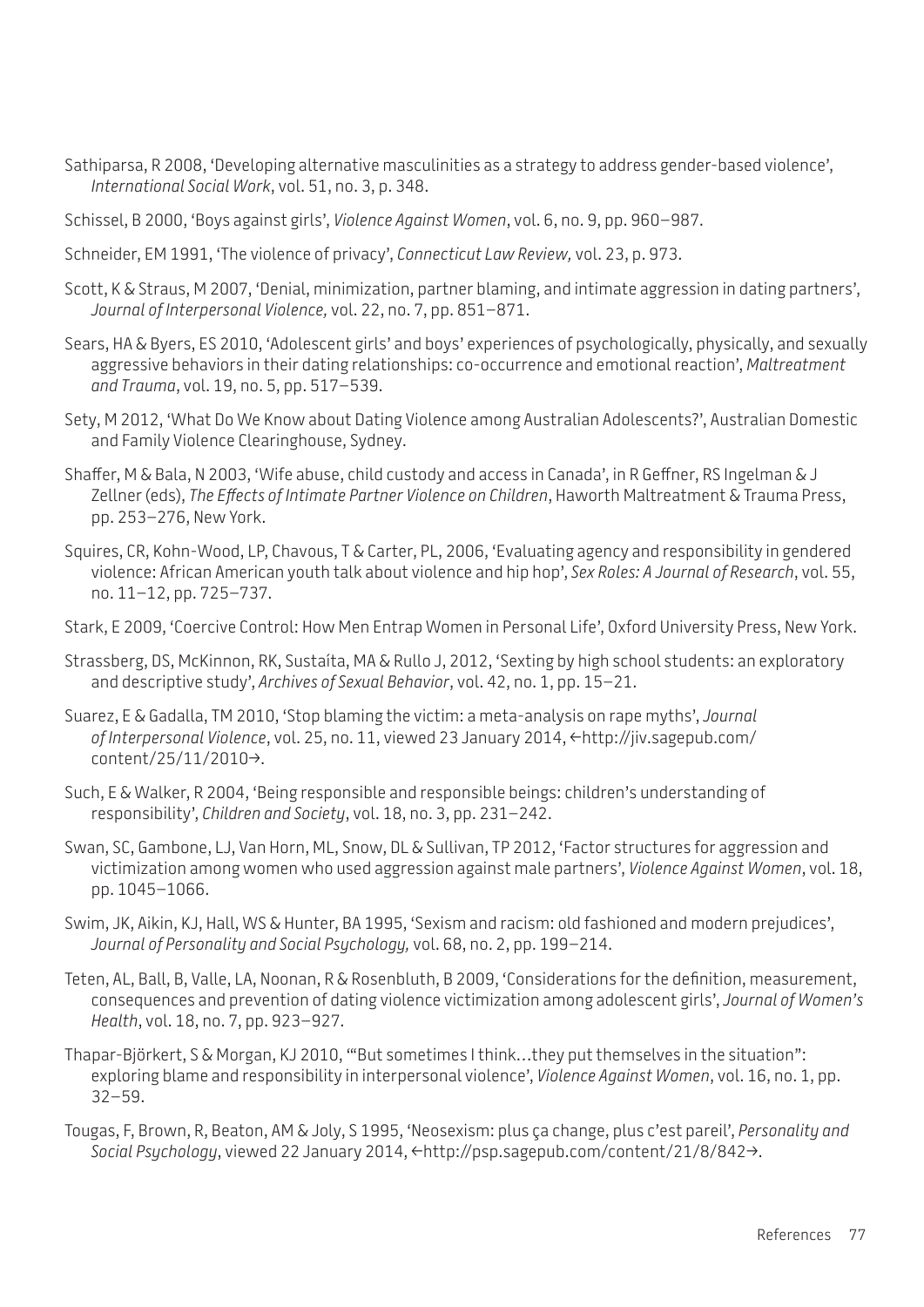- Trewin, D 2002, 'Selected Social and Housing Characteristics', ABS cat. no. 2015, Australian Bureau of Statistics, Canberra.
- Tucci, J, Mitchell, J & Goddard, C 2007, 'Children's Fears, Hopes and Heroes: Modern Childhood in Australia', Australian Childhood Foundation, Ringwood.
- Tucci, J, Mitchell, J & Goddard, C 2008, 'Children's Sense of Safety: Children's Experiences of Childhood in Contemporary Australia', Australian Childhood Foundation, Ringwood.
- UN (United Nations) 1993, 'Declaration on the Elimination of Violence Against Women', UN Resolution 48/104, Proceedings of the 85th Plenary Meeting, United Nations General Assembly, Geneva, viewed 6 February 2014, <http://www.un.org/documents/ga/res/48/a48r104.htm>.
- UN (United Nations) 2006, 'Ending Violence Against Women: from Words to Action', study of the Secretary General, UN General Assembly, viewed 6 January 2014, <http://www.un.org/womenwatch/daw/public/ VAW\_Study/VAWstudyE.pdf→
- UN (United Nations) 2012, 'Report of the Expert Group Meeting on Prevention of Violence against Women and Girls to the Commission on the Status of Women 4–15 March 2013', viewed 20 May 2014, <http://www. unwomen.org/~/media/Headquarters/Attachments/Sections/Library/Publications/2012/11/Report-ofthe-EGM-on-Prevention-of-Violence-against-Women-and-Girls.pdf>.
- Valentine, G 2004, 'Public Space and the Culture of Childhood', Aldershot: Ashgate.
- van Egmond, Ml, Baxter, J, Buchler, S & Western, M 2010, 'A stalled revolution? Gender role attitudes in Australia, 1986–2005', Journal Population Research, 27, pp. 147–168.
- Victorian Equal Opportunity & Human Rights Commission 2013, 'Guideline: Transgender people at work. Complying with the Equal Opportunity Act 2010 in Employment', Victorian Equal Opportunity & Human Rights Commission, Melbourne, Australia.
- VicHealth 2004, 'The Health Costs of Violence: Measuring the Burden of Disease Caused by Intimate Partner Violence. A Summary of Findings', Victorian Health Promotion Foundation, Melbourne.
- VicHealth 2007, 'Preventing Violence Before It Occurs: a Framework and Background Paper to Guide the Primary Prevention of Violence Against Women in Victoria', Victorian Health Promotion Foundation, Melbourne.
- VicHealth 2010, 'National Survey on Community Attitudes to Violence Against Women 2009. Changing cultures, changing attitudes – preventing violence against women'. A summary of findings, Victorian Health Promotion Foundation, Melbourne.
- VicHealth 2014, 'Australians' attitudes to violence against women. Findings from the 2013 National Community Attitudes towards Violence Against Women Survey (NCAS)', Victorian Health Promotion Foundation, Melbourne.
- Victorian Law Reform Commission 2006, 'Review of Family Violence Laws: Report', Victorian Law Reform Commission, Melbourne.
- Webster, K, Pennay, P, Bricknall, R, Diemer, K, Flood, M, Powell, A, Politoff, V & Ward, A 2014, 'Australians' attitudes to violence against women: Full technical report', Findings from the 2013 National Community Attitudes towards Violence Against Women Survey (NCAS), Victorian Health Promotion Foundation, Melbourne, Australia.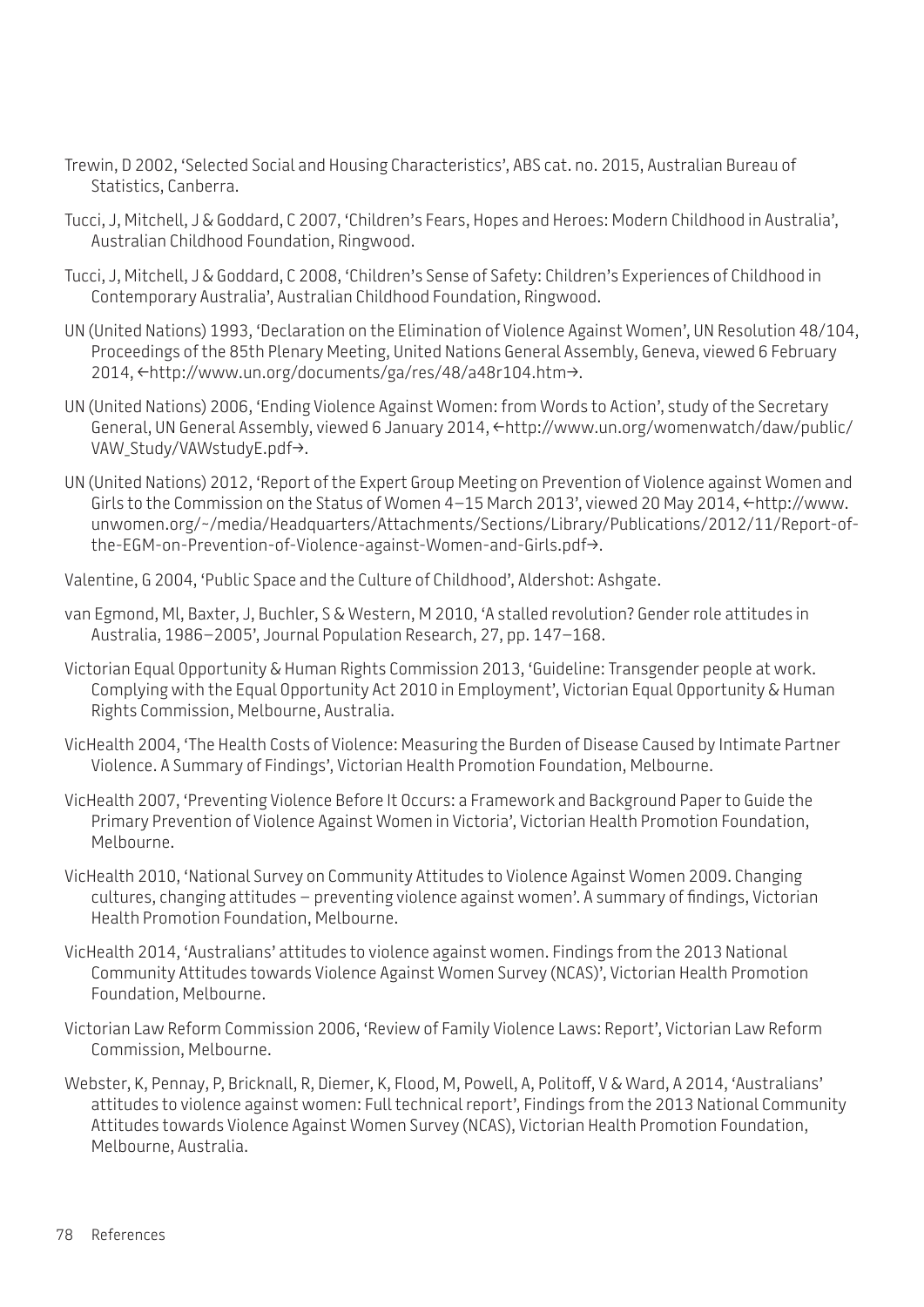- Weisz, AN & Black, BM 2010, 'Peer education and leadership in dating violence prevention: strengths and challenges', *Journal of Aggression*, Maltreatment & Trauma, vol. 19, no. 6, pp. 641–660.
- Weldon, S & Gilchrist, E 2012, 'Implicit theories in intimate partner violence offenders', *Journal of Family Violence*, vol. 27, no. 8, pp. 761–772.
- WHO (World Health Organization) 2002, 'World Report on Violence and Health', WHO, Geneva.
- WHO (World Health Organization) 2010, 'Violence Prevention: the Evidence', WHO, Geneva.
- WHO (World Health Organization) 2013, 'Global and Regional Estimates of Violence Against Women: Prevalence and Health Effects of Intimate Partner Violence and Non-Partner Sexual Violence', WHO, Geneva.
- WHO (World Health Organization) & London School of Hygiene and Tropical Medicine 2010, 'Preventing Intimate Partner and Sexual Violence Against Women: Taking Action and Generating Evidence', WHO, Geneva.
- Worden, AP & Carlson, BE 2005, 'Attitudes and beliefs about domestic violence: results of a public opinion survey: II. Beliefs about causes', *Journal of Interpersonal Violence*, vol. 20, no. 10, pp. 1219–1243.
- Wyn, J & White, R 2013, 'Youth and Society', Oxford University Press, Oxford.
- Yoshioka, MR & Choi, DY 2005, 'Culture and interpersonal violence research: paradigm shift to create a full continuum of domestic violence services', *Journal of Interpersonal Violence*, vol. 20, no. 513.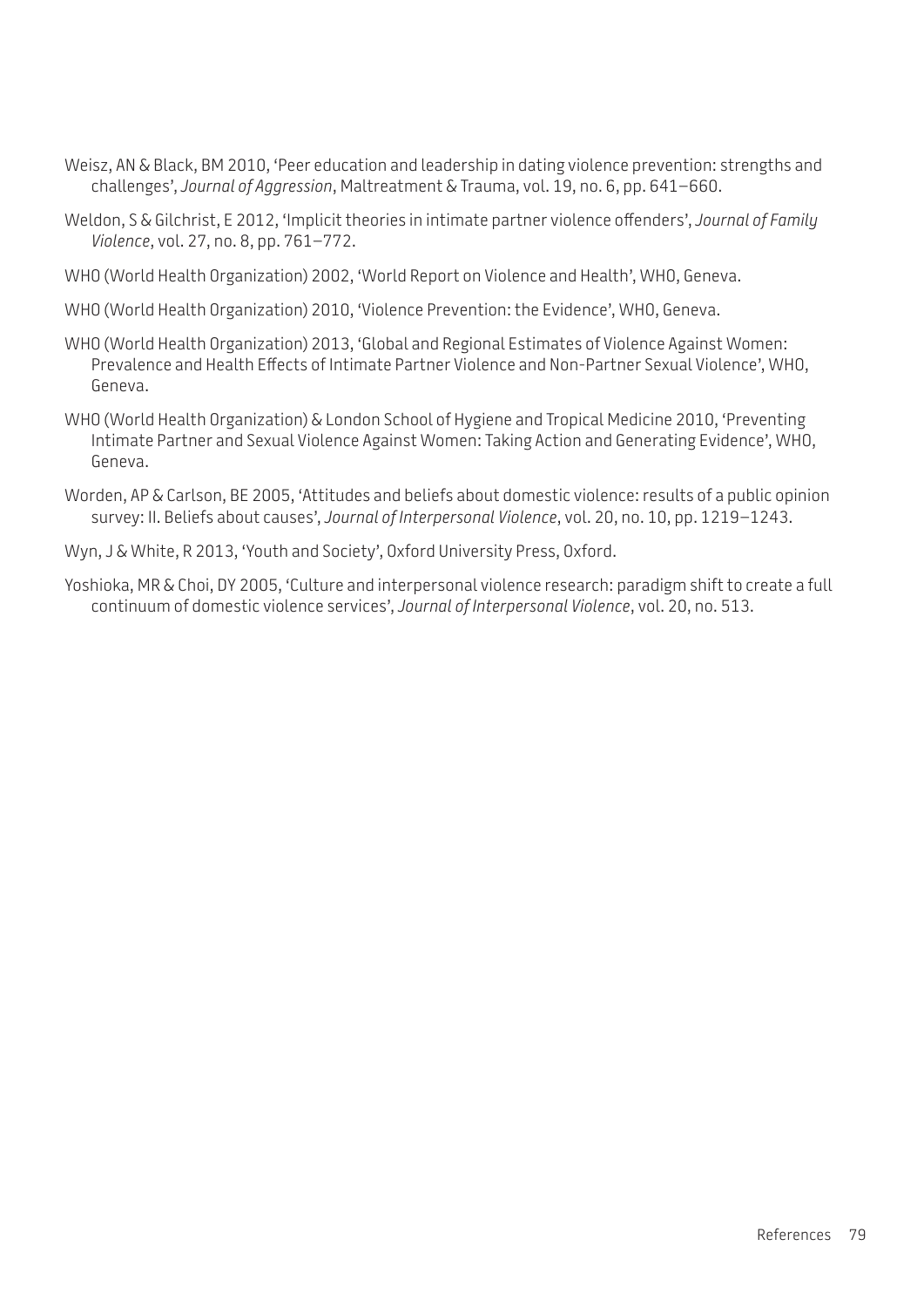# **Appendix A: Gender Inequality in Relationships Scale**

As discussed in Chapter 7, a measure was created to assess attitudinal support for male dominance of decision-making in relationships. Respondents were given two attitudinal statements relating to this. Responses to these statements were based on a Likert scale (1='strongly agree' to 5='strongly disagree'). The statements were:

- • 'Men should take control in relationships and be the head of the household.'
- 'Women prefer a man to be in charge of the relationship.'

A response of 'strongly agree' was given a score of 1, 'somewhat agree' a score of 2, 'neither agree or disagree' a score of 3, 'somewhat disagree' a score of 4 and 'strongly disagree' a score of 5. Using this calculation, the highest possible score a respondent could achieve was 10. This was then multiplied by 10 to give a score for each respondent out of 100.

Where a respondent provided a 'don't know' or 'refused' response to one of the statements, their score was based on one statement, and was multiplied by 20 to ensure all respondents received a score out of 100. Where a respondent provided a 'don't know' or 'refused' response to both statements, no score for gender equality in relationships was calculated for this respondent.

The gender equality in relationships was divided into three categories, where low represents a score equal to or less than 70, medium represents a score of 80 or 90 and high represents a score of 100.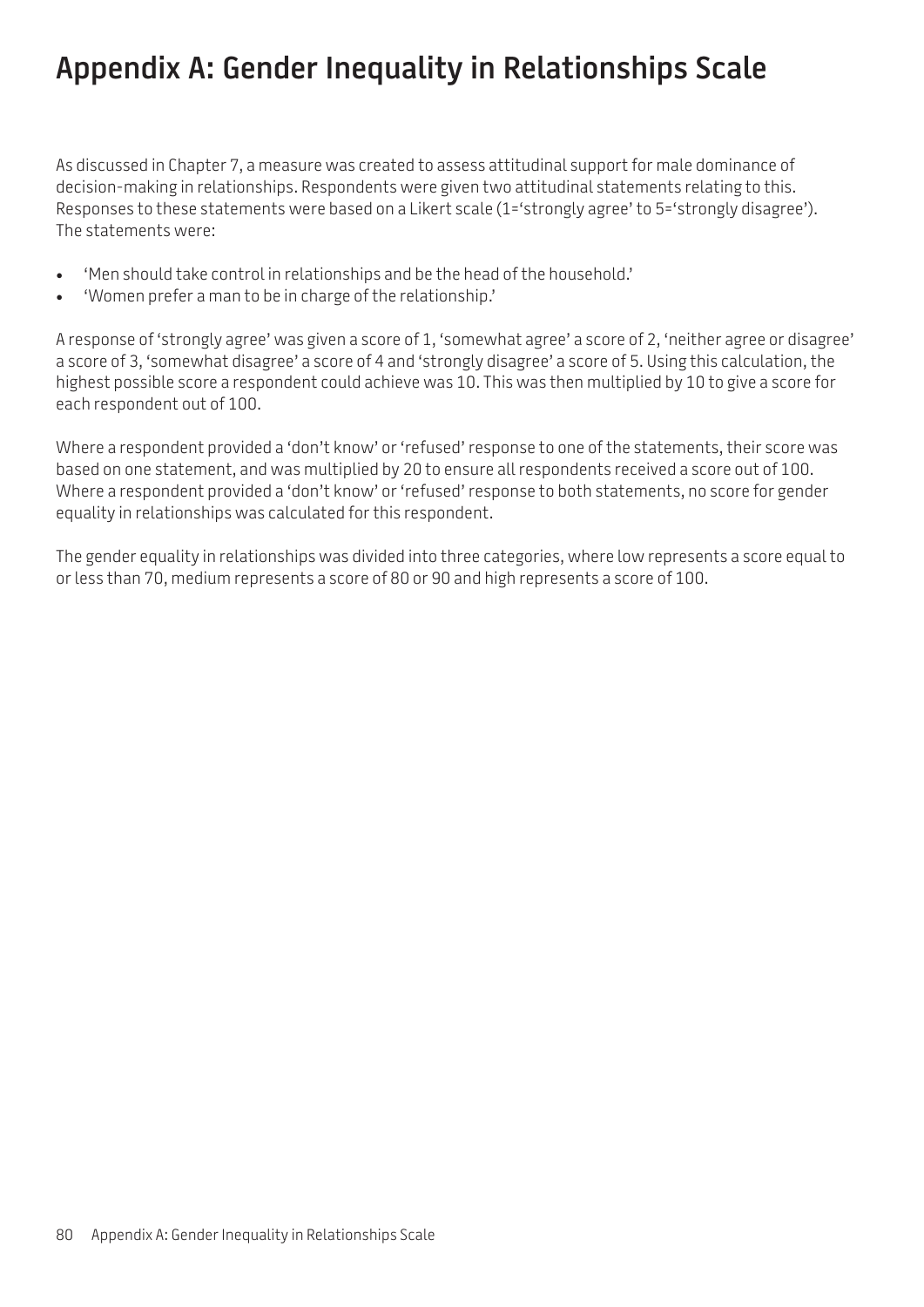#### **Appendix B: Linear regression analysis**

**Figure B1: Relative importance of selected demographic and attitudinal items in explaining variance in the Understanding Violence against Women Scale (% variance explained)**



<sup>1</sup> Included respondent's place of birth as well as the place of birth of their parents.

² Measured with Australian Bureau of Statistics Index of relative Socio-Economic Advantage and Disadvantage.

Attitudes to gender equality measured using the Gender Equality Scale.

Total variance explained by model – 12.9%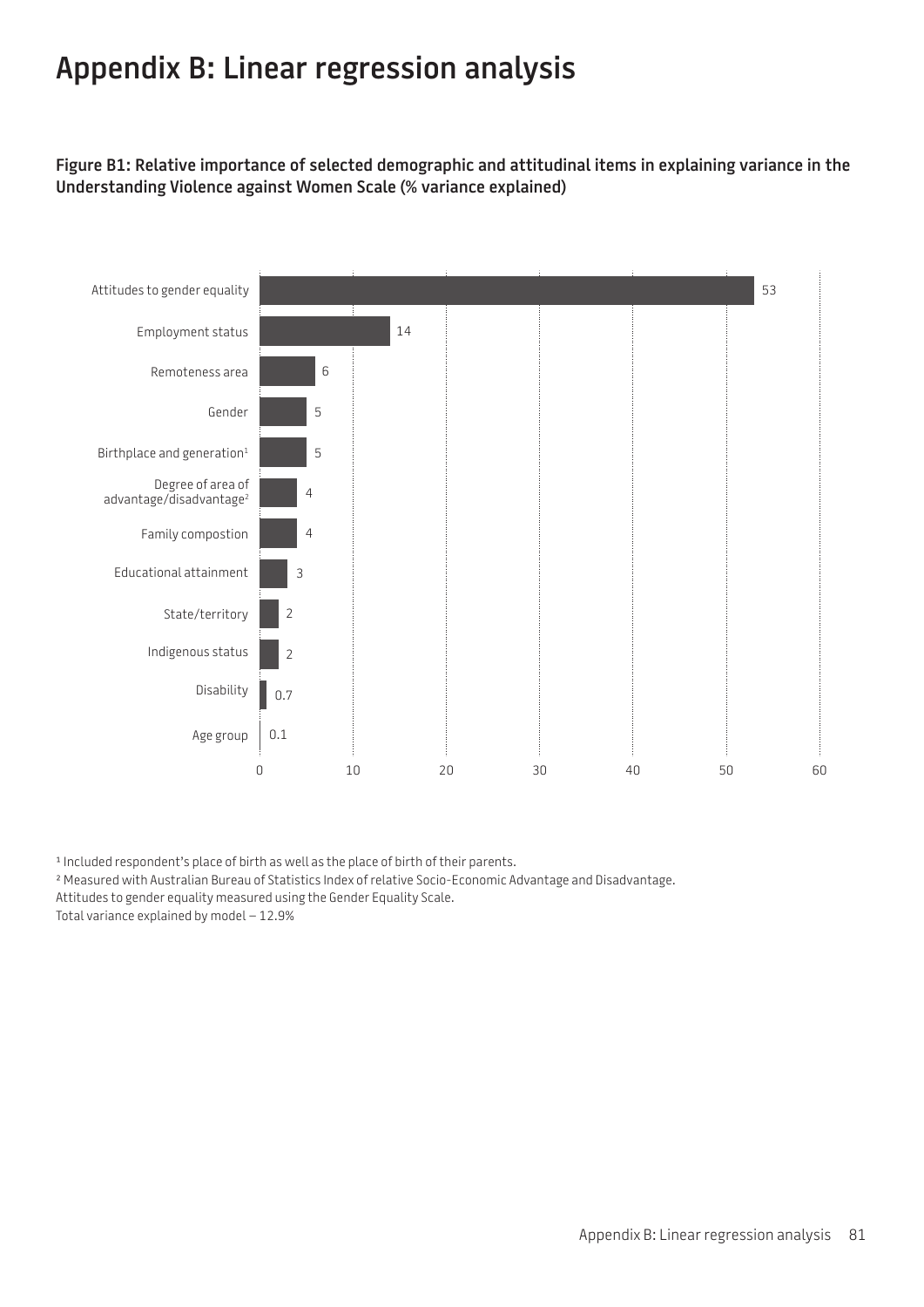#### **Figure B2: Relative importance of selected demographic and attitudinal items in explaining variance in the violent-supportive attitudes construct (% variance explained)**



<sup>1</sup> Included respondent's place of birth as well as the place of birth of their parents.

² Measured with Australian Bureau of Statistics remoteness area classifications.

³ Measured with Australian Bureau of Statistics Index of relative Socio-Economic Advantage and Disadvantage.

Understanding measured using the Understanding Violence Against Women Scale.

Attitudes to gender equality measured using the Gender Equality Scale.

Total variance explained by model – 48.9%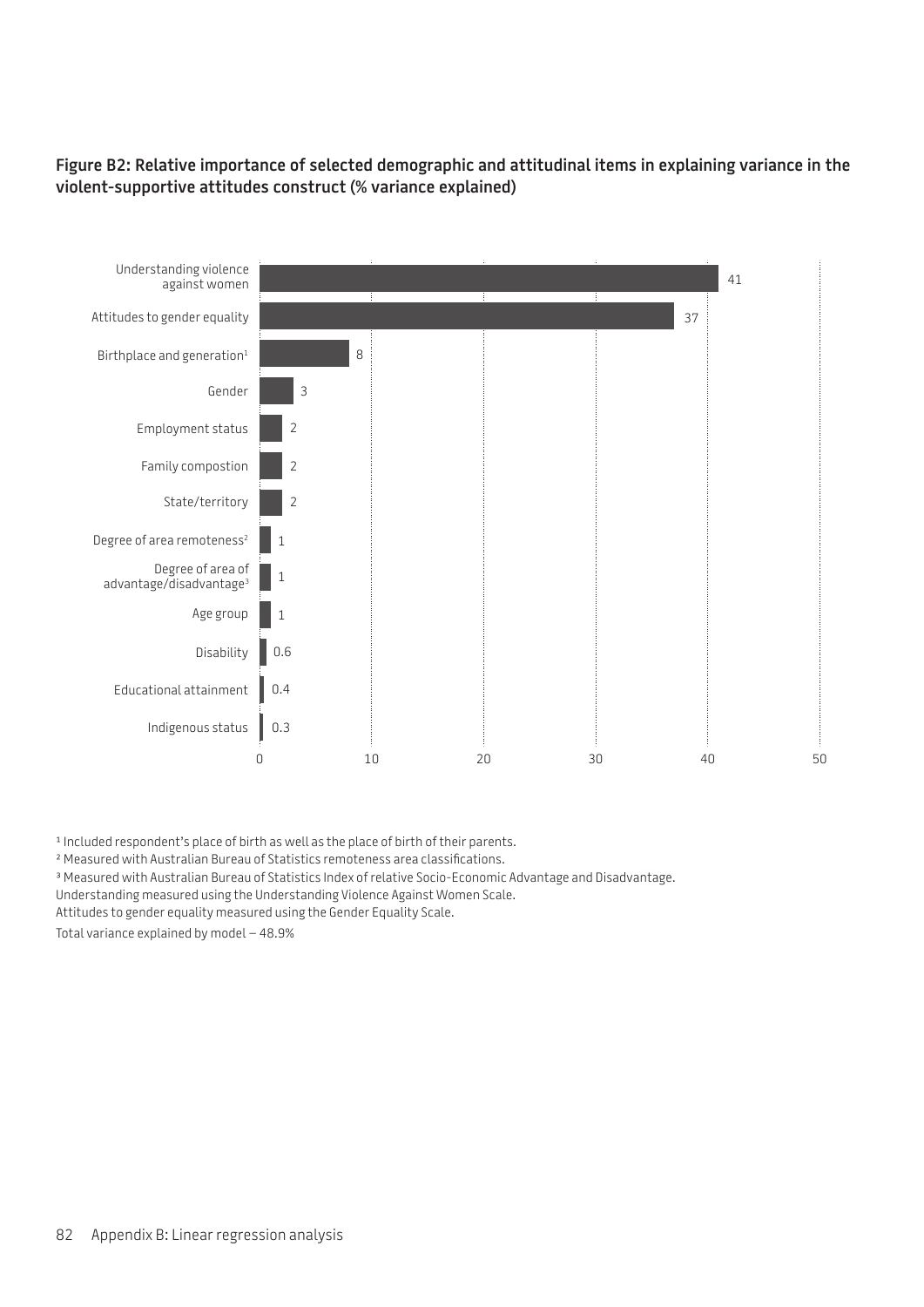## **Appendix C: Attitudes and understanding by selected demographic characteristics**

**Table C1: Attitudinal support for violence against women by selected demographic characteristics, people aged 16–24 years, 2013**

|                                    |                                 | Attitudinal support for violence against women<br>(violence-supportive attitudes construct) |          |               |                  |
|------------------------------------|---------------------------------|---------------------------------------------------------------------------------------------|----------|---------------|------------------|
|                                    |                                 | n                                                                                           | Low<br>% | Moderate<br>% | <b>High</b><br>% |
|                                    | Youth total                     | 1,923                                                                                       | 14       | 55            | 31               |
|                                    | Australia                       | 1,442                                                                                       | 16       | 58            | $26*$            |
| <b>Birthplace</b><br>(categorised) | Main English Speaking Countries | 92                                                                                          | 13       | $67*$         | $20*$            |
|                                    | Other countries                 | 389                                                                                         | $6*$     | $42*$         | $52*$            |
|                                    | Lone person household           | 134                                                                                         | 13       | $44*$         | $43*$            |
|                                    | Couple only                     | 192                                                                                         | 18       | 56            | 26               |
| <b>Family composition</b>          | Couple children at home         | 877                                                                                         | 13       | 58            | 30               |
| of household                       | Lone parent children at home    | 214                                                                                         | 16       | 59            | 25               |
|                                    | Group household                 | 248                                                                                         | 15       | 52            | 34               |
|                                    | Other household                 | 250                                                                                         | 11       | 51            | $38*$            |
|                                    | Major cities of Australia       | 1.477                                                                                       | 14       | 55            | 31               |
| Remoteness area                    | Inner Regional Australia        | 246                                                                                         | 13       | 59            | 28               |
| grouped by type                    | Outer regional Australia        | 145                                                                                         | 17       | 50            | 33               |
|                                    | Remote & very remote Australia  | 48                                                                                          | 11       | $37*$         | $51*$            |
|                                    | Employed                        | 1,151                                                                                       | 15       | 58            | $27*$            |
| <b>Employment Status</b>           | Unemployed                      | 174                                                                                         | 14       | $44*$         | $42*$            |
|                                    | A student                       | 533                                                                                         | 11       | 54            | 35               |
|                                    | Other                           | 60                                                                                          | 13       | 48            | 40               |

\*Statistically significant against the 2013 youth sample, p≤.05

Remoteness area measured with Australian Bureau of Statistics remoteness area classifications.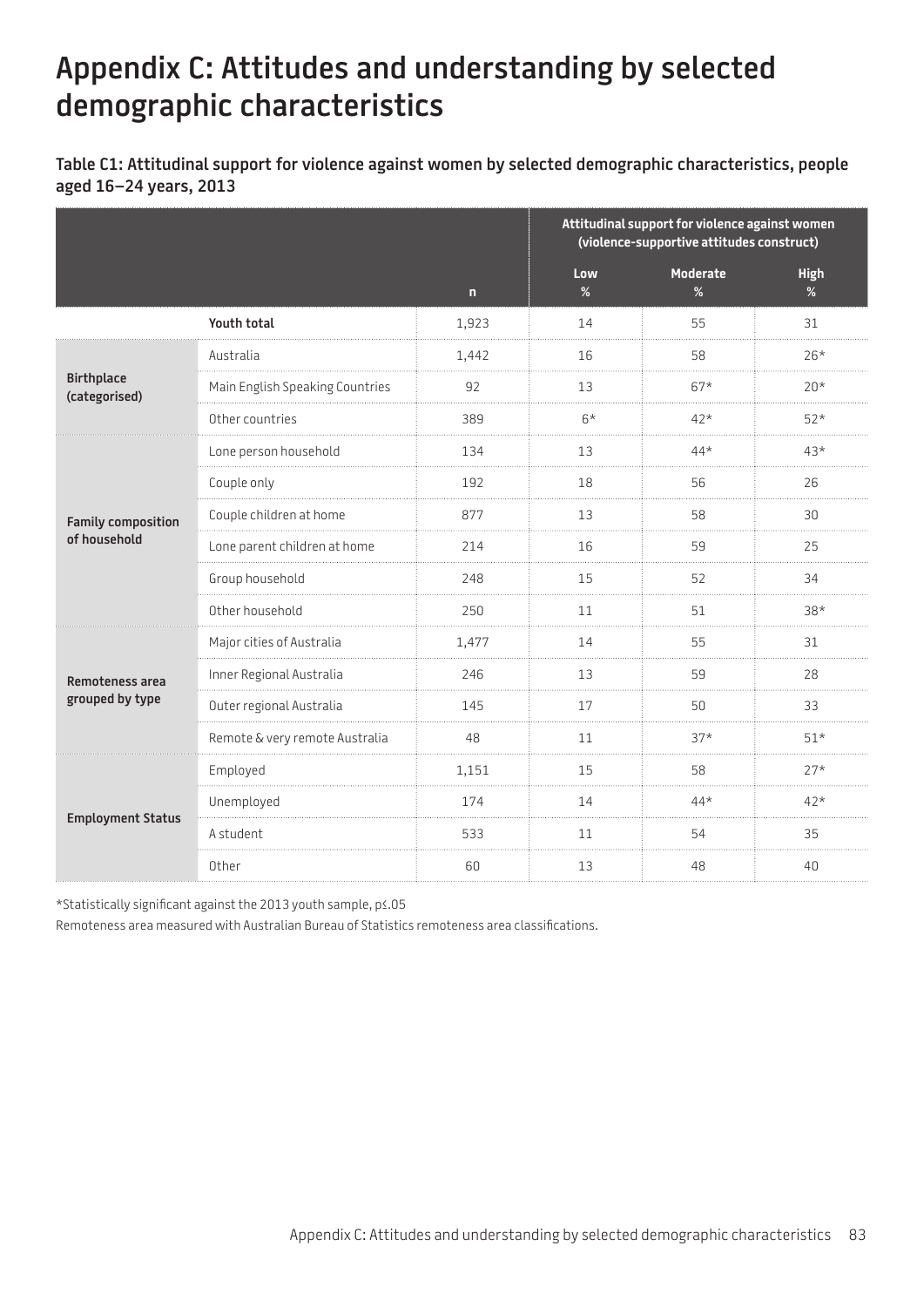|                                    |                                 |       | <b>Understanding of violence</b><br>(understanding of violence against women scale) |                                                 |                                             |
|------------------------------------|---------------------------------|-------|-------------------------------------------------------------------------------------|-------------------------------------------------|---------------------------------------------|
|                                    |                                 | n     | Low<br>understanding<br>of VAW<br>%                                                 | <b>Moderate</b><br>understanding<br>of VAW<br>% | <b>High</b><br>understanding<br>of VAW<br>% |
|                                    | Youth total                     | 1,923 | 42                                                                                  | 49                                              | 9                                           |
|                                    | Australia                       | 1,442 | $38*$                                                                               | 52                                              | 10                                          |
| <b>Birthplace</b><br>(categorised) | Main English Speaking Countries | 92    | 47                                                                                  | 42                                              | 11                                          |
|                                    | Other countries                 | 389   | $52*$                                                                               | $40*$                                           | 8                                           |
|                                    | Lone person household           | 134   | 47                                                                                  | 46                                              | 8                                           |
|                                    | Couple only                     | 192   | 35                                                                                  | 52                                              | 13                                          |
| <b>Family composition</b>          | Couple children at home         | 877   | 42                                                                                  | 49                                              | 9                                           |
| of household                       | Lone parent children at home    | 214   | 39                                                                                  | 51                                              | 10                                          |
|                                    | Group household                 | 248   | 45                                                                                  | 45                                              | 10                                          |
|                                    | Other household                 | 250   | 41                                                                                  | 51                                              | 8                                           |
|                                    | Major cities of Australia       | 1,477 | 43                                                                                  | 48                                              | 9                                           |
| Remoteness area                    | Inner Regional Australia        | 246   | 36                                                                                  | 55                                              | 9                                           |
| grouped by type                    | Outer regional Australia        | 145   | 39                                                                                  | 49                                              | 12                                          |
|                                    | Remote & very remote Australia  | 48    | 31                                                                                  | 55                                              | 14                                          |
|                                    | Employed                        | 1,151 | 39                                                                                  | 52                                              | 9                                           |
| <b>Employment Status</b>           | Unemploved                      | 174   | $46*$                                                                               | 41                                              | 13                                          |
|                                    | A student                       | 533   | 46                                                                                  | 46                                              | 8                                           |
|                                    | Other                           | 60    | 30                                                                                  | 58                                              | 12                                          |

#### **Table C2: Understanding of violence by selected demographic characteristics, people aged 16–24 years, 2013**

\*Statistically significant against the 2013 youth sample, p≤.05

Remoteness area measured with Australian Bureau of Statistics remoteness area classifications.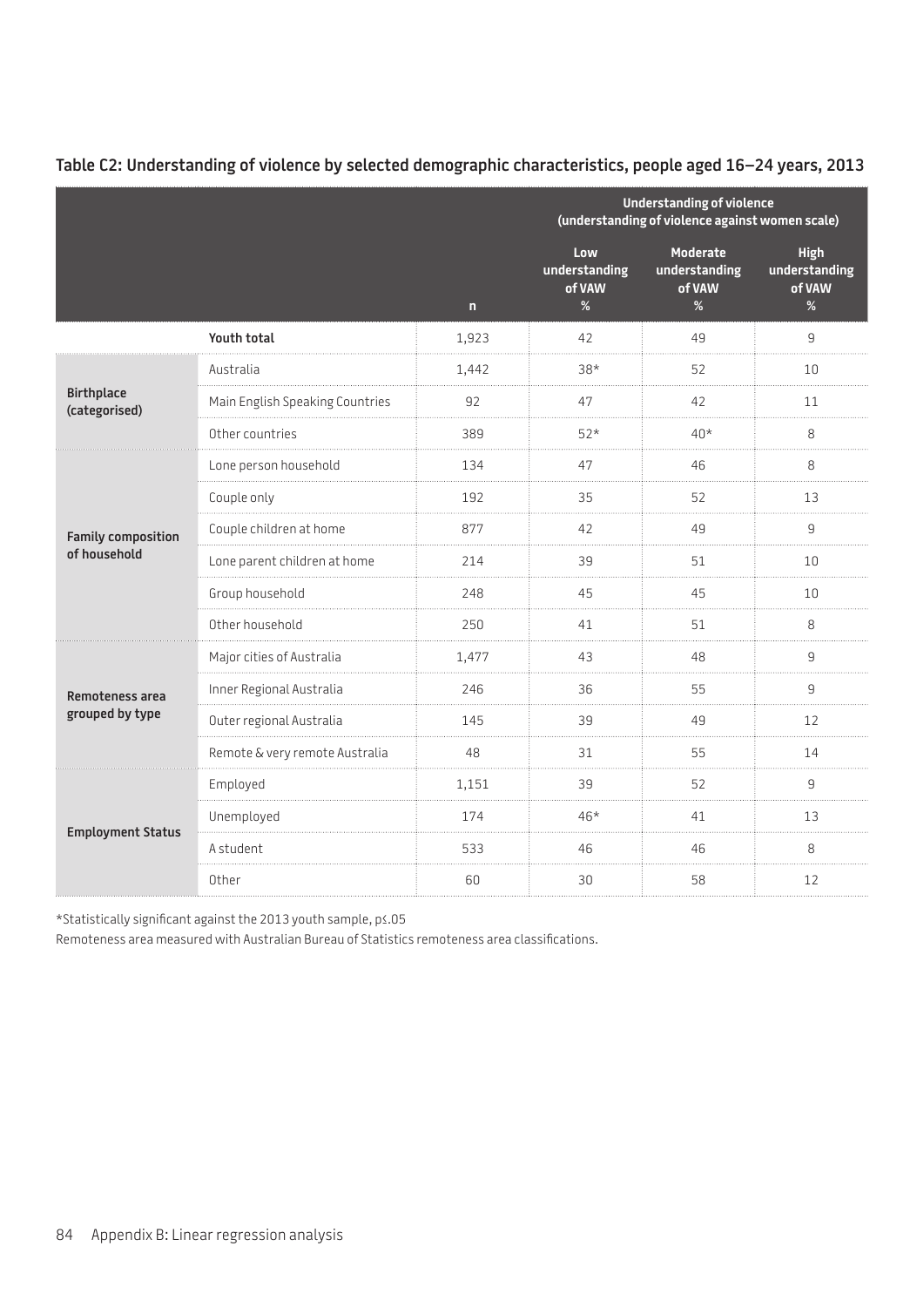|                                    |                                 | <b>Gender equality index</b> |          |                      |                  |
|------------------------------------|---------------------------------|------------------------------|----------|----------------------|------------------|
|                                    |                                 | $\mathsf{n}$                 | Low<br>% | <b>Moderate</b><br>% | <b>High</b><br>% |
|                                    | Youth total                     | 1,920                        | 21       | 46                   | 33               |
|                                    | Australia                       | 1,439                        | $17*$    | 47                   | $37*$            |
| <b>Birthplace</b><br>(categorised) | Main English Speaking Countries | 92                           | 13       | 48                   | 38               |
|                                    | Other countries                 | 389                          | $38*$    | 45                   | $17*$            |
|                                    | Lone person household           | 134                          | $35*$    | 38                   | 27               |
|                                    | Couple only                     | 192                          | 20       | 44                   | 37               |
| <b>Family composition</b>          | Couple children at home         | 877                          | 18       | 49                   | 32               |
| of household                       | Lone parent children at home    | 214                          | 17       | 46                   | 37               |
|                                    | Group household                 | 248                          | 22       | 42                   | 35               |
|                                    | Other household                 | 249                          | $27*$    | 45                   | 28               |
|                                    | Major cities of Australia       | 1,474                        | 21       | 46                   | 33               |
| Remoteness area                    | Inner Regional Australia        | 246                          | $15*$    | 49                   | 36               |
| grouped by type                    | Outer regional Australia        | 145                          | $29*$    | 42                   | 30               |
|                                    | Remote & very remote Australia  | 48                           | 22       | 42                   | 36               |
|                                    | Employed                        | 1,151                        | 21       | 46                   | 33               |
| <b>Employment Status</b>           | Unemployed                      | 172                          | 24       | 44                   | 32               |
|                                    | A student                       | 533                          | 19       | 48                   | 34               |
|                                    | Other                           | 60                           | 24       | 42                   | 34               |

#### **Table C3: Gender equality by selected demographic characteristics, people aged 16–24 years, 2013**

\*Statistically significant against the 2013 youth sample, p≤.05

Remoteness area measured with Australian Bureau of Statistics remoteness area classifications.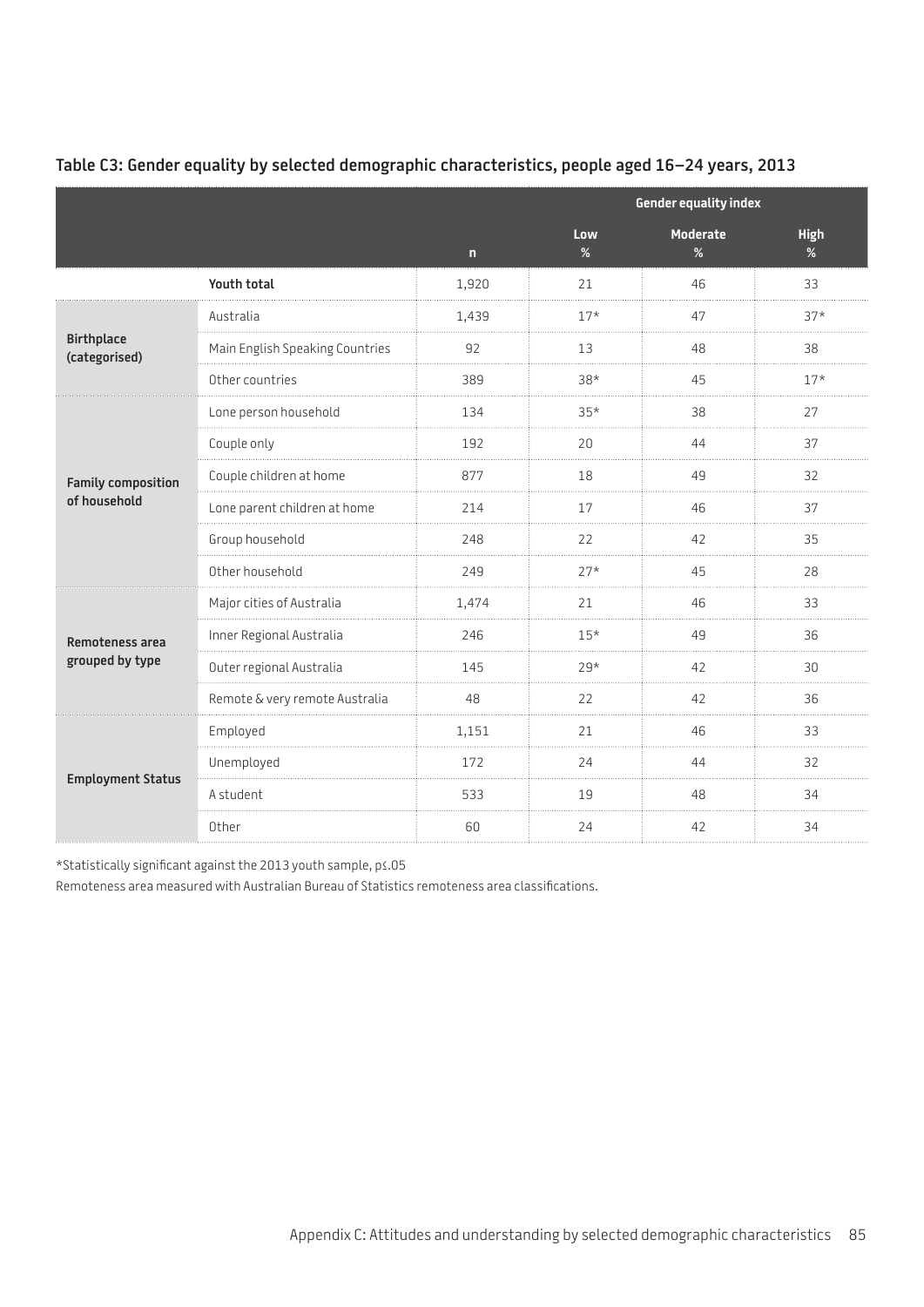# **Appendix D: Attitudes and understanding, total NCAS sample age 16–34 years, by age group**

**Table D1: Total sample aged 16–34 years by Gender Equality Scale, Gender Equality in Relationships Scale, Understanding Violence against Women Scale and violence-supportive attitudes construct, 2013**

|                                                                    |          | All sample aged 16-34 years |                            |                                 |
|--------------------------------------------------------------------|----------|-----------------------------|----------------------------|---------------------------------|
|                                                                    |          | $16-17$ years<br>A          | $18 - 24$ years<br>B       | $25 - 34$ years<br>$\mathbf{C}$ |
|                                                                    |          | $n = 247$<br>%              | $n=1,673$<br>$\frac{9}{6}$ | $n=2,512$<br>$\frac{9}{6}$      |
|                                                                    | Low      | 18                          | 21                         | $26^{AB}$                       |
| Attitudinal support for gender<br>equality (gender equality scale) | Medium   | 51                          | 45                         | 44                              |
|                                                                    | High     | 31                          | 33                         | 30                              |
|                                                                    |          | $n = 247$<br>%              | $n=1,673$<br>%             | $n=2,505$<br>%                  |
|                                                                    | Low      | 42                          | 44                         | 43                              |
| Gender equality in relationships                                   | Medium   | $40^{BC}$                   | 31                         | 29                              |
|                                                                    | High     | 18                          | 25                         | 28 <sup>A</sup>                 |
|                                                                    |          | $n = 247$<br>%              | $n=1,676$<br>%             | $n=2,515$<br>%                  |
| Understanding of violence                                          | Low<br>. | 41                          | 42                         | 39                              |
| (understanding of violence against                                 | Medium   | 51                          | 49                         | 47                              |
| women scale)                                                       | High     | 8                           | 9                          | $14^{AB}$                       |
|                                                                    |          | $n = 247$<br>%              | $n=1,676$<br>$\frac{9}{6}$ | $n=2,515$<br>$\frac{9}{6}$      |
| Attitudinal support for violence                                   | Low      | 8                           | $15^A$                     | $20^{AB}$                       |
| against women (violence-supportive                                 | Medium   | 57                          | 55 <sup>c</sup>            | 50                              |
| attitudes construct)                                               | High     | 36                          | 30                         | 30                              |

Difference between A, B, C is statistically significant by age, p≤.01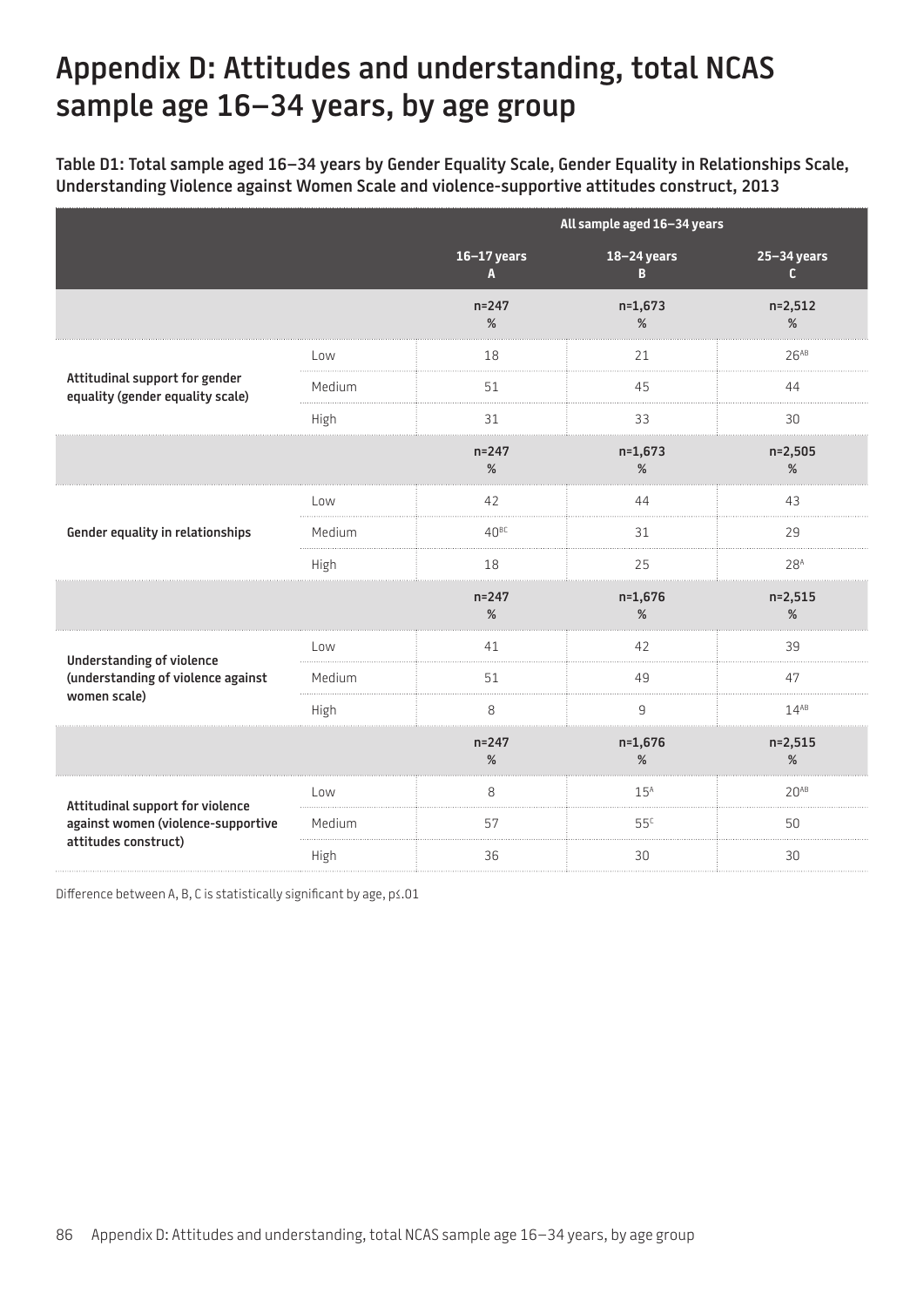**Table D2: Males aged 16–34 years by Gender Equality Scale, Gender Equality in Relationships Scale, Understanding Violence against Women Scale and violence-supportive attitudes construct, 2013**

|                                                                    |        | All males aged 16-34 years |                      |                                 |
|--------------------------------------------------------------------|--------|----------------------------|----------------------|---------------------------------|
|                                                                    |        | $16-17$ years<br>A         | $18 - 24$ years<br>B | $25 - 34$ years<br>$\mathsf{C}$ |
|                                                                    |        | $n = 130$<br>%             | n=879<br>%           | $n=1,202$<br>%                  |
|                                                                    | Low    | 23                         | 28                   | 33                              |
| Attitudinal support for gender<br>equality (gender equality scale) | Medium | 53                         | 47                   | 46                              |
|                                                                    | High   | 23                         | 26 <sup>c</sup>      | 20                              |
|                                                                    |        | $n = 130$<br>%             | n=879<br>%           | $n=1,198$<br>%                  |
|                                                                    | Low    | 46                         | 50                   | 53                              |
| Gender equality in relationships                                   | Medium | 39                         | 31                   | 29                              |
|                                                                    | High   | 15                         | 18                   | 18                              |
|                                                                    |        | $n = 130$<br>$\%$          | n=882<br>%           | $n=1,204$<br>%                  |
| Understanding of violence                                          | Low    | 43                         | 47                   | 46                              |
| (understanding of violence against                                 | Medium | 52                         | 46                   | 44                              |
| women scale)                                                       | High   | 5                          | 7                    | 10                              |
|                                                                    |        | $n = 130$<br>%             | n=882<br>%           | $n=1,204$<br>%                  |
| Attitudinal support for violence                                   | Low    | 5                          | 10                   | $14^{AB}$                       |
| against women (violence-supportive                                 | Medium | 54                         | 52                   | 51                              |
| attitudes construct)                                               | High   | 41                         | 37                   | 35                              |

Difference between A, B, C is statistically significant by age, p≤.01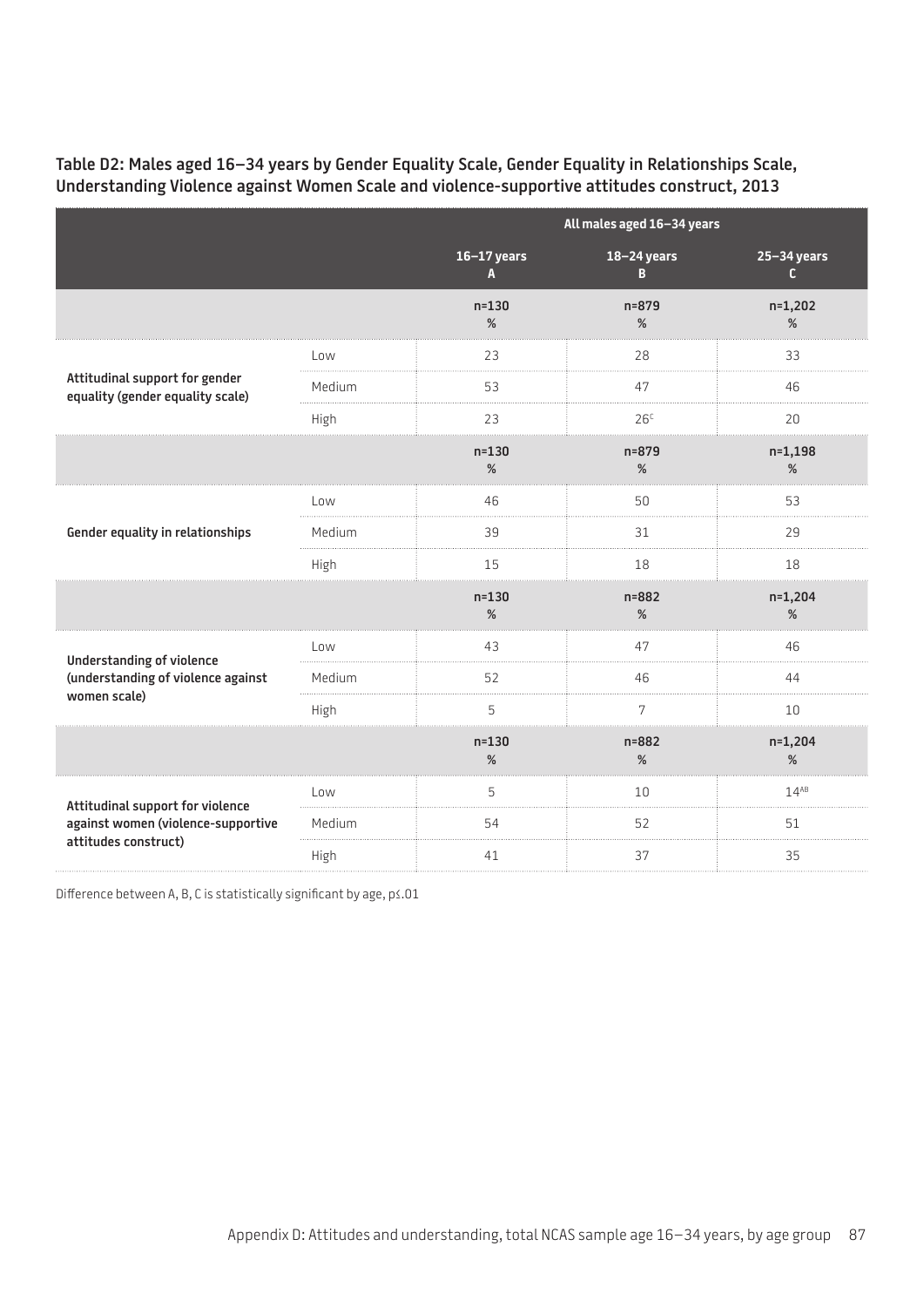|                                                                    |             | All females aged 16-34 years    |                      |                                 |
|--------------------------------------------------------------------|-------------|---------------------------------|----------------------|---------------------------------|
|                                                                    |             | $16 - 17$ years<br>$\mathbf{A}$ | $18 - 24$ years<br>B | $25 - 34$ years<br>$\mathsf{C}$ |
|                                                                    |             | $n = 117$<br>$\%$               | $n = 794$<br>%       | $n=1,310$<br>%                  |
|                                                                    | Low         | 11                              | 14                   | 19 <sup>B</sup>                 |
| Attitudinal support for gender<br>equality (gender equality scale) | Medium      | 49                              | 44                   | 42                              |
|                                                                    | High        | 40                              | 41                   | 38                              |
|                                                                    |             | $n = 117$<br>%                  | n=794<br>%           | $n=1,307$<br>%                  |
|                                                                    | Low<br>.    | 37                              | 38                   | 34                              |
| Gender equality in relationships                                   | Medium      | 42 <sup>c</sup>                 | 30                   | 28                              |
|                                                                    | High        | 21                              | 31                   | 37AB                            |
|                                                                    |             | $n = 117$<br>$\%$               | $n = 794$<br>%       | $n=1,311$<br>%                  |
| <b>Understanding of violence</b>                                   | Low         | 38                              | 36                   | 32                              |
| (understanding of violence against                                 | Medium<br>. | 49                              | 52                   | 50                              |
| women scale)                                                       | High        | 12                              | 12                   | 18 <sup>B</sup>                 |
|                                                                    |             | $n = 117$<br>$\%$               | n=794<br>%           | $n=1,311$<br>%                  |
| Attitudinal support for violence                                   | Low         | 10                              | 19 <sup>A</sup>      | $26^{AB}$                       |
| against women (violence-supportive                                 | Medium      | 60                              | 58 <sup>c</sup>      | 49                              |
| attitudes construct)                                               | High        | 30                              | 23                   | 25                              |

**Table D3: Females aged 16–34 years by Gender Equality Scale, Gender Equality in Relationships Scale, Understanding Violence against Women Scale and violence-supportive attitudes construct, 2013**

Difference between A, B, C is statistically significant by age, p≤.01